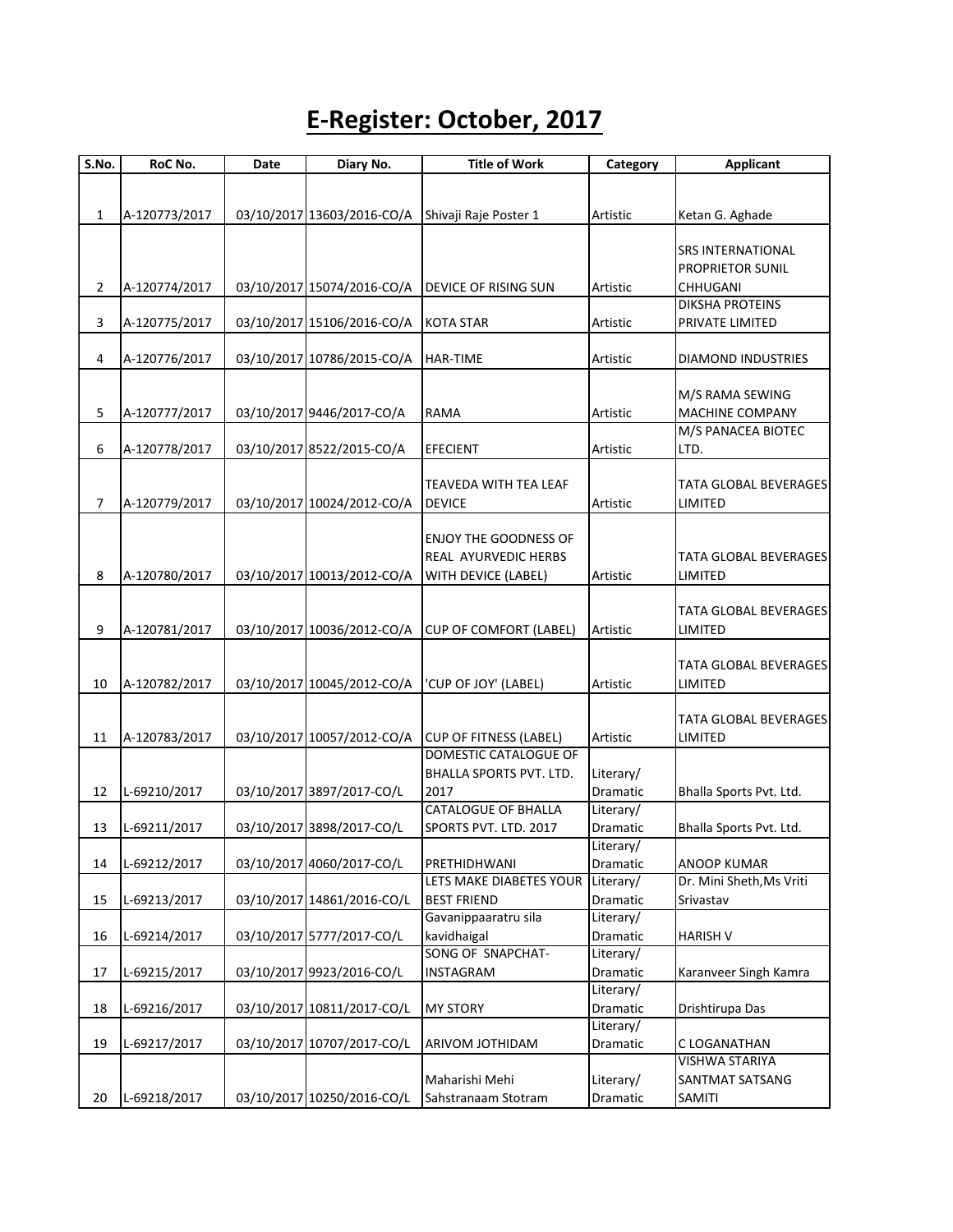| S.No. | RoC No.       | Date | Diary No.                                  | <b>Title of Work</b>      | Category  | <b>Applicant</b>             |
|-------|---------------|------|--------------------------------------------|---------------------------|-----------|------------------------------|
|       |               |      |                                            |                           |           |                              |
|       |               |      |                                            |                           | Literary/ | Vishwa Stariya Santmat       |
| 21    | L-69219/2017  |      | 03/10/2017 10247/2016-CO/L                 | Virat Gyan Yagya          | Dramatic  | Satsang Samiti               |
|       |               |      |                                            |                           |           |                              |
|       |               |      |                                            |                           | Literary/ | Vishwa Stariya Santmat       |
| 22    | L-69220/2017  |      | 03/10/2017 10246/2016-CO/L                 | Samudra Manthan           | Dramatic  | Satsang Samiti               |
|       |               |      |                                            |                           |           |                              |
|       |               |      |                                            |                           |           | M/s Spectrum Telugu          |
|       |               |      |                                            |                           | Literary/ |                              |
| 23    | L-69221/2017  |      | 03/10/2017 10689/2017-CO/L                 | Micro Economics           | Dramatic  | <b>Publishing House</b>      |
|       |               |      |                                            |                           | Literary/ |                              |
| 24    | L-69222/2017  |      | 03/10/2017 9613/2017-CO/L                  | Being Not Just A Friend   | Dramatic  | Dhruv Maloo                  |
|       |               |      |                                            |                           |           |                              |
|       |               |      |                                            |                           | Literary/ | Vishwa Stariya Santmat       |
| 25    | L-69223/2017  |      | 03/10/2017 10249/2016-CO/L                 | Gahna Karmano Gatih       | Dramatic  | Satsang Samiti               |
|       |               |      |                                            |                           | Literary/ |                              |
| 26    | L-69224/2017  |      | 03/10/2017 7050/2015-CO/L                  | Nursery Tamil Text Book   | Dramatic  | K.S. Arvind                  |
|       |               |      |                                            |                           | Literary/ |                              |
| 27    | L-69225/2017  |      | 03/10/2017 7873/2015-CO/L                  | Catch and Release         | Dramatic  | Ritvik Rastogi               |
|       |               |      |                                            |                           |           |                              |
|       |               |      |                                            |                           | Literary/ | SHRI RAM CHANDRA             |
| 28    | L-69226/2017  |      | 03/10/2017 54389/2014-CO/L                 | Revealing the Personality | Dramatic  | <b>MISSION</b>               |
|       |               |      |                                            |                           | Literary/ | <b>KRAYON PICTURES</b>       |
|       |               |      |                                            |                           |           |                              |
| 29    | L-69227/2017  |      | 03/10/2017 7191/2015-CO/L                  | <b>BEIJING SAFARI</b>     | Dramatic  | PRIVATE LIMITED              |
|       |               |      |                                            | MOKSHMARGI SRIMAD         | Literary/ | JAYVARDHAN RAMUJILAL         |
| 30    | L-69228/2017  |      | 03/10/2017 44190/2014-CO/L                 | <b>BHAGVAD GITA</b>       | Dramatic  | <b>VYAS</b>                  |
|       |               |      |                                            | PRODIGY SECONDARY         | Literary/ | <b>Hicommands Tech India</b> |
| 31    | L-69229/2017  |      | 03/10/2017 52190/2014-CO/L                 | <b>SCHOOL PACK</b>        | Dramatic  | Ltd                          |
|       |               |      |                                            |                           |           |                              |
|       |               |      |                                            |                           |           |                              |
|       |               |      |                                            |                           | Literary/ | ZEE ENTERTAINMENT            |
| 32    | L-69230/2017  |      | 03/10/2017 7447/2012-CO/L                  | MEE INTI VANTA            | Dramatic  | <b>ENTERPRISES LIMITED</b>   |
|       |               |      |                                            |                           | Literary/ |                              |
| 33    | L-69231/2017  |      | 03/10/2017 21733/2012-CO/L                 | <b>CIDA</b>               | Dramatic  | MR ASHOK BUDHIRAJA           |
|       |               |      |                                            |                           | Literary/ |                              |
| 34    | L-69232/2017  |      | 03/10/2017 56695/2014-CO/L                 | <b>SHE</b>                | Dramatic  | Y.P.VIJAY KUMAR              |
|       |               |      |                                            |                           |           |                              |
|       |               |      |                                            |                           |           |                              |
|       |               |      |                                            | TRAFFIC TRAFFIC SLOW      |           |                              |
|       |               |      |                                            | MOVING TRAFFIC WHAT TO    |           |                              |
|       |               |      |                                            | DO NOW, WE ARE CAUGHT     | Sound     |                              |
| 35    | SR-12756/2017 |      | 03/10/2017 27111/2012-CO/SR IN THE TRAFFIC |                           | Recording | <b>VARUN SINGHAL</b>         |
|       |               |      |                                            | Price List Management and | Computer  |                              |
| 36    | SW-9502/2017  |      | 03/10/2017 8340/2016-CO/SW                 | Approval System           | Software  | Umesh Mohan Sethi            |
|       |               |      |                                            | DESIGN OF COMPOSITE       |           |                              |
|       |               |      |                                            | SHAFT AND COUPLING FOR    | Computer  | <b>BHARAT HEAVY</b>          |
| 37    | SW-9503/2017  |      | 03/10/2017 3957/2017-CO/SW                 | <b>TWIN GATE</b>          | Software  | ELECTRICALS LIMITED          |
|       |               |      |                                            | <b>WATERWALL THERMAL</b>  |           |                              |
|       |               |      |                                            | HYDRAULIC ANALYSIS        |           |                              |
|       |               |      |                                            | PROGRAM FOR SPIRAL        |           |                              |
|       |               |      |                                            |                           |           |                              |
|       |               |      |                                            | WALL OTSC STEAM           | Computer  | BHARAT HEAVY                 |
| 38    | SW-9504/2017  |      | 03/10/2017 3993/2017-CO/SW                 | <b>GENERATOR</b>          | Software  | ELECTRICALS LIMITED          |
|       |               |      |                                            |                           |           |                              |
|       |               |      |                                            |                           |           |                              |
|       |               |      |                                            | SOFTWARE FOR ARTIFICIAL   |           |                              |
|       |               |      |                                            | INTELLIGENCE LEARNING     | Computer  | BHARAT HEAVY                 |
| 39    | SW-9505/2017  |      | 03/10/2017 4022/2017-CO/SW                 | FOR FLAME DETECTION       | Software  | ELECTRICALS LIMITED          |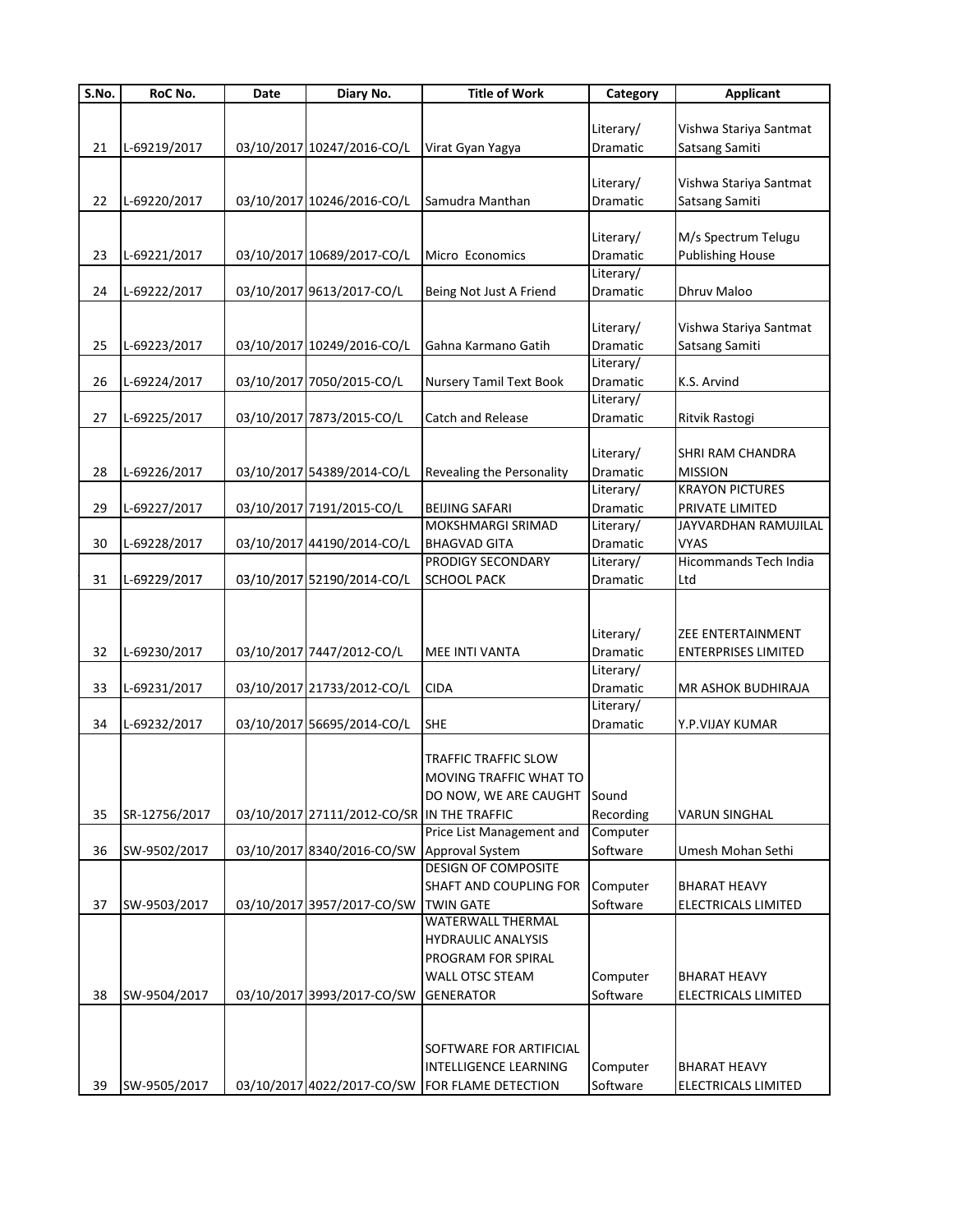| $\overline{\mathsf{S}}$ . No. | RoC No.                        | Date | Diary No.                                              | <b>Title of Work</b>                             | Category | <b>Applicant</b>                                                                       |
|-------------------------------|--------------------------------|------|--------------------------------------------------------|--------------------------------------------------|----------|----------------------------------------------------------------------------------------|
|                               |                                |      |                                                        | <b>EVALUATION OF</b>                             |          |                                                                                        |
|                               |                                |      |                                                        | <b>ACCEPTANCE CRITERIA FOR</b>                   |          |                                                                                        |
|                               |                                |      |                                                        | RADIOGRAPHIC TESTING OF                          |          |                                                                                        |
|                               |                                |      |                                                        | <b>WELDS AS PER AWS</b>                          | Computer | <b>BHARAT HEAVY</b>                                                                    |
| 40                            | SW-9506/2017                   |      | 03/10/2017 4025/2017-CO/SW                             | <b>STANDARD</b>                                  | Software | ELECTRICALS LIMITED                                                                    |
|                               |                                |      |                                                        |                                                  |          |                                                                                        |
| 41                            | A-120784/2017<br>A-120785/2017 |      | 04/10/2017 8927/2016-CO/A<br>04/10/2017 8931/2016-CO/A | <b>FRUIT CHOICE LABEL</b>                        | Artistic | VIJAY KUMAR SHARMA                                                                     |
| 42                            |                                |      |                                                        | <b>NATIONAL RANGOLI</b>                          | Artistic | <b>VINEET SABOO</b><br>All India Gems &                                                |
|                               |                                |      |                                                        |                                                  |          |                                                                                        |
|                               |                                |      |                                                        |                                                  |          | Jewellery Trade                                                                        |
| 43                            | A-120786/2017                  |      | 04/10/2017 9023/2016-CO/A                              | <b>TRUSTMARK</b>                                 | Artistic | Federation                                                                             |
|                               |                                |      |                                                        |                                                  |          |                                                                                        |
|                               |                                |      |                                                        |                                                  |          | NILESH PATEL, RAJESH                                                                   |
| 44                            | A-120787/2017                  |      | 04/10/2017 17967/2012-CO/A                             | <b>ATTAR</b>                                     | Artistic | PATEL                                                                                  |
| 45                            | A-120788/2017                  |      | 04/10/2017 9900/2017-CO/A                              | <b>3D BOOSTER JIL DETERGENT</b><br>CAKE          | Artistic | T.SOLAISAMY, SOLE<br>PROPRIETOR, TRADING<br>AS SREE MURALIKRISHNA<br><b>SOAP WORKS</b> |
|                               |                                |      |                                                        |                                                  |          |                                                                                        |
|                               |                                |      |                                                        |                                                  |          | DAVINDER SANDHU                                                                        |
| 46                            | A-120789/2017                  |      | 04/10/2017 4224/2017-CO/A                              | <b>SANDHUL</b>                                   | Artistic | IMPEX LTD.                                                                             |
|                               |                                |      |                                                        |                                                  |          |                                                                                        |
| 47                            | A-120790/2017                  |      | 04/10/2017 4231/2017-CO/A                              | PCH PINK CITY HANDICRAFT Artistic                |          | PINK CITY HANDICRAFT                                                                   |
|                               |                                |      |                                                        |                                                  |          | AASHIRWAAD MILK                                                                        |
| 48                            | A-120791/2017                  |      | 04/10/2017 4223/2017-CO/A                              | PURE' DE                                         | Artistic | <b>PRODUCTS</b>                                                                        |
|                               |                                |      |                                                        |                                                  |          | <b>DELUX SALES</b>                                                                     |
| 49                            | A-120792/2017                  |      | 04/10/2017 4105/2017-CO/A                              | KYOSHO (LOGO)                                    | Artistic | CORPORATION                                                                            |
| 50                            | A-120793/2017                  |      | 04/10/2017 4103/2017-CO/A                              | URBAN PITARA                                     | Artistic | <b>OUTDOOR CATALYST</b><br>MEDIA SERVICES PVT.<br>LTD.                                 |
|                               |                                |      |                                                        |                                                  |          |                                                                                        |
| 51                            | A-120794/2017                  |      | 04/10/2017 4163/2017-CO/A                              | <b>V FRESH</b>                                   | Artistic | <b>FARMS FRESH MILK</b>                                                                |
|                               |                                |      |                                                        |                                                  |          |                                                                                        |
| 52                            | A-120795/2017                  |      | 04/10/2017 9006/2017-CO/A                              | <b>KTM</b>                                       | Artistic | KTM IMPEX PVT. LTD.                                                                    |
|                               |                                |      |                                                        |                                                  |          |                                                                                        |
| 53                            | A-120796/2017                  |      | 04/10/2017 8791/2017-CO/A                              | SUPER TULSI NO 1                                 | Artistic | M/S R-3 ORGANICS LTD.                                                                  |
|                               |                                |      |                                                        |                                                  |          |                                                                                        |
| 54                            | A-120797/2017                  |      | 04/10/2017 10226/2017-CO/A SURIE POLEX                 |                                                  | Artistic | <b>AALOKEE SURIE</b>                                                                   |
|                               |                                |      |                                                        |                                                  |          |                                                                                        |
| 55                            | A-120798/2017                  |      | 04/10/2017 10230/2017-CO/A LINEN CLUB LABEL            |                                                  | Artistic | <b>HARJEET SINGH</b>                                                                   |
|                               |                                |      |                                                        |                                                  |          |                                                                                        |
| 56                            | A-120799/2017                  |      |                                                        | 04/10/2017 10231/2017-CO/A PG POLICE GUY'S LABEL | Artistic | <b>HARJEET SINGH</b>                                                                   |
|                               |                                |      |                                                        |                                                  |          |                                                                                        |
| 57                            | A-120800/2017                  |      | 04/10/2017 10232/2017-CO/A                             | <b>SURIE POLEX</b>                               | Artistic | <b>AALOKEE SURIE</b>                                                                   |
|                               |                                |      |                                                        |                                                  |          | MANJU DEVI TRADING AS                                                                  |
| 58                            | A-120801/2017                  |      | 04/10/2017 7119/2017-CO/A                              | <b>KASHMIRI PULAO</b>                            | Artistic | <b>BANGALI BABA FOODS</b>                                                              |
| 59                            | A-120802/2017                  |      |                                                        | 04/10/2017 17416/2012-CO/A TRAMAGESIC (STRIP)    | Artistic | <b>ALLIED CHEMICALS</b><br>PHARMACEUTICALS PVT.<br>LTD.                                |
|                               |                                |      |                                                        |                                                  |          |                                                                                        |
|                               |                                |      |                                                        |                                                  |          | ALLIED CHEMICALS AND<br>PHARMACEUTICALS                                                |
| 60                            | A-120803/2017                  |      | 04/10/2017 17451/2012-CO/A CARISOL (STRIP)             |                                                  | Artistic | PVT.LTD.                                                                               |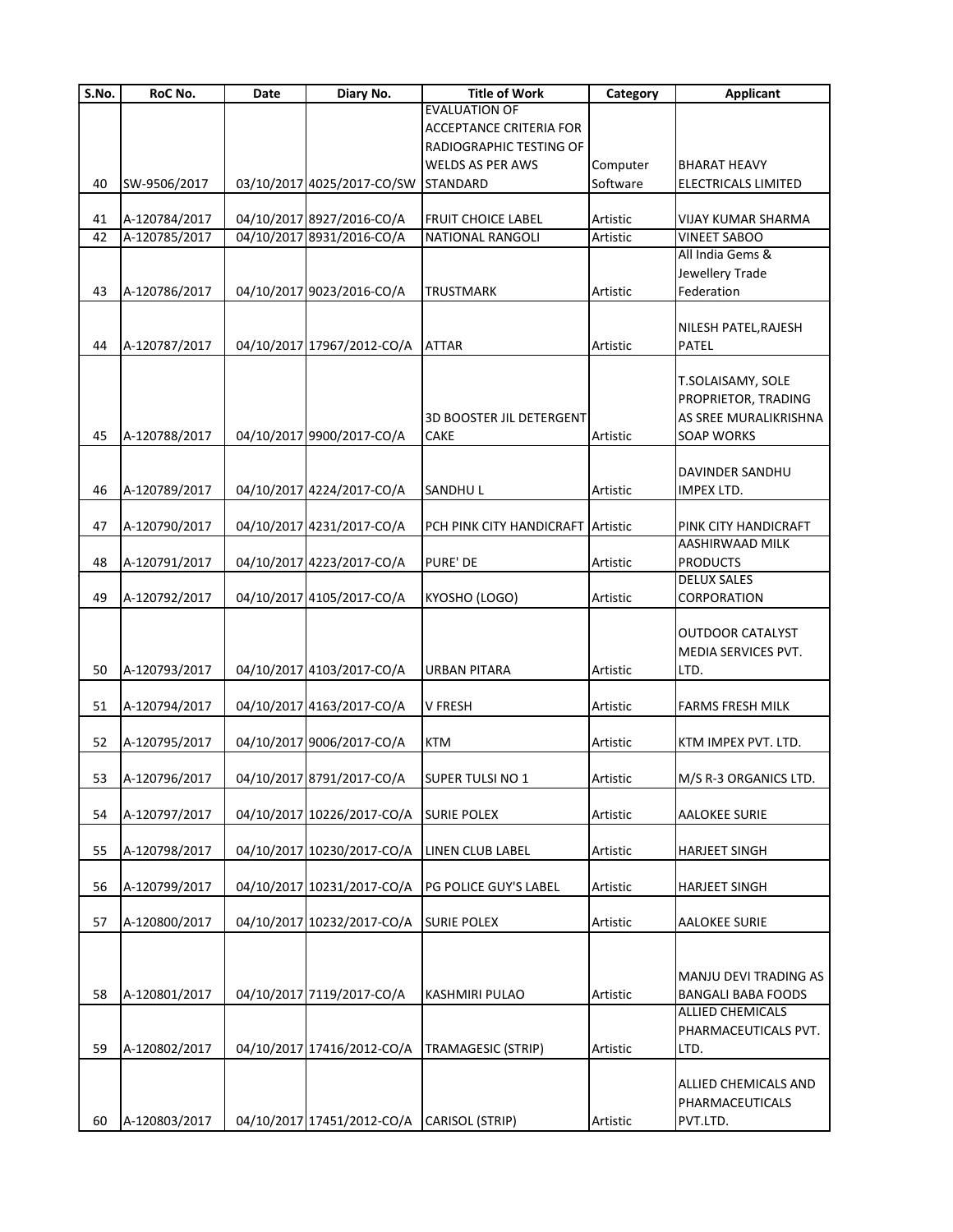| S.No. | RoC No.       | Date | Diary No.                  | <b>Title of Work</b>                                                                                                            | Category              | <b>Applicant</b>                                                                                                      |
|-------|---------------|------|----------------------------|---------------------------------------------------------------------------------------------------------------------------------|-----------------------|-----------------------------------------------------------------------------------------------------------------------|
| 61    | A-120804/2017 |      | 04/10/2017 17472/2012-CO/A | CARISOL (PACKING)                                                                                                               | Artistic              | ALLIED CHEMICALS AND<br>PHARMACEUTICALS PVT.<br>LTD.                                                                  |
| 62    | A-120805/2017 |      | 04/10/2017 17495/2012-CO/A | LOVbEBI-100 (PACKagING)                                                                                                         | Artistic              | ALLIED CHEMICALS AND<br>PHAMACEUTICALS PVT.<br>LTD.                                                                   |
|       |               |      |                            | <b>DABUR BABY MASSAGE OIL</b>                                                                                                   |                       |                                                                                                                       |
| 63    | A-120806/2017 |      | 04/10/2017 3621/2016-CO/A  | CARTON                                                                                                                          | Artistic              | DABUR INDIA LIMITED                                                                                                   |
| 64    | A-120807/2017 |      | 04/10/2017 6690/2017-CO/A  | <b>ACI</b>                                                                                                                      | Artistic              | <b>ASHOK KUMAR JAIN</b>                                                                                               |
|       |               |      |                            |                                                                                                                                 |                       |                                                                                                                       |
| 65    | A-120808/2017 |      | 04/10/2017 10208/2017-CO/A | REAL MIXED FRUIT CARTON                                                                                                         | Artistic              | DABUR INDIA LIMITED                                                                                                   |
| 66    | A-120809/2017 |      | 04/10/2017 10213/2017-CO/A | <b>REAL GRAPE CARTON</b>                                                                                                        | Artistic              | DABUR INDIA LIMITED                                                                                                   |
| 67    | A-120810/2017 |      | 04/10/2017 10211/2017-CO/A | <b>REAL APPLE CARTON</b>                                                                                                        | Artistic              | DABUR INDIA LIMITED                                                                                                   |
|       |               |      |                            | Lead-Sustainability-<br>Orientation-Evaluator: A<br>Java program to evaluate<br>the sustainability                              | Literary/             |                                                                                                                       |
| 68    | L-69233/2017  |      | 04/10/2017 8044/2017-CO/L  | orientation of any lead                                                                                                         | Dramatic              | Om Prakash                                                                                                            |
| 69    | L-69234/2017  |      | 04/10/2017 10245/2016-CO/L | Gajendra Moksh Rahasya                                                                                                          | Literary/<br>Dramatic | Vishwa Stariya Santmat<br>Satsang Samiti                                                                              |
| 70    | L-69235/2017  |      | 04/10/2017 8737/2016-CO/L  | Design and Experimental<br>analysis of portable<br>refrigeration system                                                         | Literary/<br>Dramatic | Roshan Santosh Patil                                                                                                  |
| 71    | L-69236/2017  |      | 04/10/2017 13920/2016-CO/L | SOFTWARE                                                                                                                        | Literary/<br>Dramatic | IRIZID TECHNOLOGIES<br><b>PVT LTD</b>                                                                                 |
| 72    | L-69237/2017  |      | 04/10/2017 51200/2014-CO/L | PEHAL - THE START                                                                                                               | Literary/<br>Dramatic | MR. VIKRANT ROHIN                                                                                                     |
|       |               |      |                            | Inside out - Journey of a                                                                                                       | Literary/             |                                                                                                                       |
| 73    | L-69238/2017  |      | 04/10/2017 9983/2017-CO/L  | poet in hiding                                                                                                                  | Dramatic              | Malini Mukund Sharma                                                                                                  |
| 74    | L-69239/2017  |      | 04/10/2017 11219/2017-CO/L | The Man with a Spatula                                                                                                          | Literary/<br>Dramatic | Shikhar Garg                                                                                                          |
|       |               |      |                            |                                                                                                                                 | Literary/             |                                                                                                                       |
| 75    | L-69240/2017  |      | 04/10/2017 11206/2017-CO/L | RANG TARANG PART 4                                                                                                              | Dramatic              | <b>BHANWAR SINGH</b>                                                                                                  |
| 76    | L-69241/2017  |      | 04/10/2017 11207/2017-CO/L | <b>RANG TARANG PART 5</b>                                                                                                       | Literary/<br>Dramatic | <b>BHANWAR SINGH</b>                                                                                                  |
| 77    | L-69242/2017  |      | 04/10/2017 1369/2017-CO/L  | PROCEDURE TO ENSURE<br>REQUIRED GAP AND CO<br><b>AXIALITY OF PIPE</b><br><b>ASSEMBLIES MATED WITH</b><br><b>FLEXIBLE JOINTS</b> | Literary/<br>Dramatic | AIRCRAFT RESEARCH AND<br><b>DESIGN CENTRE ARDC</b><br><b>HINDUSTAN</b><br><b>AERONAUTIES LIMITED</b><br>HAL BENGALURU |
|       |               |      |                            |                                                                                                                                 | Literary/             |                                                                                                                       |
| 78    | L-69243/2017  |      | 04/10/2017 10147/2017-CO/L | Messiah                                                                                                                         | Dramatic<br>Literary/ | Zaphenath Paneah                                                                                                      |
| 79    | L-69244/2017  |      | 04/10/2017 9803/2017-CO/L  | Dr. Vishnu Modi's Slogans                                                                                                       | Dramatic              | Dr. Vishnu Modi                                                                                                       |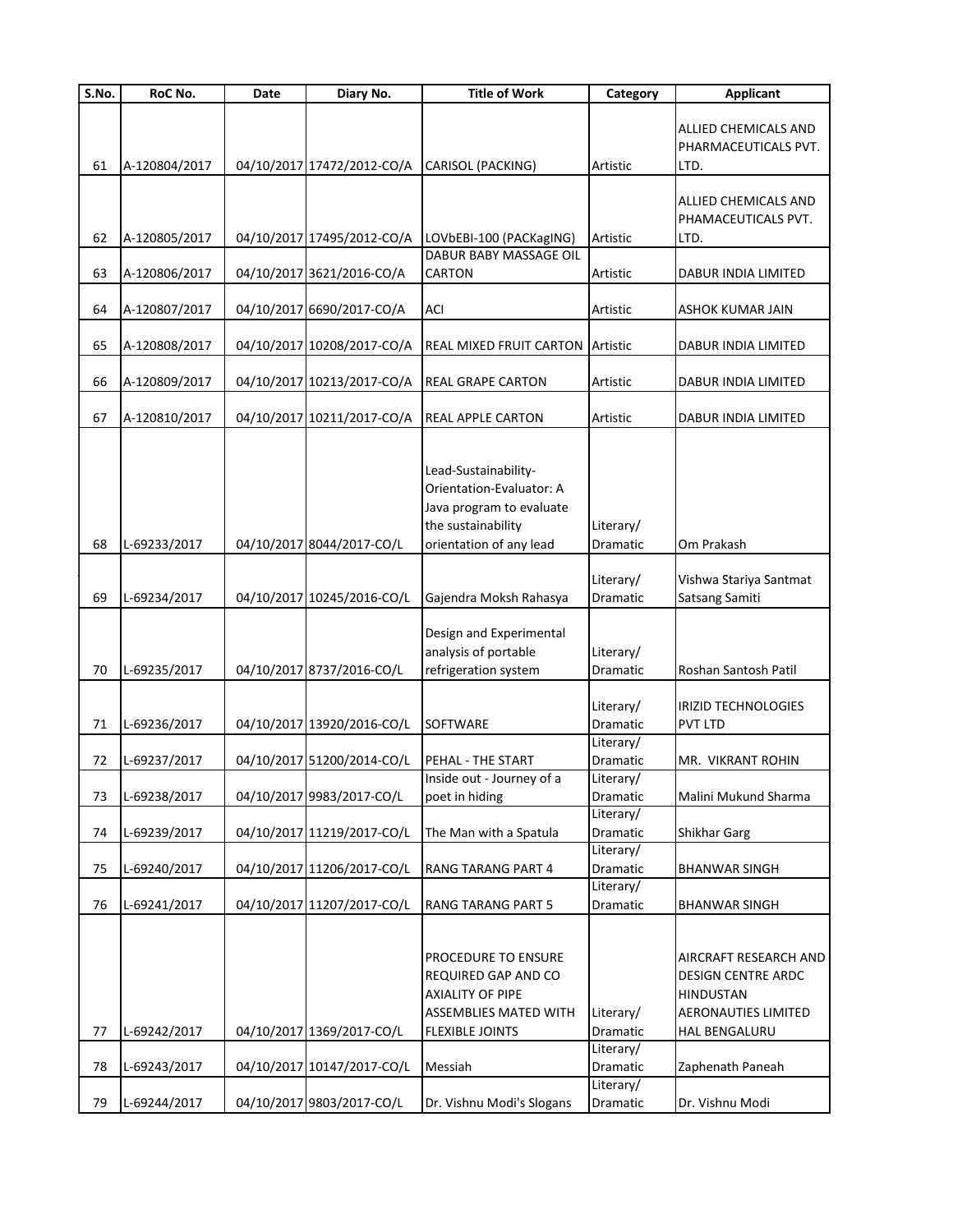| $\overline{\mathsf{S}}$ . No. | RoC No.      | Date | Diary No.                  | <b>Title of Work</b>              | Category              | <b>Applicant</b>           |
|-------------------------------|--------------|------|----------------------------|-----------------------------------|-----------------------|----------------------------|
|                               |              |      |                            |                                   | Literary/             |                            |
| 80                            | L-69245/2017 |      | 04/10/2017 10357/2017-CO/L | <b>Shifting Sands</b>             | Dramatic              | Radha Venuprasad           |
|                               |              |      |                            |                                   | Literary/             |                            |
| 81                            | L-69246/2017 |      | 04/10/2017 11283/2017-CO/L | Ghul gaya shahad sa               | Dramatic              | Dr. Prabha Sharma          |
|                               |              |      |                            |                                   | Literary/             |                            |
| 82                            | L-69247/2017 |      | 04/10/2017 11284/2017-CO/L | Pighal jao na                     | Dramatic              | Dr. Prabha Sharma          |
|                               |              |      |                            |                                   |                       |                            |
|                               |              |      |                            | The Teenager's Guide to           | Literary/             |                            |
| 83                            | L-69248/2017 |      | 04/10/2017 7669/2017-CO/L  | the Universe                      | Dramatic              | Karun Divij Balachandar    |
|                               |              |      |                            |                                   |                       |                            |
|                               |              |      |                            | NRK1AffinityEnvironment.ja        |                       |                            |
|                               |              |      |                            | va': A program (on java           |                       |                            |
|                               |              |      |                            | platform) for 'NRK1 Affinity      | Literary/             |                            |
| 84                            | L-69249/2017 |      | 04/10/2017 8043/2017-CO/L  | Environment                       | Dramatic              | Om Prakash                 |
| 85                            |              |      | 04/10/2017 7925/2017-CO/L  |                                   | Literary/<br>Dramatic | PRADEEP MN                 |
|                               | L-69250/2017 |      |                            | Being at your own feet            | Literary/             |                            |
| 86                            | L-69251/2017 |      | 04/10/2017 2971/2016-CO/L  | 7 STEP AUDIT PROCESS              | Dramatic              | SAMEER KAMBOJ              |
|                               |              |      |                            |                                   | Literary/             |                            |
| 87                            | L-69252/2017 |      | 04/10/2017 2975/2016-CO/L  | <b>STRATEGY PILLARS 5P</b>        | Dramatic              | SAMEER KAMBOJ              |
|                               |              |      |                            |                                   | Literary/             |                            |
| 88                            | L-69253/2017 |      | 04/10/2017 2977/2016-CO/L  | <b>SALES QUADRANT</b>             | Dramatic              | SAMEER KAMBOJ              |
|                               |              |      |                            | RECOMMENDED COLD MIX              | Literary/             |                            |
| 89                            | L-69254/2017 |      | 04/10/2017 12733/2016-CO/L | <b>DESIGN</b>                     | Dramatic              | PAWAN KUMAR SHARMA         |
|                               |              |      |                            |                                   | Literary/             |                            |
| 90                            | L-69255/2017 |      | 04/10/2017 6609/2017-CO/L  | THE STORY OF SHER KHAN            | Dramatic              | <b>MOHSIN</b>              |
|                               |              |      |                            |                                   | Literary/             |                            |
| 91                            | L-69256/2017 |      | 04/10/2017 6604/2017-CO/L  | THE STORY OF SHER KHAN 2 Dramatic |                       | <b>MOHSIN</b>              |
|                               |              |      |                            |                                   |                       |                            |
|                               |              |      |                            | <b>STORIES OF NARENDRA</b>        | Literary/             | Rana Narendrasinh          |
| 92                            | L-69257/2017 |      | 04/10/2017 9309/2017-CO/L  | SINH CHHATRA SINH RANA            | Dramatic              | Chhatrasinh                |
|                               |              |      |                            | <b>BHARTIYA VIDYALAYEE</b>        |                       |                            |
|                               |              |      |                            | SIKSHA SANSTHAN                   | Literary/             | BHARTIYA VIDYALAYEE        |
| 93                            | L-69258/2017 |      | 04/10/2017 547/2016-CO/L   | (PROSPECTUS/COURSE)               | Dramatic              | SIKSHA SANSTHAN            |
|                               |              |      |                            |                                   |                       |                            |
|                               |              |      |                            |                                   |                       | Living Entertainment       |
|                               |              |      |                            |                                   | Literary/             | <b>Enterprises Private</b> |
| 94                            | L-69259/2017 |      | 04/10/2017 2992/2016-CO/L  | II LOVE COOKING                   | Dramatic              | Limited                    |
|                               |              |      |                            |                                   | Literary/             |                            |
| 95                            | L-69260/2017 |      | 04/10/2017 4846/2016-CO/L  | <b>TUTION</b>                     | Dramatic              | <b>DEEPAK</b>              |
|                               |              |      |                            |                                   | Literary/             |                            |
| 96                            | L-69261/2017 |      | 04/10/2017 7099/2016-CO/L  | <b>ALONG THE WAY</b>              | Dramatic              | RAJIV KUMAR TYAGI          |
|                               |              |      |                            |                                   |                       |                            |
|                               |              |      |                            |                                   |                       |                            |
|                               |              |      |                            |                                   |                       |                            |
|                               |              |      |                            |                                   |                       | DR. KAVITA SINGH, Roshni   |
|                               |              |      |                            | <b>Document Preparation A</b>     | Literary/             | Khedgaonkar, Sagarkumar    |
| 97                            | L-69262/2017 |      | 04/10/2017 8027/2017-CO/L  | LaTeX based Approach              | Dramatic              | Badhiye, Tushar Mendhe     |
|                               |              |      |                            |                                   | Literary/             |                            |
| 98                            | L-69263/2017 |      | 04/10/2017 14626/2016-CO/L | Peace Parity Prosperity           | Dramatic              | Avnish Bhatia              |
|                               |              |      |                            |                                   |                       | <b>INSPIRON INFO</b>       |
|                               |              |      |                            | <b>ENTERTAINMENT TALENT</b>       | Literary/             | SOLUTIONS INDIA PVT        |
| 99                            | L-69264/2017 |      | 04/10/2017 10422/2017-CO/L | PORTAL AND 24 FRAMES              | Dramatic              | <b>LTD</b>                 |
|                               |              |      |                            |                                   | Literary/             |                            |
| 100                           | L-69265/2017 |      | 04/10/2017 7852/2017-CO/L  | H-QBE                             | Dramatic              | <b>GAGAN SAXENA</b>        |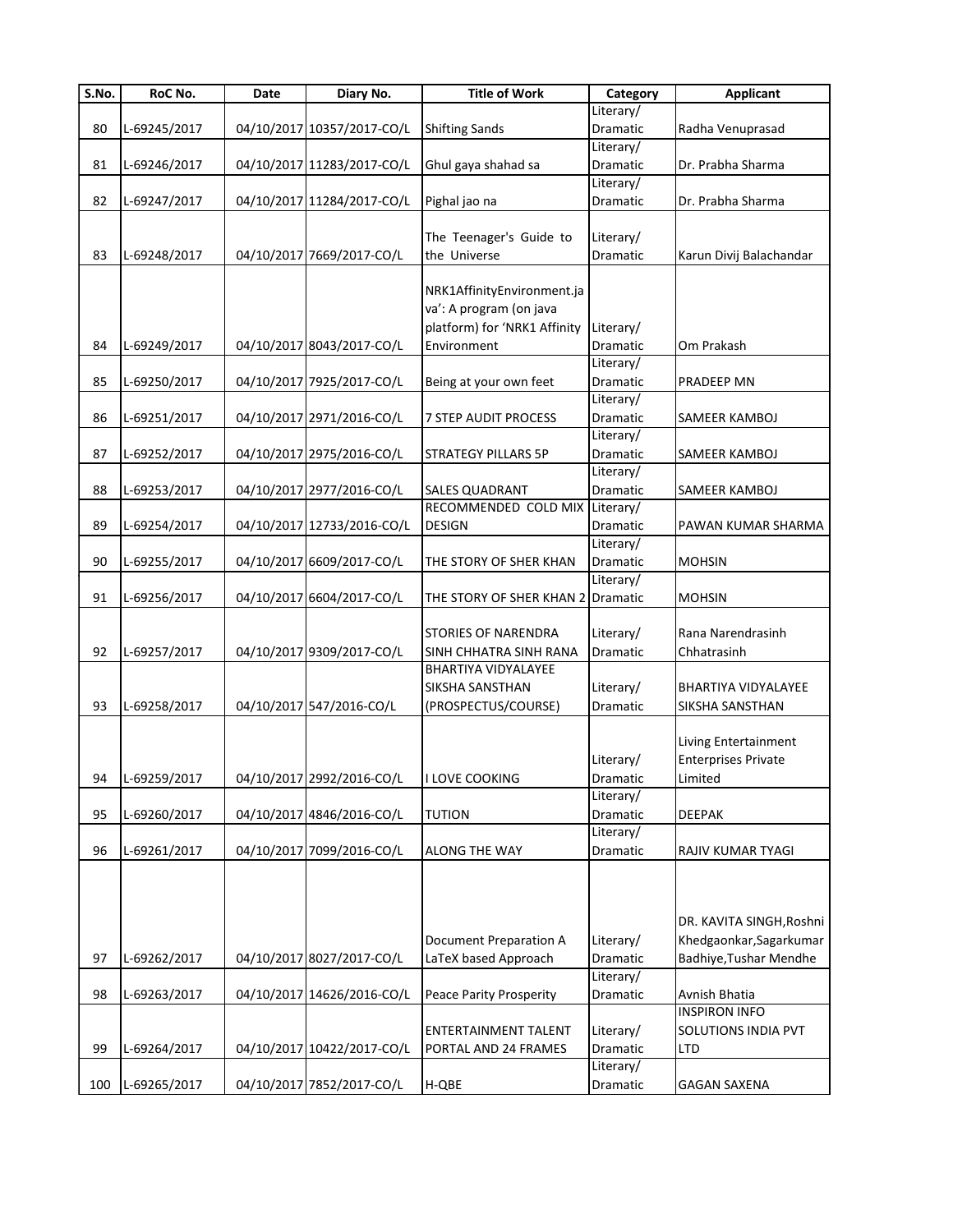| S.No. | RoC No.           | Date             | Diary No.                  | <b>Title of Work</b>                              | Category             | <b>Applicant</b>             |
|-------|-------------------|------------------|----------------------------|---------------------------------------------------|----------------------|------------------------------|
|       |                   |                  |                            |                                                   |                      |                              |
|       |                   |                  |                            |                                                   |                      | <b>CENTRE FOR</b>            |
|       |                   |                  |                            |                                                   |                      | DEVELOPMENT OF               |
|       |                   |                  | 48266/2014-                |                                                   | Computer             | <b>ADVANCED</b>              |
| 101   | SW-9507/2017      | 04/10/2017 CO/SW |                            | <b>TEA-GRADE ANALYSER</b>                         | Software             | COMPUTING(C-DAC)             |
|       |                   |                  |                            |                                                   |                      | <b>CENTRE FOR</b>            |
|       |                   |                  |                            |                                                   |                      |                              |
|       |                   |                  |                            |                                                   |                      | DEVELOPMENT OF               |
|       |                   |                  | 48260/2014-                |                                                   | Computer<br>Software | <b>ADVANCED</b>              |
| 102   | SW-9508/2017      | 04/10/2017 CO/SW | 10264/2017-                | ANNADARPAN                                        | Computer             | COMPUTING(C-DAC)             |
| 103   | SW-9509/2017      | 04/10/2017 CO/SW |                            | www.dil-halka.com                                 | Software             | Ajay K Rasputra              |
|       |                   |                  |                            |                                                   |                      |                              |
|       |                   |                  |                            | H8 SSRMS (Subscriber,                             |                      |                              |
|       |                   |                  |                            | Service, & Revenue                                |                      |                              |
|       |                   |                  |                            | Management Software FOR                           |                      |                              |
|       |                   |                  |                            | <b>TELECOM INDUSTRY AND</b>                       |                      |                              |
|       |                   |                  |                            | <b>INTERNET SERVICE</b>                           | Computer             | Height 8 Technologies        |
| 104   | SW-9510/2017      |                  | 04/10/2017 1194/2016-CO/SW | <b>PROVIDER</b> )                                 | Software             | Pvt. Ltd.                    |
|       |                   |                  | 10498/2017-                |                                                   | Computer             |                              |
| 105   | SW-9511/2017      | 04/10/2017 CO/SW |                            | <b>IMHS ANDROID APP</b>                           | Software             | KOLLABATHULA PRAVEEN         |
|       |                   |                  |                            |                                                   | Computer             |                              |
| 106   | SW-9512/2017      |                  | 04/10/2017 9345/2017-CO/SW | Talendrone                                        | Software             | <b>VEEBRIJ UK LIMITED</b>    |
|       |                   |                  |                            |                                                   |                      |                              |
|       |                   |                  |                            |                                                   |                      |                              |
|       |                   |                  |                            |                                                   |                      | <b>CREAR ELECTRONICS PVT</b> |
|       |                   |                  |                            |                                                   |                      | LTD, A Company               |
|       |                   |                  |                            |                                                   | Computer             | Incorporated under the       |
| 107   | SW-9513/2017      |                  |                            | 04/10/2017 7016/2017-CO/SW CREAR DISPLAY SETTINGS | Software             | Indian Company's Act         |
|       |                   |                  |                            |                                                   |                      |                              |
|       |                   |                  |                            |                                                   |                      |                              |
|       |                   |                  |                            |                                                   |                      |                              |
|       |                   |                  |                            |                                                   |                      | Kalpana H Gandhi,            |
|       |                   |                  |                            | COP/BOBBIN/PIRN Drawing                           |                      | Bhagwat R Gandhi,            |
|       |                   |                  |                            | number 1032016 of Siddhi                          |                      | Prashant R Gandhi trading    |
| 108   | A-120811/2017     |                  | 05/10/2017 13712/2016-CO/A | Engineers                                         | Artistic             | as Siddhi Engineers          |
|       |                   |                  |                            | <b>DABUR KERATEX OIL</b>                          |                      |                              |
|       | 109 A-120812/2017 |                  | 05/10/2017 3619/2016-CO/A  | <b>CARTON</b>                                     | Artistic             | DABUR INDIA LIMITED          |
|       |                   |                  |                            |                                                   |                      |                              |
| 110   | A-120813/2017     |                  | 05/10/2017 12947/2015-CO/A | YASH MATHIYA                                      | Artistic             | Mr. Davendrabhai.C.Patel     |
|       |                   |                  |                            |                                                   |                      |                              |
| 111   | A-120814/2017     |                  | 05/10/2017 13962/2016-CO/A | HIGHWAYMEN (LABEL)                                | Artistic             | Piyush Thakkar               |
|       |                   |                  |                            |                                                   |                      |                              |
| 112   | A-120815/2017     |                  | 05/10/2017 11829/2016-CO/A | <b>GAME</b>                                       | Artistic             | Sakhi Anandam Industries     |
|       |                   |                  |                            |                                                   |                      |                              |
|       |                   |                  |                            |                                                   |                      |                              |
|       |                   |                  |                            |                                                   |                      |                              |
|       |                   |                  |                            |                                                   |                      |                              |
|       |                   |                  |                            |                                                   |                      |                              |
|       |                   |                  |                            |                                                   |                      | CHAMAN LAL GUPTA, JAI        |
|       |                   |                  |                            |                                                   |                      | PARKASH GUPTA, PREM          |
|       |                   |                  |                            |                                                   |                      | PARKASH GUPTA, SHANTI        |
|       |                   |                  |                            |                                                   |                      | PARKASH GUPTA, VED           |
|       |                   |                  |                            | <b>BLACK ROSE KALI MEHANDI</b>                    |                      | PARKASH GUPTA, VIJAY         |
| 113   | A-120816/2017     |                  | 05/10/2017 47284/2014-CO/A | POWDER HAIR DYE (label)                           | Artistic             | PARKASH GUPTA                |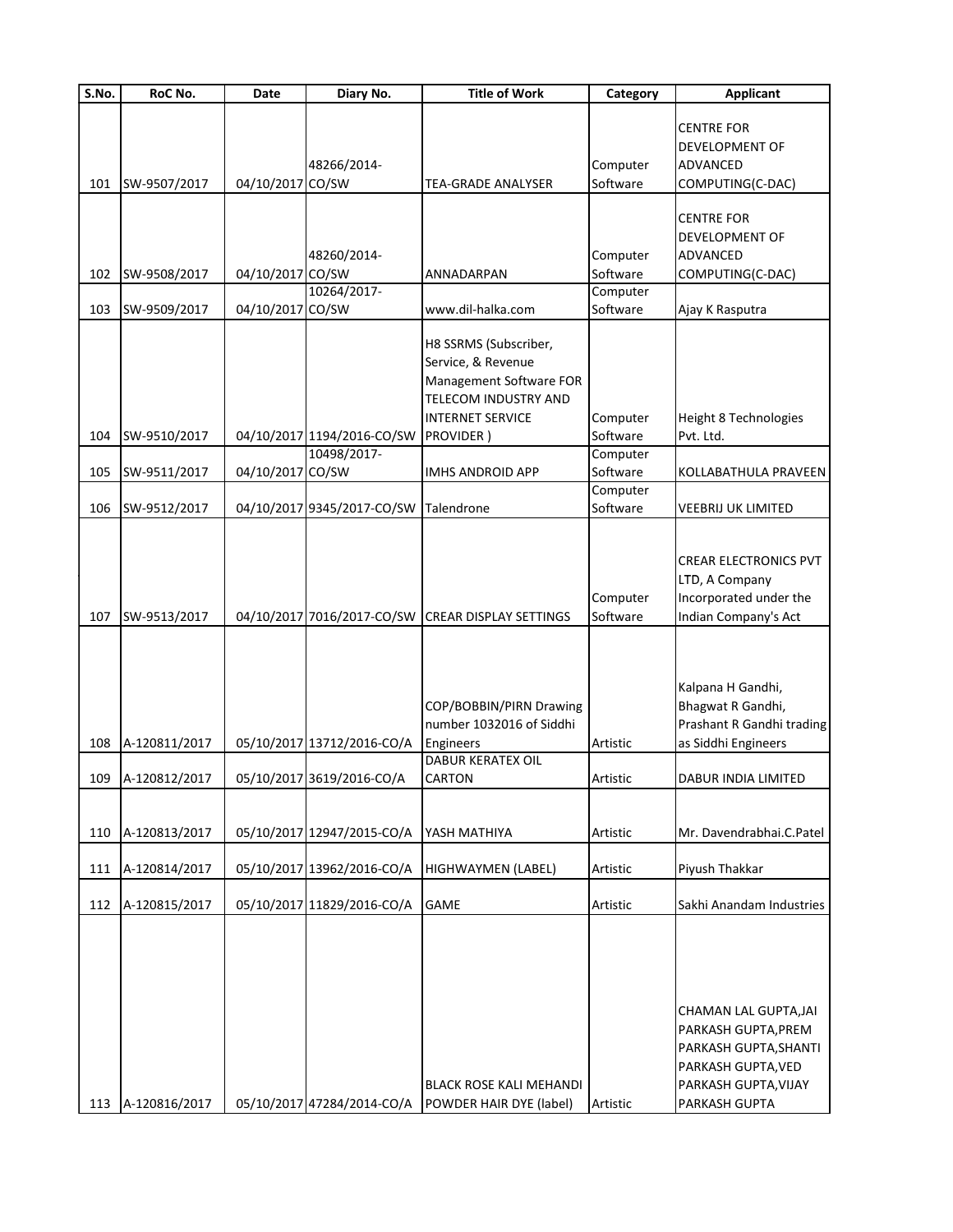| S.No. | <b>RoC No.</b>    | Date | Diary No.                  | <b>Title of Work</b>    | Category | <b>Applicant</b>              |
|-------|-------------------|------|----------------------------|-------------------------|----------|-------------------------------|
|       |                   |      |                            |                         |          | M/S CHIRAG RICE               |
| 114   | A-120817/2017     |      | 05/10/2017 49150/2014-CO/A | <b>DELHI CHOICE</b>     | Artistic | <b>TRADERS</b>                |
|       |                   |      |                            |                         |          | M/S CHIRAG RICE               |
| 115   | A-120818/2017     |      | 05/10/2017 49151/2014-CO/A | <b>INDIA CHOICE</b>     | Artistic | <b>TRADERS</b>                |
|       |                   |      |                            |                         |          |                               |
|       |                   |      |                            |                         |          | <b>BOOKMYPARTS</b>            |
| 116   | A-120819/2017     |      | 05/10/2017 2500/2017-CO/A  | BOOKMYPARTS.COM         | Artistic | NETWORKS PVT LTD              |
|       |                   |      |                            |                         |          |                               |
|       |                   |      |                            |                         |          | ALP- BIRLA FOODS ADS          |
|       | A-120820/2017     |      | 05/10/2017 2499/2017-CO/A  | ALP BIRLA LABEL         | Artistic | <b>SOLUTIONS PVT LTD</b>      |
| 117   |                   |      |                            |                         |          |                               |
|       |                   |      |                            |                         |          | ADISON GRANITO PVT            |
| 118   | A-120821/2017     |      | 05/10/2017 2498/2017-CO/A  | <b>ADISON LABEL</b>     | Artistic | LTD                           |
|       |                   |      |                            |                         |          |                               |
| 119   | A-120822/2017     |      | 05/10/2017 2497/2017-CO/A  | UMIYA TEA 13 NO. LABEL  | Artistic | UMIYA TEA PVT LTD             |
|       |                   |      |                            |                         |          |                               |
|       |                   |      |                            | AASTHA GROUP WITH       |          | HARSHADBHAI                   |
| 120   | A-120823/2017     |      | 05/10/2017 2496/2017-CO/A  | <b>LOGO</b>             | Artistic | POPATBHAI MALANI              |
|       |                   |      |                            |                         |          |                               |
| 121   | A-120824/2017     |      | 05/10/2017 2494/2017-CO/A  | SHREE UMIYA LABEL       | Artistic | PATEL SALES AGENCY            |
|       |                   |      |                            |                         |          | M/S AL DAD THREAD             |
|       |                   |      |                            |                         |          |                               |
| 122   | A-120825/2017     |      | 05/10/2017 9142/2015-CO/A  | <b>BALWAN</b>           | Artistic | <b>WORKS</b>                  |
|       |                   |      |                            |                         |          | <b>MAHESH KUMAR</b>           |
| 123   | A-120826/2017     |      | 05/10/2017 202/2017-CO/A   | <b>GME AND DEVICE</b>   | Artistic | <b>GOENKA</b>                 |
|       |                   |      |                            |                         |          |                               |
|       |                   |      |                            |                         |          | NAND KISHORE CHANDAK          |
|       |                   |      |                            |                         |          | AND ARUN KUMAR                |
| 124   | A-120827/2017     |      | 05/10/2017 203/2017-CO/A   | GULNAR                  | Artistic | CHANDAK                       |
|       |                   |      |                            |                         |          |                               |
|       |                   |      |                            |                         |          | NAND KISHORE CHANDAK          |
|       |                   |      |                            |                         |          |                               |
|       |                   |      |                            |                         |          | AND ARUN KUMAR                |
| 125   | A-120828/2017     |      | 05/10/2017 204/2017-CO/A   | <b>JANNAT</b>           | Artistic | CHANDAK                       |
|       |                   |      |                            |                         |          |                               |
|       |                   |      |                            |                         |          | NAND KISHORE CHANDAK          |
|       |                   |      |                            |                         |          | AND ARUN KUMAR                |
| 126   | A-120829/2017     |      | 05/10/2017 205/2017-CO/A   | RANGOLI                 | Artistic | <b>CHANDAK</b>                |
|       |                   |      |                            | VARDHAMAN I. Q. TOYS    |          | VARDHAMAN I. Q. TOYS          |
| 127   | A-120830/2017     |      | 05/10/2017 56163/2014-CO/A | PVT. LTD                | Artistic | PVT. LTD.                     |
|       |                   |      |                            |                         |          |                               |
|       |                   |      |                            |                         |          | 1. AMRUTLAL AMBALAL           |
|       |                   |      |                            |                         |          |                               |
|       |                   |      |                            | AD PATEL WITH DEVICE OF |          | PATEL 2. VIJAYKUMAR           |
|       |                   |      |                            | LEAF AND M/S. PATEL     |          | AMRUTLAL PATEL,               |
| 128   | A-120831/2017     |      | 05/10/2017 7626/2017-CO/A  | AMBALAL DHANJIDAS       | Artistic | PARTNERS                      |
|       |                   |      |                            | G265WG - COVER ROCKER   |          |                               |
|       |                   |      |                            | (MACHINING-60 DEG)      |          |                               |
| 129   | A-120832/2017     |      | 05/10/2017 44596/2014-CO/A | (E06M110011)            | Artistic | <b>Greaves Cotton Limited</b> |
|       |                   |      |                            | G265WG - INTAKE         |          |                               |
|       |                   |      |                            | MANIFOLD (60 DEG)       |          |                               |
| 130   | A-120833/2017     |      | 05/10/2017 44559/2014-CO/A | (E06M070003)            | Artistic | <b>Greaves Cotton Limited</b> |
|       |                   |      |                            |                         |          |                               |
|       |                   |      |                            |                         |          |                               |
|       |                   |      |                            | SPINCAN and ELEPHANT    |          | MAHESH KUMAR KILLA            |
| 131   | A-120834/2017     |      | 05/10/2017 12877/2016-CO/A | <b>DEVICE</b>           | Artistic | and ADITY KILLA               |
|       |                   |      |                            | G265WG - COVER-         |          |                               |
|       |                   |      |                            | <b>CRANKCASE WINDOW</b> |          |                               |
|       |                   |      |                            | (MACHINED) (60 DEG)     |          |                               |
| 132   | A-120835/2017     |      | 05/10/2017 44588/2014-CO/A | (E06M110009)            | Artistic | <b>Greaves Cotton Limited</b> |
|       |                   |      |                            |                         |          | <b>Shubham Cotton Mills</b>   |
|       |                   |      |                            |                         |          |                               |
|       | 133 A-120836/2017 |      | 05/10/2017 7811/2017-CO/A  | S SHUBHAM LABEL         | Artistic | Pvt. Ltd.                     |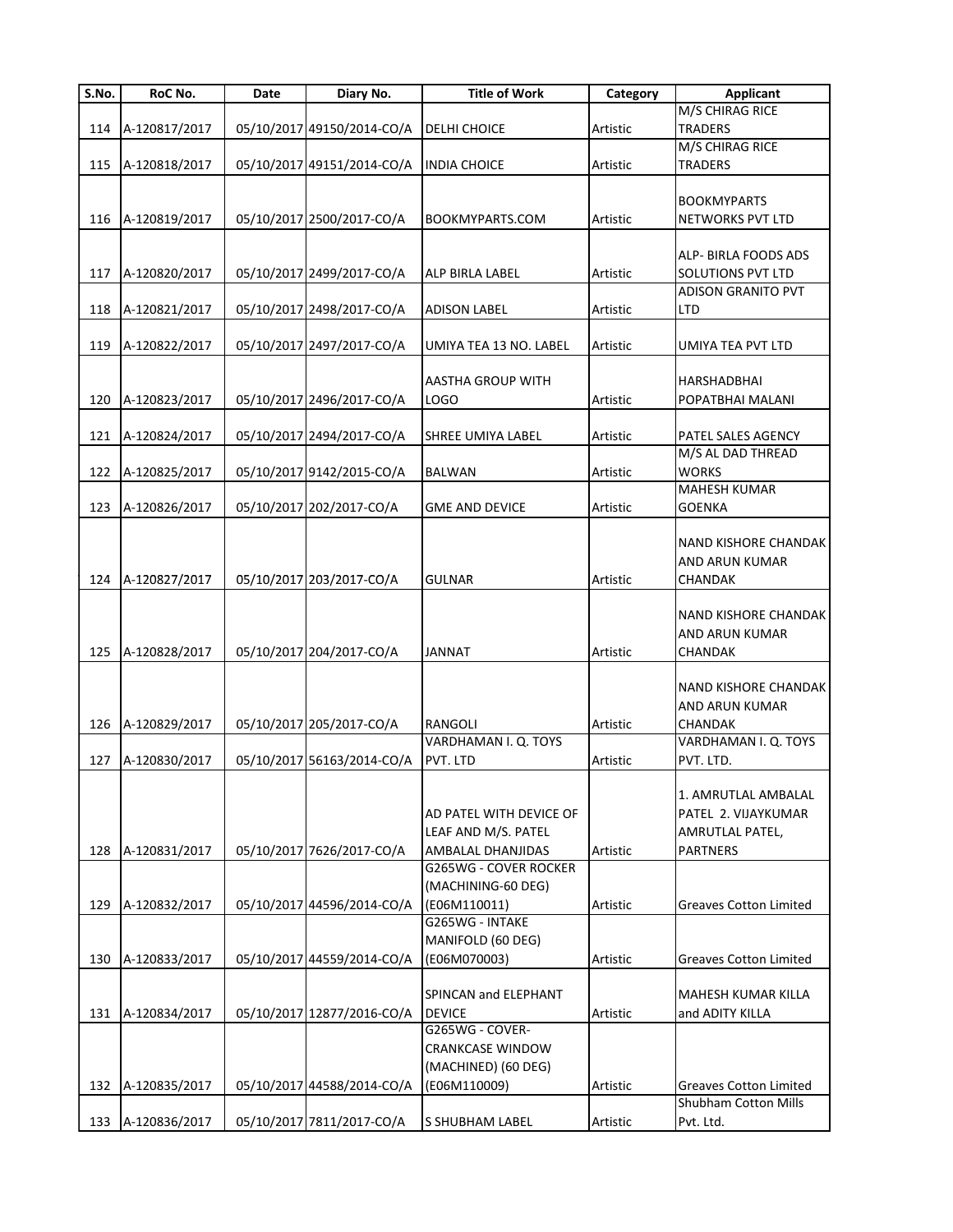| S.No. | RoC No.       | Date | Diary No.                  | <b>Title of Work</b>          | Category | <b>Applicant</b>              |
|-------|---------------|------|----------------------------|-------------------------------|----------|-------------------------------|
|       |               |      |                            | SHC SAREEN HAIR CLINIC P.     |          | M/s. Sareen Hair Clinic       |
| 134   | A-120837/2017 |      | 05/10/2017 7808/2017-CO/A  | LTD. LABEL                    | Artistic | Pvt. Ltd.                     |
|       |               |      |                            | G265WG - GE ROTOR PUMP        |          |                               |
| 135   | A-120838/2017 |      | 05/10/2017 44579/2014-CO/A | (E06M110007)                  | Artistic | <b>Greaves Cotton Limited</b> |
|       |               |      |                            |                               |          |                               |
|       |               |      |                            | <b>ENEGA CREME HAIR COLOR</b> |          | M/S. PREM MEHANDI             |
| 136   | A-120839/2017 |      | 05/10/2017 1510/2017-CO/A  | <b>4 NATURAL BROWN</b>        | Artistic | <b>CENTRE</b>                 |
|       |               |      |                            |                               |          |                               |
| 137   | A-120840/2017 |      | 05/10/2017 8773/2017-CO/A  | TOYA                          | Artistic | M/S. MAX ELECTRONICS          |
|       |               |      |                            |                               |          |                               |
| 138   | A-120841/2017 |      | 05/10/2017 8774/2017-CO/A  | <b>ROOP VELLA</b>             | Artistic | M/S. JSR INTERNATIONAL        |
|       |               |      |                            |                               |          | M/S. HOTEL HBL                |
| 139   | A-120842/2017 |      | 05/10/2017 8778/2017-CO/A  | <b>HBL</b>                    | Artistic | <b>INTERNATIONAL</b>          |
|       |               |      |                            |                               |          | M/S. CALLINO INDIA PVT.       |
| 140   | A-120843/2017 |      | 05/10/2017 8779/2017-CO/A  | CALLINO                       | Artistic | LTD.                          |
|       |               |      |                            |                               |          | M/S. BHOLE NATH FOODS         |
| 141   | A-120844/2017 |      | 05/10/2017 9949/2017-CO/A  | 10EN 11EVEN DUBAR             | Artistic | PVT. LTD.                     |
|       |               |      |                            |                               |          | M/S. AVANTIKA ELCON           |
| 142   | A-120845/2017 |      | 05/10/2017 10000/2017-CO/A | <b>MINTECH AELCON</b>         | Artistic | PVT. LTD.                     |
|       |               |      |                            |                               |          | <b>AJAY KUMAR</b>             |
|       |               |      |                            |                               |          | MOHANKA, ARUN KUMAR           |
| 143   | A-120846/2017 |      |                            | <b>AJAY</b>                   |          |                               |
|       |               |      | 05/10/2017 43114/2014-CO/A |                               | Artistic | <b>MOHANKA</b>                |
|       |               |      |                            |                               |          |                               |
|       |               |      |                            |                               |          | RAVI JAIN S/o. SH.            |
| 144   | A-120847/2017 |      | 05/10/2017 4213/2017-CO/A  | <b>GU DEVICE</b>              | Artistic | DHARAM CHAND JAIN             |
|       |               |      |                            |                               |          | <b>NISHANT SALECHA</b>        |
|       |               |      |                            |                               |          | S/O.SH. MADAN LAL             |
| 145   | A-120848/2017 |      | 05/10/2017 4217/2017-CO/A  | токо                          | Artistic | SALECHA                       |
|       |               |      |                            |                               |          | M/S/WESTERM                   |
|       |               |      |                            | <b>WESTERN INFRABUILD</b>     |          | <b>INFRABUILD PRODUCTS</b>    |
| 146   | A-120849/2017 |      | 05/10/2017 10375/2017-CO/A | PRODUCTS LLP WITH W           | Artistic | <b>LLP</b>                    |
|       |               |      |                            |                               |          | RAMESHCHANDRA                 |
|       |               |      |                            |                               |          | MADHABHAI BHALODI,            |
| 147   | A-120850/2017 |      | 05/10/2017 2179/2017-CO/A  | <b>B BALAJI</b>               | Artistic | <b>PROP</b>                   |
|       |               |      |                            |                               |          | <b>MUSIC VRANDA</b>           |
| 148   | A-120851/2017 |      | 05/10/2017 6815/2017-CO/A  | MUSIC VRANDA LOGO             | Artistic | <b>ENTERTAINERS</b>           |
|       |               |      |                            | <b>FAWAZ PANDARPURI</b>       |          |                               |
|       |               |      |                            | PREMIUM QUALITY INDIAN        |          |                               |
| 149   | A-120852/2017 |      | 05/10/2017 8694/2017-CO/A  | <b>TOBACCO</b>                | Artistic | SAFA GLOBAL IMPEX             |
|       |               |      |                            |                               |          |                               |
|       |               |      |                            |                               |          | FAISAL KANDATHI ABDUL         |
|       |               |      |                            |                               |          |                               |
|       |               |      |                            |                               |          | KHADER, SON OF SRI.           |
|       |               |      |                            |                               |          | ABDUL KHADER,                 |
| 150   | A-120853/2017 |      | 05/10/2017 10564/2017-CO/A | <b>AJMI</b>                   | Artistic | <b>DIRECTOR</b>               |
|       |               |      |                            |                               |          |                               |
| 151   | A-120854/2017 |      | 05/10/2017 9160/2017-CO/A  | <b>HEERA MOTI</b>             | Artistic | MOHD. SHAHJAHAN               |
|       |               |      |                            |                               |          |                               |
| 152   | A-120855/2017 |      | 05/10/2017 10258/2017-CO/A | 'a' LOGO                      | Artistic | RADHA RANJIT KEJRIWAL         |
|       |               |      |                            |                               |          |                               |
|       |               |      |                            | O STUDIO PROFESSIONAL         |          |                               |
| 153   | A-120856/2017 |      | 05/10/2017 6362/2017-CO/A  | <b>MAKEUP LABEL</b>           | Artistic | M/S HERBS DE OLIVIA           |
|       |               |      |                            |                               |          |                               |
| 154   | A-120857/2017 |      | 05/10/2017 19030/2012-CO/A | SURI UDYOG NO. 1 (LABEL)      | Artistic | <b>MS SURI UDYOG</b>          |
|       |               |      |                            | 'Premium PARIWAR Chakki       |          | <b>MAA UTTARAYANI</b>         |
|       |               |      |                            | Fresh Atta' with photo of a   |          | ROLLER FLOUR MILLS (P)        |
| 155   | A-120858/2017 |      | 05/10/2017 43696/2014-CO/A | family                        | Artistic | LTD.                          |
|       |               |      |                            |                               |          |                               |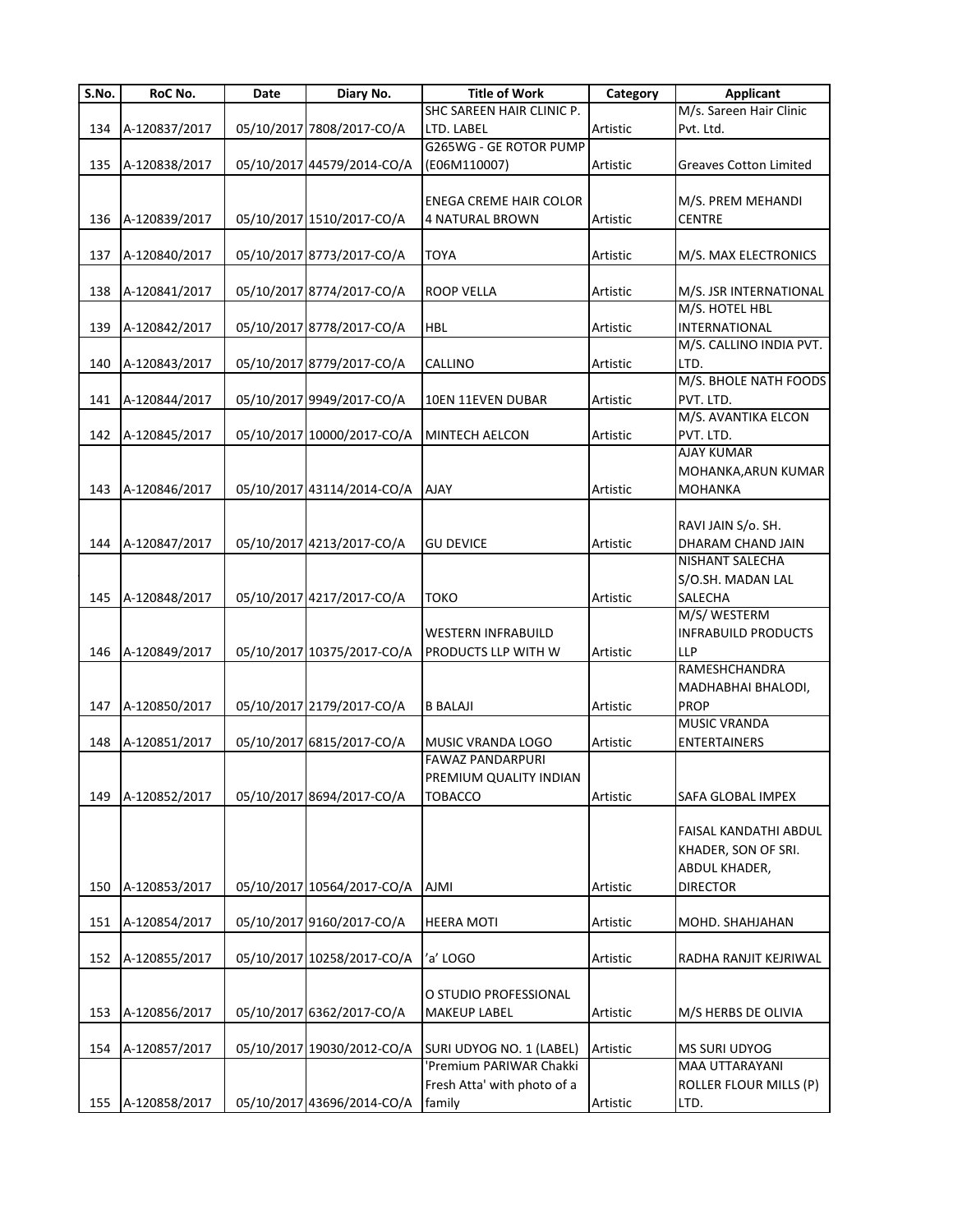| S.No. | RoC No.       | Date | Diary No.                          | <b>Title of Work</b>                            | Category | <b>Applicant</b>                                                                                                                |
|-------|---------------|------|------------------------------------|-------------------------------------------------|----------|---------------------------------------------------------------------------------------------------------------------------------|
| 156   | A-120859/2017 |      | 05/10/2017 43694/2014-CO/A         | S.R.M RICE with Device of<br><b>SANKHA</b>      | Artistic | MAA SARALA AGRO<br>PRODUCTS (p) LTD.                                                                                            |
| 157   | A-120860/2017 |      | 05/10/2017 66/2017-CO/A            | geeta                                           | Artistic | VINODCHANDRA<br>AMRITLAL PARONAWALA<br>TRADING AS GEETA LACE                                                                    |
| 158   | A-120861/2017 |      | 05/10/2017 67/2017-CO/A            | RICHLOOK WITH CARTOON<br>AND RL LOGO            | Artistic | SHAILENDRA KUMAR<br>JATA SHANKER DIXIT<br>TRADING AS RICHLOOK<br>PLAY SCHOOL                                                    |
| 159   | A-120862/2017 |      | 05/10/2017 68/2017-CO/A            | SAYAANI                                         | Artistic | <b>ANKLESHWAR SILK MILLS</b><br>PRIVATE LIMITED [AN<br><b>INDIAN COMPANY</b><br><b>INCORPORATED UNDER</b><br>THE COMPANIES ACT] |
| 160   | A-120863/2017 |      | 05/10/2017 60/2017-CO/A            | <b>KAHEERA</b>                                  | Artistic | PREM KUMAR MALOO<br>TRADING AS KAHEERA                                                                                          |
| 161   | A-120864/2017 |      | 05/10/2017 61/2017-CO/A            | <b>MAJESTA</b>                                  | Artistic | BHAVDIP KANTIBHAI<br>NAKRANI TRADING AS<br><b>MAJESTA</b>                                                                       |
| 162   | A-120865/2017 |      | 05/10/2017 62/2017-CO/A            | <b>HNS</b>                                      | Artistic | SAILESH KHAWANI<br>TRADING AS HARD N<br>SOFT CONSULTANCY                                                                        |
| 163   | A-120866/2017 |      | 05/10/2017 64/2017-CO/A            | SANCOM ALONG WITH<br><b>LOGO</b>                | Artistic | SHREYA BAID TRADING AS<br>SAANCHI ECOMMERCE                                                                                     |
| 164   | A-120867/2017 |      | 05/10/2017 58/2017-CO/A            | <b>SYBELLA</b>                                  | Artistic | RAMKISHOR BHUTRA                                                                                                                |
| 165   | A-120868/2017 |      |                                    | 05/10/2017 10325/2017-CO/A RAJLAXMI WITH DEVICE | Artistic | RAM GOPAL SHARMA<br>S/O. SH. HANUMAN MAL<br>SHARMA                                                                              |
| 166   | A-120869/2017 |      | 05/10/2017 10411/2017-CO/A         | <b>ADIKICK</b>                                  | Artistic | M/S HOME LEADER<br>INTERNATIONAL<br>M/S HARI OM RETAIL PVT                                                                      |
| 167   | A-120870/2017 |      | 05/10/2017 10410/2017-CO/A         | <b>HARI OM ELECTRONICS</b>                      | Artistic | LTD                                                                                                                             |
| 168   | A-120871/2017 |      | 05/10/2017 10402/2017-CO/A QUANTUM |                                                 | Artistic | M/S. LMD EDUCATIONAL<br>& RESEARCH<br><b>FOUNDATION TRUST</b>                                                                   |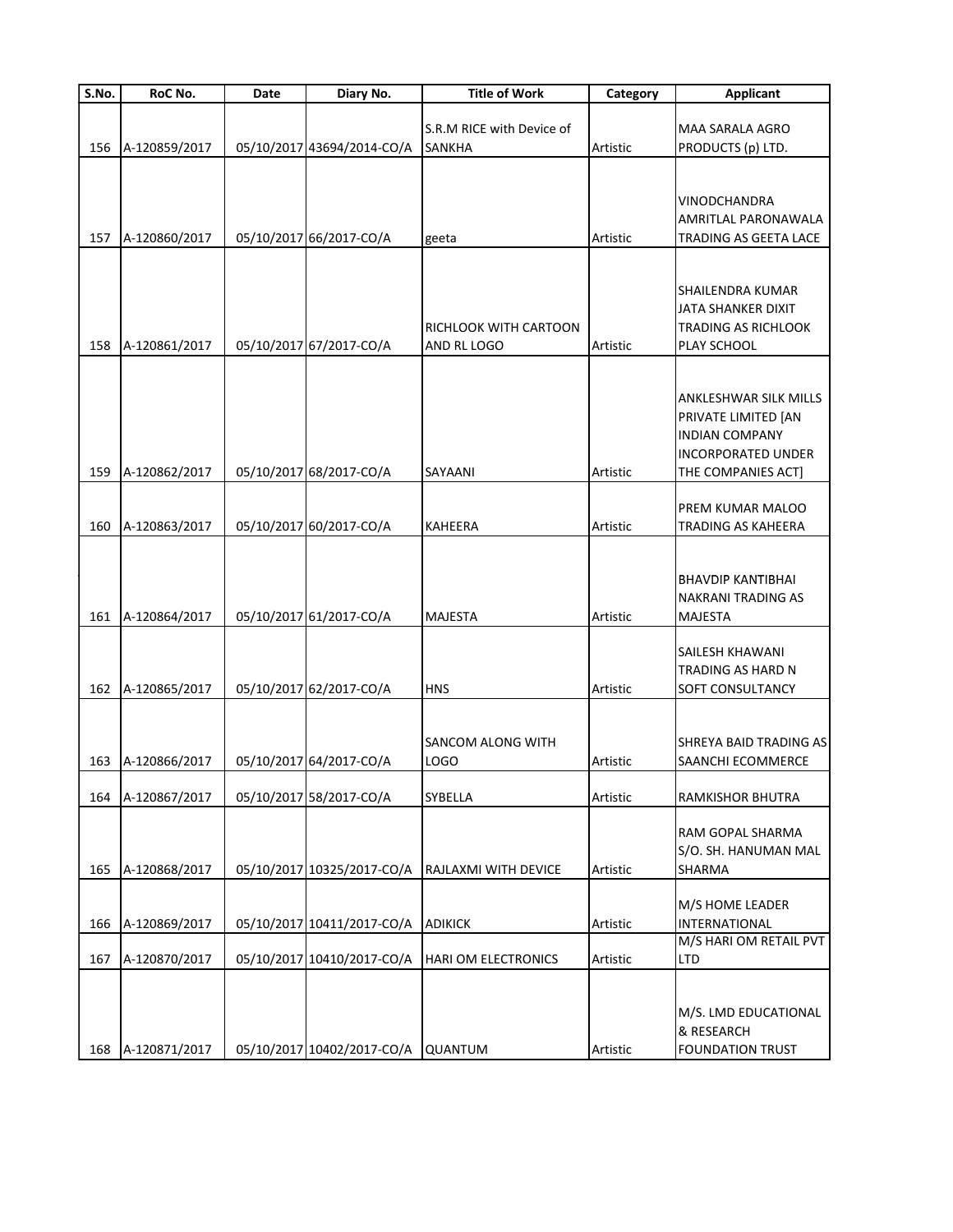| S.No. | RoC No.          | Date | Diary No.                  | <b>Title of Work</b>         | Category  | <b>Applicant</b>           |
|-------|------------------|------|----------------------------|------------------------------|-----------|----------------------------|
|       |                  |      |                            |                              |           |                            |
|       |                  |      |                            | Thirty Iconic Vets, Animal   |           |                            |
|       |                  |      |                            | Welfare Activists &          |           |                            |
|       |                  |      |                            | Environmentalists; Their     |           |                            |
|       |                  |      |                            | Success Stories, Our         | Literary/ |                            |
| 169   | L-69266/2017     |      | 05/10/2017 504/2016-CO/L   | Learnings                    | Dramatic  | <b>SUDIPT LAIK</b>         |
|       |                  |      |                            |                              | Literary/ |                            |
| 170   | L-69267/2017     |      | 05/10/2017 11186/2017-CO/L | THE BEDTIME AFFAIR           | Dramatic  | AMISHA GUPTA               |
|       |                  |      |                            |                              |           |                            |
|       |                  |      |                            |                              | Literary/ | RAVINDRA MADHUKAR          |
| 171   | L-69268/2017     |      | 05/10/2017 10068/2016-CO/L | <b>SMART CARRIER MACHINE</b> | Dramatic  | <b>MOHARIL</b>             |
|       |                  |      |                            | Nokari Ishwarachi--Katha     | Literary/ | Tejgyan Global             |
| 172   | L-69269/2017     |      | 05/10/2017 55066/2014-CO/L | Tumachich                    | Dramatic  | Foundation                 |
|       |                  |      |                            |                              | Literary/ |                            |
| 173   | L-69270/2017     |      | 05/10/2017 43977/2014-CO/L | Sai Leela                    | Dramatic  | Rambha Gupta               |
|       |                  |      |                            |                              |           |                            |
|       |                  |      |                            |                              | Literary/ | Zee Entertainment          |
|       | 174 L-69271/2017 |      | 05/10/2017 13886/2015-CO/L | 13Fear is Real               | Dramatic  | <b>Enterprises Limited</b> |
|       |                  |      |                            |                              |           |                            |
|       |                  |      |                            |                              | Literary/ | Santosh Pandurang          |
| 175   | L-69272/2017     |      | 05/10/2017 3608/2016-CO/L  | <b>SKYLINE</b>               | Dramatic  | Watade                     |
|       |                  |      |                            | SUKH MHANJE NAKKI KAY        | Literary/ | MR.YOGESH POPAT            |
| 176   | L-69273/2017     |      | 05/10/2017 4659/2017-CO/L  | <b>ASATE</b>                 | Dramatic  | <b>GAIKWAD</b>             |
|       |                  |      |                            |                              | Literary/ |                            |
| 177   | L-69274/2017     |      | 05/10/2017 7635/2017-CO/L  | Math with Stories - Class 3  | Dramatic  | <b>Kumar Suneet</b>        |
|       |                  |      |                            |                              |           |                            |
|       |                  |      |                            |                              | Literary/ | JAIDEEP MANOHAR            |
| 178   | L-69275/2017     |      | 05/10/2017 7507/2017-CO/L  | LOVESHIP                     | Dramatic  | WALIMBE                    |
|       |                  |      |                            |                              | Literary/ |                            |
| 179   | L-69276/2017     |      | 05/10/2017 7961/2017-CO/L  | An Introspective Medley      | Dramatic  | Tanya Sengupta             |
|       |                  |      |                            |                              |           |                            |
|       |                  |      |                            |                              |           |                            |
|       |                  |      |                            |                              | Literary/ | Motibaug Sarvjanik         |
| 180   | L-69277/2017     |      | 05/10/2017 7566/2017-CO/L  | Khetwadicha Ekvismukhi       | Dramatic  | Ganeshotsav Mandal         |
|       |                  |      |                            |                              | Literary/ |                            |
| 181   | L-69278/2017     |      | 05/10/2017 9344/2016-CO/L  | <b>MOHAR</b>                 | Dramatic  | <b>LALA PODDAR</b>         |
|       |                  |      |                            |                              |           |                            |
|       |                  |      |                            | IND AS- In Depth Analysis -  | Literary/ |                            |
| 182   | L-69279/2017     |      | 05/10/2017 6172/2017-CO/L  | video transcript             | Dramatic  | Parag Vijaykant Kulkarni   |
|       |                  |      |                            | PAHLE ISTEMAL KARE PHIR      | Literary/ |                            |
| 183   | L-69280/2017     |      | 05/10/2017 14161/2017-CO/L | <b>VISHWAS KARE</b>          | Dramatic  | M/S RSPL LIMITED           |
|       |                  |      |                            |                              |           |                            |
|       |                  |      |                            |                              |           |                            |
|       |                  |      |                            |                              |           | SMT. G.V.L.M. TAYARU       |
|       |                  |      |                            |                              |           | PROPRIETOR, HITECH         |
|       |                  |      |                            | HITECH VIJAYARAHASYAM -      | Literary/ | VIJAYARAHASYAM             |
| 184   | L-69281/2017     |      | 05/10/2017 3655/2016-CO/L  | <b>GENERAL KNOWLEDGE</b>     | Dramatic  | <b>PUBLICATIIONS</b>       |
|       |                  |      |                            |                              | Literary/ |                            |
| 185   | L-69282/2017     |      | 05/10/2017 14416/2016-CO/M | <b>KALI BAHU</b>             | Dramatic  | SUSHIL KUMAR MAINWAL       |
|       |                  |      |                            | THE DANGER TRUE OF MY        | Literary/ |                            |
| 186   | L-69283/2017     |      | 05/10/2017 55387/2014-CO/L | LIFE                         | Dramatic  | BHEEM SINGH MEENA          |
|       |                  |      |                            |                              | Literary/ | LT COL D K HAVANOOR        |
| 187   | L-69284/2017     |      | 05/10/2017 5368/2016-CO/L  | LEADING FROM THE FRONT       | Dramatic  | <b>RETD</b>                |
|       |                  |      |                            |                              | Literary/ |                            |
| 188   | L-69285/2017     |      | 05/10/2017 10300/2017-CO/L | Karma Cafe                   | Dramatic  | Nipun Nakra                |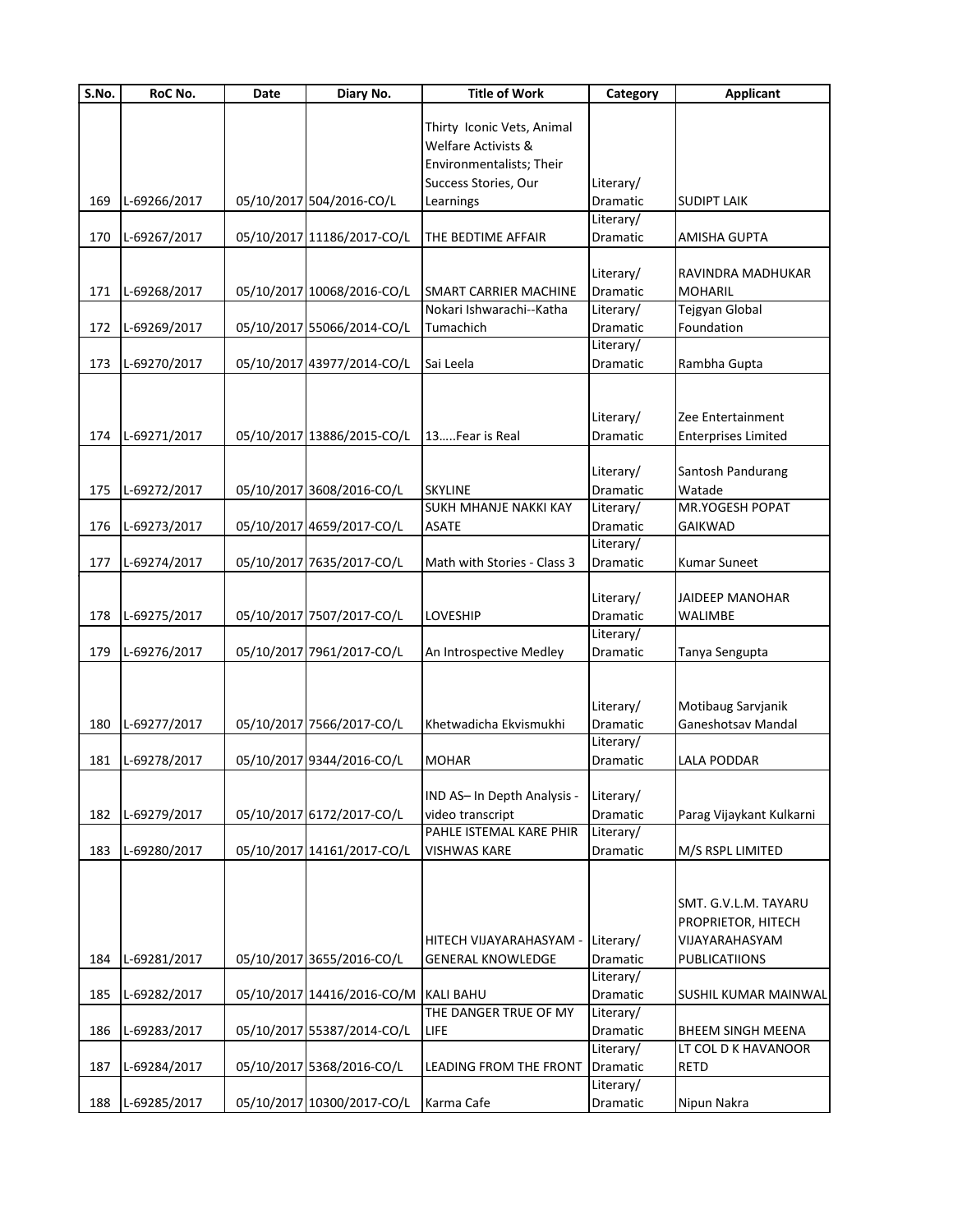| $\overline{S}$ .No. | RoC No.       | Date | Diary No.                  | <b>Title of Work</b>               | Category              | <b>Applicant</b>            |
|---------------------|---------------|------|----------------------------|------------------------------------|-----------------------|-----------------------------|
|                     |               |      |                            | <b>GRAMMAR IN GRAPHICS -</b>       | Literary/             |                             |
| 189                 | L-69286/2017  |      | 05/10/2017 10405/2017-CO/L | Volume 3                           | Dramatic              | Sachala Bala Mishra         |
|                     |               |      |                            |                                    |                       |                             |
|                     |               |      |                            | Retractable Foldable               | Literary/             | M/s CHITLANGIA              |
| 190                 | L-69287/2017  |      | 05/10/2017 10070/2016-CO/L | Drawer                             | Dramatic              | <b>TRADING CORPORATION</b>  |
|                     |               |      |                            |                                    |                       |                             |
|                     |               |      |                            |                                    | Literary/             | Arun Chandrashekar          |
| 191                 | L-69288/2017  |      | 05/10/2017 9619/2017-CO/L  | <b>ISTATS</b>                      | Dramatic              | Shetty                      |
|                     |               |      |                            | <b>60 THINGS YOUR DAD</b>          | Literary/             |                             |
| 192                 | L-69289/2017  |      | 05/10/2017 10350/2017-CO/L | WON'T TELL YOU                     | Dramatic              | MAYANK KUMAR                |
|                     |               |      |                            | STORY TU RANI TO MAIN              | Literary/             |                             |
| 193                 | L-69290/2017  |      | 05/10/2017 4725/2017-CO/L  | <b>RAJA</b>                        | Dramatic              | <b>VIKASH KUMAR</b>         |
|                     |               |      |                            | the Rajalneeti Series Time         | Literary/             |                             |
| 194                 | L-69291/2017  |      | 05/10/2017 2473/2017-CO/L  | Management                         | Dramatic              | Rajal Gupta                 |
|                     |               |      |                            |                                    |                       |                             |
|                     |               |      |                            |                                    |                       |                             |
|                     |               |      |                            | Model of 'Autonomous               |                       | Dr. Adarshlata Singh, Dr.   |
|                     |               |      |                            | cells' at Datta Meghe              |                       | Gaurav Mishra, Dr. Sonali   |
|                     |               |      |                            | Institute of Medical               | Literary/             | G. Choudhari, Dr.           |
| 195                 | L-69292/2017  |      | 05/10/2017 2221/2017-CO/L  | Sciences, Wardha                   | Dramatic              | Vedprakash Mishra           |
|                     |               |      |                            | <b>SHRI SATYANARAYAN</b>           |                       |                             |
|                     |               |      |                            | VRATA KATHA ANUPAM                 | Literary/             | PANDIT BALMUKUND            |
| 196                 | L-69293/2017  |      | 05/10/2017 1462/2017-CO/L  | <b>BHASHA PADRACHIT</b>            | Dramatic              | <b>DIXIT</b>                |
|                     |               |      |                            |                                    | Literary/             |                             |
| 197                 | L-69294/2017  |      | 05/10/2017 9754/2017-CO/L  | <b>KASTURI'S KUOTES</b>            | Dramatic              | Kasturi Borkotoki           |
|                     |               |      |                            |                                    | Literary/             |                             |
| 198                 | L-69295/2017  |      | 05/10/2017 9118/2017-CO/L  | DREAM HOME DREAM LIFE              | Dramatic              | Reshave Dimri               |
|                     |               |      |                            |                                    | Literary/             |                             |
|                     |               |      |                            |                                    |                       |                             |
| 199                 | L-69296/2017  |      | 05/10/2017 10070/2017-CO/L | WILL YOU FLY WITH ME               | Dramatic<br>Literary/ | KAMATAM ABHIJEET            |
|                     |               |      |                            |                                    |                       |                             |
| 200                 | L-69297/2017  |      | 05/10/2017 8956/2017-CO/L  | In My Glowing Nights               | Dramatic              | Charu Madan                 |
|                     |               |      |                            |                                    |                       |                             |
|                     |               |      |                            | Complete Industrial Solution       |                       |                             |
|                     |               |      |                            |                                    |                       |                             |
|                     |               |      |                            | for Automation in                  |                       |                             |
|                     |               |      |                            | Temperature and Humidity           |                       |                             |
|                     |               |      |                            | Monitoring and controlling         |                       |                             |
|                     |               |      |                            | using LabVIEW Software             | Literary/             |                             |
| 201                 | L-69298/2017  |      | 05/10/2017 10047/2017-CO/L | Platform.                          | Dramatic              | Urmila Rajendra More        |
|                     |               |      |                            |                                    | Literary/             |                             |
| 202                 | L-69299/2017  |      | 05/10/2017 10324/2017-CO/L | <b>IGST and UTGST Laws</b>         | Dramatic              | Anand Singh                 |
|                     |               |      |                            |                                    | Literary/             |                             |
| 203                 | L-69300/2017  |      | 05/10/2017 10066/2017-CO/L | <b>Break Free</b>                  | Dramatic              | Abhijeet Shukla             |
|                     |               |      |                            | TUZHYA HARAWALELYA                 | Literary/             |                             |
| 204                 | L-69301/2017  |      | 05/10/2017 8913/2017-CO/L  | PREMAT                             | Dramatic              | HEMANT TANAJI SHIRKE        |
|                     |               |      |                            |                                    |                       |                             |
|                     |               |      |                            |                                    | Literary/             | Graphiti Muttimedia Pvt     |
| 205                 | L-69302/2017  |      | 05/10/2017 8765/2017-CO/L  | KRISH, TRISH AND BALTIBOY Dramatic |                       | Ltd.,                       |
|                     |               |      |                            |                                    |                       |                             |
| 206                 | M-469/2017    |      | 05/10/2017 10123/2017-CO/M | Whatsapp pe                        | Music                 | Varun Singhal               |
|                     |               |      |                            | Gemstoneuniverse                   | Sound                 |                             |
| 207                 | SR-12757/2017 |      | 05/10/2017 1789/2016-CO/M  | Signature Tune                     | Recording             | Mr. Arnav Medhi             |
|                     |               |      |                            |                                    | Sound                 |                             |
| 208                 | SR-12758/2017 |      | 05/10/2017 6183/2017-CO/SR | <b>RADHAMANAS</b>                  | Recording             | DASHRATH GANPAT RAUT        |
|                     |               |      |                            |                                    |                       | SERVICE LEE                 |
|                     |               |      |                            | Consumer App for Hyve              | Computer              | <b>TECHNOLOGIES PRIVATE</b> |
| 209                 | SW-9514/2017  |      | 05/10/2017 8901/2016-CO/SW | Care                               | Software              | LIMITED                     |
|                     |               |      |                            |                                    |                       |                             |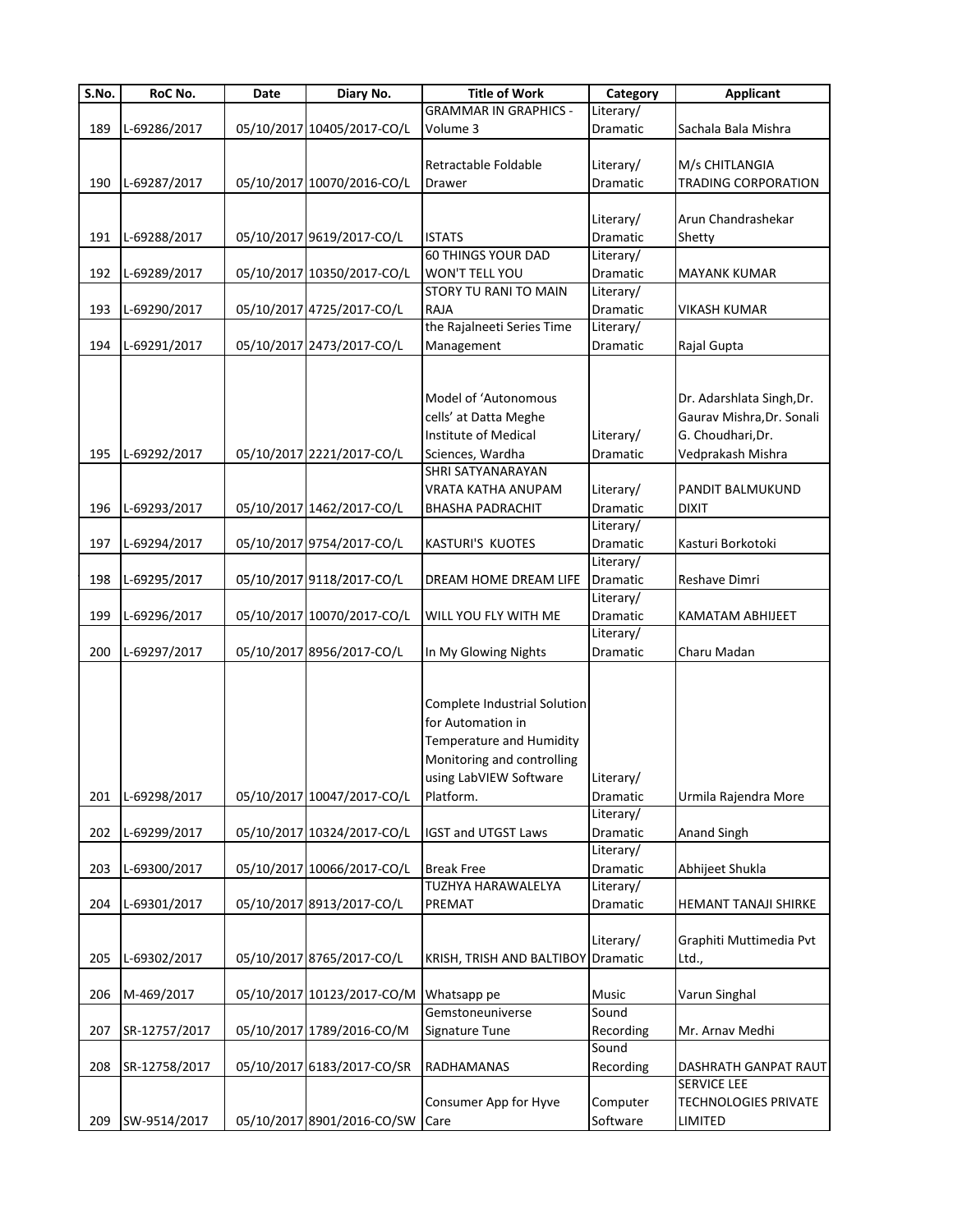| $\overline{\mathsf{S}}$ . No. | RoC No.       | Date             | Diary No.                  | <b>Title of Work</b>                                  | Category | <b>Applicant</b>            |
|-------------------------------|---------------|------------------|----------------------------|-------------------------------------------------------|----------|-----------------------------|
|                               |               |                  |                            |                                                       |          | <b>SERVICE LEE</b>          |
|                               |               |                  |                            | Consumer App Android for                              | Computer | <b>TECHNOLOGIES PRIVATE</b> |
| 210                           | SW-9515/2017  |                  | 05/10/2017 8904/2016-CO/SW | Lenovo Care                                           | Software | LIMITED                     |
|                               |               |                  |                            |                                                       |          | <b>SERVICE LEE</b>          |
|                               |               |                  |                            |                                                       | Computer | <b>TECHNOLOGIES PRIVATE</b> |
| 211                           | SW-9516/2017  |                  |                            | 05/10/2017 8906/2016-CO/SW Consumer App ios Servify   | Software | LIMITED                     |
|                               |               |                  |                            |                                                       |          | SERVICE LEE                 |
|                               |               |                  |                            | Consumer App Android for                              | Computer | <b>TECHNOLOGIES PRIVATE</b> |
| 212                           | SW-9517/2017  |                  | 05/10/2017 8907/2016-CO/SW | One Plus Care                                         | Software | LIMITED                     |
|                               |               |                  |                            |                                                       |          | <b>SERVICE LEE</b>          |
|                               |               |                  |                            |                                                       |          |                             |
|                               |               |                  |                            | Consumer App Android                                  | Computer | <b>TECHNOLOGIES PRIVATE</b> |
| 213                           | SW-9518/2017  |                  | 05/10/2017 8908/2016-CO/SW | Servify                                               | Software | LIMITED                     |
|                               |               |                  |                            |                                                       |          | SERVICE LEE                 |
|                               |               |                  |                            |                                                       | Computer | <b>TECHNOLOGIES PRIVATE</b> |
| 214                           | SW-9519/2017  |                  | 05/10/2017 8909/2016-CO/SW | Core API                                              | Software | LIMITED                     |
|                               |               |                  |                            |                                                       |          | <b>SERVICE LEE</b>          |
|                               |               |                  |                            |                                                       | Computer | <b>TECHNOLOGIES PRIVATE</b> |
| 215                           | SW-9520/2017  |                  | 05/10/2017 8910/2016-CO/SW | Web App Servify New                                   | Software | LIMITED                     |
|                               |               |                  |                            |                                                       |          | <b>SERVICE LEE</b>          |
|                               |               |                  |                            | Consumer App Web App                                  | Computer | <b>TECHNOLOGIES PRIVATE</b> |
| 216                           | SW-9521/2017  |                  | 05/10/2017 8911/2016-CO/SW | Servify Php                                           | Software | LIMITED                     |
|                               |               |                  |                            |                                                       |          | <b>SERVICE LEE</b>          |
|                               |               |                  |                            |                                                       | Computer | <b>TECHNOLOGIES PRIVATE</b> |
| 217                           | SW-9522/2017  |                  |                            | 05/10/2017 8912/2016-CO/SW Website https//servify.in/ | Software | LIMITED                     |
|                               |               |                  |                            |                                                       |          | <b>SERVICE LEE</b>          |
|                               |               |                  |                            |                                                       | Computer | <b>TECHNOLOGIES PRIVATE</b> |
|                               |               |                  |                            |                                                       |          |                             |
| 218                           | SW-9523/2017  |                  |                            | 05/10/2017 8913/2016-CO/SW   Xpert APP Android        | Software | LIMITED                     |
|                               |               |                  |                            | Hospice-A Complete                                    |          |                             |
|                               |               |                  | 13599/2015-                | <b>Hospital Information</b>                           | Computer | Octaware Technologies       |
| 219                           | SW-9524/2017  | 05/10/2017 CO/SW |                            | Management System                                     | Software | Ltd                         |
|                               |               |                  |                            |                                                       | Computer |                             |
| 220                           | SW-9525/2017  |                  | 05/10/2017 6523/2017-CO/SW | VULWAY                                                | Software | ABHISHEK KUMAR SINGH        |
|                               |               |                  |                            | <b>NTL MOBIAPPS SOURCE</b>                            | Computer |                             |
| 221                           | SW-9526/2017  |                  | 05/10/2017 9126/2016-CO/SW | CODE                                                  | Software | <b>G SARAVANAN</b>          |
|                               |               |                  |                            |                                                       |          |                             |
|                               |               |                  | 12140/2016-                | Marketplace Platinum                                  | Computer | Cedcoss Technologies        |
| 222                           | SW-9527/2017  | 05/10/2017 CO/SW |                            | Package for Magento 2                                 | Software | Private Limited             |
|                               |               |                  |                            |                                                       |          | M/S ENDICO POWER            |
| 223                           | A-120872/2017 |                  | 06/10/2017 14081/2015-CO/A | <b>FEKRO</b>                                          | Artistic | <b>TOOLS</b>                |
|                               |               |                  |                            |                                                       |          |                             |
|                               |               |                  |                            |                                                       |          |                             |
|                               |               |                  |                            |                                                       |          | 1. SEVENTIBHAI N. PATEL     |
|                               |               |                  |                            |                                                       |          | 2.KANITLAL N. PATEL         |
|                               |               |                  |                            |                                                       |          | 3. DEVENDRABHAI C.          |
|                               |               |                  |                            |                                                       |          |                             |
|                               |               |                  |                            |                                                       |          | PATEL 4.PARESHBHAI M.       |
| 224                           | A-120873/2017 |                  | 06/10/2017 11142/2017-CO/A | <b>DFIX LABEL</b>                                     | Artistic | PATEL                       |
|                               |               |                  |                            |                                                       |          |                             |
|                               |               |                  |                            |                                                       |          | 1.KAUSHAL C. PATEL          |
| 225                           | A-120874/2017 |                  | 06/10/2017 11140/2017-CO/A | <b>STERILE SAFEQUIP LABEL</b>                         | Artistic | 2.HARDIK M. PATEL           |
|                               |               |                  |                            |                                                       |          |                             |
|                               |               |                  |                            |                                                       |          | 1.SAPAN J. PURANI,          |
|                               |               |                  |                            |                                                       |          | 2.TRUPTI V. PATEL           |
| 226                           | A-120875/2017 |                  |                            | 06/10/2017 11139/2017-CO/A CREAM AND MORE LABEL       | Artistic | 3. VIJAY R. GOLANI          |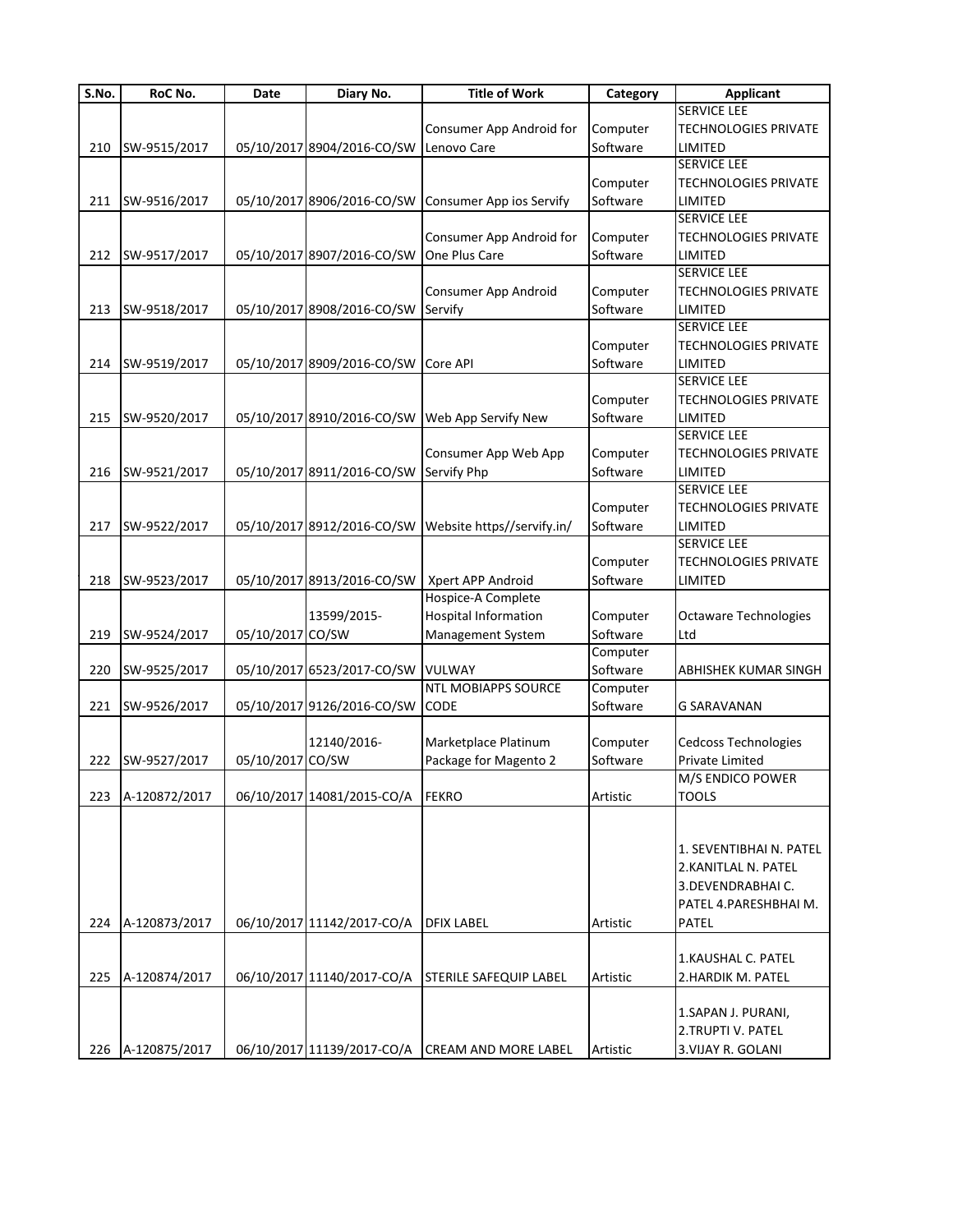| S.No. | RoC No.       | Date | Diary No.                  | <b>Title of Work</b>       | Category  | <b>Applicant</b>            |
|-------|---------------|------|----------------------------|----------------------------|-----------|-----------------------------|
|       |               |      |                            |                            |           |                             |
|       |               |      |                            |                            |           |                             |
|       |               |      |                            |                            |           |                             |
|       |               |      |                            |                            |           | <b>1.BHAVESH R. PATEL</b>   |
|       |               |      |                            |                            |           | 2.RAMESHBHAI A. PATEL       |
|       |               |      |                            |                            |           |                             |
|       |               |      |                            |                            |           | 3. GEETABEN R. PATEL 4.     |
|       |               |      |                            |                            |           | DONI R. PATEL 5. DEVESH     |
| 227   | A-120876/2017 |      | 06/10/2017 11138/2017-CO/A | <b>GEET REALITY</b>        | Artistic  | R. PATEL                    |
|       |               |      |                            |                            |           | M/S. WESTERN                |
|       |               |      |                            |                            |           | <b>INFRABUILD PRODUCTS</b>  |
| 228   | A-120877/2017 |      | 06/10/2017 10376/2017-CO/A | <b>WESTERN ONE COAT</b>    | Artistic  | LLP                         |
|       |               |      |                            |                            |           |                             |
|       |               |      |                            |                            |           |                             |
|       |               |      |                            |                            |           |                             |
|       |               |      |                            |                            |           | 1. BHAVESH R. PATEL         |
|       |               |      |                            |                            |           | 2.RAMESHBHAI A. PATEL       |
|       |               |      |                            |                            |           | 3.GEETABEN R. PATEL         |
|       |               |      |                            |                            |           | 4.DONIL R. PATEL            |
|       |               |      |                            |                            |           |                             |
| 229   | A-120878/2017 |      | 06/10/2017 11137/2017-CO/A | <b>EVA THE MALL</b>        | Artistic  | 5. DEVESH R. PATEL          |
|       |               |      |                            |                            |           |                             |
|       |               |      |                            |                            |           |                             |
|       |               |      |                            |                            |           | 1. MAYUR B. KUNDARIYA       |
| 230   | A-120879/2017 |      | 06/10/2017 11141/2017-CO/A | <b>TROVINE LABEL</b>       | Artistic  | 2. DEEPAK M. KUNDARIYA      |
|       |               |      |                            |                            |           | M/S PREM MEHANDI            |
|       |               |      |                            |                            |           |                             |
| 231   | A-120880/2017 |      | 06/10/2017 56990/2014-CO/A | <b>NISHA Color Perfect</b> | Artistic  | <b>CENTRE</b>               |
|       |               |      |                            |                            |           | M/S SHIVANTA TRADING        |
| 232   | A-120881/2017 |      | 06/10/2017 1475/2017-CO/A  | <b>DESIGNO DOORWARE</b>    | Artistic  | CO.                         |
|       |               |      |                            |                            |           |                             |
|       |               |      |                            |                            |           | M/S GRACEWIN HEALTH         |
| 233   | A-120882/2017 |      | 06/10/2017 1480/2017-CO/A  | <b>GRACEWIN</b>            | Artistic  | CARE PVT. LTD.              |
|       |               |      |                            |                            |           |                             |
|       |               |      |                            |                            |           |                             |
|       |               |      |                            |                            |           | M/S PLASMA APPLIANCES       |
| 234   | A-120883/2017 |      | 06/10/2017 1478/2017-CO/A  | PLASMA                     | Artistic  | PVT. LTD.                   |
|       |               |      |                            |                            |           | M/S PAKSON INDIA PVT.       |
| 235   | A-120884/2017 |      | 06/10/2017 1476/2017-CO/A  | <b>PAKSON</b>              | Artistic  | LTD.                        |
|       |               |      |                            |                            |           | M/S BLUE STAR               |
|       |               |      |                            |                            |           |                             |
| 236   | A-120885/2017 |      | 06/10/2017 8795/2017-CO/A  | <b>STAREX</b>              | Artistic  | <b>INDUSTRIES</b>           |
|       |               |      |                            |                            |           |                             |
|       |               |      |                            |                            |           |                             |
|       |               |      |                            |                            |           | M/S GEEKEN SEATING          |
| 237   | A-120886/2017 |      | 06/10/2017 8783/2017-CO/A  | <b>GEEKEN</b>              | Artistic  | <b>COLLECTION PVT. LTD.</b> |
|       |               |      |                            |                            |           |                             |
|       |               |      |                            |                            |           | M/S SHREE SHYAM             |
|       |               |      |                            |                            |           |                             |
| 238   | A-120887/2017 |      | 06/10/2017 8787/2017-CO/A  | <b>WIFI CONE</b>           | Artistic  | SNACKS FOOD PVT. LTD.       |
|       |               |      |                            |                            | Literary/ |                             |
| 239   | L-69303/2017  |      | 06/10/2017 3882/2017-CO/L  | The Legend of Gippu        | Dramatic  | Jainendra Joshi             |
|       |               |      |                            |                            | Literary/ |                             |
| 240   | L-69304/2017  |      | 06/10/2017 3751/2017-CO/L  | WDM-NetSoft                | Dramatic  | P.RAJAPPA                   |
|       |               |      |                            |                            |           |                             |
|       |               |      |                            |                            |           |                             |
|       |               |      |                            |                            |           |                             |
|       |               |      |                            | "DESIGN AND FABRICATION    |           |                             |
|       |               |      |                            | OF AUTOMATED               | Literary/ |                             |
| 241   | L-69305/2017  |      | 06/10/2017 2589/2017-CO/L  | MERCERIZATION MACHINE"     | Dramatic  | DHANANJAY IKHAR             |
|       |               |      |                            |                            |           |                             |
|       |               |      |                            | RAM of RAJ for Resource    | Literary/ |                             |
|       |               |      |                            |                            |           |                             |
| 242   | L-69306/2017  |      | 06/10/2017 8713/2017-CO/L  | effectiveness              | Dramatic  | Dr. R. Rajkumar             |
|       |               |      |                            |                            | Literary/ |                             |
| 243   | L-69307/2017  |      | 06/10/2017 11042/2017-CO/L | DIL PE DASTAK              | Dramatic  | DR ANIL PANCHAL             |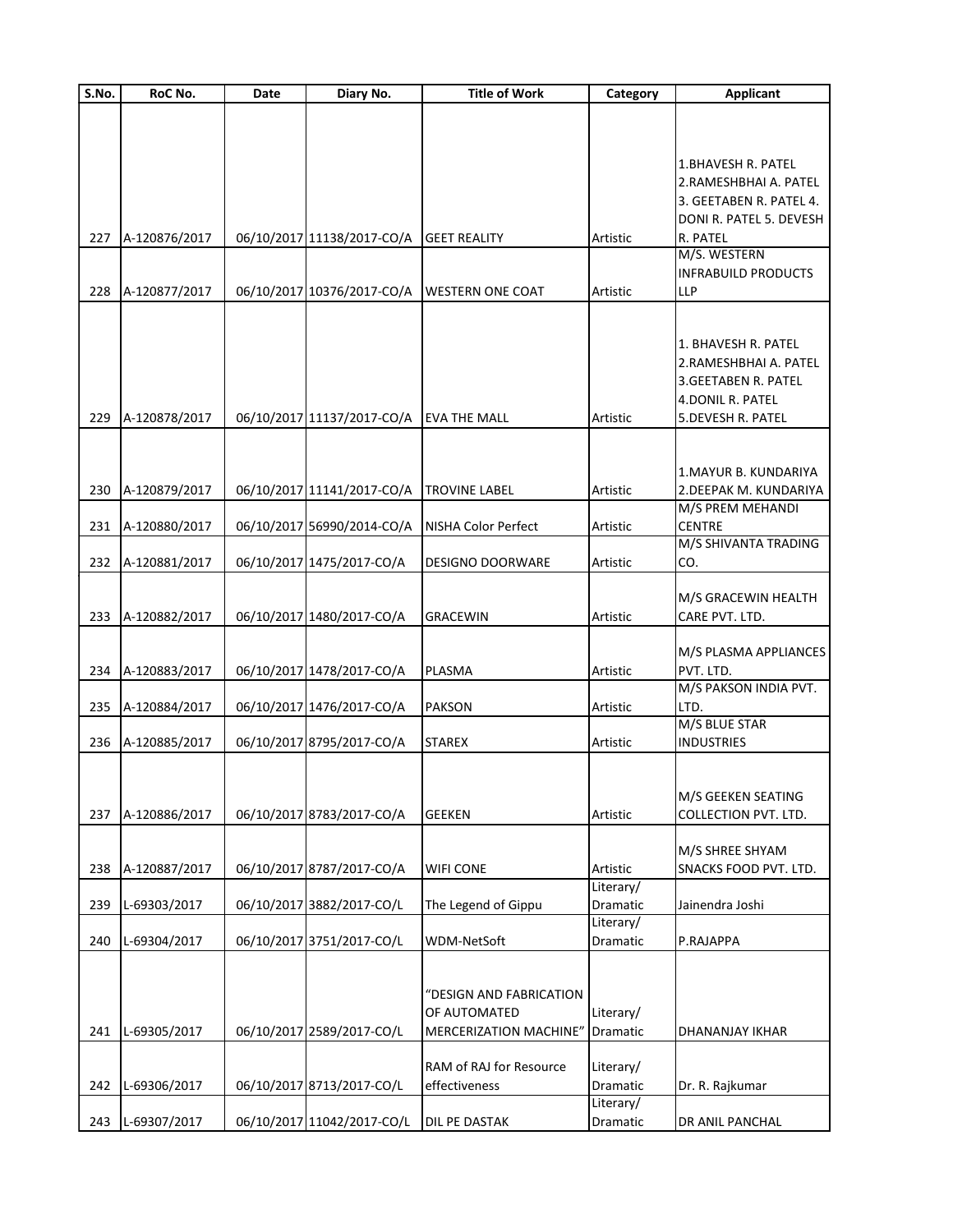| S.No. | RoC No.       | Date | Diary No.                  | <b>Title of Work</b>    | Category  | <b>Applicant</b>       |
|-------|---------------|------|----------------------------|-------------------------|-----------|------------------------|
|       |               |      |                            | AME BASAT NA            | Literary/ |                        |
| 244   | L-69308/2017  |      | 06/10/2017 11044/2017-CO/L | <b>RAMAKADAO</b>        | Dramatic  | <b>ANIL PANCHAL</b>    |
|       |               |      |                            |                         |           |                        |
| 245   | A-120889/2017 |      | 09/10/2017 8786/2017-CO/A  | <b>TEAPSY TAHALKA</b>   | Artistic  | M/S ARIHANT TEA CO.    |
|       |               |      |                            |                         |           |                        |
| 246   | A-120890/2017 |      | 09/10/2017 8785/2017-CO/A  | <b>MRS PRAKASHIT</b>    | Artistic  | M/S MOTI RAM & SONS    |
|       |               |      |                            |                         |           |                        |
|       |               |      |                            |                         |           | M/S VSON CREATIONS     |
| 247   | A-120891/2017 |      | 09/10/2017 8784/2017-CO/A  | LA MILIARDO             | Artistic  | PVT. LTD.              |
|       |               |      |                            |                         |           | M/S. DHOM HOME         |
| 248   | A-120892/2017 |      | 09/10/2017 8989/2017-CO/A  | <b>SUNDAY MONDAY</b>    | Artistic  | <b>PRODUCTS</b>        |
|       |               |      |                            |                         |           | M/S. SIRSA FOOD        |
| 249   | A-120893/2017 |      | 09/10/2017 8991/2017-CO/A  | PARKASH BUTTER JOY      | Artistic  | <b>PRODUCTS</b>        |
|       |               |      |                            |                         |           |                        |
| 250   | A-120894/2017 |      | 09/10/2017 9007/2017-CO/A  | <b>MYA</b>              | Artistic  | M/S. GOPAL TRADERS     |
|       |               |      |                            |                         |           |                        |
|       |               |      |                            | PYAR BADHEGA DOODH      |           | <b>KAMDHENU CATTLE</b> |
| 251   | A-120895/2017 |      | 09/10/2017 5393/2017-CO/A  | BAHEGA                  | Artistic  | FEEDS PRIVATE LIMITED  |
|       |               |      |                            |                         |           | <b>VENU PROTEINS</b>   |
| 252   | A-120896/2017 |      | 09/10/2017 1471/2016-CO/A  | RADHIKA LABEL           | Artistic  | <b>INDUSTRIES</b>      |
|       |               |      |                            |                         |           | M/S ARRIVAL            |
| 253   | A-120897/2017 |      | 09/10/2017 1475/2016-CO/A  | ARRIVAL                 | Artistic  | <b>COLLECTION</b>      |
|       |               |      |                            |                         |           |                        |
| 254   | A-120898/2017 |      | 09/10/2017 1474/2016-CO/A  | <b>ANGEL LABEL</b>      | Artistic  | M/S VARIANT POLYLINK   |
|       |               |      |                            |                         |           | LAZIZ CHICKEN &        |
| 255   | A-120899/2017 |      | 09/10/2017 1473/2016-CO/A  | <b>LAZIZ LABEL</b>      | Artistic  | <b>MUTTON SHOP</b>     |
|       |               |      |                            |                         |           | <b>VENU PROTEINS</b>   |
| 256   | A-120900/2017 |      | 09/10/2017 1468/2016-CO/A  | KATHIYAWADI LABEL       | Artistic  | <b>INDUSTRIES</b>      |
|       |               |      |                            |                         |           |                        |
|       |               |      |                            |                         |           | M/S TRANSOLUTION       |
| 257   | A-120901/2017 |      | 09/10/2017 34842/2013-CO/A | <b>TRANSOLUTIONS</b>    | Artistic  | PRIVATE LIMITED        |
|       |               |      |                            |                         |           |                        |
| 258   | A-120902/2017 |      | 09/10/2017 9004/2017-CO/A  | JODISEARCH.COM          | Artistic  | MR. DINESH ARORA       |
|       |               |      |                            | TRDP MARIO SUJI TOAST   |           | M/S TRDP HAPPY WORLD   |
| 259   | A-120903/2017 |      | 09/10/2017 1649/2017-CO/A  | LABEL                   | Artistic  | <b>PVT LTD</b>         |
|       |               |      |                            |                         |           | M/S RATNASAGAR         |
| 260   | A-120904/2017 |      | 09/10/2017 1433/2017-CO/A  | <b>RSH GLOBAL LABEL</b> | Artistic  | <b>HERBALS PVT LTD</b> |
|       |               |      |                            |                         |           |                        |
| 261   | A-120905/2017 |      | 09/10/2017 10480/2015-CO/A | <b>DOUBLE WHEEL</b>     | Artistic  | SATISH S. HONNALLI     |
|       |               |      |                            |                         |           |                        |
| 262   | A-120906/2017 |      | 09/10/2017 9008/2017-CO/A  | <b>MGT</b>              | Artistic  | M/S. CAMICO PLASTIC    |
|       |               |      |                            |                         |           |                        |
|       |               |      |                            | OLIQUE DROPLET (GOLDEN  |           | VYOME BIOSCIENCES      |
| 263   | A-120907/2017 |      | 09/10/2017 11114/2015-CO/A | LABEL)                  | Artistic  | PRIVATE LIMITED        |
|       |               |      |                            |                         |           |                        |
|       |               |      |                            |                         |           |                        |
|       |               |      |                            |                         |           | PARESHBHAI B. BABARIA, |
|       |               |      |                            |                         |           | VIPULBHAI J. THAKAR    |
|       |               |      |                            |                         |           | AND HITESHBHAI G.      |
| 264   | A-120908/2017 |      | 09/10/2017 1420/2017-CO/A  | <b>AAROHI LABEL</b>     | Artistic  | SAVALIA                |
|       |               |      |                            |                         |           |                        |
| 265   | A-120909/2017 |      | 09/10/2017 9011/2017-CO/A  | AKT                     | Artistic  | M/S. CAMICO PLASTIC    |
|       |               |      |                            |                         |           |                        |
|       |               |      |                            |                         |           | DISHANT K. JARIWALA,   |
|       |               |      |                            | THEHAUS WITH DEVICE OF  |           | HOMI J. PATEL AND      |
| 266   | A-120910/2017 |      | 09/10/2017 1422/2017-CO/A  | TRIANGLE                | Artistic  | USHMA D. PATEL         |
|       |               |      |                            |                         |           |                        |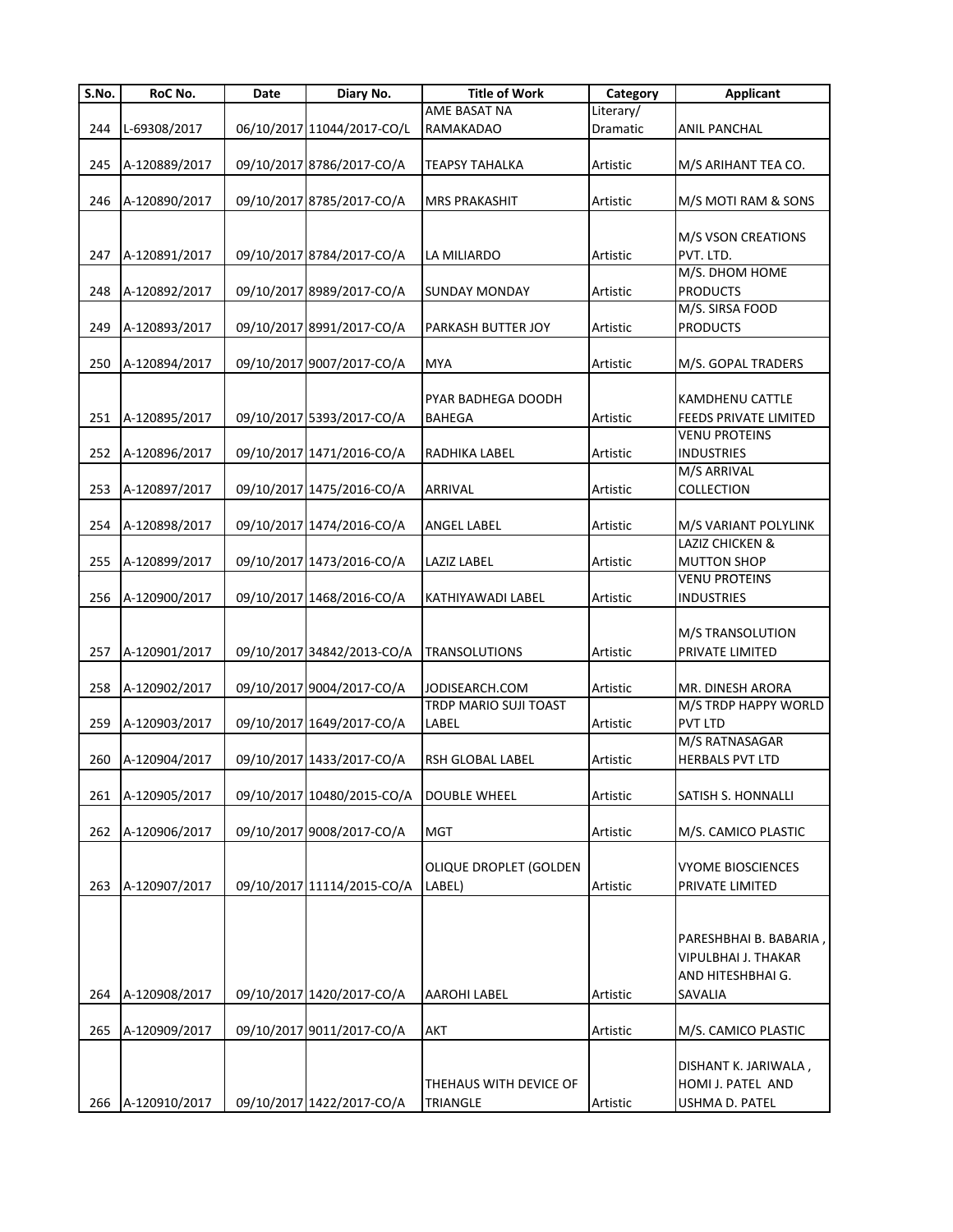| S.No.      | RoC No.                        | Date | Diary No.                                               | <b>Title of Work</b>                                                                                | Category             | <b>Applicant</b>                                                                                                                 |
|------------|--------------------------------|------|---------------------------------------------------------|-----------------------------------------------------------------------------------------------------|----------------------|----------------------------------------------------------------------------------------------------------------------------------|
|            |                                |      |                                                         |                                                                                                     |                      | SANTOSHKUMAR N.<br>SHERASHIYA,<br>RAMESHBHAI L. PATEL                                                                            |
|            |                                |      |                                                         |                                                                                                     |                      | AND ASHWINBHAI N.                                                                                                                |
| 267        | A-120911/2017                  |      | 09/10/2017 1423/2017-CO/A                               | <b>ALINTA LABEL</b>                                                                                 | Artistic             | SHERASIYA                                                                                                                        |
| 268        | A-120912/2017                  |      | 09/10/2017 4584/2016-CO/A                               | <b>STAHA</b>                                                                                        | Artistic             | ROYAL TRADING CO.                                                                                                                |
| 269        | A-120913/2017                  |      | 09/10/2017 257/2017-CO/A                                | DREAMLAND PUBLICATIONS<br><b>QUALITY BOOKS AND</b><br><b>CHARTS FOR QUALITY</b><br><b>EDUCATION</b> | Artistic             | VED PRAKASH CHAWLA,<br><b>PROP</b>                                                                                               |
| 270        | A-120914/2017                  |      | 09/10/2017 1481/2017-CO/A                               | TRK 350                                                                                             | Artistic             | M/S R.K. ENGINEERING.                                                                                                            |
|            |                                |      |                                                         | <b>GAJIWALA ALONG WITH</b>                                                                          |                      |                                                                                                                                  |
| 271        | A-120915/2017                  |      | 09/10/2017 9150/2016-CO/A                               | <b>DEVICE OF LETTER G</b>                                                                           | Artistic             | <b>GAJIWALA SAREES</b>                                                                                                           |
| 272        | A-120916/2017                  |      | 09/10/2017 29996/2013-CO/A                              | <b>BRIO BLISS</b>                                                                                   | Artistic             | M/S BRIO BLISS LIFE<br><b>SCIENCE PVT LTD</b><br>REPRESENTED BY MR. R.<br>SATHYANARAYAN AND S.<br><b>HARIHARA</b><br>SUBRAMANIUM |
| 273        | A-120917/2017                  |      | 09/10/2017 9142/2016-CO/A                               | <b>DIMPLE</b>                                                                                       | Artistic             | KAJAL LACE LLP                                                                                                                   |
| 274        | A-120918/2017                  |      | 09/10/2017 369/2017-CO/A                                | TRDP ROCK ON FILTER<br><b>KHAINI</b>                                                                | Artistic             | M/S TEJ RAM DHARAM<br>PAUL, PARNTERS                                                                                             |
| 275        | A-120919/2017                  |      | 09/10/2017 370/2017-CO/A                                | RAJ NIWAS FLAVOURED<br>PAN MASALA                                                                   | Artistic             | M/S TEJ RAM DHARAM<br>PAUL, PARNTERS                                                                                             |
| 276        | A-120920/2017                  |      | 09/10/2017 296/2017-CO/A                                | <b>AASHA CHAI</b>                                                                                   | Artistic             | Tarun C. Shah, Hitesh C.<br>Shah trading as Shah<br>Jivraj Nanchand & Sons an<br>Indian Partnership Firm                         |
| 277        | A-120921/2017                  |      | 09/10/2017 2055/2017-CO/A                               | <b>RIGHT GRIP</b>                                                                                   | Artistic             | BHARAT PARSOTAMBHAI<br>SAKDECHA, DHAVAL<br>KRISHNKUMAR VADESA,<br><b>PARTNERS</b>                                                |
| 278        | A-120922/2017                  |      | 09/10/2017 12890/2016-CO/A                              | PONVANDU DETERGENT<br><b>CAKE ACTIVE</b>                                                            | Artistic             | A.J. SARAVANAN, SOLE<br>PROPRIETOR, TRADING<br>AS JAYAPUSHPBAM<br><b>AGENCY</b>                                                  |
|            |                                |      |                                                         |                                                                                                     |                      |                                                                                                                                  |
| 279<br>280 | A-120923/2017<br>A-120924/2017 |      | 09/10/2017 50434/2014-CO/A<br>09/10/2017 6942/2016-CO/A | <b>Tulsi Gold</b><br><b>GOLADO - PACKING</b>                                                        | Artistic<br>Artistic | Prabhukrupa Rice Mill<br>M/s. SUNCREST FOOD<br><b>MAKERS</b>                                                                     |
| 281        | A-120925/2017                  |      | 09/10/2017 11447/2016-CO/A STC LOGO                     |                                                                                                     | Artistic             | MR RATTAN LAL<br>AGGARWAL AND MR<br>RAJINDER MOHAN                                                                               |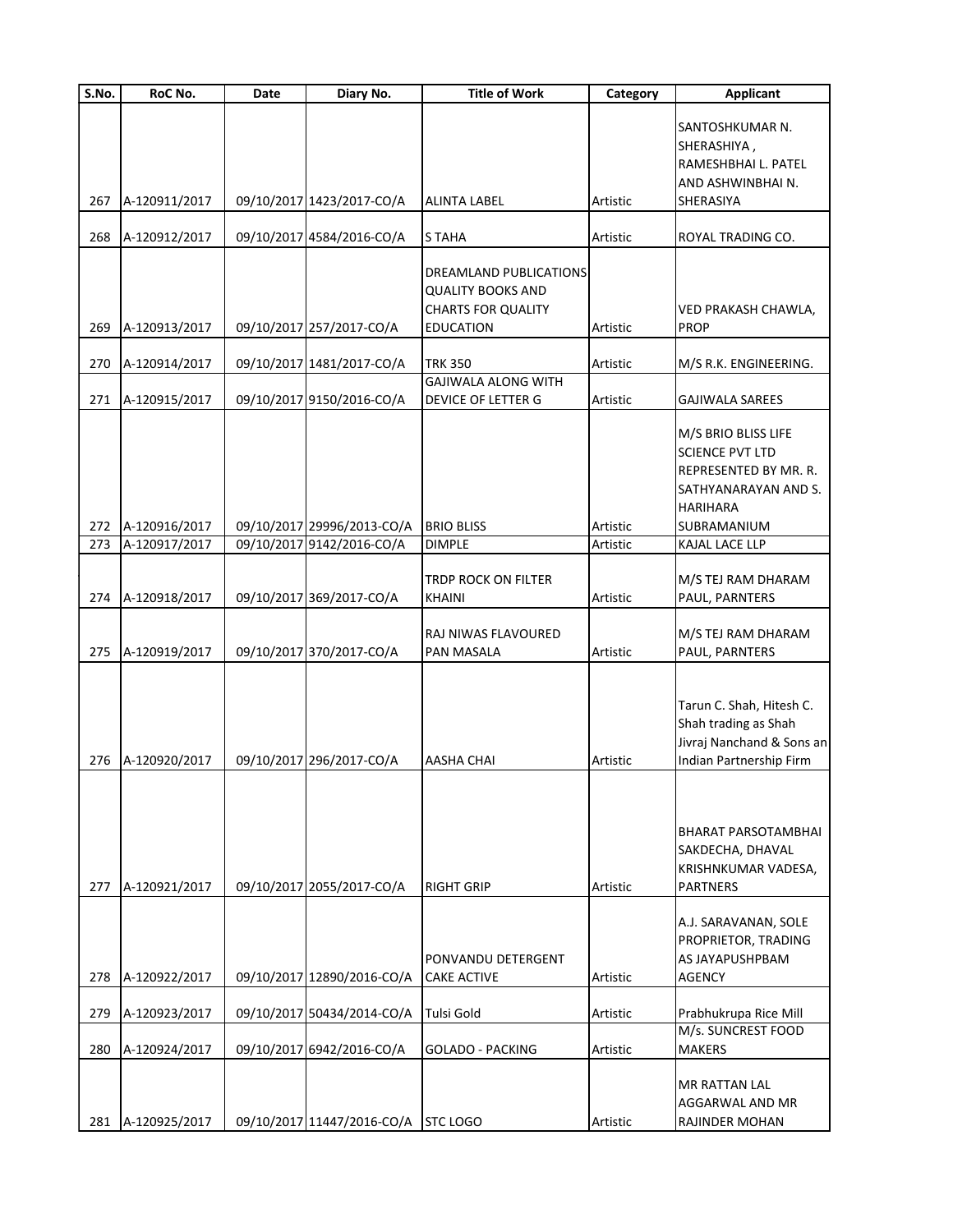| S.No. | RoC No.           | Date | Diary No.                  | <b>Title of Work</b>                     | Category | <b>Applicant</b>                                                     |
|-------|-------------------|------|----------------------------|------------------------------------------|----------|----------------------------------------------------------------------|
|       |                   |      |                            |                                          |          | <b>INDO TRADE</b>                                                    |
| 282   | A-120926/2017     |      | 09/10/2017 8642/2017-CO/A  | <b>RAWAN</b>                             | Artistic | INTETRNATIONAL                                                       |
|       |                   |      |                            |                                          |          |                                                                      |
| 283   | A-120927/2017     |      | 09/10/2017 8988/2017-CO/A  | <b>DHOM</b>                              | Artistic | DHOM HOME PRODUCTS                                                   |
| 284   | A-120928/2017     |      | 09/10/2017 2542/2017-CO/A  | <b>EMERY SPORTS</b>                      | Artistic | K.T. KNITWEARS                                                       |
| 285   | A-120929/2017     |      | 09/10/2017 2543/2017-CO/A  | <b>B.K. ENGINEERS</b>                    | Artistic | <b>B.K. ENGINEERS</b>                                                |
| 286   | A-120930/2017     |      | 09/10/2017 7573/2017-CO/A  | LOVESOME                                 | Artistic | LOVESOME KNITS INDIA                                                 |
| 287   | A-120931/2017     |      | 09/10/2017 7572/2017-CO/A  | KING POWER TOOLS LOGO                    | Artistic | <b>KING POWER TOOLS &amp;</b><br>SPARES P LTD.                       |
| 288   | A-120932/2017     |      | 09/10/2017 7571/2017-CO/A  | <b>TIJARA CINEMAZ</b>                    | Artistic | TIJARA CINEMAZ PVT.LTD.                                              |
| 289   | A-120933/2017     |      | 09/10/2017 8811/2017-CO/A  | ONKAR SEEDS                              | Artistic | M/S. ONKAR SEEDS<br>CORPORATION<br>M/S. CHAUHAN                      |
| 290   | A-120934/2017     |      | 09/10/2017 8996/2017-CO/A  | <b>TING TONG</b>                         | Artistic | <b>ENTERPRISES</b>                                                   |
| 291   | A-120935/2017     |      | 09/10/2017 8777/2017-CO/A  | LOIS CARON                               | Artistic | <b>SUNITA BHATIA</b>                                                 |
|       | 292 A-120936/2017 |      | 09/10/2017 7807/2017-CO/A  | <b>KANISHK LABEL</b>                     | Artistic | Sumit Garg Trading as<br>Shiva Oil Mills                             |
| 293   | A-120937/2017     |      | 09/10/2017 8782/2017-CO/A  | ORBIT                                    | Artistic | M/S. ADL ORBIT CABLE                                                 |
| 294   | A-120938/2017     |      | 09/10/2017 8772/2017-CO/A  | <b>BOUTIQUESASIA</b>                     | Artistic | MR. VIKRAM ARORA                                                     |
| 295   | A-120939/2017     |      | 09/10/2017 10218/2017-CO/A | JK HAND MADE WASHING<br>SOAP             | Artistic | <b>SAFDAR ALI</b>                                                    |
| 296   | A-120940/2017     |      | 09/10/2017 7827/2017-CO/A  | QUICKCOMP PUBLISHERS<br>PVT. LTD (LABEL) | Artistic | Quickcomp Publishers<br>Pvt. Ltd                                     |
| 297   | A-120941/2017     |      | 09/10/2017 10219/2017-CO/A | <b>GENNEXT LABEL</b>                     | Artistic | <b>MD SHAHID</b>                                                     |
| 298   | A-120942/2017     |      | 09/10/2017 10227/2017-CO/A | POLICE GUY'S                             | Artistic | <b>HARJEET SINGH</b>                                                 |
|       | 299 A-120943/2017 |      | 09/10/2017 9182/2017-CO/A  | <b>HERBS AND SPICE</b>                   | Artistic | <b>PARAG PARMANAND</b><br>SHAH                                       |
| 300   | A-120944/2017     |      | 09/10/2017 3638/2015-CO/A  | <b>MENSUR LABEL</b>                      | Artistic | Surendra Singh<br>Choudhary trading as<br><b>Mensur Biologistics</b> |
| 301   | A-120945/2017     |      | 09/10/2017 43246/2014-CO/A | DABUR RATNAPRASH LABEL Artistic          |          | DABUR INDIA LIMITED                                                  |
| 302   | A-120946/2017     |      | 09/10/2017 9895/2012-CO/A  | DABUR AMLA HAIR OIL<br>LABEL             | Artistic | M/s Dabur India Limited                                              |
| 303   | A-120947/2017     |      | 09/10/2017 52251/2014-CO/A | <b>TOREX</b>                             | Artistic | <b>Torque Pharmaceuticals</b><br>Pvt. Ltd.                           |
| 304   | A-120948/2017     |      | 09/10/2017 49928/2014-CO/A | <b>DIATEA</b>                            | Artistic | C.GUNASEELAN                                                         |
| 305   | A-120949/2017     |      | 09/10/2017 11305/2017-CO/A | POORVIKA MOBILE WORLD                    | Artistic | <b>KANNI UVARAJ</b>                                                  |
| 306   | A-120950/2017     |      | 09/10/2017 11306/2017-CO/A | POORVIKA MOBILE WORLD                    | Artistic | <b>KANNI UVARAJ</b>                                                  |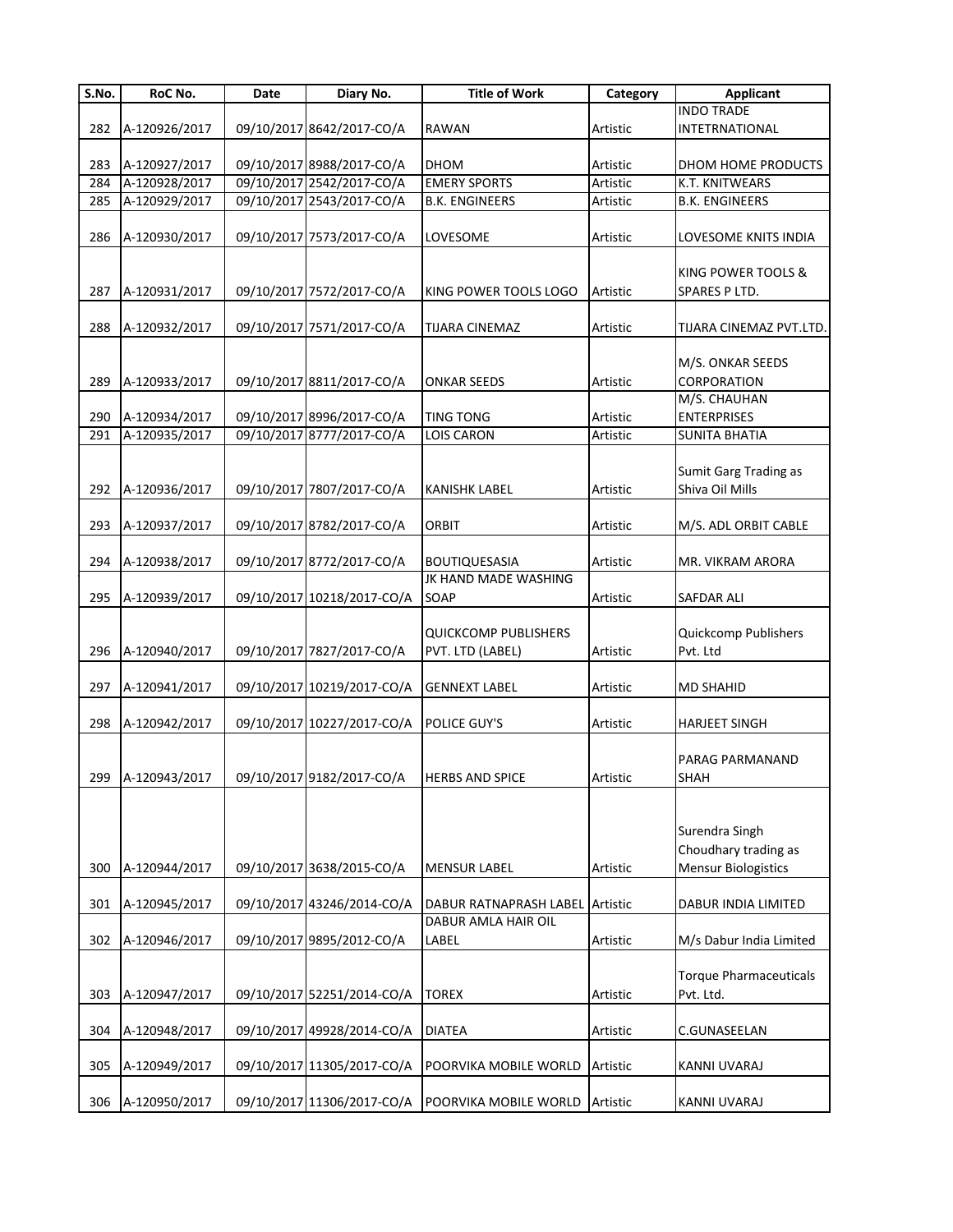| S.No. | RoC No.           | Date | Diary No.                  | <b>Title of Work</b>                               | Category              | <b>Applicant</b>                         |
|-------|-------------------|------|----------------------------|----------------------------------------------------|-----------------------|------------------------------------------|
|       |                   |      |                            |                                                    |                       |                                          |
| 307   | A-120951/2017     |      | 09/10/2017 11307/2017-CO/A | POORVIKA MOBILE WORLD                              | Artistic              | KANNI UVARAJ                             |
|       |                   |      |                            |                                                    |                       | M/S. COMUNICS                            |
|       |                   |      |                            |                                                    |                       | <b>MARKETING &amp; SERVICES</b>          |
| 308   | A-120952/2017     |      | 09/10/2017 9000/2017-CO/A  | <b>SWADESHI</b>                                    | Artistic              | PVT. LTD.                                |
|       |                   |      |                            |                                                    |                       | M/S. LAXMI AGRO IMPEX                    |
| 309   | A-120953/2017     |      | 09/10/2017 8775/2017-CO/A  | <b>SABKI LADLI</b>                                 | Artistic              | <b>INDIA</b>                             |
|       |                   |      |                            |                                                    |                       | M/S. ALIGARH DIE                         |
| 310   | A-120954/2017     |      | 09/10/2017 8780/2017-CO/A  | <b>SUNTRON LIGHTING</b>                            | Artistic              | <b>CASTING</b>                           |
|       |                   |      |                            |                                                    |                       | SAGAR JTOWANI PRO. MS                    |
|       |                   |      |                            |                                                    |                       | <b>KUMAR NAMKEEN</b>                     |
| 311   | A-120955/2017     |      | 09/10/2017 14078/2016-CO/A | <b>KUMAR NAMKEEN</b>                               | Artistic              | <b>BHANDAR KHASRA</b>                    |
|       |                   |      |                            |                                                    |                       |                                          |
|       |                   |      |                            |                                                    |                       | PAWANSHREE FOOD                          |
|       |                   |      |                            |                                                    |                       | <b>INTERNATIONAL PRIVATE</b>             |
|       | 312 A-120956/2017 |      | 09/10/2017 11845/2016-CO/A | SHREEDHI                                           | Artistic              | LIMITED                                  |
|       |                   |      |                            |                                                    |                       |                                          |
| 313   | A-120957/2017     |      | 09/10/2017 10687/2017-CO/A | P Logo<br>SPECIAL MANGALORE NO                     | Artistic              | <b>PREMSONS</b>                          |
| 314   | A-120958/2017     |      | 09/10/2017 2192/2017-CO/A  | 105 BIDI                                           | Artistic              | MR. SHEAZADE BHAI                        |
|       |                   |      |                            |                                                    |                       |                                          |
| 315   | A-120959/2017     |      | 09/10/2017 9159/2017-CO/A  | SAIDARBAR                                          | Artistic              | MOHD. SHAHJAHAN                          |
|       |                   |      |                            |                                                    |                       | 1. DEEPAK KUMAR                          |
|       |                   |      |                            |                                                    |                       | TALREJA, 2. INDER                        |
| 316   | A-120960/2017     |      | 09/10/2017 9154/2017-CO/A  | HEER SUPER HIT RING                                | Artistic              | <b>KUMAR TALREJA</b>                     |
|       |                   |      |                            |                                                    |                       |                                          |
| 317   | A-120961/2017     |      | 09/10/2017 9155/2017-CO/A  | SHIVTAJ JHALMUDI                                   | Artistic              | HIMANSHU ANDANI                          |
|       |                   |      |                            |                                                    |                       | M/S. WESTERN                             |
| 318   | A-120962/2017     |      | 09/10/2017 10377/2017-CO/A | <b>WESTERN CLASSIC V</b>                           | Artistic              | <b>INFRABUILD PRODUCTS</b><br><b>LLP</b> |
|       |                   |      |                            |                                                    |                       | M/S. APM                                 |
|       |                   |      |                            |                                                    |                       | <b>INFRASTRUCTURE</b>                    |
| 319   | A-120963/2017     |      |                            | 09/10/2017 10401/2017-CO/A A INSIGNIA OF ASSURANCE | Artistic              | PRIVATE LIMITED                          |
|       |                   |      |                            |                                                    |                       |                                          |
| 320   | A-120964/2017     |      | 09/10/2017 7496/2016-CO/A  | <b>MASSPARK</b>                                    | Artistic              | POWER ELECTRONICS                        |
|       |                   |      |                            |                                                    |                       |                                          |
| 321   | A-120965/2017     |      | 09/10/2017 6705/2017-CO/A  | <b>ILVERO</b>                                      | Artistic              | NEO FOODS PVT. LTD.                      |
|       |                   |      |                            |                                                    |                       |                                          |
| 322   | A-120966/2017     |      | 09/10/2017 11849/2016-CO/A | Ringa Ringo                                        | Artistic              | Indore Agro Food                         |
|       |                   |      |                            |                                                    |                       | <b>GAYATRI INSECTICIDE</b>               |
| 323   | A-120967/2017     |      | 09/10/2017 11848/2016-CO/A | MISSILE 505                                        | Artistic              | INDIA PVT. LTD.                          |
|       |                   |      |                            |                                                    |                       |                                          |
|       |                   |      |                            |                                                    | Cinematograp          |                                          |
| 324   | CF-3880/2017      |      | 09/10/2017 1332/2017-CO/CF | Periodic Table Song                                | h Film                | Nakka Ganga Rajam                        |
|       |                   |      |                            |                                                    |                       |                                          |
|       |                   |      |                            | <b>GURUBALAPRABHODHIKA</b>                         | Literary/             |                                          |
| 325   | L-69309/2017      |      | 09/10/2017 1824/2017-CO/L  | NAMA LINGANUSHASANA                                | Dramatic              | D. GANAPATHY SASTRY                      |
| 326   |                   |      | 09/10/2017 3005/2017-CO/L  | A FIXED LAW OF GREAT<br><b>NATURE</b>              | Literary/<br>Dramatic | <b>MANMOHAN DAS</b><br>AGRAWAL           |
|       | L-69310/2017      |      |                            | Database desigh                                    | Literary/             | K. R. Singh, M. M.                       |
| 327   | L-69311/2017      |      | 09/10/2017 9574/2016-CO/L  | (normalization)                                    | Dramatic              | Raghuwanshi                              |
|       |                   |      |                            | ANIMALS VS HUMANS -                                | Literary/             |                                          |
| 328   | L-69312/2017      |      | 09/10/2017 9740/2017-CO/L  | FINALLY, IT BEGINS                                 | Dramatic              | Mahaveer Singh                           |
|       |                   |      |                            |                                                    |                       |                                          |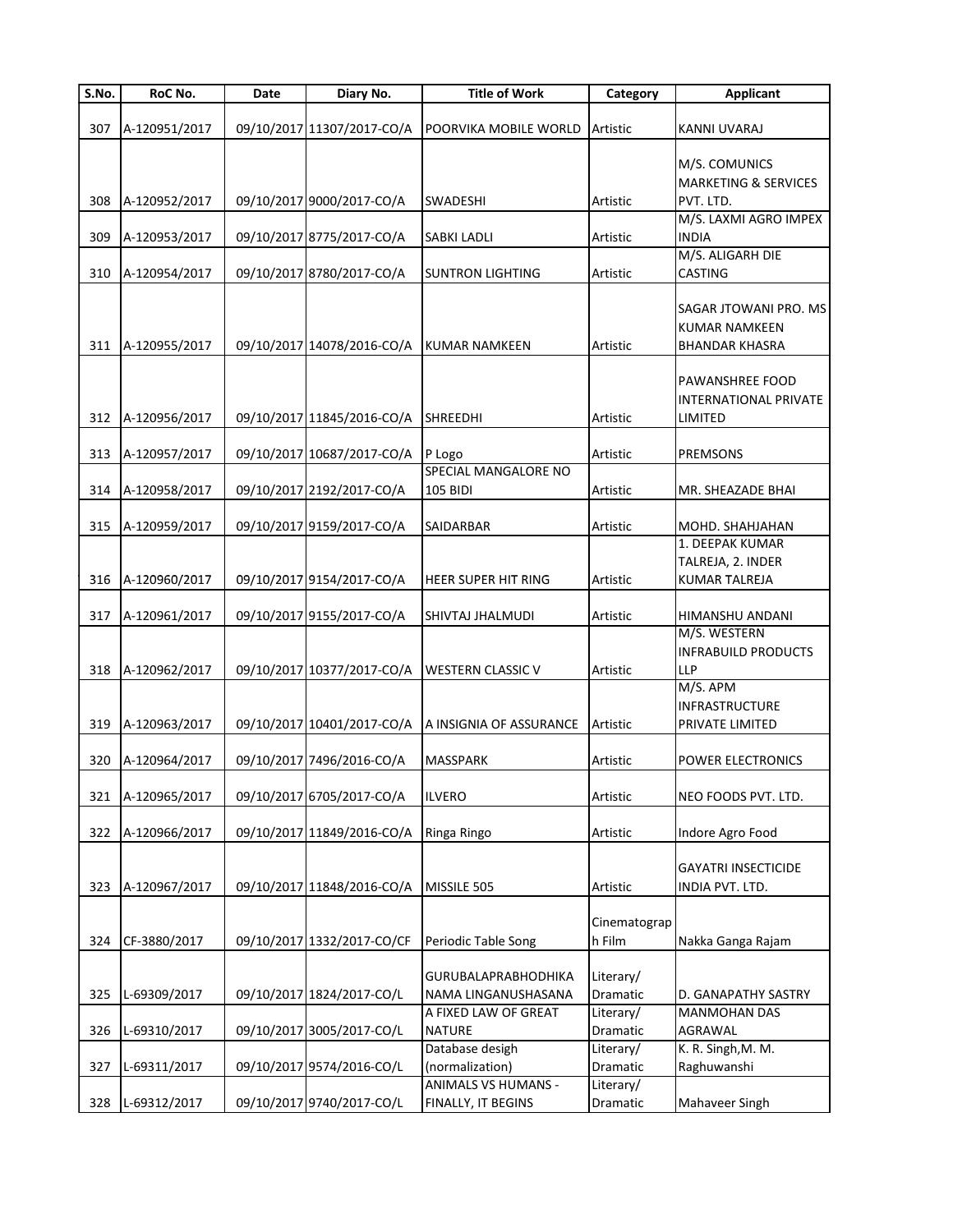| S.No. | RoC No.      | Date | Diary No.                  | <b>Title of Work</b>          | Category  | <b>Applicant</b>           |
|-------|--------------|------|----------------------------|-------------------------------|-----------|----------------------------|
|       |              |      |                            |                               |           |                            |
|       |              |      |                            |                               |           |                            |
|       |              |      |                            |                               |           | G. .B. PATEL, K.K.         |
|       |              |      |                            |                               |           | CHOKSHI, NAVRACHANA        |
|       |              |      |                            |                               |           | <b>EDUCATION</b>           |
|       |              |      |                            |                               |           | SOCIETY, RAHUL AMIN,       |
|       |              |      |                            |                               |           | TEJAL AMIN, U.V. DESAI,    |
|       |              |      |                            |                               |           | K.K. THAKKAR, V.V.         |
|       |              |      |                            | <b>TOWARDS EXCELLENT</b>      | Literary/ | EKBOTE, Y.N.               |
| 329   | L-69313/2017 |      | 09/10/2017 50796/2014-CO/L | <b>SCHOOLS</b>                | Dramatic  | VINCHURKAR, V.V. MODI      |
|       |              |      |                            |                               | Literary/ | RADHA SOAMI SATSANG        |
| 330   | L-69314/2017 |      | 09/10/2017 25979/2012-CO/L | SINDH KI TRIVENI              | Dramatic  | <b>BEAS</b>                |
|       |              |      |                            |                               |           |                            |
|       |              |      |                            | PIPE SUPPORT STANDARD         | Literary/ | BHARAT HEAVY               |
| 331   | L-69315/2017 |      | 09/10/2017 3467/2017-CO/L  | FOR PRIMARY SUPPORTS          | Dramatic  | ELECTRICALS LIMITED        |
|       |              |      |                            |                               |           |                            |
|       |              |      |                            | <b>CONTROL SCHEME FOR AIR</b> |           |                            |
|       |              |      |                            | <b>CONDITIONING &amp;</b>     |           |                            |
|       |              |      |                            | <b>VENTILATION SYSTEM OF</b>  | Literary/ | <b>BHARAT HEAVY</b>        |
| 332   | L-69316/2017 |      | 09/10/2017 3703/2017-CO/L  | THERMAL POWER PLANT           | Dramatic  | ELECTRICALS LIMITED        |
|       |              |      |                            | DIRECT NEEDLE CONTROL         |           |                            |
|       |              |      |                            | OF IMPULSE TURBINE            |           |                            |
|       |              |      |                            |                               |           | <b>BHARAT HEAVY</b>        |
|       |              |      |                            | (VERTICAL PELTON) FOR         | Literary/ |                            |
| 333   | L-69317/2017 |      | 09/10/2017 3705/2017-CO/L  | <b>HYDRO POWER PLANT</b>      | Dramatic  | ELECTRICALS LIMITED        |
|       |              |      |                            |                               |           |                            |
|       |              |      |                            |                               |           |                            |
|       |              |      |                            | LOGIC DIAGRAM FOR             |           |                            |
|       |              |      |                            | <b>AUTOMATIC OPERATION OF</b> |           |                            |
|       |              |      |                            | FEED WATER PUMPS FOR          |           |                            |
|       |              |      |                            | <b>MAINTAINING CONSTANT</b>   |           |                            |
|       |              |      |                            |                               |           |                            |
|       |              |      |                            | <b>FEED WATER HEADER</b>      |           |                            |
|       |              |      |                            | PRESSURE IN A MULTIPLE        |           |                            |
|       |              |      |                            | <b>SETS OF STEAM TURBINE-</b> | Literary/ | <b>BHARAT HEAVY</b>        |
| 334   | L-69318/2017 |      | 09/10/2017 3576/2017-CO/L  | DEAERATOR-BFPs-BOILER         | Dramatic  | <b>ELECTRICALS LIMITED</b> |
|       |              |      |                            | UNIQUE SOLUTIONS HINDI        |           |                            |
|       |              |      |                            | <b>ESSAY FOR CLASS IX</b>     | Literary/ | UNIQUE EDUCATIONAL         |
| 335   | L-69319/2017 |      | 09/10/2017 41633/2013-CO/L | <b>ENGLISH MEDIUM</b>         | Dramatic  |                            |
|       |              |      |                            |                               |           | PUBLICATIONS PVT. LTD.     |
|       |              |      |                            |                               | Literary/ | Sumeet Hukumchand          |
| 336   | L-69320/2017 |      | 09/10/2017 1399/2017-CO/L  | Winner                        | Dramatic  | Mittal                     |
|       |              |      |                            |                               | Literary/ | Children's Lovecastles     |
| 337   | L-69321/2017 |      | 09/10/2017 7703/2017-CO/L  | SCIENCE-7th Grade             | Dramatic  | Trust                      |
|       |              |      |                            |                               | Literary/ |                            |
| 338   | L-69322/2017 |      | 09/10/2017 2478/2017-CO/L  | writearesearch.com            | Dramatic  | Ameya Naik                 |
|       |              |      |                            | The Legend of AZAD -          |           |                            |
|       |              |      |                            | <b>EPISODE 4 - THE</b>        | Literary/ |                            |
| 339   | L-69323/2017 |      | 09/10/2017 11110/2017-CO/L | <b>SCATTERING</b>             | Dramatic  | Saurabh Goyal              |
|       |              |      |                            |                               |           |                            |
|       |              |      |                            |                               |           |                            |
|       |              |      |                            |                               |           | BEANSTALK LEARNING, a      |
|       |              |      |                            | JOURNEY THROUGH TIME          | Literary/ | Division of Podar          |
| 340   | L-69324/2017 |      | 09/10/2017 1861/2015-CO/L  | Grade 6                       | Dramatic  | Software Private Limited   |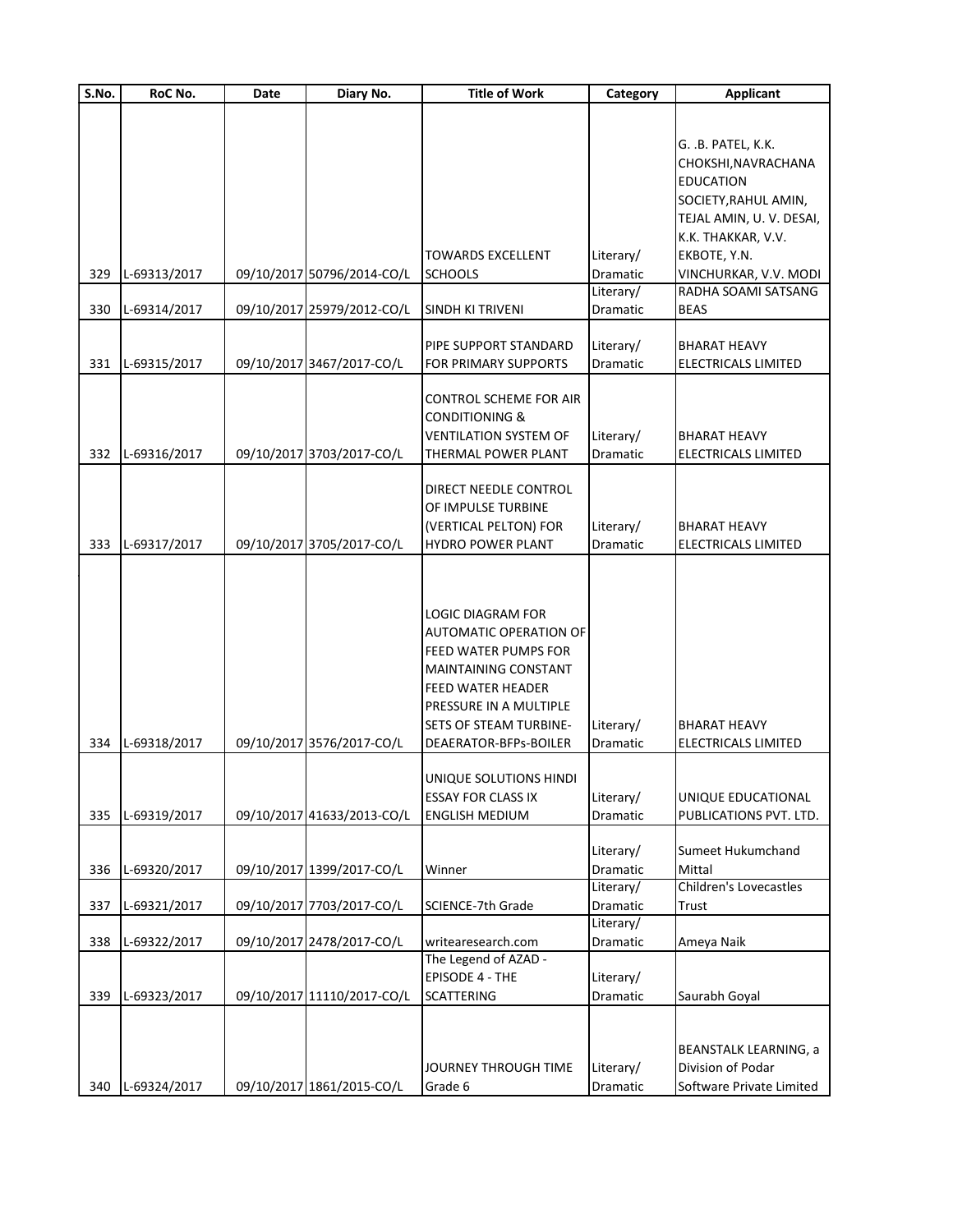| S.No. | RoC No.      | Date | Diary No.                  | <b>Title of Work</b>                               | Category              | <b>Applicant</b>                                  |
|-------|--------------|------|----------------------------|----------------------------------------------------|-----------------------|---------------------------------------------------|
|       |              |      |                            |                                                    |                       |                                                   |
|       |              |      |                            |                                                    |                       |                                                   |
|       |              |      |                            |                                                    |                       | <b>BEANSTALK LEARNING, a</b>                      |
|       |              |      |                            | JOURNEY THROUGH TIME                               | Literary/             | Division of Podar                                 |
| 341   | L-69325/2017 |      | 09/10/2017 1863/2015-CO/L  | Grade 8                                            | Dramatic              | Software Private Limited                          |
|       |              |      |                            |                                                    |                       |                                                   |
|       |              |      |                            |                                                    |                       |                                                   |
|       |              |      |                            |                                                    |                       | <b>BEANSTALK LEARNING, a</b><br>Division of Podar |
| 342   | L-69326/2017 |      | 09/10/2017 1878/2015-CO/L  | <b>NATURAL DOMAIN Grade 8</b>                      | Literary/<br>Dramatic | Software Private Limited                          |
|       |              |      |                            |                                                    |                       |                                                   |
|       |              |      |                            |                                                    |                       |                                                   |
|       |              |      |                            |                                                    |                       | <b>BEANSTALK LEARNING, a</b>                      |
|       |              |      |                            |                                                    | Literary/             | Division of Podar                                 |
| 343   | L-69327/2017 |      | 09/10/2017 1853/2015-CO/L  | WEB OF TALES Grade 3                               | Dramatic              | Software Private Limited                          |
|       |              |      |                            |                                                    | Literary/             |                                                   |
| 344   | L-69328/2017 |      | 09/10/2017 5368/2017-CO/L  | Tanik Chal Aur                                     | Dramatic              | Krishnanand Gupta                                 |
|       |              |      |                            | KHUDA AUR RASSOOL                                  |                       |                                                   |
|       |              |      |                            | S.A.W KA TASAWUR ISLAM                             | Literary/             |                                                   |
| 345   | L-69329/2017 |      | 09/10/2017 26964/2012-CO/L | <b>TALIMAT MAIN</b>                                | Dramatic              | HUMAN WELFARE TRUST                               |
|       |              |      |                            |                                                    | Literary/             |                                                   |
| 346   | L-69330/2017 |      | 09/10/2017 50756/2014-CO/L | 24 Hours                                           | Dramatic              | <b>DANEY ASHOK VARGHESE</b>                       |
|       |              |      |                            | Sri Aurobindo Jeevitha                             | Literary/             |                                                   |
| 347   | L-69331/2017 |      | 09/10/2017 52237/2014-CO/L | Charithra                                          | Dramatic              | Charan Janamanchi                                 |
|       |              |      |                            | WORDS OF WISDOM FROM                               | Literary/             | <b>BHAKTIVEDANTA BOOK</b>                         |
| 348   | L-69332/2017 |      | 09/10/2017 55884/2014-CO/L | <b>THE PURANAS</b>                                 | Dramatic              | <b>TRUST</b>                                      |
|       |              |      |                            |                                                    | Literary/             |                                                   |
| 349   | L-69333/2017 |      | 09/10/2017 43358/2014-CO/L | <b>STARTERS-BOOK-B</b>                             | Dramatic              | N. BASHEER AHAMED                                 |
|       |              |      |                            |                                                    | Literary/             |                                                   |
| 350   | L-69334/2017 |      | 09/10/2017 43366/2014-CO/L | RIDERS - BOOK-B                                    | Dramatic              | N. BASHEER AHAMED                                 |
|       |              |      |                            |                                                    | Literary/             |                                                   |
| 351   | L-69335/2017 |      | 09/10/2017 43360/2014-CO/L | <b>MOVERS - BOOK B</b><br><b>SWAMI VIVEKANANDA</b> | Dramatic              | N. BASHEER AHAMED                                 |
|       |              |      |                            | YUVA COMPUTER                                      |                       |                                                   |
|       |              |      |                            | SAKSHARATA MISSION -                               |                       |                                                   |
|       |              |      |                            | <b>CERTIFICATE OF</b>                              | Literary/             | DURGAPUR INSTITUTE OF                             |
| 352   | L-69336/2017 |      | 09/10/2017 56454/2014-CO/L | <b>ACHIEVEMENT</b>                                 | Dramatic              | <b>TECHNICAL EDUCATION</b>                        |
|       |              |      |                            | PARIYAVARAN OWR                                    | Literary/             | <b>DR TARA CHAND</b>                              |
| 353   | L-69337/2017 |      | 09/10/2017 56891/2014-CO/L | <b>PRADOOSAN</b>                                   | Dramatic              | <b>KUSHWAHA</b>                                   |
|       |              |      |                            |                                                    | Literary/             |                                                   |
| 354   | L-69338/2017 |      | 09/10/2017 10613/2016-CO/L |                                                    | Dramatic              | Prashanth Magadi                                  |
|       |              |      |                            |                                                    |                       |                                                   |
|       |              |      |                            | UNIQUE 20 QUESTIONS &                              |                       |                                                   |
|       |              |      |                            | ANSWERS CONSTITUTIONAL Literary/                   |                       | Maya Sharma, trading as                           |
| 355   | L-69339/2017 |      | 09/10/2017 147/2016-CO/L   | LAW OF INDIA                                       | Dramatic              | M/s. Nitin Prakashan                              |
|       |              |      |                            |                                                    | Literary/             | Children's Lovecastles                            |
| 356   | L-69340/2017 |      | 09/10/2017 7704/2017-CO/L  | SCIENCE-8th Grade                                  | Dramatic              | <b>Trust</b>                                      |
|       |              |      |                            |                                                    | Literary/             | <b>Children's Lovecastles</b>                     |
| 357   | L-69341/2017 |      | 09/10/2017 7705/2017-CO/L  | <b>SCIENCE-6th Grade</b>                           | Dramatic              | Trust                                             |
|       |              |      |                            |                                                    | Literary/             | <b>Children's Lovecastles</b>                     |
| 358   | L-69342/2017 |      | 09/10/2017 7710/2017-CO/L  | <b>SCIENCE-8th Grade</b>                           | Dramatic              | Trust                                             |
|       |              |      |                            |                                                    | Literary/             | <b>Children's Lovecastles</b>                     |
| 359   | L-69343/2017 |      | 09/10/2017 7711/2017-CO/L  | SCIENCE-7th Grade-Part 2                           | Dramatic              | <b>Trust</b>                                      |
|       |              |      |                            |                                                    | Literary/             | <b>Children's Lovecastles</b>                     |
| 360   | L-69344/2017 |      | 09/10/2017 7712/2017-CO/L  | SCIENCE-7th Grade-Part 1                           | Dramatic              | <b>Trust</b>                                      |
|       |              |      |                            |                                                    | Literary/             | <b>Children's Lovecastles</b>                     |
| 361   | L-69345/2017 |      | 09/10/2017 7713/2017-CO/L  | SCIENCE-6th Grade                                  | Dramatic              | Trust                                             |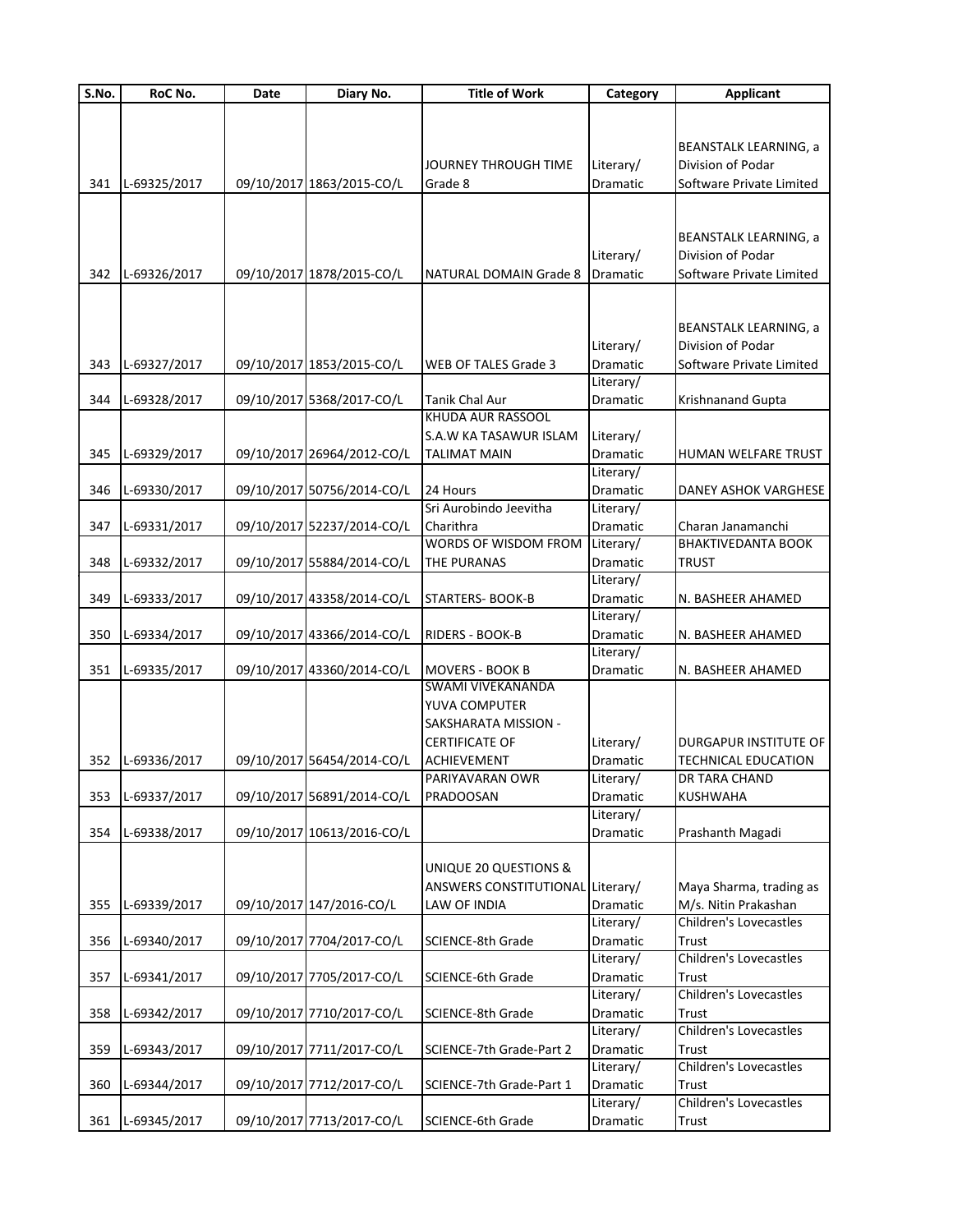| S.No. | RoC No.          | Date | Diary No.                  | <b>Title of Work</b>           | Category  | <b>Applicant</b>              |
|-------|------------------|------|----------------------------|--------------------------------|-----------|-------------------------------|
|       |                  |      |                            |                                | Literary/ | <b>Children's Lovecastles</b> |
| 362   | L-69346/2017     |      | 09/10/2017 7723/2017-CO/L  | SCIENCE-7th Grade, Part 1      | Dramatic  | Trust                         |
|       |                  |      |                            |                                | Literary/ | <b>Children's Lovecastles</b> |
| 363   | L-69347/2017     |      | 09/10/2017 7724/2017-CO/L  | SCIENCE-7th Grade- Part 2      | Dramatic  | Trust                         |
|       |                  |      |                            |                                | Literary/ | <b>Children's Lovecastles</b> |
| 364   | L-69348/2017     |      | 09/10/2017 7701/2017-CO/L  | <b>SCIENCE-9th Grade</b>       | Dramatic  | Trust                         |
|       |                  |      |                            |                                |           |                               |
|       |                  |      |                            | Modeling and study of the      |           |                               |
|       |                  |      |                            | effect of various Power        |           |                               |
|       |                  |      |                            | Quality parameters on          |           |                               |
|       |                  |      |                            | performance of Three Phase     |           |                               |
|       |                  |      |                            | Induction Motor and            | Literary/ | 1.Hadpe S.S. 2.Mr.Khule       |
| 365   | L-69349/2017     |      | 09/10/2017 11072/2017-CO/L | validations                    | Dramatic  | S.S.                          |
|       |                  |      |                            |                                | Literary/ |                               |
| 366   | L-69350/2017     |      | 09/10/2017 11016/2017-CO/L | Tilism                         | Dramatic  | Sandeep David Rai             |
|       |                  |      |                            |                                | Literary/ | <b>Children's Lovecastles</b> |
| 367   | L-69351/2017     |      | 09/10/2017 7726/2017-CO/L  | <b>SCIENCE-5th Grade</b>       | Dramatic  | Trust                         |
|       |                  |      |                            |                                | Literary/ | <b>Children's Lovecastles</b> |
| 368   | L-69352/2017     |      | 09/10/2017 7728/2017-CO/L  | MATHEMATICS-9th Grade          | Dramatic  | Trust                         |
|       |                  |      |                            | MATHEMATICS-10th Grade,        | Literary/ | <b>Children's Lovecastles</b> |
| 369   | L-69353/2017     |      | 09/10/2017 7729/2017-CO/L  | Part 1                         | Dramatic  | Trust                         |
|       |                  |      |                            |                                | Literary/ | <b>Children's Lovecastles</b> |
| 370   | L-69354/2017     |      | 09/10/2017 7730/2017-CO/L  | MATHEMATICS-8th Grade          | Dramatic  | Trust                         |
|       |                  |      |                            |                                | Literary/ | <b>Children's Lovecastles</b> |
| 371   | L-69355/2017     |      | 09/10/2017 7731/2017-CO/L  | MATHEMATICS-7th Grade          | Dramatic  | Trust                         |
|       |                  |      |                            |                                | Literary/ | <b>Children's Lovecastles</b> |
| 372   | L-69356/2017     |      | 09/10/2017 7732/2017-CO/L  | MATHEMATICS-6th Grade          | Dramatic  | Trust                         |
|       |                  |      |                            |                                | Literary/ | <b>Children's Lovecastles</b> |
| 373   | L-69357/2017     |      | 09/10/2017 7733/2017-CO/L  | MATHEMATICS-5th Grade          | Dramatic  | Trust                         |
|       |                  |      |                            | MATHEMATICS-10th Grade         | Literary/ | <b>Children's Lovecastles</b> |
| 374   | L-69358/2017     |      | 09/10/2017 7734/2017-CO/L  | Part 2                         | Dramatic  | Trust                         |
|       |                  |      |                            | MATHEMATICS-10th Grade         | Literary/ | <b>Children's Lovecastles</b> |
| 375   | L-69359/2017     |      | 09/10/2017 7735/2017-CO/L  | Part 1                         | Dramatic  | Trust                         |
|       |                  |      |                            | MATHEMATICS-9th Grade,         | Literary/ | <b>Children's Lovecastles</b> |
| 376   | L-69360/2017     |      | 09/10/2017 7736/2017-CO/L  | Part 2                         | Dramatic  | Trust                         |
|       |                  |      |                            |                                |           |                               |
|       |                  |      |                            |                                | Literary/ | Droom Technology              |
|       | 377 L-69361/2017 |      | 09/10/2017 1289/2017-CO/L  | OBV COLADA                     | Dramatic  | Private Limited               |
|       |                  |      |                            | MATHEMATICS-9th Grade,         | Literary/ | Children's Lovecastles        |
| 378   | L-69362/2017     |      | 09/10/2017 7737/2017-CO/L  | Part 1                         | Dramatic  | Trust                         |
|       |                  |      |                            |                                | Literary/ | Children's Lovecastles        |
| 379   | L-69363/2017     |      | 09/10/2017 7738/2017-CO/L  | <b>MATHEMATICS-8th Grade</b>   | Dramatic  | Trust                         |
|       |                  |      |                            |                                |           |                               |
|       |                  |      |                            | Swachata Ke Ansune Fayde       |           |                               |
|       |                  |      |                            | Aur Desh Me Ho Rahi            |           |                               |
|       |                  |      |                            | Gandagi Ke Karan Honewali      |           |                               |
|       |                  |      |                            | Ansuni Samsya bhag - bhag      | Literary/ |                               |
| 380   | L-69364/2017     |      | 09/10/2017 10964/2017-CO/L | panchva( update)               | Dramatic  | Jayprakash Vishwakarma        |
|       |                  |      |                            | <b>KANNAN MEMORY</b>           | Literary/ |                               |
| 381   | L-69365/2017     |      | 09/10/2017 10172/2017-CO/L | <b>TECHNIQUES</b>              | Dramatic  | <b>KARTHIK RAJ M</b>          |
|       |                  |      |                            |                                | Literary/ |                               |
| 382   | L-69366/2017     |      | 09/10/2017 11082/2017-CO/L | Kasme Vaade Pyar Wafa          | Dramatic  | <b>ANAND BIHOLA</b>           |
|       |                  |      |                            |                                | Literary/ |                               |
| 383   | L-69367/2017     |      | 09/10/2017 2929/2017-CO/L  | <b>Curse and Karma Results</b> | Dramatic  | Hemant T Bhatt                |
|       |                  |      |                            |                                |           |                               |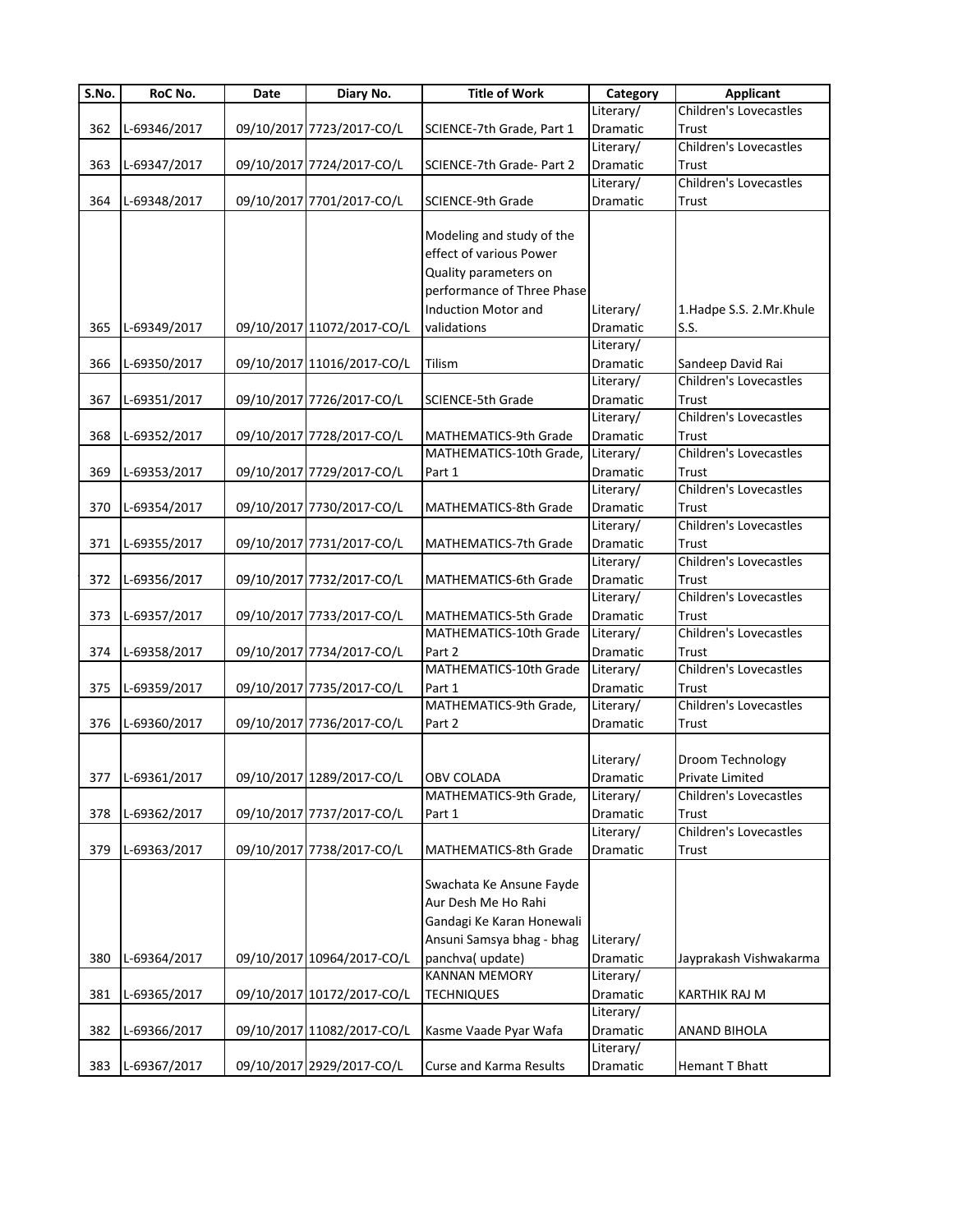| S.No. | RoC No.          | Date             | Diary No.                                    | <b>Title of Work</b>              | Category  | <b>Applicant</b>               |
|-------|------------------|------------------|----------------------------------------------|-----------------------------------|-----------|--------------------------------|
|       |                  |                  |                                              |                                   |           |                                |
|       |                  |                  |                                              |                                   |           |                                |
|       |                  |                  |                                              | PROPOSED ALTERNATIVE              | Literary/ |                                |
| 384   | L-69368/2017     |                  | 09/10/2017 13703/2017-CO/L                   | <b>EXECUTIVE AUTHORITIES</b>      | Dramatic  | DIPAK KUMAR BISWAS             |
|       |                  |                  |                                              | Goods and Services Tax            | Literary/ |                                |
| 385   | L-69369/2017     |                  | 09/10/2017 9516/2017-CO/L                    | <b>Users Manual</b>               | Dramatic  | Anand Singh                    |
|       |                  |                  |                                              |                                   | Literary/ |                                |
| 386   | L-69370/2017     |                  | 09/10/2017 7784/2016-CO/L                    | SHIVAYE THE WONDER BOY            | Dramatic  | CHAITANYA MUKUND               |
|       |                  |                  |                                              |                                   | Literary/ |                                |
| 387   | L-69371/2017     |                  | 09/10/2017 9223/2016-CO/L                    | Ayodhya Revisited                 | Dramatic  | Kishore Kunal                  |
|       |                  |                  |                                              |                                   |           |                                |
|       |                  |                  |                                              | Orange Book Value (OBV)-          | Literary/ | Droom Technology               |
| 388   | L-69372/2017     |                  | 09/10/2017 1239/2017-CO/L                    | Resale ka MRP                     | Dramatic  | Private Limited                |
|       |                  |                  |                                              |                                   | Sound     |                                |
| 389   | SR-12759/2017    |                  | 09/10/2017 55805/2014-CO/SR O, JANIYA        |                                   | Recording | <b>KARAN SHUKLA</b>            |
|       |                  |                  |                                              |                                   | Sound     | <b>ASHOK MANDA &amp; KUNAL</b> |
| 390   | SR-12760/2017    |                  | 09/10/2017 50292/2014-CO/SR Rajasthan Anthem |                                   | Recording | VERMA                          |
|       |                  |                  |                                              |                                   | Sound     | STEELBIRD HI-TECH INDIA        |
| 391   | SR-12761/2017    |                  | 09/10/2017 13504/2016-CO/SR PABB CHAKK       |                                   | Recording | LTD.                           |
|       |                  |                  |                                              |                                   | Computer  |                                |
| 392   | SW-9528/2017     |                  | 09/10/2017 9180/2017-CO/SW SAB SOFTS         |                                   | Software  | Astha                          |
|       |                  |                  |                                              |                                   |           |                                |
|       |                  |                  |                                              | RAPID APPLICATION                 | Computer  |                                |
| 393   | SW-9529/2017     |                  | 09/10/2017 9126/2017-CO/SW                   | <b>ENABLEMENT PLATFORM</b>        | Software  | RAMYA RAGHAVENDRA              |
|       |                  |                  |                                              |                                   |           |                                |
|       |                  |                  |                                              | Performance Management            |           |                                |
|       |                  |                  |                                              | Suite 6.0- Computer               |           |                                |
|       |                  |                  | 52509/2014-                                  | Programme titled Business         | Computer  |                                |
| 394   | SW-9530/2017     | 09/10/2017 CO/SW |                                              | Intelligence 6.0                  | Software  | <b>KPISOFT PTE LTD</b>         |
|       |                  |                  |                                              |                                   | Computer  |                                |
| 395   | SW-9531/2017     |                  | 09/10/2017 1797/2016-CO/SW                   | <b>HELLO SAARTHI</b>              | Software  | <b>SHIV SONI</b>               |
|       |                  |                  |                                              |                                   | Computer  |                                |
| 396   | SW-9532/2017     |                  | 09/10/2017 8851/2017-CO/SW                   | collegemuster                     | Software  | Bhavesh Kumar Rathod           |
|       |                  |                  | 11893/2016-                                  |                                   | Computer  |                                |
| 397   | SW-9533/2017     | 09/10/2017 CO/SW |                                              | <b>Invent Accounting Software</b> | Software  | Invent Infotech Pvt. Ltd.      |
|       |                  |                  |                                              | MODEL SOFTWARE FOR                |           |                                |
|       |                  |                  |                                              | POWER PLANT TRAINING              | Computer  | <b>BHARAT HEAVY</b>            |
|       | 398 SW-9534/2017 |                  | 09/10/2017 2188/2017-CO/SW SIMULATOR         |                                   | Software  | ELECTRICALS LIMITED            |
|       |                  |                  |                                              |                                   |           |                                |
|       |                  |                  |                                              |                                   |           |                                |
|       |                  |                  |                                              | <b>COMPUTER PROGRAM FOR</b>       |           |                                |
|       |                  |                  |                                              | PREDICTING WATERWALL              |           |                                |
|       |                  |                  |                                              | <b>METAL TEMPERATURE OF</b>       |           |                                |
|       |                  |                  |                                              | VERTICAL WALL ONCE                |           |                                |
|       |                  |                  |                                              | THROUGH SUPERCRITICAL             |           | <b>BHARAT HEAVY</b>            |
|       |                  |                  |                                              |                                   | Computer  |                                |
| 399   | SW-9535/2017     |                  | 09/10/2017 9348/2017-CO/SW                   | <b>STEAM GENERATOR</b>            | Software  | ELECTRICALS LIMITED            |
|       |                  |                  |                                              |                                   |           |                                |
|       |                  |                  |                                              |                                   |           | M/S PALM GROVE BEACH           |
| 400   | A-120968/2017    |                  | 10/10/2017 1678/2017-CO/A                    | KOJI                              | Artistic  | <b>HOTELS PVT LTD</b>          |
|       |                  |                  |                                              |                                   |           |                                |
|       |                  |                  |                                              | NATURE CONCIOUS DUKE              |           | DUKE THOMSON INDIA             |
| 401   | A-120969/2017    |                  | 10/10/2017 8605/2017-CO/A                    | <b>THOMSON'S LABEL</b>            | Artistic  | PVT. LTD.                      |
|       |                  |                  |                                              |                                   |           |                                |
|       |                  |                  |                                              | <b>BLUE HEAVEN COSMETICS</b>      |           |                                |
| 402   | A-120970/2017    |                  | 10/10/2017 11805/2015-CO/A                   | <b>PYAR KA RANG</b>               | Artistic  | MR CHARANJIT SINGH             |
|       |                  |                  |                                              | <b>GAJSHREE KHAINI DEVICE</b>     |           | M/S KUBER KHAINI PVT           |
| 403   | A-120971/2017    |                  | 10/10/2017 1671/2017-CO/A                    | OF GANAPATI                       | Artistic  | <b>LTD</b>                     |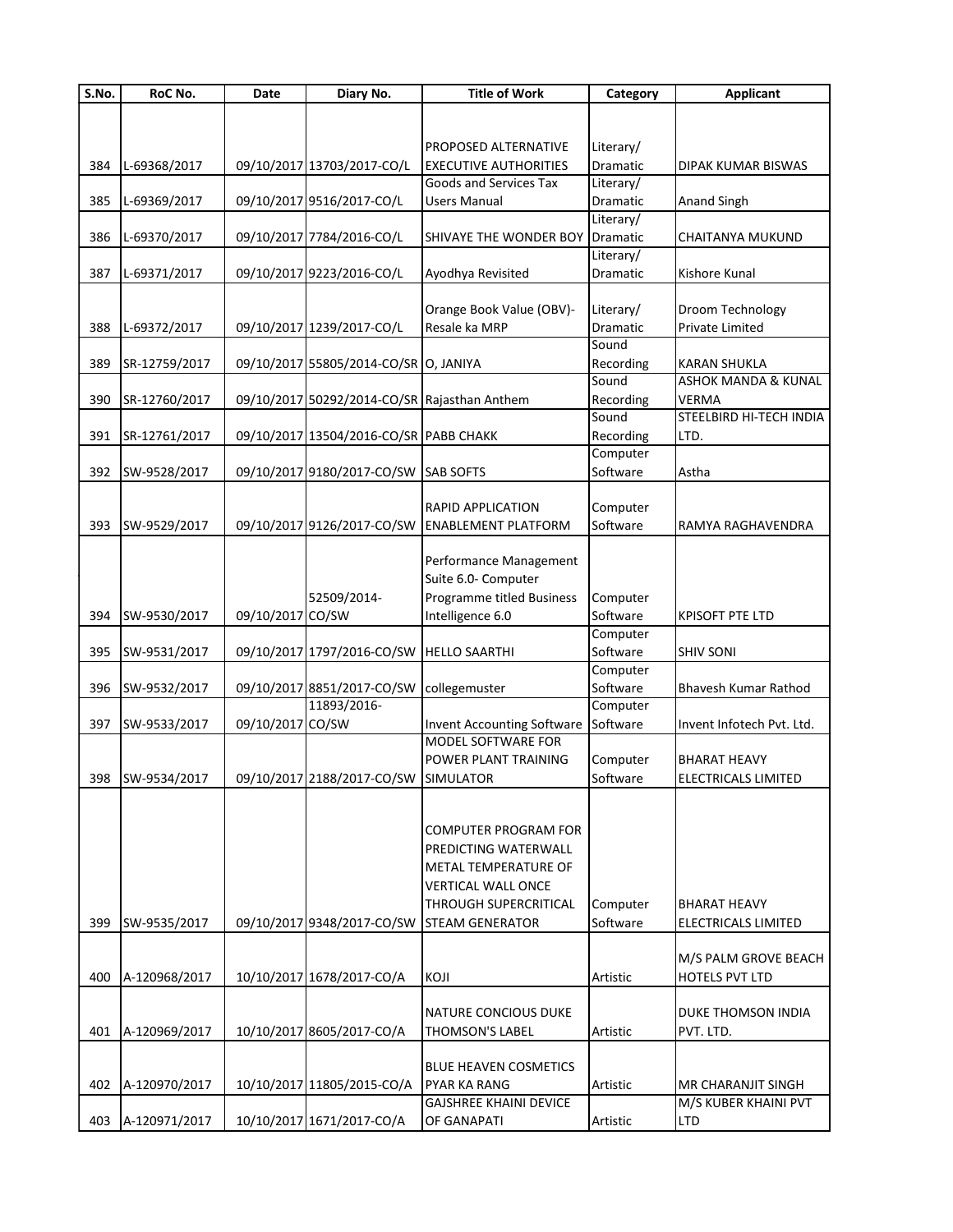| S.No. | RoC No.       | Date | Diary No.                  | <b>Title of Work</b>                  | Category | <b>Applicant</b>                |
|-------|---------------|------|----------------------------|---------------------------------------|----------|---------------------------------|
|       |               |      |                            |                                       |          |                                 |
| 404   | A-120972/2017 |      | 10/10/2017 11147/2017-CO/A | <b>TASHIBO</b>                        | Artistic | MRS. VIJAYA GORANI              |
|       |               |      |                            |                                       |          |                                 |
| 405   | A-120973/2017 |      | 10/10/2017 11167/2017-CO/A | <b>DELUXE POOJA ROLI</b>              | Artistic | M/S. D.K. ENTERPRISES           |
|       |               |      |                            |                                       |          | M/S. ITMS INDIA PRIVATE         |
| 406   | A-120974/2017 |      | 10/10/2017 11168/2017-CO/A | <b>FINIKS</b>                         | Artistic | LIMITED                         |
|       |               |      |                            |                                       |          | M/S AVANTIKA ELCON              |
| 407   | A-120975/2017 |      | 10/10/2017 10002/2017-CO/A | <b>MNTECH C</b>                       | Artistic | PVT. LTD.<br><b>MR MAHENDRA</b> |
| 408   | A-120976/2017 |      | 10/10/2017 24/2017-CO/A    | <b>WAFFLO STRAWBERRY</b>              |          | <b>GULWANI</b>                  |
|       |               |      |                            | <b>M AND B MORGEIN AND</b>            | Artistic |                                 |
|       |               |      |                            | <b>BERRKS YUMMY FILLS</b>             |          | <b>MR MAHENDRA</b>              |
| 409   | A-120977/2017 |      | 10/10/2017 23/2017-CO/A    | CARAMEL                               | Artistic | <b>GULWANI</b>                  |
|       |               |      |                            | M AND B MORGEIN AND                   |          | <b>MR MAHENDRA</b>              |
| 410   | A-120978/2017 |      | 10/10/2017 25/2017-CO/A    | <b>BERRKS</b>                         | Artistic | <b>GULWANI</b>                  |
|       |               |      |                            |                                       |          | <b>MR MAHENDRA</b>              |
| 411   | A-120979/2017 |      | 10/10/2017 26/2017-CO/A    | CANDIZE WATERMELON                    | Artistic | <b>GULWANI</b>                  |
|       |               |      |                            |                                       |          |                                 |
|       |               |      |                            | M AND B MORGEIN AND                   |          |                                 |
| 412   | A-120980/2017 |      | 10/10/2017 27/2017-CO/A    | <b>BERRKS TICKLE GUAVA</b>            | Artistic | MR MAHENDRA GULWAN              |
|       |               |      |                            | KAMCO SPICY GUAVA                     |          | M/S KAMCO CHEW                  |
| 413   | A-120981/2017 |      | 10/10/2017 10287/2017-CO/A | <b>LADDOO</b>                         | Artistic | FOODS PVT. LTD.                 |
|       |               |      |                            | <b>KAMCO SPICY TANGO</b>              |          | M/S KAMCO CHEW                  |
| 414   | A-120982/2017 |      | 10/10/2017 10284/2017-CO/A | <b>LADDOO</b>                         | Artistic | FOODS PVT. LTD.                 |
|       |               |      |                            |                                       |          | M/S KAMCO CHEW                  |
| 415   | A-120983/2017 |      | 10/10/2017 10285/2017-CO/A | KAMCO CHOCO MUSIC                     | Artistic | FOODS PVT. LTD.                 |
|       |               |      |                            |                                       |          |                                 |
| 416   | A-120984/2017 |      | 10/10/2017 2013/2012-CO/A  | Artistic A                            | Artistic | Havells India Limited           |
| 417   | A-120985/2017 |      | 10/10/2017 6567/2017-CO/A  | KAFE SHOT DEVICE                      | Artistic | <b>HARSH JAIN</b>               |
|       |               |      |                            |                                       |          |                                 |
|       |               |      |                            | <b>NEW GARNIER COLOUR</b>             |          |                                 |
|       |               |      |                            | NATURALS WITH DEVICE OF               |          | M/S LABORATOIRE                 |
| 418   | A-120986/2017 |      | 10/10/2017 14160/2017-CO/A | WOMAN AND MAN                         | Artistic | <b>GARNIER &amp; CIE</b>        |
|       |               |      |                            |                                       |          |                                 |
|       |               |      |                            | <b>NEW GARNIER SKIN</b>               |          |                                 |
|       |               |      |                            | NATURALS WRINKLE LIFT                 |          | M/S LABORATOIRE                 |
| 419   | A-120987/2017 |      | 10/10/2017 14159/2017-CO/A | WITH DEVICE OF LEAF                   | Artistic | <b>GARNIER &amp; CIE</b>        |
|       |               |      |                            | <b>NEW GARNIER SKIN</b>               |          |                                 |
|       |               |      |                            | <b>NATURALS TOTAL</b>                 |          |                                 |
|       |               |      |                            | COMFORT WITH DEVICE OF                |          | M/S LABORATOIRE                 |
| 420   | A-120988/2017 |      | 10/10/2017 14158/2017-CO/A | LEAF<br><b>GARNIER LIGHT FAIRNESS</b> | Artistic | <b>GARNIER &amp; CIE</b>        |
|       |               |      |                            | FACE WASH WITH DEVICE                 |          | M/S LABORATOIRE                 |
| 421   | A-120989/2017 |      | 10/10/2017 14157/2017-CO/A | <b>OF LEAF</b>                        | Artistic | <b>GARNIER &amp; CIE</b>        |
|       |               |      |                            | <b>NEW GARNIER SKIN</b>               |          |                                 |
|       |               |      |                            | NATURALS LIGHT WITH                   |          | M/S LABORATOIRE                 |
| 422   | A-120990/2017 |      | 10/10/2017 14156/2017-CO/A | <b>DEVICE OF LEAF</b>                 | Artistic | <b>GARNIER &amp; CIE</b>        |
|       |               |      |                            |                                       |          |                                 |
|       |               |      |                            | <b>GARNIER SKIN NATURALS</b>          |          |                                 |
|       |               |      |                            | <b>GENTLE FACE WASH WITH</b>          |          | M/S LABORATOIRE                 |
| 423   | A-120991/2017 |      | 10/10/2017 14155/2017-CO/A | <b>DEVICE OF LEAF</b>                 | Artistic | <b>GARNIER &amp; CIE</b>        |
|       |               |      |                            |                                       |          |                                 |
|       |               |      |                            | L'OREAL PROFESSIONNEL                 |          |                                 |
|       |               |      |                            | SERIE EXPERT ABSOLUT                  |          |                                 |
| 424   | A-120992/2017 |      | 10/10/2017 14154/2017-CO/A | <b>REPAIR</b>                         | Artistic | M/S LOREAL S.A                  |
|       |               |      |                            |                                       |          |                                 |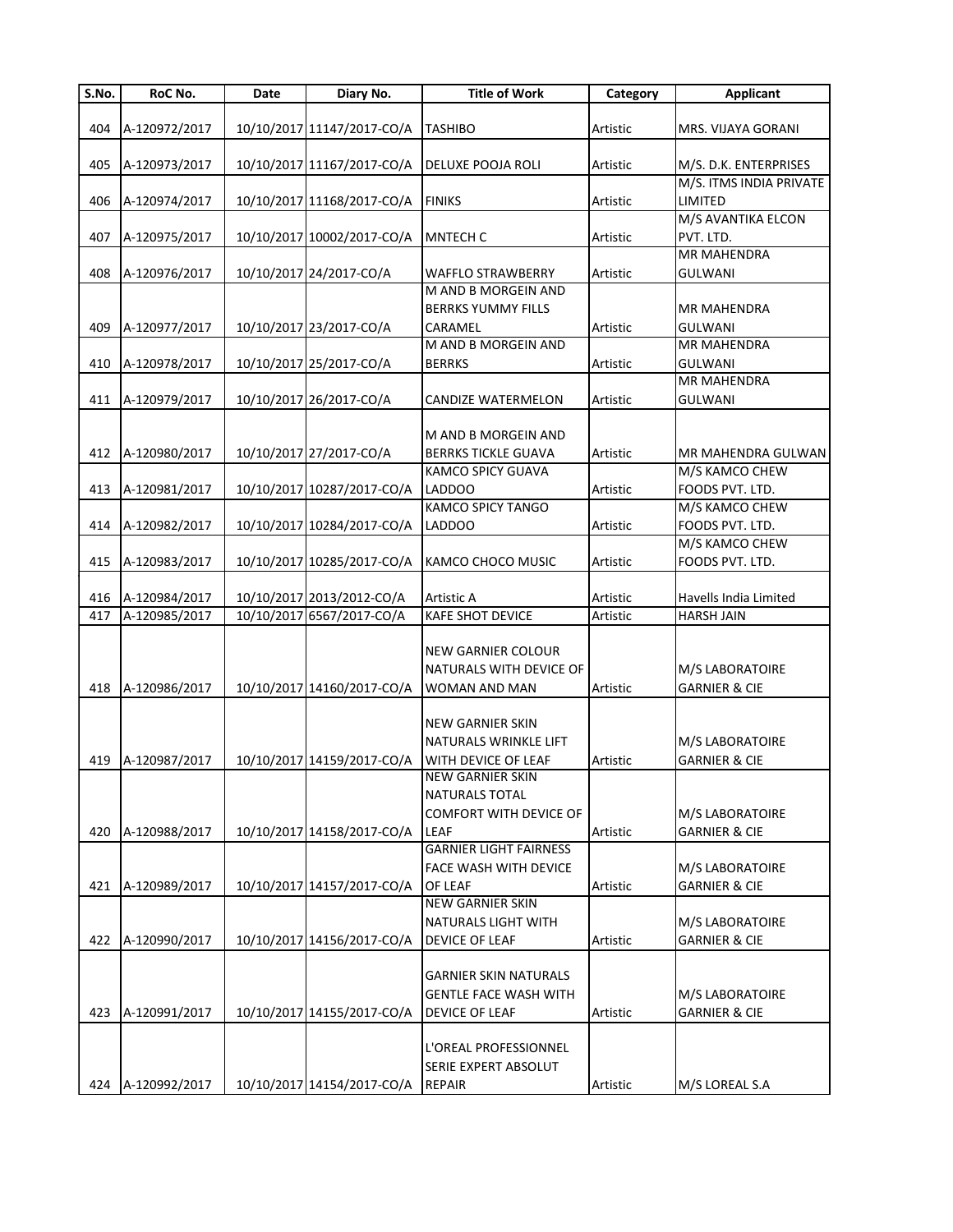| S.No. | RoC No.       | Date | Diary No.                  | <b>Title of Work</b>         | Category | <b>Applicant</b>             |
|-------|---------------|------|----------------------------|------------------------------|----------|------------------------------|
|       |               |      |                            |                              |          |                              |
|       |               |      |                            |                              |          | M/S LABORATORIES             |
| 425   | A-120993/2017 |      | 10/10/2017 23471/2012-CO/A | <b>GARNIER FRUCTIS LABEL</b> | Artistic | <b>GARNIER &amp; CIE</b>     |
|       |               |      |                            |                              |          |                              |
|       |               |      |                            | <b>GOLDIEE ONE ONE</b>       |          | M/S SHUBHAM GOLDIEE          |
| 426   | A-120994/2017 |      | 10/10/2017 6261/2016-CO/A  | <b>NOODLES</b>               | Artistic | MASALE PVT LTD               |
|       |               |      |                            |                              |          | M/S. HOTEL PINTO PARK        |
|       |               |      |                            |                              |          | PROPRIETOR IS SHRI           |
|       |               |      |                            |                              |          | PRAKASH                      |
|       |               |      |                            |                              |          | <b>GHANSHYAMDAS</b>          |
| 427   | A-120995/2017 |      | 10/10/2017 5114/2017-CO/A  | <b>HOTEL PINTO PARK</b>      | Artistic | <b>BATHIJA</b>               |
|       |               |      |                            |                              |          |                              |
|       |               |      |                            |                              |          |                              |
|       |               |      |                            |                              |          | M/S KIM SIM CREATION,        |
|       |               |      |                            |                              |          | A SOLE PROPRIETORY           |
|       |               |      |                            |                              |          | FIRM, WHOSE                  |
|       |               |      |                            |                              |          | PROPRIETOR IS SH.            |
|       |               |      |                            |                              |          | RAJESH HARAKCHAND            |
| 428   | A-120996/2017 |      | 10/10/2017 5113/2017-CO/A  | LANGO SPORTSWEAR             | Artistic | DEDHIA                       |
|       |               |      |                            |                              |          |                              |
|       |               |      |                            |                              |          |                              |
|       |               |      |                            |                              |          | M/S KIM SIM CREATION,        |
|       |               |      |                            |                              |          | A SOLE PROPRIETORY           |
|       |               |      |                            |                              |          | FIRM, WHOSE                  |
|       |               |      |                            |                              |          | PROPRIETOR IS SH.            |
|       |               |      |                            |                              |          | RAJESH HARAKCHAND            |
| 429   | A-120997/2017 |      | 10/10/2017 5112/2017-CO/A  | <b>LADY CARE</b>             | Artistic | <b>DEDHIA</b>                |
|       |               |      |                            |                              |          |                              |
|       |               |      |                            |                              |          |                              |
|       |               |      |                            |                              |          |                              |
|       |               |      |                            |                              |          | M/S. ALEX INDUSTRIES         |
|       |               |      |                            |                              |          | <b>PROPRIETOR IS SHRI</b>    |
| 430   | A-120998/2017 |      | 10/10/2017 5109/2017-CO/A  | <b>ALEX</b>                  | Artistic | CHANDRAKANT J. GALA          |
|       |               |      |                            |                              |          |                              |
|       |               |      |                            |                              |          | M/S. ZULEKHA                 |
|       |               |      |                            |                              |          | <b>ENTERPRISES</b>           |
|       |               |      |                            |                              |          | PROPRIETOR IS SMT.           |
|       |               |      |                            |                              |          | ZULEKHA ABDULREHMAN          |
| 431   | A-120999/2017 |      | 10/10/2017 5108/2017-CO/A  | ROZI                         | Artistic | ZARIWALA                     |
|       |               |      |                            |                              |          |                              |
|       |               |      |                            |                              |          | M/S. ZULEKHA                 |
|       |               |      |                            |                              |          | <b>ENTERPRISES</b>           |
|       |               |      |                            |                              |          | PROPRIETOR IS SMT.           |
|       |               |      |                            |                              |          | ZULEKHA ABDULREHMAN          |
| 432   | A-121000/2017 |      | 10/10/2017 5107/2017-CO/A  | <b>VIHAL WASHING SOAP</b>    | Artistic | ZARIWALA                     |
|       |               |      |                            |                              |          |                              |
|       |               |      |                            |                              |          |                              |
|       |               |      |                            |                              |          |                              |
|       |               |      |                            |                              |          |                              |
|       |               |      |                            |                              |          | M/S R.K. CHEMICALS, A        |
|       |               |      |                            |                              |          | <b>SOLE PROPRIETORY FIRM</b> |
|       |               |      |                            |                              |          | <b>WHOSE PROPRIETOR IS</b>   |
|       |               |      |                            | <b>BHAIYYA CLEANING</b>      |          | SH. RATNAKAR SUKHDEO         |
| 433   | A-121001/2017 |      | 10/10/2017 5106/2017-CO/A  | <b>POWDER</b>                | Artistic | SHINGAVE                     |
|       |               |      |                            |                              |          | <b>ASCO Projects Private</b> |
| 434   | A-121002/2017 |      | 10/10/2017 49277/2014-CO/A | <b>SWARNA SANCHAY</b>        | Artistic | Limited                      |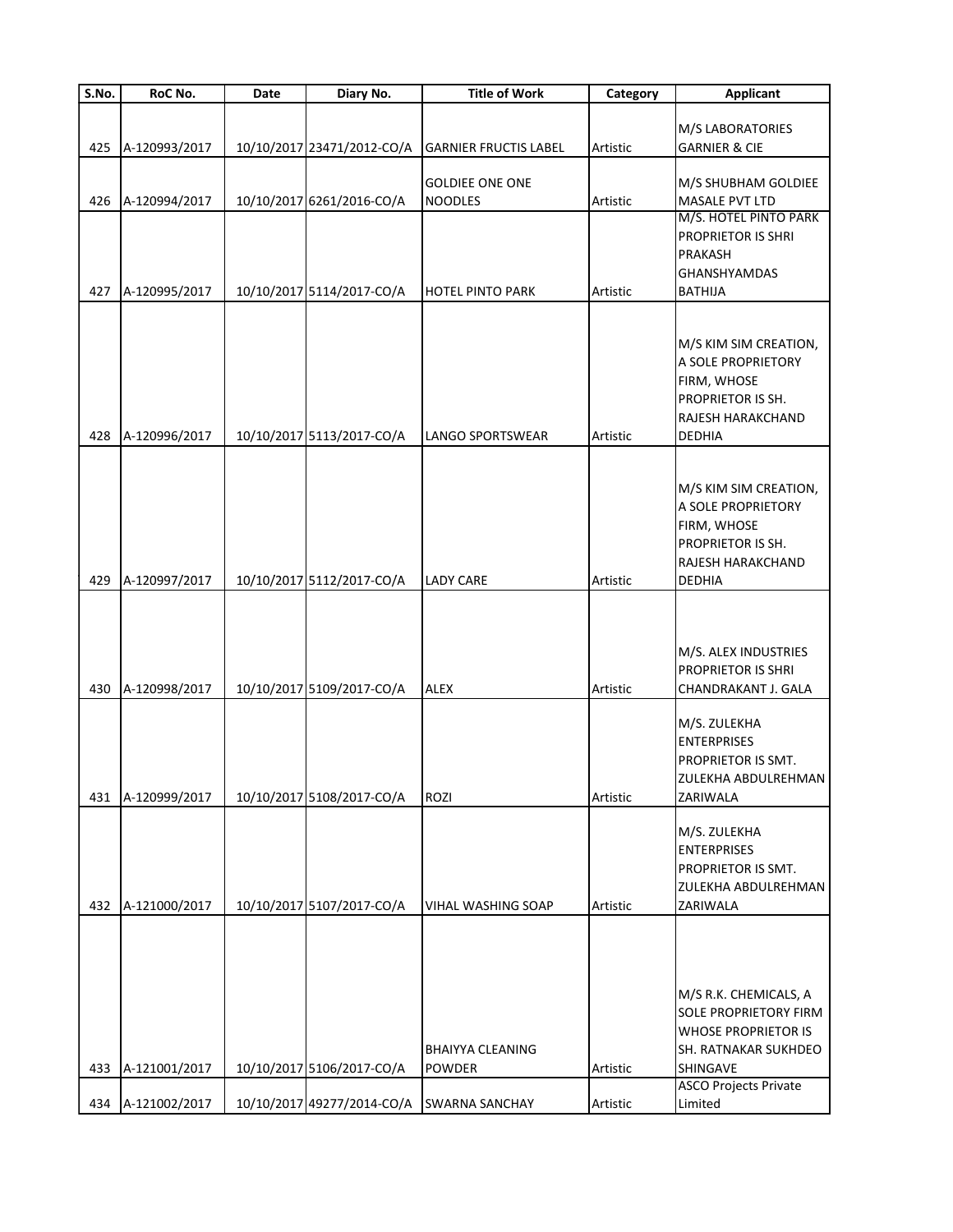| S.No. | RoC No.       | Date | Diary No.                  | <b>Title of Work</b>                               | Category | <b>Applicant</b>                                                                                                 |
|-------|---------------|------|----------------------------|----------------------------------------------------|----------|------------------------------------------------------------------------------------------------------------------|
| 435   | A-121003/2017 |      | 10/10/2017 9183/2017-CO/A  | <b>SPICE RACK</b>                                  | Artistic | PARAG PARMANAND<br>SHAH, HUF                                                                                     |
| 436   | A-121004/2017 |      | 10/10/2017 13819/2016-CO/A | RASAYAN VATI LABEL                                 | Artistic | M/s Rajvaidya Shital<br>Prasad & Sons, M/s Shanti<br>Prasad Jain (HUF) through<br>Mr. Anil Kumar Jain<br>(Karta) |
| 437   | A-121005/2017 |      | 10/10/2017 24122/2012-CO/A | <b>NANDI LABEL</b>                                 | Artistic | C.H. VIJAY KUMAR REDDY                                                                                           |
|       |               |      |                            |                                                    |          |                                                                                                                  |
| 438   | A-121006/2017 |      | 10/10/2017 10228/2017-CO/A | <b>ZWAAN</b>                                       | Artistic | M/s. SHANTAI FASHION                                                                                             |
| 439   | A-121007/2017 |      | 10/10/2017 10249/2017-CO/A | <b>UBS UNIVERSAL BIO</b><br><b>SCIENCES - LOGO</b> | Artistic | T. ANIL                                                                                                          |
| 440   | A-121008/2017 |      | 10/10/2017 24141/2012-CO/A | NANDI GOLD (LABEL)                                 | Artistic | C.H. VIJAY KUMAR REDDY                                                                                           |
| 441   | A-121009/2017 |      | 10/10/2017 10251/2017-CO/A | SOHAM                                              | Artistic | T.V. VASANTH KUMAR                                                                                               |
| 442   | A-121010/2017 |      | 10/10/2017 24156/2012-CO/A | NANDI ZOOM (LABEL)                                 | Artistic | C.H. VIJAY KUMAR REDDY                                                                                           |
| 443   | A-121011/2017 |      | 10/10/2017 4228/2017-CO/A  | DHANOAS (DEVICE)                                   | Artistic | DHANOA PLASTIC WORKS                                                                                             |
| 444   | A-121012/2017 |      | 10/10/2017 616/2017-CO/A   | <b>GOLDTEK</b>                                     | Artistic | M/s. PURI EXPORT                                                                                                 |
| 445   | A-121013/2017 |      | 10/10/2017 8444/2017-CO/A  | KC                                                 | Artistic | MANISH ASWANI                                                                                                    |
| 446   | A-121014/2017 |      | 10/10/2017 10270/2017-CO/A | <b>ICLEAR</b>                                      | Artistic | INCESSANT<br>TECHNOLOGIES PVT. LTD.                                                                              |
| 447   | A-121015/2017 |      | 10/10/2017 332/2017-CO/A   | <b>ELOIS LABEL</b>                                 | Artistic | M/S PREM MEHANDI                                                                                                 |
| 448   | A-121016/2017 |      | 10/10/2017 10272/2017-CO/A | <b>DigiBOS</b>                                     | Artistic | INCESSANT<br>TECHNOLOGIES PVT. LTD.                                                                              |
| 449   | A-121017/2017 |      | 10/10/2017 11134/2017-CO/A | <b>IOPTYTECH ENGINEERS</b>                         | Artistic | AMRISH DEVIPRASAD<br>CHHATBAR                                                                                    |
| 450   | A-121018/2017 |      | 10/10/2017 11051/2017-CO/A | <b>ROYAL CROWN</b>                                 | Artistic | <b>1.KANTILAL HARIDAS</b><br>BADIANI, 2.<br><b>JAGDISHCHANDRA</b><br><b>HARIDAS BADIANI</b>                      |
| 451   | A-121019/2017 |      | 10/10/2017 11182/2017-CO/A | MOKSSH FREIGHTONOMICS<br>PVT LTD WITH LOGO         | Artistic | <b>MOKSSH</b><br>FREIGHTONOMICS PVT.<br>LTD.                                                                     |
| 452   | A-121020/2017 |      | 10/10/2017 11183/2017-CO/A | <b>DIAMOND</b>                                     | Artistic | <b>M/S DIAMOND</b><br>INTERNATIONAL INEX<br>PVT. LTD.                                                            |
| 453   | A-121021/2017 |      | 10/10/2017 11184/2017-CO/A | <b>BROCKKIE</b>                                    | Artistic | M/S OM SHIVAM<br><b>UTPADAN</b>                                                                                  |
| 454   | A-121022/2017 |      | 10/10/2017 6811/2016-CO/A  | O2 BIRI 001                                        | Artistic | O2 Industries Private<br>Limited                                                                                 |
| 455   | A-121023/2017 |      | 10/10/2017 6812/2016-CO/A  | O2 BIRI 001                                        | Artistic | O2 Industries Private<br>Limited                                                                                 |
| 456   | A-121024/2017 |      | 10/10/2017 6593/2016-CO/A  | 02 BIRI 001                                        | Artistic | O2 Industries Private<br>Limited                                                                                 |
|       |               |      |                            |                                                    |          |                                                                                                                  |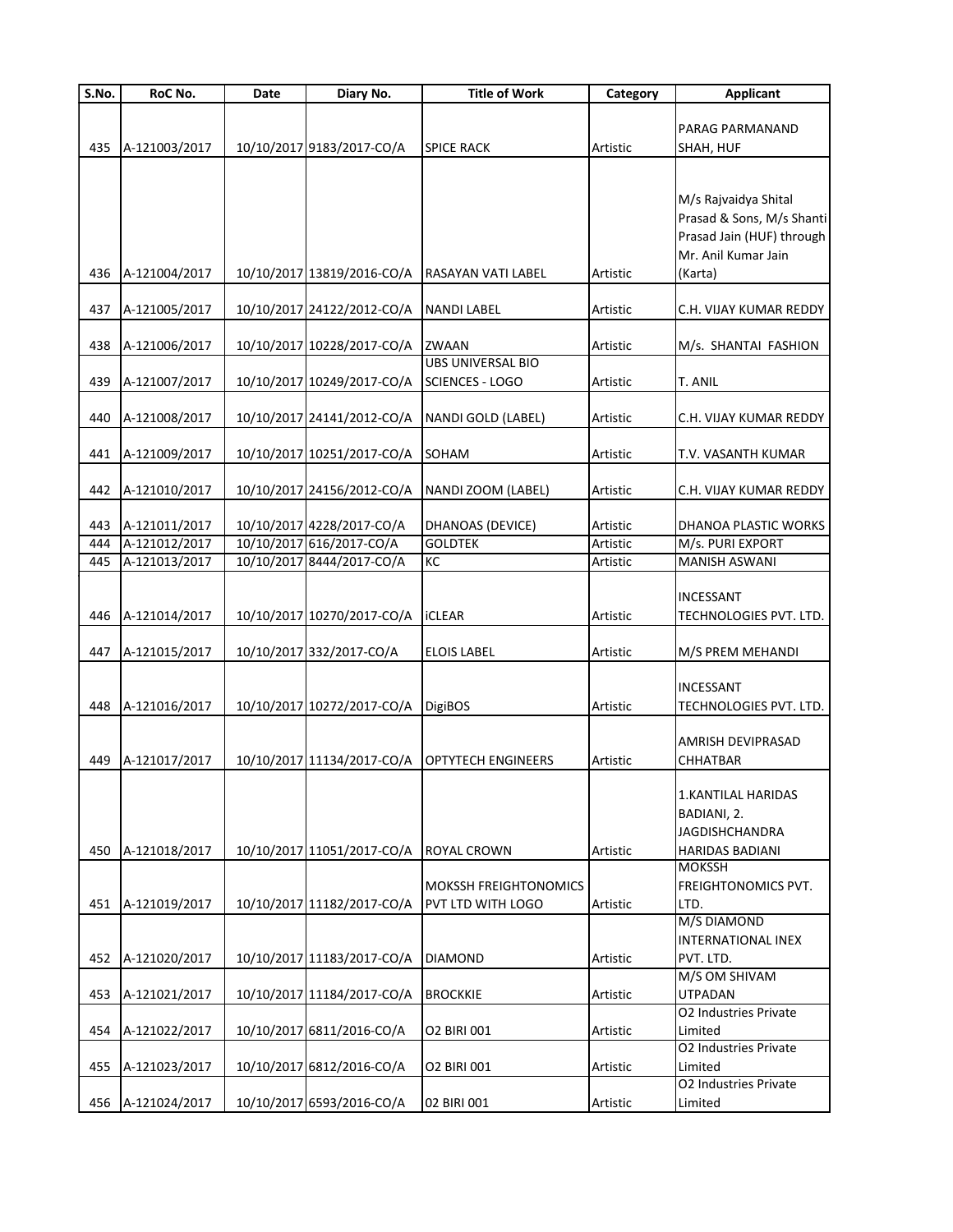| S.No. | RoC No.       | Date | Diary No.                  | <b>Title of Work</b>                 | Category     | <b>Applicant</b>                               |
|-------|---------------|------|----------------------------|--------------------------------------|--------------|------------------------------------------------|
|       |               |      |                            |                                      |              | M/S SUBHASH MOTOR                              |
| 457   | A-121025/2017 |      | 10/10/2017 5148/2015-CO/A  | <b>COBIS WITH LABEL</b>              | Artistic     | COMPANY                                        |
|       |               |      |                            |                                      |              | O2 Industries Private                          |
| 458   | A-121026/2017 |      | 10/10/2017 6595/2016-CO/A  | O2 BIRI 001                          | Artistic     | Limited                                        |
| 459   | A-121027/2017 |      | 10/10/2017 11847/2016-CO/A | <b>SADAR</b>                         | Artistic     | Durga Mehandi & Herbs                          |
|       |               |      |                            |                                      |              |                                                |
| 460   | A-121028/2017 |      | 10/10/2017 11856/2016-CO/A | Mitan                                | Artistic     | Tarwani Soap Industries                        |
|       |               |      |                            |                                      |              | M/S. GRANULES                                  |
|       |               |      |                            |                                      |              | <b>OMNICHEN PRIVATE</b>                        |
| 461   | A-121029/2017 |      | 10/10/2017 2338/2016-CO/A  | <b>GRANULES OMNICHEM</b>             | Artistic     | LIMITED                                        |
|       |               |      |                            |                                      |              |                                                |
| 462   | A-121030/2017 |      | 10/10/2017 10481/2017-CO/A | <b>ASPAM SCOTTISH SCHOOL</b>         | Artistic     | M/s Aspam Foundation                           |
|       |               |      |                            |                                      |              |                                                |
| 463   | A-121031/2017 |      | 10/10/2017 1297/2016-CO/A  | Paraashakti Aradhana                 | Artistic     | Paraashakti Sewa Samiti<br><b>ISHWARI FOOD</b> |
| 464   | A-121032/2017 |      | 10/10/2017 11851/2016-CO/A | <b>KHATURAM</b>                      | Artistic     | <b>PRODUCTS</b>                                |
|       |               |      |                            |                                      |              |                                                |
|       |               |      |                            |                                      |              | NIRAJKUMAR Y. SHARMA                           |
|       |               |      |                            |                                      |              | PROPRIETOR OF DURGA                            |
| 465   | A-121033/2017 |      | 10/10/2017 2724/2016-CO/A  | <b>SHREE VINAYAK</b>                 | Artistic     | <b>TRADERS</b>                                 |
|       |               |      |                            |                                      |              | P.T.M. HOSIERY PVT.                            |
| 466   | A-121034/2017 |      | 10/10/2017 6246/2016-CO/A  | <b>GEM NAUGHTY KIDS</b>              | Artistic     | LTD.                                           |
|       |               |      |                            |                                      |              | M/S ASTARC                                     |
|       |               |      |                            | <b>ASTARC EKAMEVA</b>                |              | <b>MANAGEMENT SERVICES</b>                     |
| 467   | A-121035/2017 |      | 10/10/2017 1891/2016-CO/A  | ADVITIYUM                            | Artistic     | <b>PVT LTD</b>                                 |
|       |               |      |                            |                                      |              |                                                |
| 468   | A-121036/2017 |      | 10/10/2017 11171/2017-CO/A | <b>SORABH</b>                        | Artistic     | M/S. SAURABH STEELS                            |
| 469   | A-121037/2017 |      | 10/10/2017 11172/2017-CO/A | SPECIAL POOJA SINDOOR                | Artistic     | M/S. D.K. ENTERPRISES                          |
|       |               |      |                            |                                      |              |                                                |
| 470   | A-121038/2017 |      | 10/10/2017 11173/2017-CO/A | <b>THREADS AND HUES</b>              | Artistic     | M/S. THREADS & HUES                            |
|       |               |      |                            |                                      |              |                                                |
| 471   | A-121039/2017 |      | 10/10/2017 11174/2017-CO/A | <b>VICTORYONE</b>                    | Artistic     | SH. SUDHIR AGRAWAL                             |
|       |               |      |                            |                                      |              |                                                |
|       |               |      |                            |                                      |              | M/S. N.K. HANDICRAFTS                          |
| 472   | A-121040/2017 |      | 10/10/2017 11175/2017-CO/A | <b>VRINDA</b>                        | Artistic     | PVT. LTD.                                      |
|       |               |      |                            |                                      |              |                                                |
| 473   | A-121041/2017 |      | 10/10/2017 11167/2015-CO/A | <b>SIIORA LABEL</b>                  | Artistic     | Siora Surgicals Pvt. Ltd.                      |
|       |               |      |                            |                                      |              |                                                |
| 474   | A-121042/2017 |      | 10/10/2017 11170/2015-CO/A | RAYMED LABEL                         | Artistic     | Raymed Pharmaceuticals<br>Ltd                  |
|       |               |      |                            |                                      |              | <b>STOCK HOLDING</b>                           |
|       |               |      |                            | <b>MUTUAL FUNDS TV</b>               | Cinematograp | <b>CORPORATION OF INDIA</b>                    |
| 475   | CF-3881/2017  |      | 10/10/2017 3698/2016-CO/CF | COMMERCIAL                           | h Film       | LTD                                            |
|       |               |      |                            |                                      |              | <b>STOCK HOLDING</b>                           |
|       |               |      |                            | MOBILE SHARE BROKING TV Cinematograp |              | <b>CORPORATION OF INDIA</b>                    |
| 476   | CF-3882/2017  |      | 10/10/2017 3703/2016-CO/CF | COMMERCIAL                           | h Film       | <b>LTD</b>                                     |
|       |               |      |                            |                                      |              | <b>STOCK HOLDING</b>                           |
|       |               |      |                            | LOAN AGAINST PROPERTY                | Cinematograp | <b>CORPORATION OF INDIA</b>                    |
| 477   | CF-3883/2017  |      | 10/10/2017 3692/2016-CO/CF | TV COMMERCIAL                        | h Film       | LTD                                            |
|       |               |      |                            | <b>FAILURE ANALYSIS AND</b>          |              |                                                |
|       |               |      |                            | PERFORMANCE                          |              |                                                |
|       |               |      |                            | <b>EVALUATION OF BOILER</b>          |              | DR. C. R.                                      |
|       |               |      |                            | TUBES IN THERMAL POWER               | Literary/    | PATIL, VIJAYKUMAR HARI                         |
| 478   | L-69373/2017  |      | 10/10/2017 9919/2017-CO/L  | <b>STATION</b>                       | Dramatic     | <b>PATIL</b>                                   |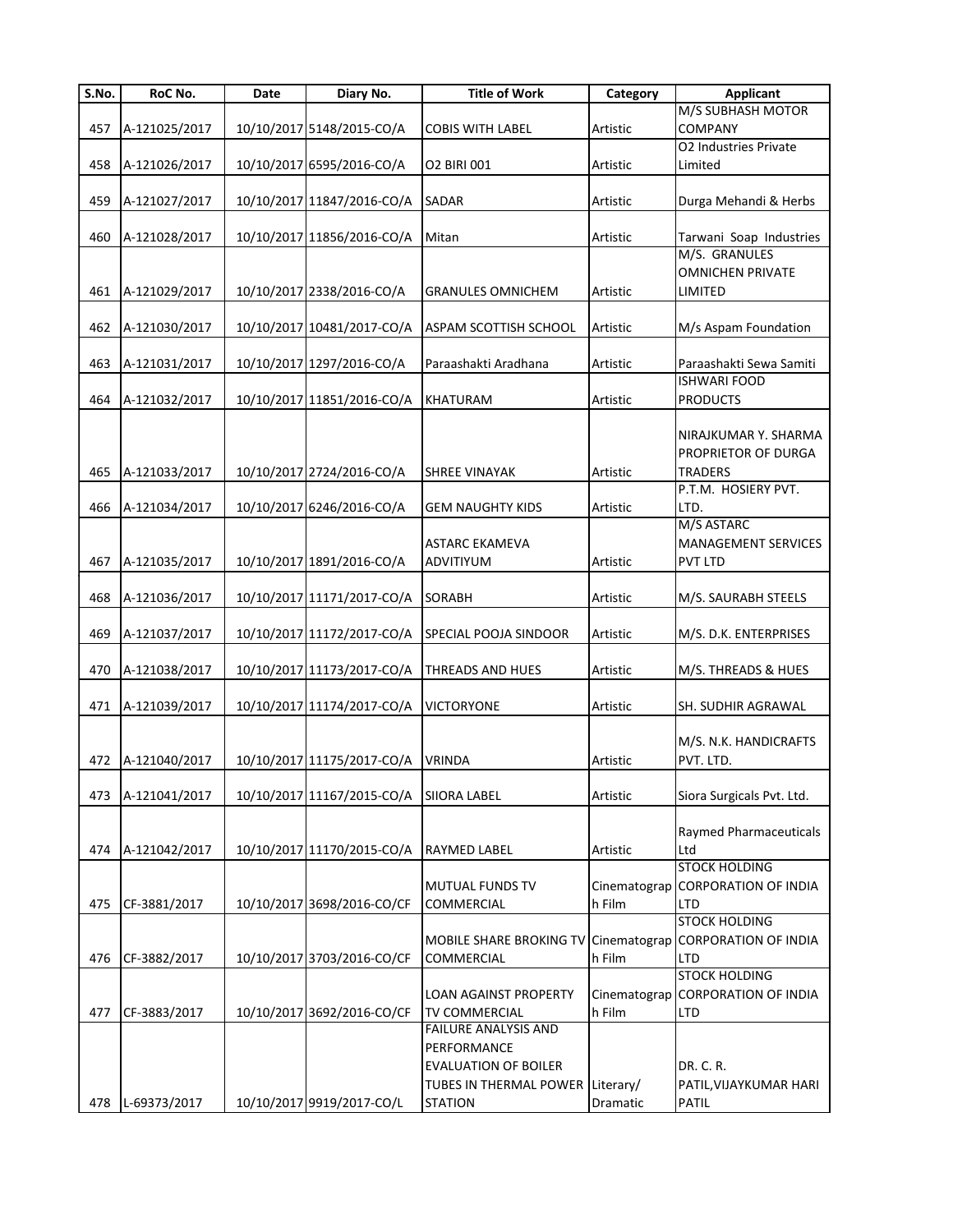| S.No. | RoC No.      | Date | Diary No.                  | <b>Title of Work</b>                     | Category        | <b>Applicant</b>            |
|-------|--------------|------|----------------------------|------------------------------------------|-----------------|-----------------------------|
|       |              |      |                            |                                          | Literary/       |                             |
| 479   | L-69374/2017 |      | 10/10/2017 10886/2017-CO/L | e-bond: Universal For All                | Dramatic        | Aarti Khebde                |
|       |              |      |                            | TU MERI CHAHAT MERI                      | Literary/       | <b>RAVI KUMAR</b>           |
| 480   | L-69375/2017 |      | 10/10/2017 644/2017-CO/L   | <b>DHADKAN</b>                           | Dramatic        | BHATNAGAR                   |
|       |              |      |                            | KUCH ANKAHE KUCH                         | Literary/       | <b>RAVI KUMAR</b>           |
| 481   | L-69376/2017 |      | 10/10/2017 643/2017-CO/L   | <b>ANSUNE</b>                            | Dramatic        | <b>BHATNAGAR</b>            |
|       |              |      |                            |                                          | Literary/       | RAVI KUMAR                  |
| 482   | L-69377/2017 |      | 10/10/2017 640/2017-CO/L   | TUJHE DEKHU AUR SOCHU                    | Dramatic        | BHATNAGAR                   |
|       |              |      |                            |                                          | Literary/       | MATRIX EDUCARE PVT          |
| 483   | L-69378/2017 |      | 10/10/2017 6346/2012-CO/L  | <b>MATRIX EDUCATE TOPPERS</b>            | Dramatic        | <b>LTD</b>                  |
|       |              |      |                            |                                          | Literary/       | <b>RAVI KUMAR</b>           |
| 484   | L-69379/2017 |      | 10/10/2017 639/2017-CO/L   | <b>JAB SE DEKHA</b>                      | Dramatic        | <b>BHATNAGAR</b>            |
|       |              |      |                            |                                          | Literary/       | <b>RAVI KUMAR</b>           |
| 485   | L-69380/2017 |      | 10/10/2017 641/2017-CO/L   | <b>MAUSAM PYAR KA</b>                    | Dramatic        | <b>BHATNAGAR</b>            |
|       |              |      |                            |                                          | Literary/       | RAVI KUMAR                  |
| 486   | L-69381/2017 |      | 10/10/2017 642/2017-CO/L   | EK PAL TUM BHI BAITHO                    | Dramatic        | <b>BHATNAGAR</b>            |
|       |              |      |                            |                                          | Literary/       | <b>RAVI KUMAR</b>           |
| 487   | L-69382/2017 |      | 10/10/2017 637/2017-CO/L   | DIL KHO GAYA                             | Dramatic        | BHATNAGAR                   |
|       |              |      |                            |                                          |                 |                             |
|       |              |      |                            |                                          | Literary/       | <b>MEXUS EDUCATIONS PVT</b> |
| 488   | L-69383/2017 |      | 10/10/2017 10974/2012-CO/L | THE WORD GOES ROUND                      | Dramatic        | LTD                         |
|       |              |      |                            |                                          | Literary/       |                             |
| 489   | L-69384/2017 |      | 10/10/2017 8823/2017-CO/L  | <b>RICH LIFE MONEY</b>                   | <b>Dramatic</b> | VEEJAY YADAAV               |
|       |              |      |                            |                                          | Literary/       |                             |
| 490   | L-69385/2017 |      | 10/10/2017 8759/2017-CO/L  | Nayi Manzil Naya Safar.                  | Dramatic        | Partha Sarthi Das           |
|       |              |      |                            |                                          | Literary/       |                             |
| 491   | L-69386/2017 |      | 10/10/2017 8757/2017-CO/L  | Hosla                                    | Dramatic        | Partha Sarthi Das           |
|       |              |      |                            |                                          | Literary/       |                             |
| 492   | L-69387/2017 |      | 10/10/2017 8755/2017-CO/L  | Main                                     | Dramatic        | Partha Sarthi Das           |
|       |              |      |                            |                                          | Literary/       |                             |
| 493   | L-69388/2017 |      | 10/10/2017 54772/2014-CO/L | OLYA WALUWARCHI CHITRE Dramatic          |                 | VISHNU DATTATRAY KALE       |
|       |              |      |                            |                                          | Literary/       |                             |
| 494   | L-69389/2017 |      | 10/10/2017 8951/2017-CO/L  | But She Failed in Love                   | Dramatic        | Siddharth Pandey            |
|       |              |      |                            |                                          | Literary/       |                             |
| 495   | L-69390/2017 |      | 10/10/2017 8952/2017-CO/L  | Prism of Nature                          | Dramatic        | Akshmala Sharma             |
|       |              |      |                            | <b>GHANASHETH NO</b>                     | Literary/       | GHANSHYAM                   |
| 496   | L-69391/2017 |      | 10/10/2017 10104/2017-CO/L | HAMSHAKAL                                | Dramatic        | <b>JAGANNATH DIXIT</b>      |
|       |              |      |                            | Striving to attain                       | Literary/       |                             |
| 497   | L-69392/2017 |      | 10/10/2017 9857/2017-CO/L  | Enlightenment                            | Dramatic        | Pankaj Kumar                |
|       |              |      |                            |                                          | Literary/       |                             |
| 498   | L-69393/2017 |      | 10/10/2017 8416/2015-CO/L  | Megha                                    | Dramatic        | Abhilash Vijayan            |
|       |              |      |                            |                                          |                 |                             |
|       |              |      |                            | Atmavishwas Aani Atmabal-                | Literary/       | Tejgyan Global              |
| 499   | L-69394/2017 |      | 10/10/2017 10578/2017-CO/L | How to gain Self Confidence              | Dramatic        | Foundation                  |
|       |              |      |                            |                                          |                 |                             |
|       |              |      |                            | <b>Inculcating Cycling Culture</b>       | Literary/       |                             |
| 500   | L-69395/2017 |      | 10/10/2017 10269/2017-CO/L | for Green India                          | Dramatic        | Dr. Mrudula Trivedi         |
|       |              |      |                            | JPL - JALLIKATTU PREMIER                 | Literary/       |                             |
|       |              |      |                            |                                          |                 |                             |
| 501   | L-69396/2017 |      | 10/10/2017 10239/2017-CO/L | LEAGUE                                   | Dramatic        | V. SURENDRAN                |
|       |              |      |                            |                                          | Literary/       | Abhishek Pandey, aka KS     |
| 502   | L-69397/2017 |      | 10/10/2017 7457/2017-CO/L  | <b>BASERA</b>                            | Dramatic        | Abhishek                    |
|       |              |      |                            |                                          | Literary/       |                             |
| 503   | L-69398/2017 |      | 10/10/2017 10266/2017-CO/L | Til Kai Ladau                            | Dramatic        | Lokender Singh Tomar        |
|       |              |      |                            |                                          | Literary/       |                             |
| 504   | L-69399/2017 |      | 10/10/2017 1714/2016-CO/L  | <b>ENGINEERING CHEMISTRY II Dramatic</b> |                 | DR A RAVIKRISHNAN           |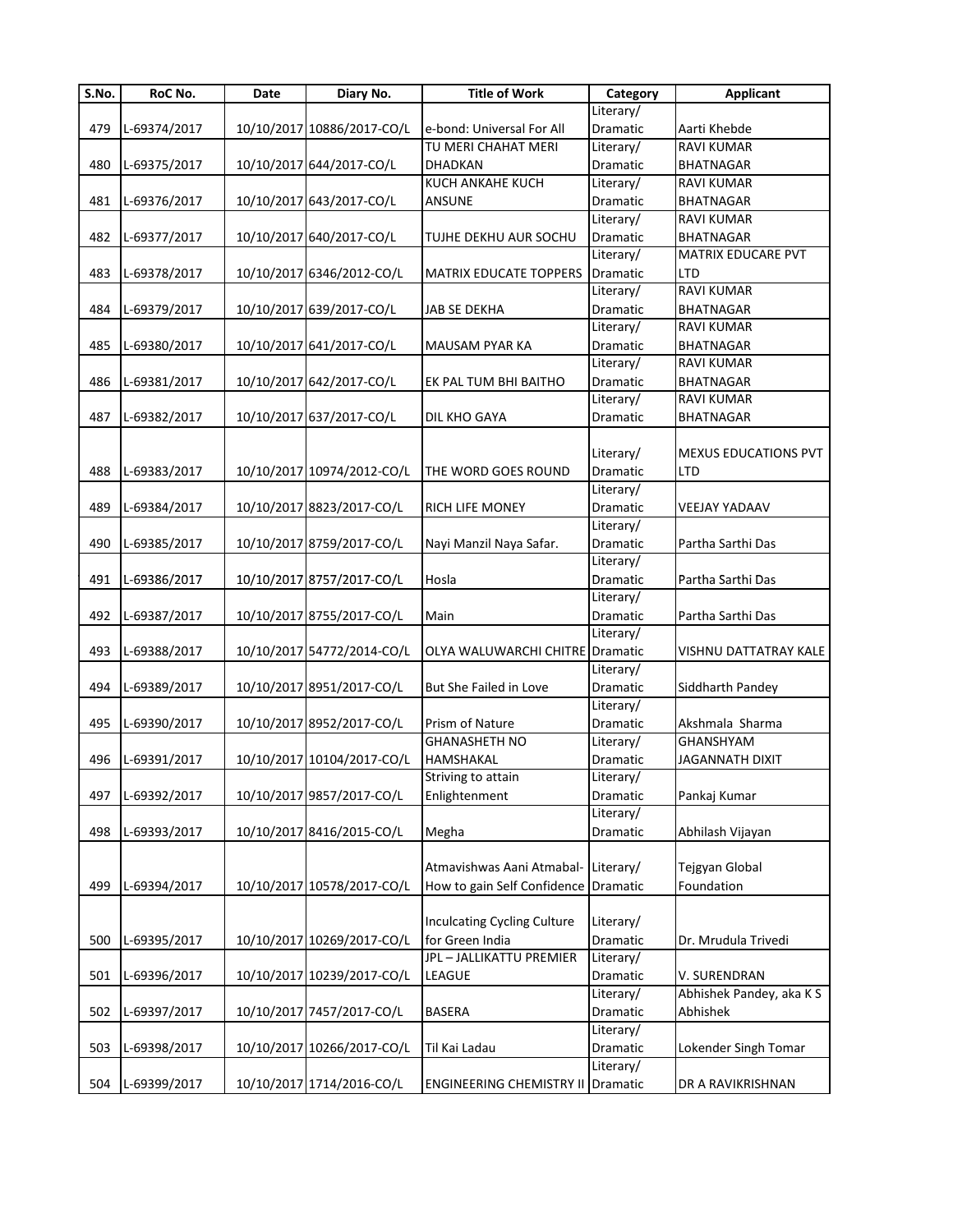| $\overline{\mathsf{S}}$ . No. | RoC No.            | Date | Diary No.                  | <b>Title of Work</b>                               | Category  | <b>Applicant</b>              |
|-------------------------------|--------------------|------|----------------------------|----------------------------------------------------|-----------|-------------------------------|
|                               |                    |      |                            |                                                    |           |                               |
|                               |                    |      |                            | <b>ENVIRONMENTAL SCIENCE</b>                       | Literary/ |                               |
| 505                           | L-69400/2017       |      | 10/10/2017 1715/2016-CO/L  | AND ENGINEERING                                    | Dramatic  | DR A RAVIKRISHNAN             |
|                               |                    |      |                            | HIMALAYAS OLDER THAN                               | Literary/ | <b>KRISHNA MOHAN</b>          |
| 506                           | L-69401/2017       |      | 10/10/2017 11194/2017-CO/L | <b>MOON</b>                                        | Dramatic  | <b>AGRAWAL</b>                |
|                               |                    |      |                            |                                                    | Literary/ |                               |
| 507                           | L-69402/2017       |      | 10/10/2017 11191/2017-CO/L | AN ANTHOLOGY OF POEMS                              | Dramatic  | <b>MANIKANT SHARMA</b>        |
|                               |                    |      |                            |                                                    | Literary/ |                               |
| 508                           | L-69403/2017       |      | 10/10/2017 8187/2017-CO/L  | SUBUDHI CHALISA                                    | Dramatic  | DAYA RAM KUMAWAT              |
|                               |                    |      |                            |                                                    | Literary/ |                               |
| 509                           | L-69404/2017       |      | 10/10/2017 8198/2016-CO/L  | 'Itibritta'                                        | Dramatic  | Sudeep De                     |
|                               |                    |      |                            |                                                    | Literary/ |                               |
| 510                           | L-69405/2017       |      | 10/10/2017 642/2016-CO/L   | Paraashakti Aradhana                               | Dramatic  | Paraashakti Sewa Samiti       |
|                               |                    |      |                            | <b>BUILDING MATERIAL CIVIL</b>                     | Literary/ |                               |
| 511                           | L-69406/2017       |      | 10/10/2017 13878/2015-CO/L | ENGINEERING                                        | Dramatic  | <b>IES MASTER PUBLICATION</b> |
|                               |                    |      |                            | ANIMAL REVOLUTION - THE Literary/                  |           | SANDEEP KUMAR                 |
| 512                           | L-69407/2017       |      | 10/10/2017 7543/2016-CO/L  | <b>WAR BEGINS</b>                                  | Dramatic  | SRIVASTAVA                    |
|                               |                    |      |                            |                                                    |           |                               |
|                               |                    |      |                            |                                                    | Literary/ | <b>Master Mind Tutorials</b>  |
| 513                           | L-69408/2017       |      | 10/10/2017 5838/2016-CO/L  | MY LETTERS MY NUMBERS                              | Dramatic  | Pvt. Ltd. (India)             |
|                               |                    |      |                            |                                                    | Literary/ |                               |
| 514                           | L-69409/2017       |      | 10/10/2017 5769/2016-CO/L  | MY CRAFT BOOK Kiddie Arts Dramatic                 |           | Naveen Choudhary              |
|                               |                    |      |                            |                                                    |           |                               |
|                               |                    |      |                            | <b>3DS AND EMPOWERMENT</b>                         | Literary/ |                               |
| 515                           | L-69410/2017       |      | 10/10/2017 3241/2017-CO/L  | <b>ENABLERS</b>                                    | Dramatic  | ROHINIRANI [RANI] DESAI       |
|                               |                    |      |                            |                                                    |           |                               |
|                               |                    |      |                            | Quartile concept based                             |           |                               |
|                               |                    |      |                            | multi-attribute decision                           | Literary/ | Dr. Harwinder                 |
| 516                           | L-69411/2017       |      | 10/10/2017 2629/2017-CO/L  | making method                                      | Dramatic  | Singh, Raman Kumar            |
|                               |                    |      |                            |                                                    |           |                               |
|                               |                    |      |                            |                                                    |           |                               |
|                               |                    |      |                            |                                                    |           | Sagar Hirani, Shubham         |
|                               |                    |      |                            |                                                    |           | Khanduri, Tikesh              |
| 517                           | M-470/2017         |      | 10/10/2017 10023/2017-CO/M | <b>No</b>                                          | Music     | Yadav, Vipluv Avasthi         |
|                               |                    |      |                            |                                                    |           |                               |
| 518                           | M-471/2017         |      | 10/10/2017 4645/2016-CO/M  | TERI MERI KHAMONSIAN                               | Music     | <b>KAUSHAL JADIA</b>          |
|                               |                    |      |                            |                                                    | Sound     | Worldwide Records             |
|                               | 519 ISR-12762/2017 |      |                            | 10/10/2017 6813/2016-CO/SR ChhalakataHamroJawaniya | Recording | Limited                       |
|                               |                    |      |                            |                                                    |           | <b>SONY MUSIC</b>             |
|                               |                    |      |                            |                                                    | Sound     | <b>ENTERTAINMENT INDIA</b>    |
| 520                           | SR-12763/2017      |      | 10/10/2017 6222/2017-CO/SR | <b>DEIVANGAL INGAE</b>                             | Recording | PVT. LTD.                     |
|                               |                    |      |                            |                                                    |           |                               |
|                               |                    |      |                            |                                                    | Sound     | <b>SUPER CASSETTES</b>        |
| 521                           | SR-12764/2017      |      | 10/10/2017 2048/2017-CO/SR | SOORAT TERI GANDHIGIRI                             | Recording | <b>INDUSTRIES PRIVATE LTD</b> |
|                               |                    |      |                            |                                                    |           |                               |
|                               |                    |      |                            |                                                    | Sound     | <b>SUPER CASSETTES</b>        |
| 522                           | SR-12765/2017      |      | 10/10/2017 2049/2017-CO/SR | KA KHA GANDHIGIR                                   | Recording | <b>INDUSTRIES PRIVATE LTD</b> |
|                               |                    |      |                            |                                                    |           |                               |
|                               |                    |      |                            | <b>BHATTI GARAM HAI</b>                            | Sound     | <b>SUPER CASSETTES</b>        |
| 523                           | SR-12766/2017      |      | 10/10/2017 2050/2017-CO/SR | <b>GANDHIGIRI</b>                                  | Recording | INDUSTRIES PRIVATE LTD.       |
|                               |                    |      |                            |                                                    |           |                               |
|                               |                    |      |                            |                                                    | Sound     | <b>SUPER CASSETTES</b>        |
| 524                           | SR-12767/2017      |      | 10/10/2017 2051/2017-CO/SR | YAARA VE GANDHIGIR                                 | Recording | INDUSTRIES PRIVATE LTD.       |
|                               |                    |      |                            |                                                    |           |                               |
|                               |                    |      |                            |                                                    | Sound     | <b>SUPER CASSETTES</b>        |
| 525                           | SR-12768/2017      |      | 10/10/2017 2052/2017-CO/SR | DARD KA PATA GANDHIGIRI                            | Recording | INDUSTRIES PRIVATE LTD.       |
|                               |                    |      |                            |                                                    |           |                               |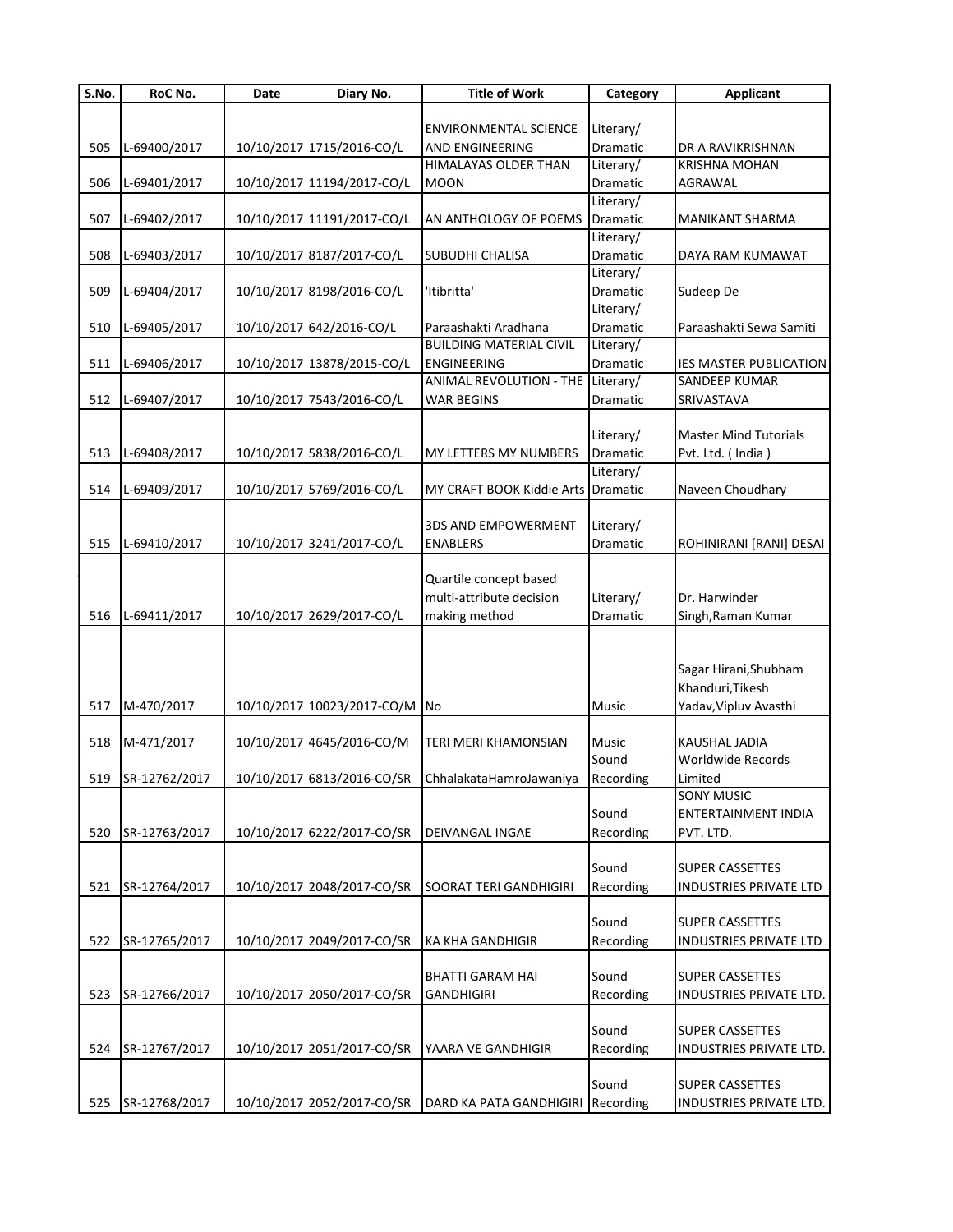| S.No. | RoC No.          | Date | Diary No.                                    | <b>Title of Work</b>                                | Category  | <b>Applicant</b>              |
|-------|------------------|------|----------------------------------------------|-----------------------------------------------------|-----------|-------------------------------|
|       |                  |      |                                              |                                                     |           |                               |
|       |                  |      |                                              | DIN MEIN KARENGEY                                   | Sound     | <b>SUPER CASSETTES</b>        |
| 526   | SR-12769/2017    |      | 10/10/2017 2057/2017-CO/SR                   | JAGRATA FREAKY ALI                                  | Recording | INDUSTRIES PRIVATE LTD.       |
|       |                  |      |                                              |                                                     |           |                               |
|       |                  |      |                                              | PARINDA HAI PARINDA                                 | Sound     | <b>SUPER CASSETTES</b>        |
| 527   | SR-12770/2017    |      | 10/10/2017 2058/2017-CO/SR                   | <b>FREAKY ALI</b>                                   | Recording | <b>INDUSTRIES PRIVATE LTD</b> |
|       |                  |      |                                              |                                                     |           |                               |
|       |                  |      |                                              | YA ALI MURTAZA QAWWALI Sound                        |           | <b>SUPER CASSETTES</b>        |
| 528   | SR-12771/2017    |      | 10/10/2017 2060/2017-CO/SR                   | <b>FREAKY ALI</b>                                   | Recording | <b>INDUSTRIES PRIVATE LTD</b> |
|       |                  |      |                                              |                                                     | Computer  |                               |
| 529   | SW-9536/2017     |      | 10/10/2017 8741/2017-CO/SW                   | <b>TEAMTASK</b>                                     | Software  | Ashok Bhandula                |
|       |                  |      |                                              | <b>CREEP DAMAGE</b>                                 |           |                               |
|       |                  |      |                                              | <b>CALCULATION AND</b>                              |           |                               |
|       |                  |      |                                              | <b>CONTOUR PLOT</b>                                 |           |                               |
|       |                  |      |                                              | REPRESENTATION IN FINITE Computer                   |           | <b>BHARAT HEAVY</b>           |
| 530   | SW-9537/2017     |      | 10/10/2017 9380/2017-CO/SW                   | <b>ELEMENT PACKAGE</b>                              | Software  | ELECTRICALS LIMITED           |
|       |                  |      |                                              |                                                     |           |                               |
|       |                  |      |                                              | <b>CONTROL SOFTWARE FOR</b>                         |           |                               |
|       |                  |      |                                              | OPERATION OF HOTEL                                  |           |                               |
|       |                  |      |                                              | <b>LOAD CONVERTER IN</b>                            | Computer  | <b>BHARAT HEAVY</b>           |
| 531   | SW-9538/2017     |      | 10/10/2017 9376/2017-CO/SW                   | <b>NEUTRAL ZONE</b>                                 | Software  | <b>ELECTRICALS LIMITED</b>    |
|       |                  |      |                                              |                                                     |           |                               |
|       |                  |      |                                              | A PROGRAM FOR THERMAL                               |           |                               |
|       |                  |      |                                              | SIZING OF U-TUBE STEAM                              | Computer  | <b>BHARAT HEAVY</b>           |
| 532   | SW-9539/2017     |      | 10/10/2017 9356/2017-CO/SW                   | <b>GENERATOR</b>                                    | Software  | ELECTRICALS LIMITED           |
|       |                  |      |                                              |                                                     |           |                               |
|       |                  |      |                                              | <b>mCAD A COMPUTER AIDED</b>                        |           |                               |
|       |                  |      |                                              | DETECTION SOFTWARE FOR Computer                     |           | DR SAMUEL ROMINUS             |
| 533   | SW-9540/2017     |      | 10/10/2017 256/2017-CO/SW                    | <b>MAMMOGRAMS</b>                                   | Software  | VALSALAM                      |
|       |                  |      |                                              |                                                     |           |                               |
|       |                  |      |                                              |                                                     |           |                               |
|       |                  |      |                                              |                                                     |           |                               |
|       |                  |      |                                              |                                                     |           |                               |
|       |                  |      |                                              |                                                     |           | Anita Thilakan, ARCHANA       |
|       |                  |      |                                              |                                                     |           | THILAKAN, Dr. Manish          |
|       |                  |      |                                              | <b>Automatic USB</b>                                | Computer  | Shrivastava, Dr. Soni         |
|       | 534 SW-9541/2017 |      |                                              | 10/10/2017 8101/2017-CO/SW   management and back-up | Software  | Changlani, Vaibhav Diwan      |
|       |                  |      |                                              | <b>AUTOMATIC MESH</b>                               |           |                               |
|       |                  |      |                                              | <b>GENERATION IN THE</b>                            |           |                               |
|       |                  |      |                                              | <b>COOLER TUBE BANK OF</b>                          |           |                               |
|       |                  |      |                                              | ELECTRICAL MACHINE                                  | Computer  | <b>BHARAT HEAVY</b>           |
| 535   | SW-9542/2017     |      | 10/10/2017 1527/2017-CO/SW USING SCRIPT FILE |                                                     | Software  | ELECTRICALS LIMITED           |
|       |                  |      |                                              | <b>SOFTWARE FOR ED</b>                              |           |                               |
|       |                  |      |                                              | DASHBOARD SYSTEM IN                                 | Computer  | <b>BHARAT HEAVY</b>           |
| 536   | SW-9543/2017     |      | 10/10/2017 1592/2017-CO/SW                   | <b>SAP</b><br><b>CODE FOR ANALYSIS OF</b>           | Software  | <b>ELECTRICALS LIMITED</b>    |
|       |                  |      |                                              | EFFECT OF RADIAL                                    |           |                               |
|       |                  |      |                                              |                                                     |           |                               |
|       |                  |      |                                              | STIFFENERS ON LARGE SIZE                            |           |                               |
|       |                  |      |                                              | NOZZLES ON DOME WALLS                               | Computer  | <b>BHARAT HEAVY</b>           |
| 537   | SW-9544/2017     |      | 10/10/2017 1593/2017-CO/SW                   | OF CONDENSER                                        | Software  | ELECTRICALS LIMITED           |
|       |                  |      |                                              |                                                     |           |                               |
|       |                  |      |                                              | DLMS/COSEM                                          |           |                               |
|       |                  |      |                                              | CLIENT/SERVER SOFTWARE                              |           |                               |
|       |                  |      |                                              | FOR MULTIPROTOCOL                                   | Computer  | <b>BHARAT HEAVY</b>           |
|       | 538 SW-9545/2017 |      | 10/10/2017 1601/2017-CO/SW                   | <b>BASED RTU</b>                                    | Software  | ELECTRICALS LIMITED           |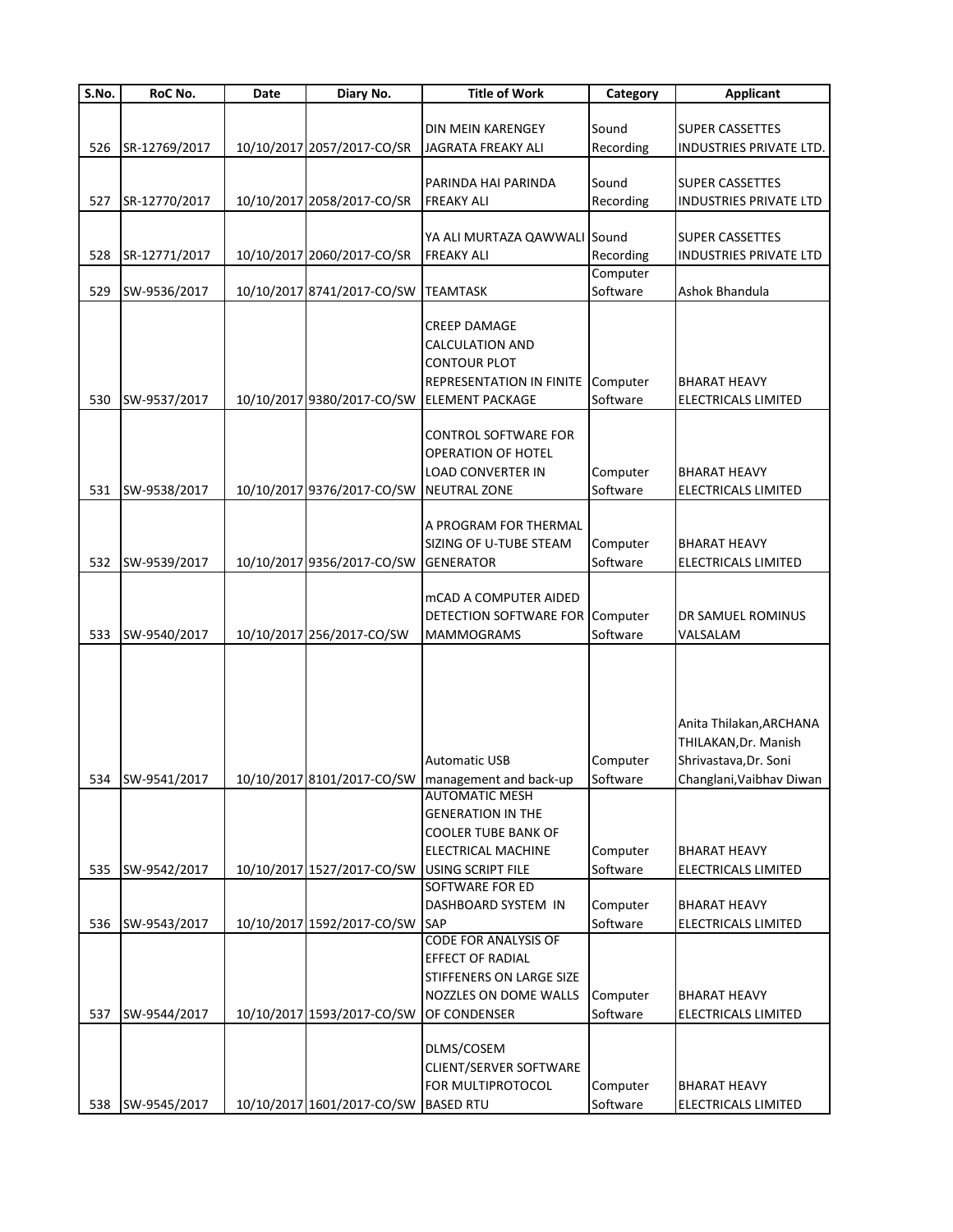| S.No. | RoC No.       | Date             | Diary No.                  | <b>Title of Work</b>             | Category | <b>Applicant</b>           |
|-------|---------------|------------------|----------------------------|----------------------------------|----------|----------------------------|
|       |               |                  |                            | PROGRAM FOR LIFE                 |          |                            |
|       |               |                  |                            | PREDICTION OF IN 617             |          |                            |
|       |               |                  |                            | <b>SUPERALLOY BY</b>             |          |                            |
|       |               |                  |                            | <b>CONTINUUM DAMAGE</b>          |          |                            |
|       |               |                  |                            | <b>MECHANICS METHOD FOR</b>      |          |                            |
|       |               |                  |                            | ADVANCED ULTRA SUPER             |          |                            |
|       |               |                  |                            | <b>CRITICAL POWER PLANT</b>      | Computer | <b>BHARAT HEAVY</b>        |
|       |               |                  |                            |                                  |          |                            |
| 539   | SW-9546/2017  |                  | 10/10/2017 1662/2017-CO/SW | <b>APPLICATIONS</b>              | Software | ELECTRICALS LIMITED        |
|       |               |                  |                            |                                  | Computer |                            |
| 540   | SW-9547/2017  |                  | 10/10/2017 8994/2016-CO/SW | Kstych Framework                 | Software | Siddharth Upmanyu          |
|       |               |                  |                            |                                  |          |                            |
|       |               |                  |                            | Aadhar Biometric Based           |          |                            |
|       |               |                  | 10065/2016-                | <b>Automatic Documentless</b>    | Computer |                            |
| 541   | SW-9548/2017  | 10/10/2017 CO/SW |                            | <b>Traffic Management System</b> | Software | Anish Arora, Varun Gupta   |
|       |               |                  |                            |                                  | Computer |                            |
| 542   | SW-9549/2017  |                  | 10/10/2017 9371/2017-CO/SW | NetShare I.D.E                   | Software | Aadhar Gupta               |
|       |               |                  | 51486/2014-                |                                  | Computer | M/S. OASIS TEST HOUSE      |
| 543   | SW-9550/2017  | 10/10/2017 CO/SW |                            | <b>OasisLIMS</b>                 | Software | LTD.                       |
|       |               |                  |                            |                                  |          | Zihwa Foods Private        |
|       |               |                  |                            |                                  |          |                            |
| 544   | A-121043/2017 |                  | 11/10/2017 7282/2015-CO/A  | <b>ZIHWA</b>                     | Artistic | Limited                    |
|       |               |                  |                            |                                  |          | ZIHWA FOODS PRIVATE        |
| 545   | A-121044/2017 |                  | 11/10/2017 7283/2015-CO/A  | <b>MY FAVOURITE</b>              | Artistic | LIMITED                    |
|       |               |                  |                            |                                  |          | M/S- SANANDA FASHIONS      |
| 546   | A-121045/2017 |                  | 11/10/2017 52025/2014-CO/A | <b>SANANDA</b>                   | Artistic | $(P)$ LTD.                 |
|       |               |                  |                            |                                  |          | <b>TCY LEARNING</b>        |
|       |               |                  |                            |                                  |          | <b>SOLUTIONS PRIVATE</b>   |
| 547   | A-121046/2017 |                  | 11/10/2017 3449/2016-CO/A  | <b>EDKUL</b>                     | Artistic | LIMITED                    |
|       |               |                  |                            |                                  |          |                            |
| 548   | A-121047/2017 |                  | 11/10/2017 9623/2017-CO/A  | R <sub>S</sub>                   | Artistic | SUSHIL KUMAR GUPTA         |
|       |               |                  |                            |                                  |          |                            |
|       |               |                  |                            |                                  |          | AMARENDRA SEKHAR           |
|       |               |                  |                            |                                  |          |                            |
| 549   | A-121048/2017 |                  | 11/10/2017 10415/2017-CO/A | GX                               | Artistic | SINGH, SOLE PROPRIETOR     |
|       |               |                  |                            |                                  |          |                            |
|       |               |                  |                            | TUHINA AGRO CHEMICALS            |          | ANAMUL HAQUE               |
|       |               |                  |                            | AND MARKETING WITH               |          | MONDAL, SOLE               |
| 550   | A-121049/2017 |                  | 11/10/2017 10416/2017-CO/A | LOGO                             | Artistic | <b>PROPRIETOR</b>          |
|       |               |                  |                            |                                  |          | MAHESH VALUE               |
|       |               |                  |                            |                                  |          | PRODUCTS PRIVATE           |
| 551   | A-121050/2017 |                  | 11/10/2017 5047/2017-CO/A  | <b>STUMPER</b>                   | Artistic | LIMITED                    |
|       |               |                  |                            |                                  |          | M/S WESTERN                |
|       |               |                  |                            | <b>WESTERN SMART WALL</b>        |          | <b>INFRABUILD PRODUCTS</b> |
| 552   | A-121051/2017 |                  | 11/10/2017 10380/2017-CO/A | <b>PUTTY</b>                     | Artistic | LLP                        |
| 553   | A-121052/2017 |                  | 11/10/2017 620/2017-CO/A   | C-STONE                          | Artistic | KAPIL TEXTILES             |
|       |               |                  |                            |                                  |          |                            |
|       |               |                  |                            |                                  |          |                            |
| 554   | A-121053/2017 |                  | 11/10/2017 9683/2017-CO/A  | Jeera Rice Deluxe                | Artistic | M B Hosmani and Sons       |
|       |               |                  |                            |                                  |          | Jin Mata Food Processors   |
| 555   | A-121054/2017 |                  | 11/10/2017 9686/2017-CO/A  | GJ Foods                         | Artistic | LLP                        |
|       |               |                  |                            |                                  |          |                            |
|       |               |                  |                            |                                  |          | PURECA LABORATORIES        |
| 556   | A-121055/2017 |                  | 11/10/2017 11558/2016-CO/A | Rexcough label                   | Artistic | PRIVATE LIMITED            |
|       |               |                  |                            |                                  |          |                            |
| 557   | A-121056/2017 |                  | 11/10/2017 1191/2016-CO/A  | KHUSHBU LABEL                    | Artistic | M/S KHUSHBU HAIR OIL       |
|       |               |                  |                            |                                  |          |                            |
|       |               |                  |                            |                                  |          | Shri Brahm Shakti Prince   |
|       |               |                  |                            |                                  |          |                            |
| 558   | A-121057/2017 |                  | 11/10/2017 7810/2017-CO/A  | AAP KA COLA LABEL                | Artistic | Beverages Pvt. Ltd         |
|       |               |                  |                            |                                  |          |                            |
| 559   | A-121058/2017 |                  | 11/10/2017 9494/2017-CO/A  | THE GOLDEN HANDS                 | Artistic | Mr. KETAN ARHATIA          |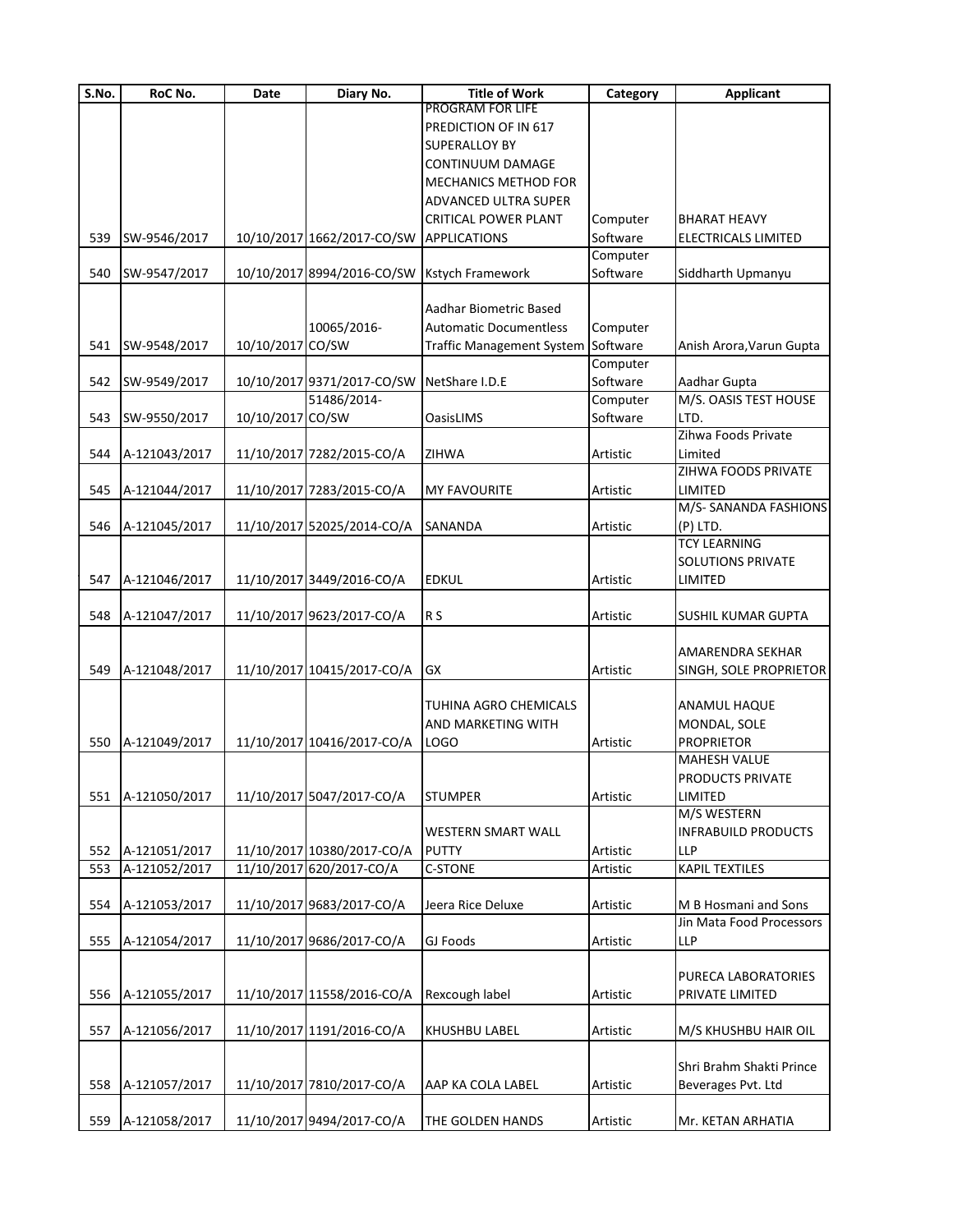| S.No. | RoC No.       | Date | Diary No.                  | <b>Title of Work</b>        | Category | <b>Applicant</b>                    |
|-------|---------------|------|----------------------------|-----------------------------|----------|-------------------------------------|
|       |               |      |                            |                             |          |                                     |
| 560   | A-121059/2017 |      | 11/10/2017 1190/2016-CO/A  | KHUSHBU LABEL               | Artistic | M/S. KHUSHBU HAIR OIL               |
|       |               |      |                            |                             |          |                                     |
|       | A-121060/2017 |      |                            |                             |          | <b>FUTURE</b><br>PHARMACEUTICAL CO. |
| 561   |               |      | 11/10/2017 11637/2016-CO/A | <b>CHAKAPAIN XTRA</b>       | Artistic |                                     |
| 562   | A-121061/2017 |      | 11/10/2017 623/2017-CO/A   | SE7EN                       | Artistic | AAY PEE INTERNATIONAL               |
| 563   | A-121062/2017 |      | 11/10/2017 622/2017-CO/A   | SALUJA'S                    | Artistic | <b>SALUJA STORE</b>                 |
|       |               |      |                            |                             |          | <b>BONN NUTRIENTS PVT.</b>          |
| 564   | A-121063/2017 |      | 11/10/2017 621/2017-CO/A   | <b>BONN SANDWICH TIME</b>   | Artistic | LTD.                                |
|       |               |      |                            |                             |          |                                     |
|       |               |      |                            |                             |          | <b>Dharampal Premchand</b>          |
| 565   | A-121064/2017 |      | 11/10/2017 6609/2016-CO/A  | Pataka                      | Artistic | Limited                             |
|       |               |      |                            | RMD weaving relations       |          |                                     |
|       |               |      |                            | RATANLAL MOHANLAL           |          | Ratanlal Mohanlal                   |
| 566   | A-121065/2017 |      | 11/10/2017 9482/2016-CO/A  | <b>DAYAMA</b>               | Artistic | Dayama                              |
|       |               |      |                            |                             |          |                                     |
| 567   | A-121066/2017 |      | 11/10/2017 596/2016-CO/A   | Al Walimah Style (Logo)     | Artistic | A.K. Al Muhaidib & Sons             |
|       |               |      |                            |                             |          | M/S STIKHAARD                       |
| 568   | A-121067/2017 |      | 11/10/2017 10188/2017-CO/A | STIKHAARD999                | Artistic | ADHESIVES                           |
| 569   | A-121068/2017 |      | 11/10/2017 597/2016-CO/A   | Fayah (Logo)                | Artistic | A.K. Al Muhaidib & Sons             |
|       |               |      |                            |                             |          |                                     |
|       |               |      |                            |                             |          |                                     |
|       |               |      |                            |                             |          | SHRI N. SASIKAR S/o LATE            |
|       |               |      |                            |                             |          | SHRI RAMAKOTESHWAR                  |
|       |               |      |                            |                             |          | RAO & SMT. D. SRIDEVI               |
|       |               |      |                            | SINDHU SYMBOL OF            |          | W/o LATE SHRI D.V.                  |
| 570   | A-121069/2017 |      | 11/10/2017 29043/2013-CO/A | <b>SERVICE</b>              | Artistic | NARSAIAH                            |
|       |               |      |                            |                             |          |                                     |
| 571   | A-121070/2017 |      | 11/10/2017 8981/2017-CO/A  | <b>FUNNE LABEL</b>          | Artistic | BALAJI WAFERS PVT. LTD.             |
|       |               |      |                            |                             |          |                                     |
| 572   | A-121071/2017 |      | 11/10/2017 595/2016-CO/A   | Punjabi Al Muhaidib (Logo)  | Artistic | A.K. Al Muhaidib & Sons             |
|       |               |      |                            |                             |          |                                     |
| 573   | A-121072/2017 |      | 11/10/2017 593/2016-CO/A   | Al Aila (Logo)              | Artistic | A.K. Al Muhaidib & Sons             |
|       |               |      |                            |                             |          |                                     |
| 574   | A-121073/2017 |      | 11/10/2017 2282/2016-CO/A  | <b>VARDAN LABEL</b>         | Artistic | RAM PRAKASH AGARWAL                 |
|       |               |      |                            |                             |          |                                     |
| 575   | A-121074/2017 |      | 11/10/2017 8982/2017-CO/A  | POPRINGS LABEL              | Artistic | BALAJI WAFERS PVT. LTD.             |
| 576   | A-121075/2017 |      | 11/10/2017 15083/2016-CO/A | <b>FERTIS</b>               | Artistic | Sulphur Mills Limited               |
|       |               |      |                            |                             |          |                                     |
| 577   | A-121076/2017 |      | 11/10/2017 10145/2017-CO/A | <b>APEKSHA DAIRY</b>        | Artistic | Apeksha Dairy                       |
|       |               |      |                            |                             |          |                                     |
| 578   | A-121077/2017 |      | 11/10/2017 10142/2017-CO/A | <b>ALTA</b>                 | Artistic | <b>Baba Ramdev Marketing</b>        |
|       |               |      |                            |                             |          | MITESH THAKKAR,                     |
|       |               |      |                            |                             |          | PROPRIETOR, M/S                     |
| 579   | A-121078/2017 |      | 11/10/2017 26073/2012-CO/A | <b>WINTRON</b>              | Artistic | MADHU AGENCIES                      |
|       |               |      |                            |                             |          | MITSH THAKKAR,                      |
|       |               |      |                            |                             |          | PROPRIETOR, M/S.                    |
| 580   | A-121079/2017 |      | 11/10/2017 26085/2012-CO/A | <b>DARPAN BRITE</b>         | Artistic | MADHU AGENCIES                      |
| 581   | A-121080/2017 |      | 11/10/2017 8038/2016-CO/A  | <b>WEAR ATTITUDE</b>        | Artistic | AMISH K TANNA                       |
|       |               |      |                            |                             |          | T.M. PRINTERS PRIVATE               |
| 582   | A-121081/2017 |      | 11/10/2017 4192/2015-CO/A  | <b>Floral Pattern</b>       | Artistic | LIMITED                             |
|       |               |      |                            |                             |          | JAYA CHICKIES COMPANY               |
| 583   | A-121082/2017 |      | 11/10/2017 10701/2017-CO/A | <b>VICTORY CRAZY CRACKS</b> | Artistic | PVT LTD                             |
|       |               |      |                            |                             |          |                                     |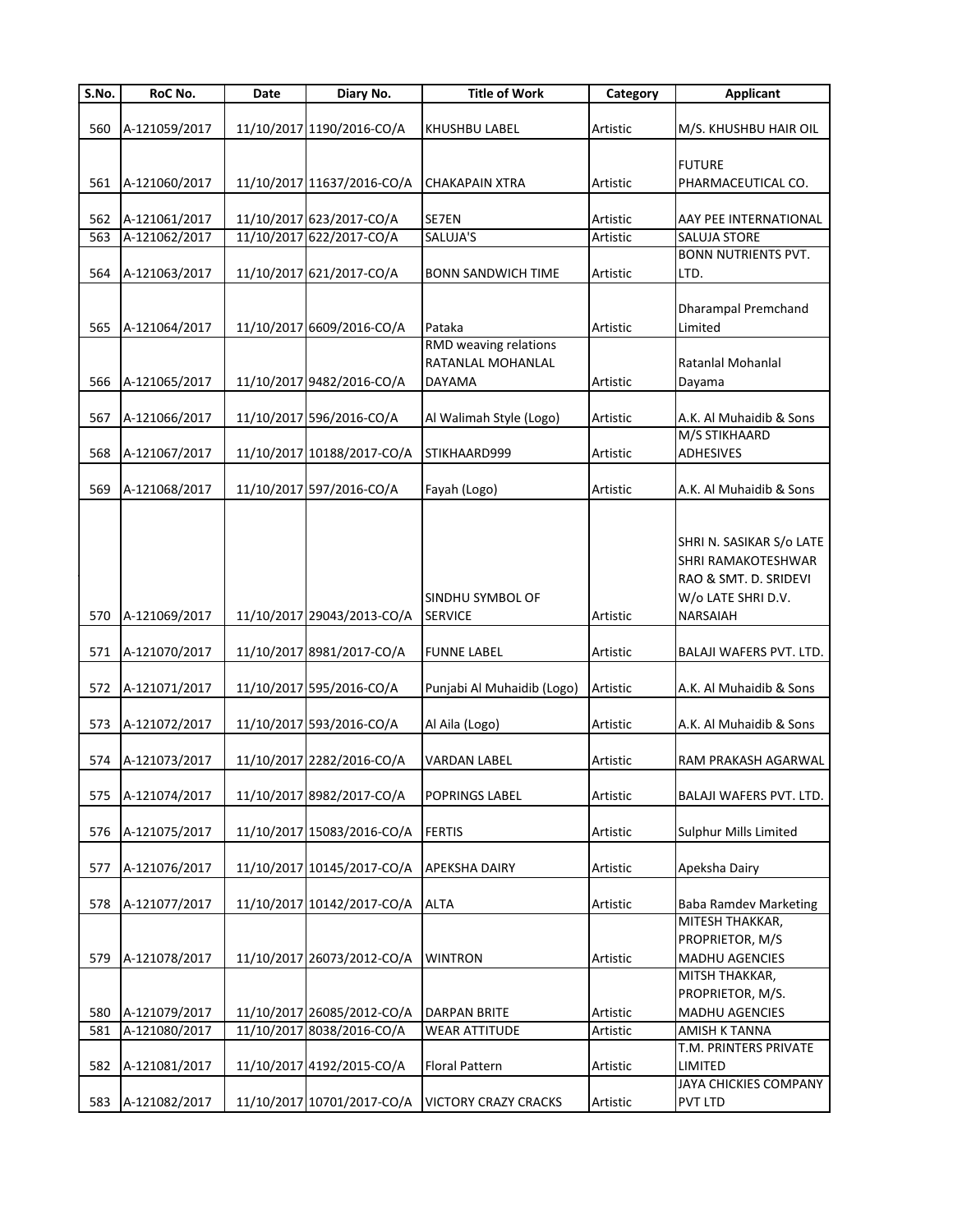| S.No. | <b>RoC No.</b>    | Date | Diary No.                  | <b>Title of Work</b>        | Category | <b>Applicant</b>             |
|-------|-------------------|------|----------------------------|-----------------------------|----------|------------------------------|
|       |                   |      |                            |                             |          |                              |
|       |                   |      |                            | <b>VICTORY CORNPUFFS</b>    |          | JAYA CHICKIES COMPANY        |
| 584   | A-121083/2017     |      | 11/10/2017 10698/2017-CO/A | NAMKEEN TASTY TOMATO        | Artistic | <b>PVT LTD</b>               |
|       |                   |      |                            | <b>BABA GURINDER SINGH</b>  |          | RADHA SOAMI SATSANG          |
| 585   | A-121084/2017     |      | 11/10/2017 10717/2017-CO/A | DHILLON S2/17 (606)         | Artistic | <b>BEAS</b>                  |
|       |                   |      |                            |                             |          | M/S LOTUS TRENDS PVT         |
| 586   | A-121085/2017     |      | 11/10/2017 10750/2017-CO/A | LABEL                       | Artistic | <b>LTD</b>                   |
|       |                   |      |                            |                             |          | Naradkumar Jain,             |
|       |                   |      |                            |                             |          | Vimalkumar Jain and          |
|       |                   |      |                            |                             |          | Puneetkumar Jain all         |
|       |                   |      |                            |                             |          |                              |
|       |                   |      |                            |                             |          | Indians trading as H. B.     |
| 587   | A-121086/2017     |      | 11/10/2017 10688/2017-CO/A | Hinbico Bidi                | Artistic | <b>PRODUCTS</b>              |
|       |                   |      |                            |                             |          | M/S PRINCE AIR-JET           |
| 588   | A-121087/2017     |      | 11/10/2017 10185/2017-CO/A | PRASANNAM LABEL             | Artistic | <b>SORTEX</b>                |
| 589   | A-121088/2017     |      | 11/10/2017 10183/2017-CO/A | YUMSTIX LABEL               | Artistic | <b>BALAJI WAFERS PVT LTD</b> |
|       |                   |      |                            |                             |          |                              |
|       |                   |      |                            |                             |          |                              |
|       |                   |      |                            |                             |          | M. VENGATESAN AND            |
|       |                   |      |                            | KHILONA PRODUCT 1000        |          | K.SHANMUGASUNDARAM           |
|       | 590 A-121089/2017 |      | 11/10/2017 9627/2017-CO/A  | <b>BRAND</b>                | Artistic | , PARTNER'S                  |
|       |                   |      |                            |                             |          |                              |
| 591   | A-121090/2017     |      | 11/10/2017 10712/2017-CO/A | 333 BRAND                   | Artistic | <b>SUMIT KUMAR</b>           |
|       |                   |      |                            |                             |          |                              |
|       |                   |      |                            |                             |          | M/S MR                       |
|       |                   |      |                            |                             |          | PHARMACEUTICALS              |
| 592   | A-121091/2017     |      | 11/10/2017 10710/2017-CO/A | MR. LABEL                   | Artistic | TECHNOLOGIES PVT LTD         |
|       |                   |      |                            |                             |          |                              |
| 593   | A-121092/2017     |      | 11/10/2017 10709/2017-CO/A | <b>RJ SITARA</b>            | Artistic | JITENDRA SINGH SENGAR        |
|       |                   |      |                            |                             |          |                              |
|       |                   |      |                            |                             |          | <b>IMPRESARIO</b>            |
|       |                   |      |                            | <b>LONGEST LONG ISLAND</b>  |          | <b>ENTERTAINMENT &amp;</b>   |
| 594   | A-121093/2017     |      | 11/10/2017 1801/2016-CO/A  | <b>ICED TEA</b>             | Artistic | HOSPITALITY PVT. LTD.        |
|       |                   |      |                            |                             |          |                              |
|       |                   |      |                            |                             |          | MOHD SHAHJAHAN,              |
|       | 595 A-121094/2017 |      | 11/10/2017 10711/2017-CO/A | A MARK KISAN OF QUALITY     | Artistic | <b>PROP</b>                  |
|       |                   |      |                            |                             |          |                              |
|       |                   |      |                            |                             |          | THE BUDDHA DIAMOND           |
| 596   | A-121095/2017     |      | 11/10/2017 3999/2016-CO/A  | <b>BUDDHA DIAMOND</b>       | Artistic | <b>COMPANY BVBA</b>          |
|       |                   |      |                            |                             |          | RAJESHKUMAR SHIVLAL          |
| 597   | A-121096/2017     |      | 11/10/2017 14248/2016-CO/A | <b>KRRISH BHUNI SUPARI</b>  | Artistic | SHARMA                       |
|       |                   |      |                            |                             |          |                              |
|       |                   |      |                            |                             |          | RAJESHKUMAR SHIVLAL          |
|       |                   |      |                            |                             |          | SHARMA SHIVAM                |
| 598   | A-121097/2017     |      | 11/10/2017 14250/2016-CO/A | <b>KAREENA SUPARI</b>       | Artistic | PACKAGING                    |
|       |                   |      |                            |                             |          |                              |
|       |                   |      |                            |                             |          | RAJESHKUMAR SHIVLAL          |
|       |                   |      |                            |                             |          | SHARMA SHIVAM                |
| 599   | A-121098/2017     |      | 11/10/2017 14251/2016-CO/A | <b>SHIVANI SUPARI</b>       | Artistic | PACKAGING                    |
|       |                   |      |                            |                             |          |                              |
|       |                   |      |                            | DYT DISPLAY YOUR TALENT     |          | <b>MAHIR CONSULTANCY</b>     |
| 600   | A-121099/2017     |      | 11/10/2017 1031/2016-CO/A  | LABEL                       | Artistic | PVT. LTD.                    |
|       |                   |      |                            |                             |          | RAJESHKUMAR SHIVLAL          |
|       |                   |      |                            |                             |          |                              |
|       |                   |      |                            |                             |          | SHARMA SHIVAM                |
| 601   | A-121100/2017     |      | 11/10/2017 14249/2016-CO/A | <b>SUPER KATRINA SUPARI</b> | Artistic | PACKAGING                    |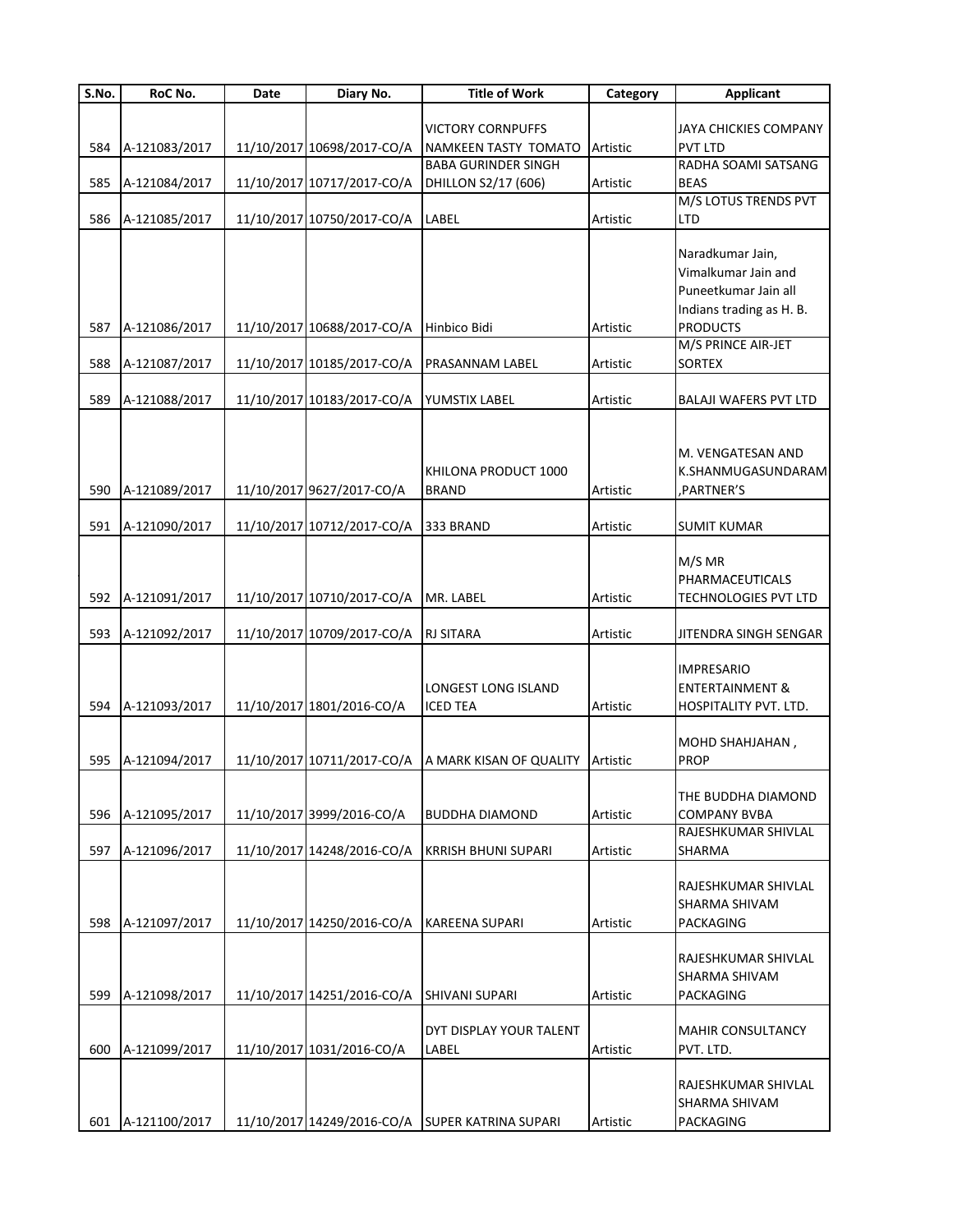| S.No. | RoC No.           | Date | Diary No.                  | <b>Title of Work</b>                      | Category | <b>Applicant</b>                                                                           |
|-------|-------------------|------|----------------------------|-------------------------------------------|----------|--------------------------------------------------------------------------------------------|
|       |                   |      |                            |                                           |          | <b>DEEPAK MITTAL</b>                                                                       |
| 602   | A-121101/2017     |      | 11/10/2017 10543/2017-CO/A | <b>LA BELLE</b>                           | Artistic | [DIRECTOR]                                                                                 |
|       |                   |      |                            |                                           |          |                                                                                            |
| 603   | A-121102/2017     |      | 11/10/2017 14106/2016-CO/A | <b>GRAND FOREST</b>                       | Artistic | <b>NULL</b>                                                                                |
|       |                   |      |                            |                                           |          | M/S YAXON BIOCARE PVT                                                                      |
| 604   | A-121103/2017     |      | 11/10/2017 10739/2017-CO/A | YAXON BIO CARE PVT LTD                    | Artistic | <b>LTD</b>                                                                                 |
|       |                   |      |                            |                                           |          |                                                                                            |
| 605   | A-121104/2017     |      | 11/10/2017 10740/2017-CO/A | <b>VILO</b>                               | Artistic | MR LOVE GUPTA                                                                              |
|       |                   |      |                            |                                           |          |                                                                                            |
| 606   | A-121105/2017     |      | 11/10/2017 10741/2017-CO/A | PVH MEDONI                                | Artistic | M/S P V HOSIERY                                                                            |
|       |                   |      |                            |                                           |          | M/S UNITEX                                                                                 |
| 607   | A-121106/2017     |      | 11/10/2017 10742/2017-CO/A | <b>UNITAX</b>                             | Artistic | <b>AUTOMOTIVE</b>                                                                          |
|       |                   |      |                            |                                           |          |                                                                                            |
|       |                   |      |                            |                                           |          | M/S SRI BALAJI SALES                                                                       |
| 608   | A-121107/2017     |      | 11/10/2017 10743/2017-CO/A | <b>SBS PRIDE</b>                          | Artistic | CORPORATION                                                                                |
|       |                   |      |                            |                                           |          |                                                                                            |
| 609   | A-121108/2017     |      | 11/10/2017 14686/2016-CO/A | <b>UNINOR LOGO</b>                        | Artistic | <b>MOHIT GUPTA</b>                                                                         |
|       |                   |      |                            |                                           |          | M/S KHUSHBUN                                                                               |
| 610   | A-121109/2017     |      | 11/10/2017 10744/2017-CO/A | <b>IROZZY</b>                             | Artistic | CREATION                                                                                   |
|       |                   |      |                            |                                           |          | M/S GOLDEN AGRO CARE,                                                                      |
| 611   | A-121110/2017     |      | 11/10/2017 10745/2017-CO/A | <b>GOLDEN AGRO CARE</b>                   | Artistic | <b>INDIA</b>                                                                               |
|       |                   |      |                            |                                           |          |                                                                                            |
| 612   | A-121111/2017     |      | 11/10/2017 10746/2017-CO/A | <b>DULCET</b>                             | Artistic | M/S AMBA ELECTRONICS                                                                       |
|       |                   |      |                            |                                           |          |                                                                                            |
| 613   | A-121112/2017     |      | 11/10/2017 10749/2017-CO/A | <b>PLAY CLUB</b>                          | Artistic | M/S S. P GARMENTS                                                                          |
|       |                   |      |                            |                                           |          |                                                                                            |
|       |                   |      |                            | K.P. Pathrose Vaidyan's                   |          | M/s K.P. Pathrose<br>Vaidyan's Kandamkulathy<br>Vaidyasala represented<br>by Dr. ROSE MARY |
| 614   | A-121113/2017     |      | 11/10/2017 4956/2016-CO/A  | Kandamkulathy Vaidyasala                  | Artistic | <b>WILSON</b>                                                                              |
|       |                   |      |                            |                                           |          | Gopal Manav Sewa                                                                           |
| 615   | A-121114/2017     |      | 11/10/2017 10858/2017-CO/A | KAPIL (LABEL)                             | Artistic | Sansthan                                                                                   |
|       |                   |      |                            |                                           |          | Gopal Manav Sewa                                                                           |
| 616   | A-121115/2017     |      | 11/10/2017 10856/2017-CO/A | GOPI KRISHNA (LABEL)                      | Artistic | Sansthan                                                                                   |
|       |                   |      |                            |                                           |          | M/s. Lamba Food                                                                            |
|       |                   |      |                            |                                           |          | Products A Partnership                                                                     |
| 617   | A-121116/2017     |      | 11/10/2017 10848/2017-CO/A | BABAJI (LABEL)                            | Artistic | Firm                                                                                       |
|       |                   |      |                            |                                           |          | JAYA CHICKIES COMPANY                                                                      |
| 618   | A-121117/2017     |      | 11/10/2017 10700/2017-CO/A | <b>VICTORY CHEESE BALLS</b>               | Artistic | <b>PVT LTD</b>                                                                             |
|       |                   |      |                            |                                           |          | JAYA CHICKIES COMPANY                                                                      |
| 619   | A-121118/2017     |      | 11/10/2017 10693/2017-CO/A | <b>VICTORY CORN PUFFS</b>                 | Artistic | <b>PVT LTD</b>                                                                             |
|       |                   |      |                            |                                           |          | JAYA CHICKIES COMPANY                                                                      |
| 620   | A-121119/2017     |      | 11/10/2017 10697/2017-CO/A | VICTORY CRAZY TOMATO                      | Artistic | <b>PVT LTD</b>                                                                             |
|       |                   |      |                            |                                           |          | Mr. Brijesh Devrajbhai                                                                     |
| 621   | A-121120/2017     |      | 11/10/2017 2876/2017-CO/A  | <b>CHER</b>                               | Artistic | Patel                                                                                      |
|       | 622 A-121121/2017 |      | 11/10/2017 4940/2017-CO/A  | SHRI BALAJI'S MADHUKUNJ<br>GOLD 100 LABEL | Artistic | RAMAWATAR AGARWAL                                                                          |
|       |                   |      |                            |                                           |          | CHANDRASHEKHAR                                                                             |
| 623   | A-121122/2017     |      | 11/10/2017 9586/2017-CO/A  | Cake's Inn                                | Artistic | <b>GHATE</b>                                                                               |
| 624   | A-121123/2017     |      | 11/10/2017 102/2017-CO/A   | LubiGel                                   | Artistic | M/s Lubigel LLP                                                                            |
| 625   | A-121124/2017     |      | 11/10/2017 4914/2017-CO/A  | JEVTON FIRST LOVE LABEL                   | Artistic | RACHNA VIRMANI, PROP                                                                       |
| 626   | A-121125/2017     |      | 11/10/2017 3850/2017-CO/A  | DIAMOND RICE                              | Artistic | JYOTISH CHANDRA RICE<br>MILL                                                               |
|       |                   |      |                            |                                           |          |                                                                                            |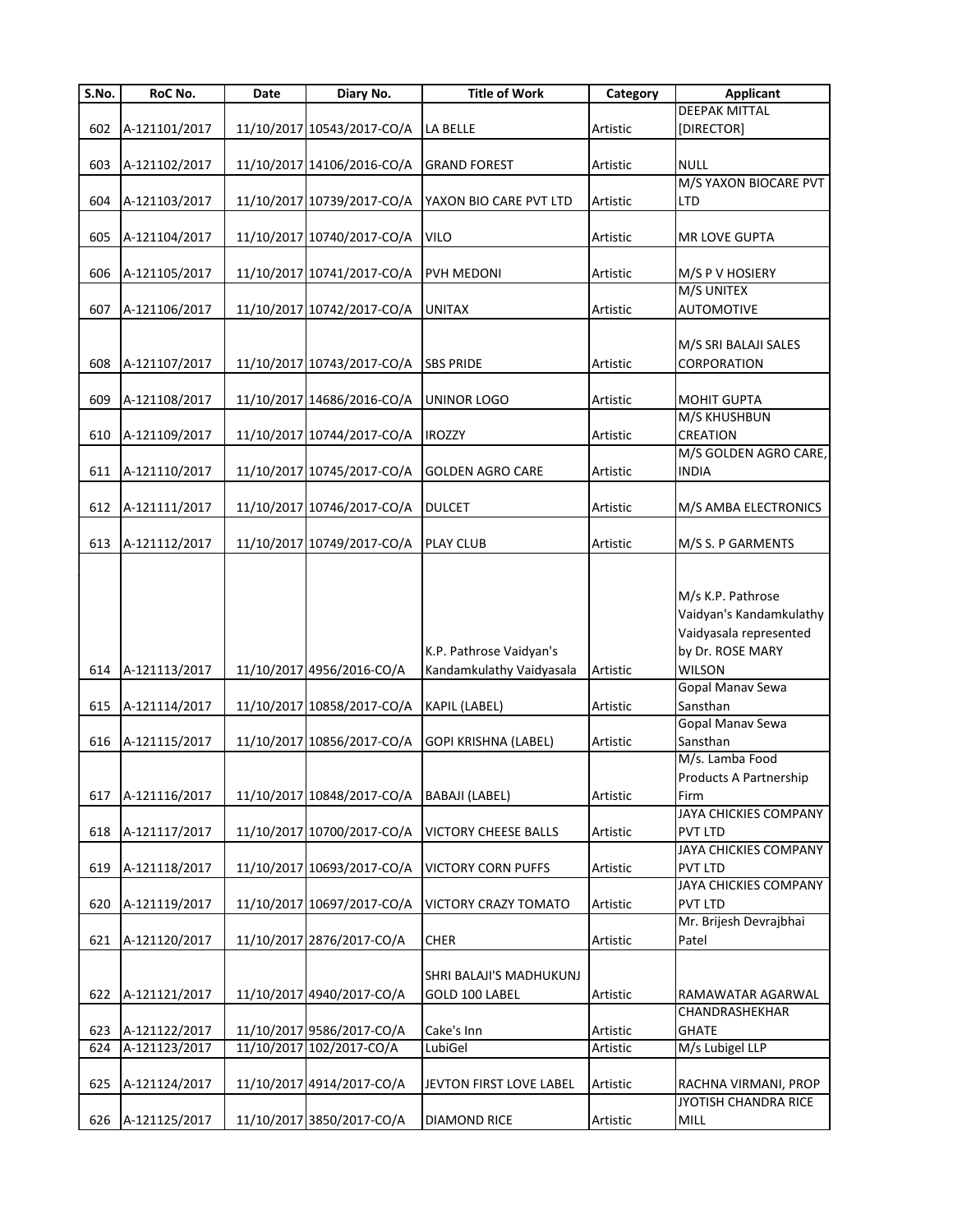| S.No.      | RoC No.                        | Date | Diary No.                                               | <b>Title of Work</b>                          | Category             | <b>Applicant</b>                                     |
|------------|--------------------------------|------|---------------------------------------------------------|-----------------------------------------------|----------------------|------------------------------------------------------|
| 627        | A-121126/2017                  |      | 11/10/2017 9569/2017-CO/A                               | <b>KARNAL PAINT BRUSH</b>                     | Artistic             | <b>MEHTAB</b>                                        |
| 628        | A-121127/2017                  |      | 11/10/2017 9550/2017-CO/A                               | <b>BABEK</b>                                  | Artistic             | M/s NENI MEMI FOODS<br>PVT. LTD.                     |
| 629        | A-121128/2017                  |      | 11/10/2017 4100/2017-CO/A                               | FIRST STEP NEXGEN PLAY<br><b>SCHOOL</b>       | Artistic             | MOUMITA BISWAS MISRA                                 |
| 630        | A-121129/2017                  |      | 11/10/2017 9546/2017-CO/A                               | <b>SHOE HUT</b>                               | Artistic             | Vikas Matta & Ankit<br>Matta Partners of Shoe<br>Hut |
| 631        | A-121130/2017                  |      | 11/10/2017 13702/2017-CO/A                              | <b>GD FASHION</b>                             | Artistic             | HITESH JAYAGOPAL<br><b>GANGWANI</b>                  |
| 632        | A-121131/2017                  |      | 11/10/2017 7804/2017-CO/A                               | <b>JUMPER (LABEL)</b>                         | Artistic             | kuldeep Sharma Trading<br>as Royal Rubber India      |
| 633        | A-121132/2017                  |      | 11/10/2017 9540/2017-CO/A                               | DK RAADIANT                                   | Artistic             | M/S DHANVARSHA KNIT<br>WEAR                          |
| 634        | A-121133/2017                  |      | 11/10/2017 9542/2017-CO/A                               | <b>B2 CLASSIC</b>                             | Artistic             | R.RAJENDRAN AND<br>R.JAYALAKSHMI                     |
| 635        | A-121134/2017                  |      | 11/10/2017 3854/2017-CO/A                               | <b>DIAMOND RICE</b>                           | Artistic             | JYOTISH CHANDRA RICE<br>MILL                         |
| 636        | A-121135/2017                  |      | 11/10/2017 11104/2016-CO/A                              | "Mother's Recipe"                             | Artistic             | Desai Brothers Limited                               |
| 637        | A-121136/2017                  |      | 11/10/2017 10792/2017-CO/A                              | <b>Cream Corner</b>                           | Artistic             | Cream Corner                                         |
| 638        | A-121137/2017                  |      | 11/10/2017 10692/2017-CO/A                              | <b>Crazy Bite</b>                             | Artistic             | Mr. Hanuman Ramgopal<br>Darak                        |
| 639        | A-121138/2017                  |      | 11/10/2017 10667/2017-CO/A                              | <b>Chinese Martial Arts Sports</b><br>Academy | Artistic             | <b>Chinese Martial Arts</b><br>Sports Academy        |
| 640        | A-121139/2017                  |      | 11/10/2017 10599/2017-CO/A                              | Oasis's English School                        | Artistic             | Dnyanvardhini Charitable<br>Trust                    |
| 641        | A-121140/2017                  |      | 11/10/2017 6354/2016-CO/A                               | <b>WOW CINEMA</b>                             | Artistic             | CINEMA 24X7 PRIVATE<br>LIMITED                       |
|            | 642 A-121141/2017              |      | 11/10/2017 3846/2016-CO/A                               | <b>BAKERS &amp; MORE</b>                      | Artistic             | M/S AK's BAKERS &<br>MORE                            |
| 643        | A-121142/2017                  |      | 11/10/2017 10724/2017-CO/A                              | KISHAN TAPKIR LABEL                           | Artistic             | <b>SHAKTI SNUFF WORKS</b>                            |
| 644        | A-121143/2017                  |      | 11/10/2017 10726/2017-CO/A                              | <b>TAKE A LOOK LABEL</b>                      | Artistic             | SEGAM TILES PVT LTD                                  |
| 645        | A-121144/2017                  |      | 11/10/2017 10728/2017-CO/A                              | <b>SEGAM LABEL</b>                            | Artistic             | SEGAM TILES PVT LTD                                  |
| 646        | A-121145/2017                  |      | 11/10/2017 10729/2017-CO/A                              | VENU RADHIKA LABEL                            | Artistic             | VENU PROTEINS<br><b>INDUSTRIES</b>                   |
| 647        | A-121146/2017                  |      | 11/10/2017 10730/2017-CO/A                              | <b>PATEL KHADI LABEL</b>                      | Artistic             | PATEL KHADI BHANDAR                                  |
| 648<br>649 | A-121147/2017                  |      | 11/10/2017 10731/2017-CO/A<br>11/10/2017 9842/2017-CO/A | <b>KISHAN CHHAP TAPKIR</b>                    | Artistic             | <b>SHAKTI SNUFF WORKS</b>                            |
| 650        | A-121148/2017<br>A-121149/2017 |      | 11/10/2017 9934/2017-CO/A                               | ARO MAGNET TEMPT<br><b>PORTALL</b>            | Artistic<br>Artistic | <b>NULL</b><br>DHRUV KRISHNA KOTAK                   |
| 651        | A-121150/2017                  |      | 11/10/2017 26474/2012-CO/A                              | <b>PREMIER EXTRA</b>                          | Artistic             | MR. PANKAJKUMAR P.<br>JAIN                           |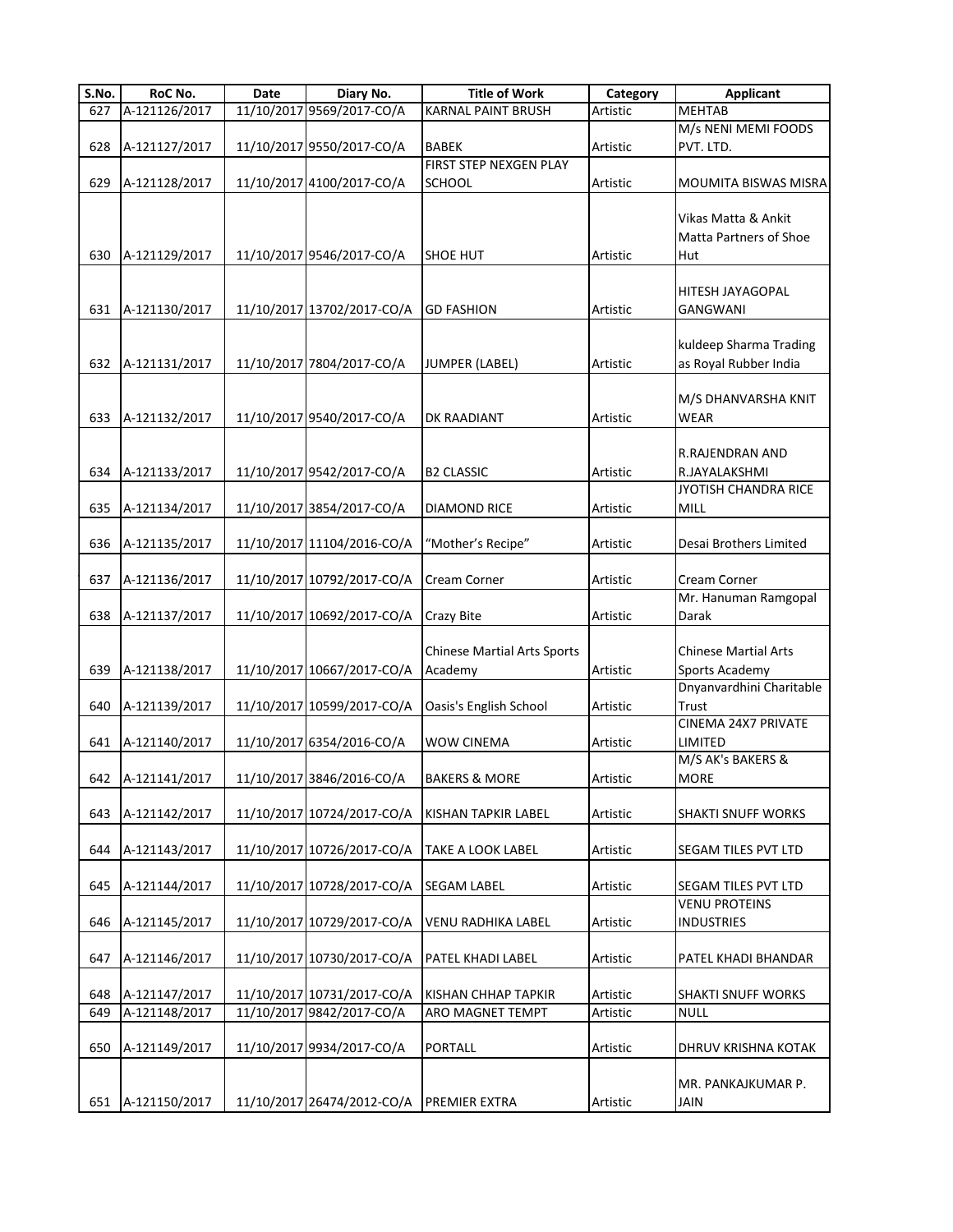| $\overline{\mathsf{S}}$ . No. | RoC No.       | Date | Diary No.                  | <b>Title of Work</b>                           | Category     | <b>Applicant</b>                                   |
|-------------------------------|---------------|------|----------------------------|------------------------------------------------|--------------|----------------------------------------------------|
|                               |               |      |                            |                                                |              | JYOTISH CHANDRA RICE                               |
| 652                           | A-121151/2017 |      | 11/10/2017 3853/2017-CO/A  | <b>DIAMOND RICE</b>                            | Artistic     | MILL                                               |
|                               |               |      |                            |                                                |              |                                                    |
| 653                           | A-121152/2017 |      | 11/10/2017 10596/2017-CO/A | <b>ACTILIFE</b>                                | Artistic     | ASHOKA INTERNATIONAL<br><b>MARSHALL MACHINES P</b> |
|                               |               |      |                            |                                                |              | LTD.                                               |
| 654                           | A-121153/2017 |      | 11/10/2017 10601/2017-CO/A | 10 T Q                                         | Artistic     |                                                    |
|                               |               |      |                            |                                                |              | SMITHAA PAREKH                                     |
|                               |               |      |                            |                                                |              | PROPRIETOR OF M/s.                                 |
| 655                           | A-121154/2017 |      | 11/10/2017 753/2016-CO/A   | <b>SCHEMAATICS</b>                             | Artistic     | <b>SCHEMAATICS</b>                                 |
|                               |               |      |                            |                                                |              |                                                    |
|                               |               |      |                            | DRAWINGS / PLAN OF                             |              | D. Bali Infrastructures &                          |
| 656                           | A-121155/2017 |      | 11/10/2017 3830/2015-CO/A  | <b>BUILDING</b>                                | Artistic     | Developers Ltd.                                    |
|                               |               |      |                            |                                                |              |                                                    |
|                               |               |      |                            |                                                |              | D. Bali Infrastructures &                          |
| 657                           | A-121156/2017 |      | 11/10/2017 3829/2015-CO/A  | DRAWINGS OF TOWNSHIP                           | Artistic     | Developers Ltd.                                    |
|                               |               |      |                            |                                                |              | <b>MR KHIMRAM</b>                                  |
| 658                           | A-121157/2017 |      | 11/10/2017 10722/2017-CO/A | AXES POLY LOGO                                 | Artistic     | <b>CHOUDHARY</b>                                   |
|                               |               |      |                            |                                                |              | <b>MS. MARION BIOTECH</b>                          |
| 659                           | A-121158/2017 |      | 11/10/2017 12580/2012-CO/A | <b>NOLGRIPP</b>                                | Artistic     | PVT. LTD.                                          |
|                               |               |      |                            |                                                |              |                                                    |
|                               |               |      |                            |                                                |              |                                                    |
|                               |               |      |                            |                                                |              | Jitendra Panjwani trading                          |
| 660                           | A-121159/2017 |      | 11/10/2017 46888/2014-CO/A | <b>FAIRLOVE</b>                                | Artistic     | as Newton Food Products                            |
|                               |               |      |                            | <b>GARG HARDWARE</b>                           |              | Piyush Agrawal trading as                          |
| 661                           | A-121160/2017 |      | 11/10/2017 46887/2014-CO/A | COLLECTION                                     | Artistic     | Garg Enterprises                                   |
|                               |               |      |                            |                                                |              |                                                    |
|                               |               |      |                            |                                                |              | Pannalal Batham trading                            |
|                               |               |      |                            |                                                |              | as Famous Battery Power                            |
| 662                           | A-121161/2017 |      | 11/10/2017 46884/2014-CO/A | <b>RS LIGHT HOUSE</b>                          | Artistic     | House,                                             |
|                               |               |      |                            |                                                |              |                                                    |
|                               |               |      |                            | <b>SENSOTECH WEIGHING</b>                      |              | Sensotech Weighing                                 |
| 663                           | A-121162/2017 |      | 11/10/2017 47012/2014-CO/A | SYSTEM PVT. LTD.                               | Artistic     | System Pvt. Ltd.                                   |
|                               |               |      |                            | "Shiva Swarajya Nauka" -                       |              | Mr. Shrirang Sadashiv                              |
| 664                           | A-121163/2017 |      | 11/10/2017 10252/2016-CO/A | <b>Artistic Work</b>                           | Artistic     | Sathe,                                             |
|                               |               |      |                            |                                                |              | M/S ASPAM                                          |
| 665                           | A-121164/2017 |      |                            | 11/10/2017 10482/2017-CO/A ASPAM PRE SCHOOL    | Artistic     | <b>FOUNDATION</b>                                  |
|                               |               |      |                            |                                                |              |                                                    |
| 666                           | A-121165/2017 |      | 11/10/2017 34612/2013-CO/L | <b>BOARD WALK CUBS CLUB</b>                    | Artistic     | <b>MEENU PRASHAR</b>                               |
|                               |               |      |                            |                                                |              |                                                    |
|                               |               |      |                            |                                                |              | HINDALCO INDUSTRIES                                |
| 667                           | A-121166/2017 |      | 11/10/2017 52306/2014-CO/A | <b>HINDALCO EVERLAST</b>                       | Artistic     | LIMITED                                            |
|                               |               |      |                            |                                                |              |                                                    |
|                               |               |      |                            |                                                |              | <b>EXCEL IMPEX (GUJARA)</b>                        |
| 668                           | A-121167/2017 |      | 11/10/2017 12328/2015-CO/A | ZEBA (LABEL)                                   | Artistic     | PVTT. LTD.                                         |
|                               |               |      |                            |                                                |              |                                                    |
| 669                           | A-121168/2017 |      | 11/10/2017 11229/2015-CO/A | <b>HOUSE OF KIDZ</b>                           | Artistic     | M/S. HOUSE OF KIDZ                                 |
|                               |               |      |                            |                                                |              | MS. MORAJ INFRATECH                                |
| 670                           | A-121169/2017 |      | 11/10/2017 20577/2012-CO/A | MORAJ (LABEL)                                  | Artistic     | PVT. LTD.                                          |
|                               |               |      |                            |                                                |              |                                                    |
|                               |               |      |                            |                                                |              | Cinematograp CRAZY CUB ANIMATION                   |
| 671                           | CF-3884/2017  |      |                            | 11/10/2017 10668/2017-CO/CF MACHLI JAL KI RANI | h Film       | STUDIO PVT. LTD                                    |
|                               |               |      |                            |                                                |              |                                                    |
|                               |               |      |                            |                                                | Cinematograp |                                                    |
| 672                           | CF-3885/2017  |      | 11/10/2017 9982/2017-CO/CF | <b>CHAKACHAK RINGS</b>                         | h Film       | Satish B. Shah                                     |
|                               |               |      |                            |                                                |              |                                                    |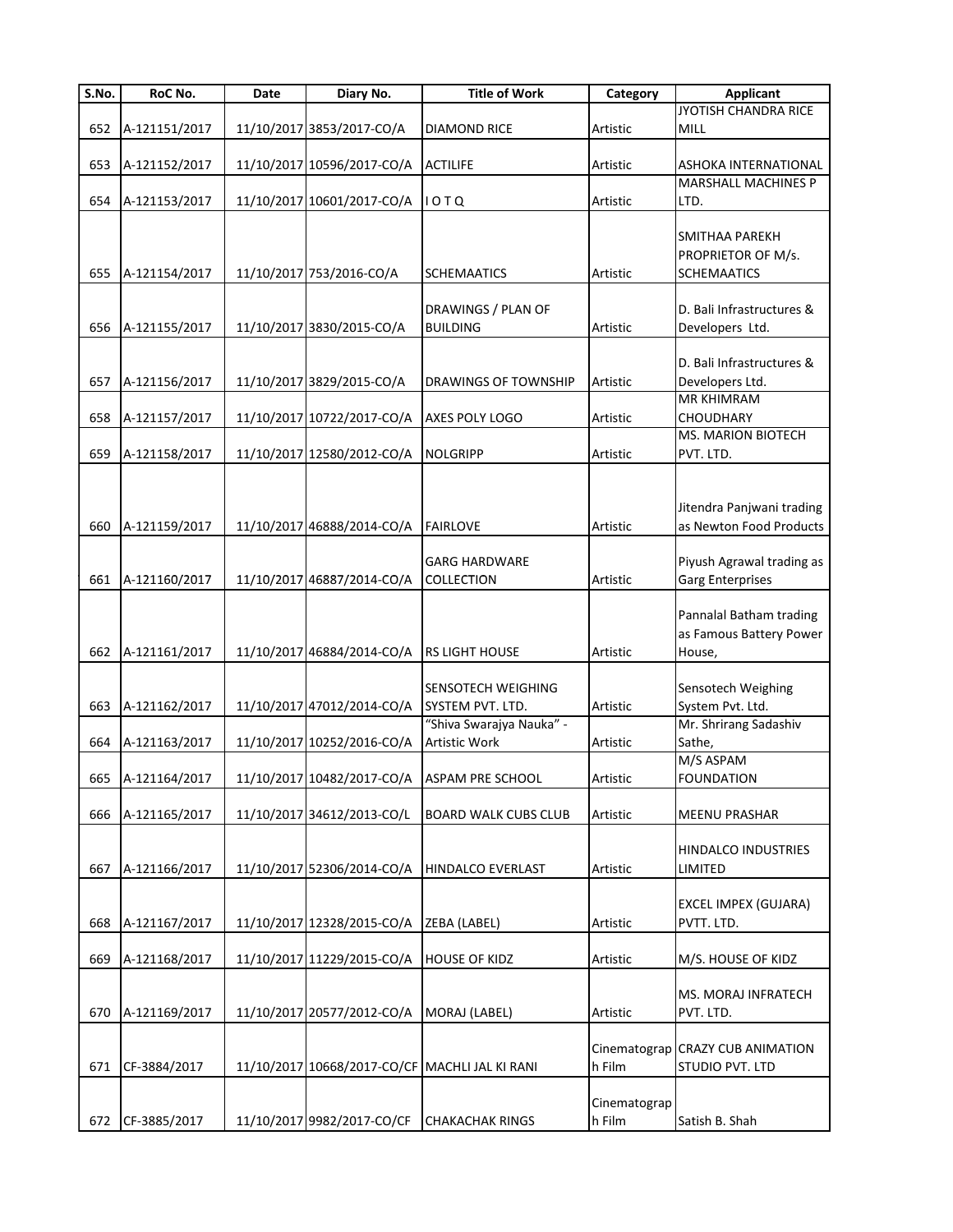| S.No. | RoC No.          | Date | Diary No.                  | <b>Title of Work</b>         | Category        | <b>Applicant</b>           |
|-------|------------------|------|----------------------------|------------------------------|-----------------|----------------------------|
|       |                  |      |                            |                              |                 |                            |
|       |                  |      |                            | ELECTROVALENT AND            | Cinematograp    |                            |
| 673   | CF-3886/2017     |      | 11/10/2017 772/2016-CO/CF  | <b>COVALENT BONDS</b>        | h Film          | Mexus Education Pvt. Ltd.  |
|       |                  |      |                            |                              |                 |                            |
|       |                  |      |                            |                              | Cinematograp    |                            |
| 674   | CF-3887/2017     |      | 11/10/2017 764/2016-CO/CF  | THE BONDING PAIRS            | h Film          | Mexus Education Pvt. Ltd.  |
|       |                  |      |                            |                              | Literary/       |                            |
| 675   | L-64439/2016     |      | 11/10/2017 586/2016-CO/L   | DO YOU REALLY DIE?           | Dramatic        | T.S. VISWANATHAN           |
|       |                  |      |                            |                              |                 |                            |
|       |                  |      |                            | How To Influence Children    | Literary/       |                            |
|       |                  |      |                            |                              |                 |                            |
| 676   | L-69412/2017     |      | 11/10/2017 2677/2017-CO/L  | And Make Obedient            | Dramatic        | rakesh gupta               |
|       |                  |      |                            |                              |                 |                            |
|       |                  |      |                            | TECHNICAL DEFECTS ON         |                 |                            |
|       |                  |      |                            | WAY OF IMPLEMENTATION        | Literary/       |                            |
| 677   | L-69413/2017     |      | 11/10/2017 3489/2016-CO/L  | OF VAT                       | Dramatic        | S. PAULRAJ                 |
|       |                  |      |                            |                              | Literary/       |                            |
| 678   | L-69414/2017     |      | 11/10/2017 7004/2016-CO/L  | <b>GEETO KA SANKALAN</b>     | Dramatic        | DR PREMA KHULLAR           |
|       |                  |      |                            |                              | Literary/       |                            |
| 679   | L-69415/2017     |      | 11/10/2017 32256/2013-CO/L | <b>SHOONYA SHRI</b>          | Dramatic        | YASHPAL                    |
|       |                  |      |                            |                              |                 |                            |
|       |                  |      |                            | <b>CONSUMER RETIREMENT</b>   | Literary/       | MR.SATISH JIVAN            |
| 680   | L-69416/2017     |      | 11/10/2017 13891/2015-CO/L | PLAN (CRP)                   | Dramatic        | NAIGAONKAR                 |
|       |                  |      |                            |                              | Literary/       |                            |
| 681   | L-69417/2017     |      | 11/10/2017 9409/2017-CO/L  | VASILA                       | <b>Dramatic</b> | MOHD. ASLAM                |
|       |                  |      |                            |                              |                 |                            |
|       |                  |      |                            | <b>ISOMETRICS OF TURBINE</b> |                 |                            |
|       |                  |      |                            |                              |                 |                            |
|       |                  |      |                            | DRAINAGE PIPINGS OF A        | Literary/       | <b>BHARAT HEAVY</b>        |
| 682   | L-69418/2017     |      | 11/10/2017 4782/2017-CO/L  | THERMAL POWER PLANT          | Dramatic        | ELECTRICALS LIMITED        |
|       |                  |      |                            |                              | Literary/       |                            |
| 683   | L-69419/2017     |      | 11/10/2017 9720/2017-CO/L  | <b>Grammar Worksheets</b>    | Dramatic        | Sanjay Damodar Kalamkar    |
|       |                  |      |                            |                              | Literary/       |                            |
| 684   | L-69420/2017     |      | 11/10/2017 10250/2017-CO/L | <b>RATIYAN</b>               | Dramatic        | <b>MUKUL MISHRA</b>        |
|       |                  |      |                            |                              |                 |                            |
|       |                  |      |                            | DESIGN BASIS FOR SPLIT       |                 |                            |
|       |                  |      |                            | <b>BASE WATER INJECTION</b>  |                 |                            |
|       |                  |      |                            | SYSTEM FOR COMPACT           |                 |                            |
|       |                  |      |                            | LAYOUT DESIGN OF GAS         | Literary/       | <b>BHARAT HEAVY</b>        |
|       | 685 L-69421/2017 |      | 11/10/2017 4818/2017-CO/L  | <b>TURBINE POWER PLANT</b>   | Dramatic        | <b>ELECTRICALS LIMITED</b> |
|       |                  |      |                            |                              | Literary/       |                            |
| 686   | L-69422/2017     |      | 11/10/2017 4245/2016-CO/L  | <b>TERI BENAFAI</b>          | Dramatic        | <b>GULBAHAR</b>            |
|       |                  |      |                            |                              |                 |                            |
|       |                  |      |                            | DCS MIMIC ALARM              | Literary/       | BHARAT HEAVY               |
| 687   | L-69423/2017     |      | 11/10/2017 4763/2017-CO/L  | WINDOW ANNUNCIATOR           | Dramatic        | ELECTRICALS LIMITED        |
|       |                  |      |                            | Abacus Course Instructor     | Literary/       |                            |
|       |                  |      |                            |                              |                 |                            |
| 688   | L-69424/2017     |      | 11/10/2017 9718/2017-CO/L  | Manual                       | Dramatic        | Sanjay Damodar Kalamkar    |
|       |                  |      |                            |                              |                 |                            |
|       |                  |      |                            | <b>BUSINESS PROCESS</b>      | Literary/       | <b>BHARAT HEAVY</b>        |
| 689   | L-69425/2017     |      | 11/10/2017 10747/2017-CO/L | <b>MAPPING</b>               | Dramatic        | ELECTRICALS LIMITED        |
|       |                  |      |                            | <b>DESIGN AND</b>            |                 |                            |
|       |                  |      |                            | <b>IMPLEMENTATION OF</b>     |                 |                            |
|       |                  |      |                            | <b>FULLY INDIGENOUS</b>      |                 |                            |
|       |                  |      |                            | STARTER CUM LOCAL            |                 |                            |
|       |                  |      |                            | <b>CONTROL PANEL FOR LT</b>  | Literary/       | <b>BHARAT HEAVY</b>        |
| 690   | L-69426/2017     |      | 11/10/2017 10753/2017-CO/L | <b>MOTORS</b>                | Dramatic        | ELECTRICALS LIMITED        |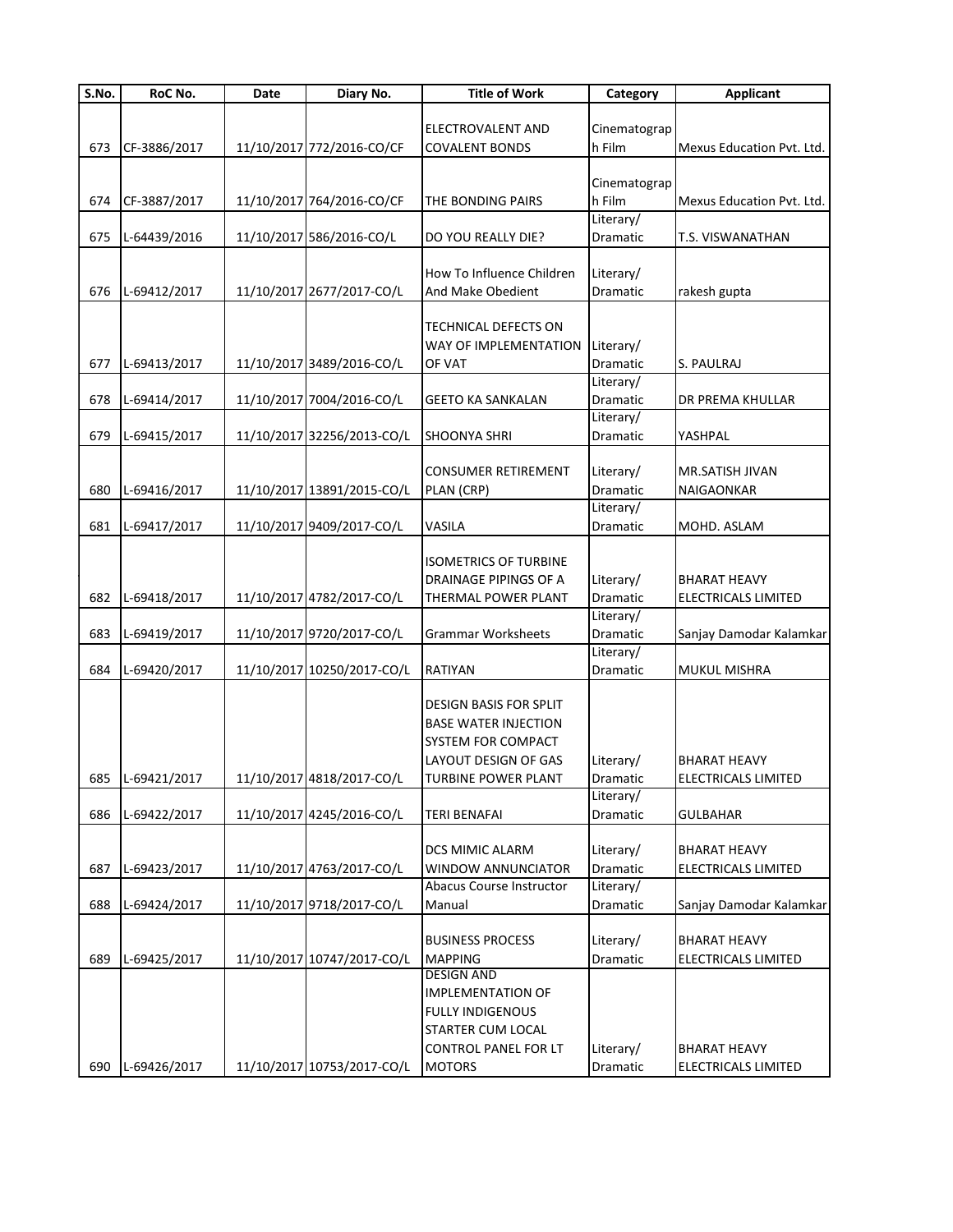| $\overline{\mathsf{S}}$ . No. | RoC No.      | Date | Diary No.                  | <b>Title of Work</b>                                         | Category              | <b>Applicant</b>                           |
|-------------------------------|--------------|------|----------------------------|--------------------------------------------------------------|-----------------------|--------------------------------------------|
|                               |              |      |                            |                                                              |                       |                                            |
|                               |              |      |                            | <b>DESIGN OF TEMPLATES &amp;</b>                             |                       |                                            |
|                               |              |      |                            | <b>COLOR ANIMATIONS FOR</b>                                  |                       |                                            |
|                               |              |      |                            | DISPLAY OF MULTIPLE                                          | Literary/             | <b>BHARAT HEAVY</b>                        |
| 691                           | L-69427/2017 |      | 11/10/2017 4760/2017-CO/L  | <b>STATES OF DRIVE</b>                                       | Dramatic              | <b>ELECTRICALS LIMITED</b>                 |
|                               |              |      |                            |                                                              |                       |                                            |
|                               |              |      |                            |                                                              | Literary/             | PRIYANK BALDEVBHAI                         |
| 692                           | L-69428/2017 |      | 11/10/2017 10813/2017-CO/L | THE VADODARA ANTHEM                                          | Dramatic              | <b>GADHAVI</b>                             |
|                               |              |      |                            |                                                              | Literary/             |                                            |
| 693                           | L-69429/2017 |      | 11/10/2017 10621/2017-CO/L | <b>Street to Stage</b>                                       | Dramatic              | <b>WALKABOUT FILMS</b>                     |
|                               |              |      |                            | <b>E-commerce Business</b>                                   | Literary/             | Ramoliya Nikul                             |
|                               |              |      |                            |                                                              | Dramatic              | Gordhanbhai                                |
| 694                           | L-69430/2017 |      | 11/10/2017 3768/2016-CO/L  | model for agriculture sector                                 | Literary/             |                                            |
|                               |              |      |                            |                                                              |                       |                                            |
| 695                           | L-69431/2017 |      | 11/10/2017 9316/2017-CO/L  | MULLA AT THE MOSQUE                                          | Dramatic              | NARENDRA MURTY                             |
| 696                           |              |      | 11/10/2017 9320/2017-CO/L  |                                                              | Literary/             |                                            |
|                               | L-69432/2017 |      |                            | Advitiyaa<br>PATH OF TRUTH LEADS TO                          | Dramatic              | Anuj Premkumar Agrawal                     |
| 697                           | L-69433/2017 |      | 11/10/2017 10817/2017-CO/L | SALVATION                                                    | Literary/<br>Dramatic | <b>GAURAV LOYALKA</b>                      |
|                               |              |      |                            |                                                              |                       |                                            |
|                               |              |      |                            | NENO THIYARI OF FLAYAT                                       |                       |                                            |
|                               |              |      |                            | 112 VARSH PACHHI EK                                          |                       |                                            |
|                               |              |      |                            | BHARATIYA VIDHYARTHI                                         |                       |                                            |
|                               |              |      |                            | PAYLOTE SODHYU                                               | Literary/             | HARESH HARSHADRAY                          |
| 698                           | L-69434/2017 |      |                            | <b>AROPLANE UDVANU KARAN Dramatic</b>                        |                       | <b>MEHTA</b>                               |
|                               |              |      | 11/10/2017 10691/2017-CO/L |                                                              | Literary/             |                                            |
| 699                           | L-69435/2017 |      | 11/10/2017 10791/2017-CO/L | Punjabi Songs                                                | Dramatic              | Amrik Singh                                |
|                               |              |      |                            |                                                              |                       |                                            |
|                               |              |      |                            |                                                              |                       |                                            |
|                               |              |      |                            |                                                              |                       | Zee Entertainment                          |
| 700                           | L-69436/2017 |      | 11/10/2017 10715/2017-CO/L | <b>GAAV GAATA GAJALI</b>                                     | Literary/<br>Dramatic |                                            |
|                               |              |      |                            | Bacchon ka Vikas Kaise                                       |                       | <b>Enterprises Limited</b>                 |
|                               |              |      |                            | Karein: Ek Kahani Se                                         | Literary/             | Tejgyan Global                             |
| 701                           | L-69437/2017 |      | 11/10/2017 10832/2017-CO/L | Seekhein                                                     | Dramatic              | Foundation                                 |
|                               |              |      |                            |                                                              |                       | Dr. Minal                                  |
|                               |              |      |                            | <b>Comprehensive Annual</b>                                  |                       | Chaudhary, Nirupama                        |
|                               |              |      |                            |                                                              | Literary/             |                                            |
| 702                           | L-69438/2017 |      | 11/10/2017 10714/2017-CO/L | Academic Calendar (CAAC)<br><b>DESIGN OF TEMPLATES &amp;</b> | Dramatic              | Bhisey                                     |
|                               |              |      |                            | <b>COLOR ANIMATIONS FOR</b>                                  |                       |                                            |
|                               |              |      |                            | <b>DISPLAY OF MULTIPLE</b>                                   |                       |                                            |
|                               |              |      |                            | <b>STATES OF LEVEL</b>                                       |                       |                                            |
|                               |              |      |                            | <b>TRANSMITTERS &amp;</b>                                    |                       |                                            |
| 703                           | L-69439/2017 |      | 11/10/2017 4747/2017-CO/L  | <b>SWITCHES</b>                                              | Literary/<br>Dramatic | <b>BHARAT HEAVY</b><br>ELECTRICALS LIMITED |
|                               |              |      |                            |                                                              |                       |                                            |
|                               |              |      |                            |                                                              |                       |                                            |
|                               |              |      |                            | A Novel and Efficient LS-                                    |                       |                                            |
|                               |              |      |                            | <b>LMMSE Based Particle</b>                                  |                       |                                            |
|                               |              |      |                            | Swarm Optimization                                           |                       |                                            |
|                               |              |      |                            | Algorithm for 3D-MIMO-                                       | Literary/             |                                            |
|                               |              |      | 11/10/2017 10631/2017-CO/L |                                                              |                       |                                            |
| 704                           | L-69440/2017 |      |                            | <b>OFDM Channel Estimation</b>                               | Dramatic              | Dinesh N. Bhange                           |
|                               |              |      |                            | <b>UNLEASH THE</b>                                           |                       | NADEEM ATAURREHMAN                         |
|                               |              |      |                            |                                                              | Literary/             |                                            |
| 705                           | L-69441/2017 |      | 11/10/2017 10678/2017-CO/L | <b>UNSTOPPABLE</b>                                           | Dramatic              | KAZI                                       |
|                               |              |      |                            |                                                              | Literary/             |                                            |
| 706                           | L-69442/2017 |      | 11/10/2017 10708/2017-CO/L | <b>PREPAID LOVE</b>                                          | Dramatic              | <b>NEERAJ BHASIN</b>                       |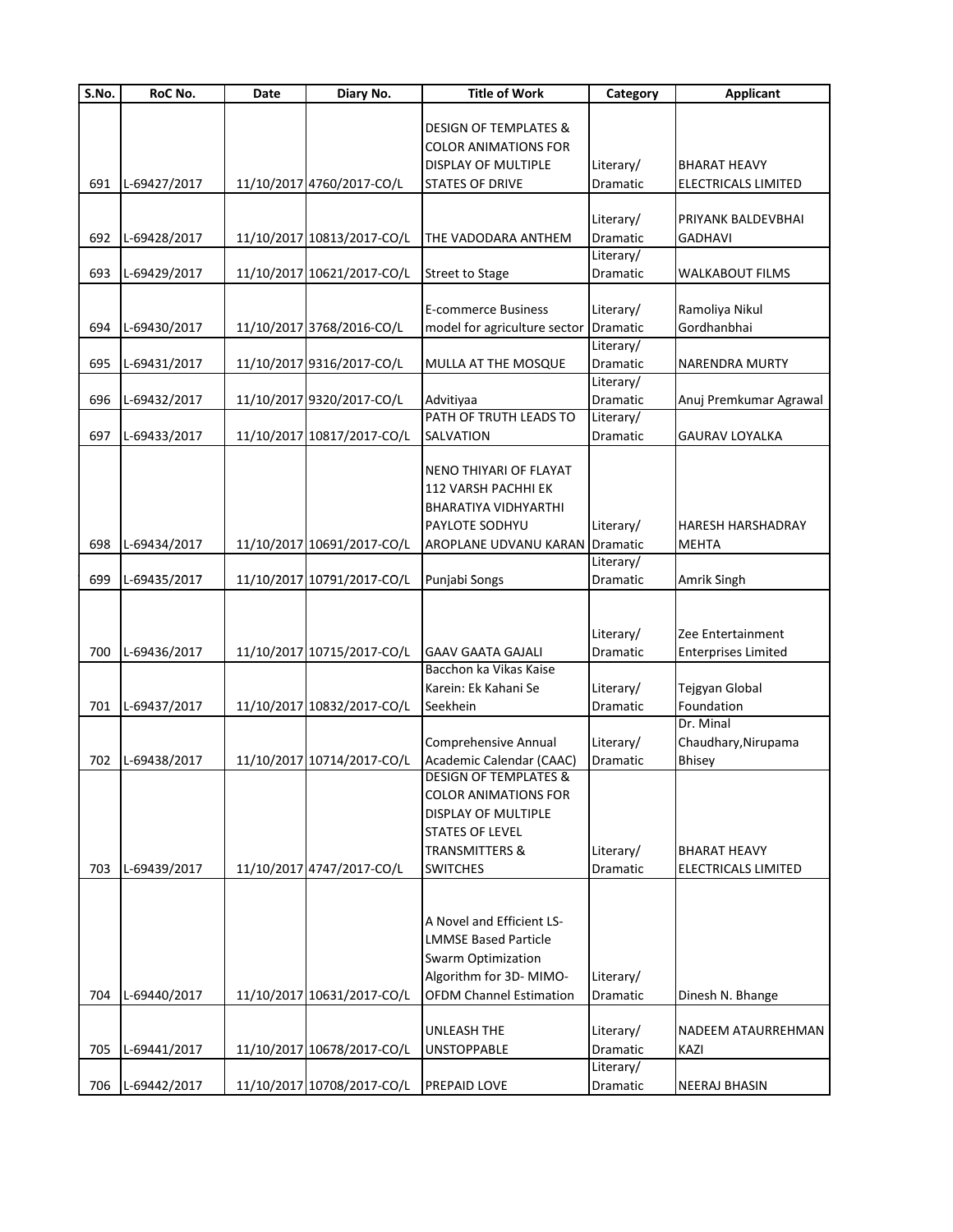| S.No. | RoC No.      | Date | Diary No.                  | <b>Title of Work</b>            | Category              | <b>Applicant</b>             |
|-------|--------------|------|----------------------------|---------------------------------|-----------------------|------------------------------|
|       |              |      |                            | A systematic method for         |                       |                              |
|       |              |      |                            | generating, in principle, all   | Literary/             |                              |
| 707   | L-69443/2017 |      | 11/10/2017 54210/2014-CO/L | Reals                           | Dramatic              | Karan Sanjeev Doshi          |
|       |              |      |                            |                                 | Literary/             | COLONEL ANIL KAK,            |
| 708   | L-69444/2017 |      | 11/10/2017 10785/2017-CO/L | <b>PARENT CRAFT-I</b>           | Dramatic              | RETIRED                      |
|       |              |      |                            |                                 | Literary/             | M/S. AAA BRIGHT              |
| 709   | L-69445/2017 |      | 11/10/2017 7033/2016-CO/L  | <b>REASONING</b>                | Dramatic              | <b>ACADEMY</b>               |
|       |              |      |                            | <b>SUNIL PARASKAR</b>           |                       |                              |
|       |              |      |                            | <b>INVESTIGATES CASE OF THE</b> | Literary/             |                              |
| 710   | L-69446/2017 |      | 11/10/2017 10751/2017-CO/L | <b>MISSING GIRL</b>             | Dramatic              | <b>MANISH GUPTA</b>          |
|       |              |      |                            |                                 |                       |                              |
|       |              |      |                            | VINGNANA ULAGATHIL              |                       |                              |
|       |              |      |                            | <b>MEIGNANA MURAYIL</b>         | Literary/             |                              |
| 711   | L-69447/2017 |      | 11/10/2017 3959/2016-CO/L  | NEEROTTAM KANDARITHAL           | Dramatic              | R THAMARAI KANNAN            |
|       |              |      |                            | MY FIRST BOOK OF                |                       |                              |
|       |              |      |                            | ALPHABETS WITH MORAL            | Literary/             |                              |
| 712   | L-69448/2017 |      | 11/10/2017 10783/2017-CO/L | VALUES                          | Dramatic              | SHIV KUMAR SHARMA            |
|       |              |      |                            | VARN MALA MERI PEHLI            |                       |                              |
|       |              |      |                            | <b>HINDI KITAB NAITIK</b>       | Literary/             |                              |
| 713   | L-69449/2017 |      | 11/10/2017 10756/2017-CO/L | <b>BHAWNA KE SAATH</b>          | <b>Dramatic</b>       | SHIV KUMAR SHARMA            |
|       |              |      |                            | Santon Me Sant Tukaram          | Literary/             | Tejgyan Global               |
| 714   | L-69450/2017 |      | 11/10/2017 10837/2017-CO/L | Maharaj                         | Dramatic              | Foundation                   |
|       |              |      |                            |                                 | Literary/             |                              |
| 715   | L-69451/2017 |      | 11/10/2017 10850/2016-CO/L | Leaf chlorophyll Estimater      | Dramatic              | Bharati Masram               |
|       |              |      |                            | <b>EVERYONE HAS a RIGHT to</b>  | Literary/             |                              |
| 716   | L-69452/2017 |      | 11/10/2017 9562/2017-CO/L  | LOVE                            | Dramatic              | <b>GAGAN MADAN</b>           |
|       |              |      |                            |                                 | Literary/             | Tejgyan Global               |
| 717   | L-69453/2017 |      | 11/10/2017 10835/2017-CO/L | Kshama Ka Jaadu                 | Dramatic              | Foundation                   |
|       |              |      |                            | THE MIND, DREAM AND             | Literary/             |                              |
| 718   | L-69454/2017 |      | 11/10/2017 10818/2017-CO/L | <b>HOMEOPATHY</b>               | Dramatic              | Kinsuk Biswas                |
|       |              |      |                            |                                 |                       |                              |
|       |              |      |                            | Antarmanachya                   | Literary/             | Tejgyan Global               |
| 719   | L-69455/2017 |      | 11/10/2017 10828/2017-CO/L | Shaktipalikadil Atmabal         | Dramatic              | Foundation                   |
|       |              |      |                            |                                 |                       |                              |
|       |              |      |                            |                                 |                       |                              |
|       |              |      |                            | SYSTEM DESIGN AND               |                       |                              |
|       |              |      |                            | <b>CONTROL PHILOSOPHY OF</b>    |                       |                              |
|       |              |      |                            | <b>DSP BASED CONTROLLER</b>     |                       |                              |
|       |              |      |                            | FOR DIESEL ENGINE AND           |                       |                              |
|       |              |      |                            | <b>ALTERNATOR EXCITATION</b>    |                       |                              |
|       |              |      |                            | OF LOCO/DEMU WITH               |                       | BHARAT HEAVY                 |
| 720   | L-69456/2017 |      |                            | <b>CREEP CONTROL FEATURE</b>    | Literary/<br>Dramatic | ELECTRICALS LIMITED          |
|       |              |      | 11/10/2017 7604/2016-CO/L  |                                 | Literary/             |                              |
| 721   | L-69457/2017 |      | 11/10/2017 10829/2017-CO/L | Ramayan: Vanvas Rahasya         | Dramatic              | Tejgyan Global<br>Foundation |
|       |              |      |                            | Sant Dnyaneshwar-Samadhi        |                       |                              |
|       |              |      |                            | Rahasya aani Jeevan             | Literary/             | Tejgyan Global               |
| 722   |              |      | 11/10/2017 10830/2017-CO/L | Charitra                        | Dramatic              | Foundation                   |
|       | L-69458/2017 |      |                            | <b>GHANASHETH NO MANAV-</b>     | Literary/             | GHANSHYAM                    |
| 723   | L-69459/2017 |      | 11/10/2017 10105/2017-CO/L | <b>DHARM</b>                    | Dramatic              | <b>JAGANNATH DIXIT</b>       |
|       |              |      |                            | Content of website of Car       | Literary/             | <b>Gurmeaher Motors Pvt</b>  |
| 724   | L-69460/2017 |      | 11/10/2017 9543/2017-CO/L  | Samjho                          | Dramatic              | Ltd                          |
|       |              |      |                            |                                 |                       |                              |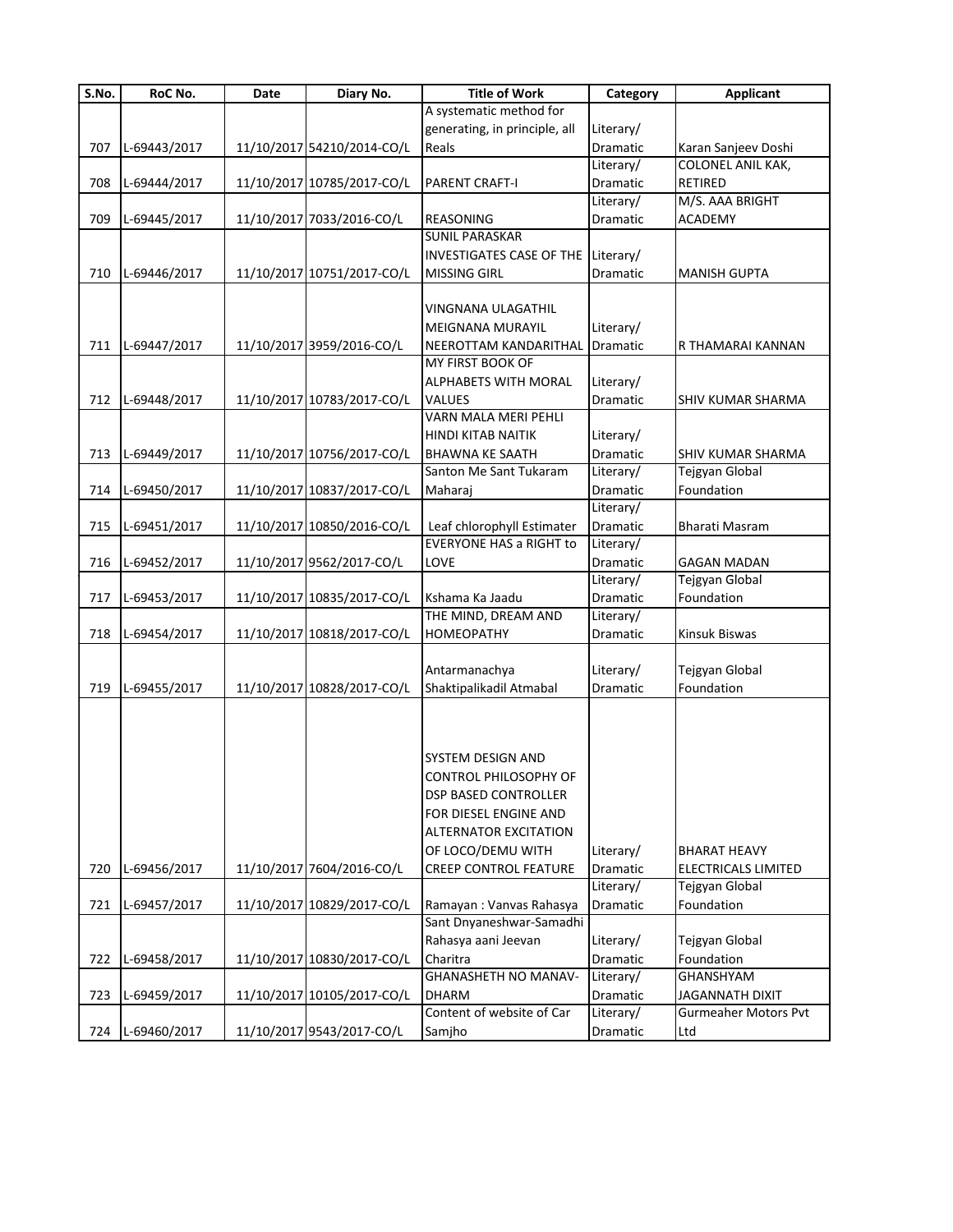| S.No. | RoC No.      | Date | Diary No.                  | <b>Title of Work</b>         | Category        | <b>Applicant</b>           |
|-------|--------------|------|----------------------------|------------------------------|-----------------|----------------------------|
|       |              |      |                            |                              |                 |                            |
|       |              |      |                            |                              |                 |                            |
|       |              |      |                            | <b>MEASUREMENT OF</b>        |                 |                            |
|       |              |      |                            | FOULING IN CONDENSER         |                 |                            |
|       |              |      |                            | <b>TUBE THROUGH</b>          |                 |                            |
|       |              |      |                            | <b>DIFFERENTIAL PRESSURE</b> | Literary/       | <b>BHARAT HEAVY</b>        |
| 725   | L-69461/2017 |      | 11/10/2017 7593/2016-CO/L  | MEASUREMENT                  | Dramatic        | <b>ELECTRICALS LIMITED</b> |
|       |              |      |                            |                              | Literary/       |                            |
| 726   | L-69462/2017 |      | 11/10/2017 10745/2016-CO/L | <b>SMART BRAILLE SYSTEM</b>  | Dramatic        | Sujata Chiwande            |
|       |              |      |                            |                              |                 |                            |
|       |              |      |                            |                              | Literary/       | DR. SRI CHANDRASHEKAR      |
| 727   | L-69463/2017 |      | 11/10/2017 7418/2016-CO/L  | SARAL VAASTU                 | <b>Dramatic</b> | V. ANGADI                  |
|       |              |      |                            |                              | Literary/       |                            |
| 728   | L-69464/2017 |      | 11/10/2017 9599/2017-CO/L  | <b>NORBERT LOVES INDIA</b>   | Dramatic        | NORBERT MASSEY             |
|       |              |      |                            |                              | Literary/       |                            |
| 729   | L-69465/2017 |      | 11/10/2017 10428/2017-CO/L | INTERNATIONAL LUDO           | Dramatic        | RAJESH VANMALI             |
|       |              |      |                            |                              | Literary/       |                            |
| 730   | L-69466/2017 |      | 11/10/2017 5170/2017-CO/L  | Fall of the Nation           | Dramatic        | G Venugopal                |
|       |              |      |                            |                              | Literary/       |                            |
| 731   | L-69467/2017 |      | 11/10/2017 5081/2016-CO/L  | SATAYE MUJHE AWARGI          | Dramatic        | DHARMESH KUMAR             |
|       |              |      |                            |                              |                 |                            |
|       |              |      |                            |                              | Literary/       | Mr. Ramesh Appasaheb       |
| 732   | L-69468/2017 |      | 11/10/2017 4843/2016-CO/L  | "BOTALJEE PATTERN            | Dramatic        | Botaljee,                  |
|       |              |      |                            |                              | Literary/       |                            |
| 733   | L-69469/2017 |      | 11/10/2017 7116/2016-CO/L  | Akanshi                      | Dramatic        | Danish Iqbal               |
|       |              |      |                            | SPECIAL CONTINGENCY          |                 | JK RISK MANAGER &          |
|       |              |      |                            | <b>GROUP MEDEVAC</b>         | Literary/       | <b>INSURENCE BROKERS</b>   |
| 734   | L-69470/2017 |      | 11/10/2017 11277/2016-CO/L | <b>INSURANCE POLICY</b>      | Dramatic        | LIMITED                    |
|       |              |      |                            |                              | Literary/       |                            |
| 735   | L-69471/2017 |      | 11/10/2017 5555/2016-CO/L  | Lokam choodani vennela       | Dramatic        | G Deepthi [Meenakshi ]     |
|       |              |      |                            |                              |                 |                            |
|       |              |      |                            | MEETS-"Musically Express     |                 |                            |
|       |              |      |                            | your Emotions & Thoughts     | Literary/       |                            |
| 736   | L-69472/2017 |      | 11/10/2017 9387/2017-CO/L  | for Success"                 | Dramatic        | SRI BALAJI VIDYAPEETH      |
|       |              |      |                            | <b>SWAYANGSIDDHA A</b>       |                 |                            |
|       |              |      |                            | PREVENTIVE INITIATIVE        |                 |                            |
|       |              |      |                            | <b>AGAINST HUMAN</b>         |                 |                            |
|       |              |      |                            | TRAFFICKING AND CHILD        | Literary/       | IMR CHANDRA SEKHOR         |
| 737   | L-69473/2017 |      | 11/10/2017 14446/2016-CO/L | <b>MARRIAGE</b>              | Dramatic        | <b>BARDHAN</b>             |
|       |              |      |                            |                              | Literary/       |                            |
| 738   | L-69474/2017 |      | 11/10/2017 29564/2013-CO/L | <b>DANCE AWARDS</b>          | Dramatic        | CINEYUG WORLDWIDE          |
|       |              |      |                            |                              |                 | KPR Institute of           |
|       |              |      |                            |                              | Literary/       | Engineering and            |
| 739   | L-69475/2017 |      | 11/10/2017 13812/2016-CO/L | <b>Talent Building</b>       | Dramatic        | Technology                 |
|       |              |      |                            |                              |                 | <b>KPR</b> Institute of    |
|       |              |      |                            |                              | Literary/       | Engineering and            |
| 740   | L-69476/2017 |      | 11/10/2017 13813/2016-CO/L | Academic Excellence Model    | Dramatic        | Technology                 |
|       |              |      |                            |                              |                 | <b>KPR</b> Institute of    |
|       |              |      |                            |                              | Literary/       | Engineering and            |
| 741   | L-69477/2017 |      | 11/10/2017 13816/2016-CO/L | <b>Bench marking Process</b> | Dramatic        | Technology                 |
|       |              |      |                            |                              |                 |                            |
|       |              |      |                            | <b>FARMERS SUICIDE</b>       |                 |                            |
|       |              |      |                            | RESOLUTION via SAVINGS       | Literary/       |                            |
| 742   | L-69478/2017 |      | 11/10/2017 9639/2017-CO/L  | TRUST ACCOUNT                | Dramatic        | <b>ARPIT KAPOOR</b>        |
|       |              |      |                            |                              |                 |                            |
|       |              |      |                            | MULTIPLE NODE NETWORK        | Literary/       |                            |
|       | L-69479/2017 |      | 11/10/2017 9803/2016-CO/L  |                              |                 |                            |
| 743   |              |      |                            | USING ZIGBEE                 | Dramatic        | Nita Rehpade               |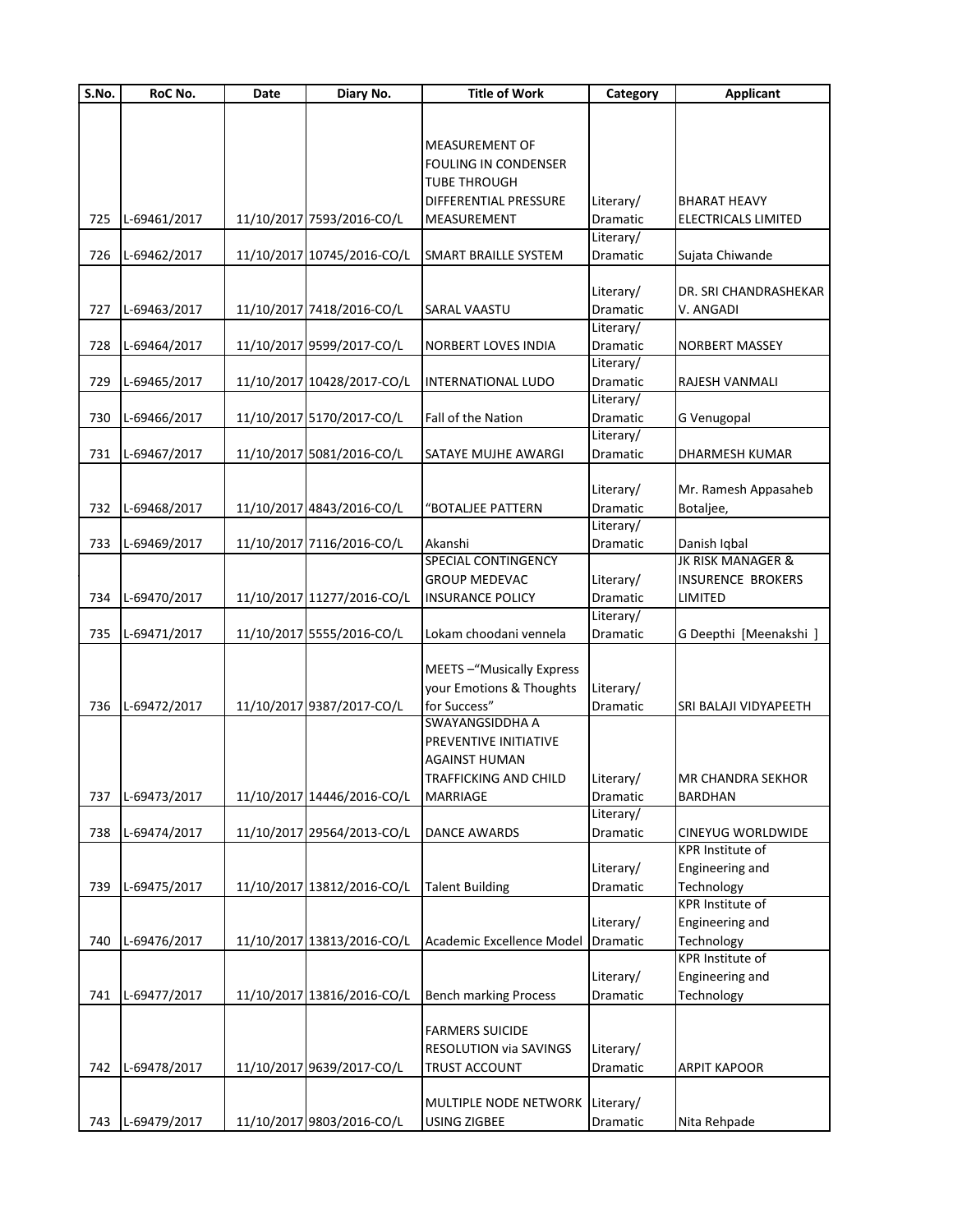| S.No. | RoC No.      | Date | Diary No.                  | <b>Title of Work</b>           | Category  | <b>Applicant</b>              |
|-------|--------------|------|----------------------------|--------------------------------|-----------|-------------------------------|
|       |              |      |                            |                                |           |                               |
|       |              |      |                            |                                |           |                               |
|       |              |      |                            |                                |           | <b>MRS MAHESHWARI</b>         |
|       |              |      |                            | CO DRAFT INSTITUTE FOR         | Literary/ | <b>MOHAN FOUNDER AND</b>      |
| 744   | L-69480/2017 |      | 11/10/2017 2024/2016-CO/L  | <b>LEGAL DRAFTING</b>          | Dramatic  | <b>COURSE DIRECTOR</b>        |
|       |              |      |                            | MATHEMATICS-7th Grade-         | Literary/ | Children's Lovecastles        |
| 745   | L-69481/2017 |      | 11/10/2017 7740/2017-CO/L  | Part 1                         | Dramatic  | Trust                         |
|       |              |      |                            |                                | Literary/ |                               |
| 746   | L-69482/2017 |      | 11/10/2017 12205/2016-CO/L | <b>WAQT AUR INSAN</b>          | Dramatic  | <b>MOHD ILIYAS</b>            |
|       |              |      |                            |                                |           |                               |
|       |              |      |                            | DEVELOPMENT OF PROCESS         |           |                               |
|       |              |      |                            | FLOW DIAGRAM (PFD) FOR         |           |                               |
|       |              |      |                            | DeNOx PROCESS BASED ON         |           |                               |
|       |              |      |                            | SELECTIVE CATALYTIC            |           |                               |
|       |              |      |                            | <b>REDUCTION (SCR)</b>         | Literary/ | <b>BHARAT HEAVY</b>           |
| 747   | L-69483/2017 |      | 11/10/2017 13618/2016-CO/L | <b>TECHNOLOGY</b>              | Dramatic  | <b>ELECTRICALS LIMITED</b>    |
|       |              |      |                            |                                |           | Mr. Prateek                   |
|       |              |      |                            |                                |           | Chaturvedi, Prof. Anish       |
|       |              |      |                            | <b>Load Sensing Controlled</b> | Literary/ | Gupta, Prof. Gurinder         |
| 748   | L-69484/2017 |      | 11/10/2017 8433/2017-CO/L  | Ignition System                | Dramatic  | Singh                         |
|       |              |      |                            |                                | Literary/ | Tejgyan Global                |
| 749   | L-69485/2017 |      | 11/10/2017 10833/2017-CO/L | Bhagwan Buddha                 | Dramatic  | Foundation                    |
|       |              |      |                            |                                | Literary/ | MS SENSEFIL                   |
| 750   | L-69486/2017 |      | 11/10/2017 2691/2016-CO/L  | <b>SIX SENSE REALITY</b>       | Dramatic  | <b>TECHNOLOGIES</b>           |
|       |              |      |                            |                                | Literary/ |                               |
| 751   | L-69487/2017 |      | 11/10/2017 9614/2017-CO/L  | <b>Breastfeed</b>              | Dramatic  | Dhiraj Bakshi                 |
|       |              |      |                            |                                | Literary/ | <b>MS SENSEFIL</b>            |
| 752   | L-69488/2017 |      | 11/10/2017 2690/2016-CO/L  | SENSEFIL                       | Dramatic  | <b>TECHNOLOGIES</b>           |
|       |              |      |                            | FALL IN LOVE WITH SOUL-        |           |                               |
|       |              |      |                            | THE ENDLESS LOVE STORY         | Literary/ |                               |
| 753   | L-69489/2017 |      | 11/10/2017 9364/2017-CO/L  | ОҒ КОТА                        | Dramatic  | HITESH KUMAR SOLANKI          |
|       |              |      |                            | <b>NAVAGRAHA SHANTI</b>        | Literary/ |                               |
| 754   | L-69490/2017 |      | 11/10/2017 9622/2017-CO/L  | RANGOLIS                       | Dramatic  | Mangala Narayan               |
|       |              |      |                            |                                | Literary/ |                               |
| 755   | L-69491/2017 |      | 11/10/2017 1343/2017-CO/L  | <b>MABURIYA</b>                | Dramatic  | <b>MOHD ABRAR</b>             |
|       |              |      |                            |                                | Literary/ |                               |
| 756   | L-69492/2017 |      | 11/10/2017 6755/2017-CO/L  | <b>HOUNDS OF RAMPUR</b>        | Dramatic  | Chandran Christian            |
|       |              |      |                            |                                | Literary/ |                               |
| 757   | L-69493/2017 |      | 11/10/2017 8045/2017-CO/L  | KALPA                          | Dramatic  | <b>Tamatam Sreekanth Goud</b> |
|       |              |      |                            |                                |           |                               |
|       |              |      |                            |                                |           | M/S. IL &FS EDUCATION         |
|       |              |      |                            | K CLASS CLASS 10 BOOK 3        | Literary/ | & TECHNOLOGY SERVICES         |
| 758   | L-69494/2017 |      | 11/10/2017 2579/2016-CO/L  | SCIENCE                        | Dramatic  | LIMITED                       |
|       |              |      |                            |                                |           |                               |
|       |              |      |                            |                                |           |                               |
|       |              |      |                            |                                |           |                               |
|       |              |      |                            |                                |           |                               |
|       |              |      |                            |                                |           | THE DY. GENERAL               |
|       |              |      |                            |                                |           | MANAGER [EQUIPMENT]           |
|       |              |      |                            |                                |           | ASERDC, HINDUSTAN             |
|       |              |      |                            | THREE PHASE STATIC             | Literary/ | <b>AERONAUTICS LIMITED</b>    |
| 759   | L-69495/2017 |      | 11/10/2017 756/2017-CO/L   | <b>CONVERTER</b>               | Dramatic  | ACCESSORIES DIVISION,         |
|       |              |      |                            |                                |           |                               |
|       |              |      |                            | <b>CHEMISTRY SMART LEARN</b>   | Literary/ | <b>EXTRAMARKS</b>             |
| 760   | L-69496/2017 |      | 11/10/2017 54698/2014-CO/L | CLASS - 6TH TO 12TH            | Dramatic  | EDUCATION PRIVATE LTD.        |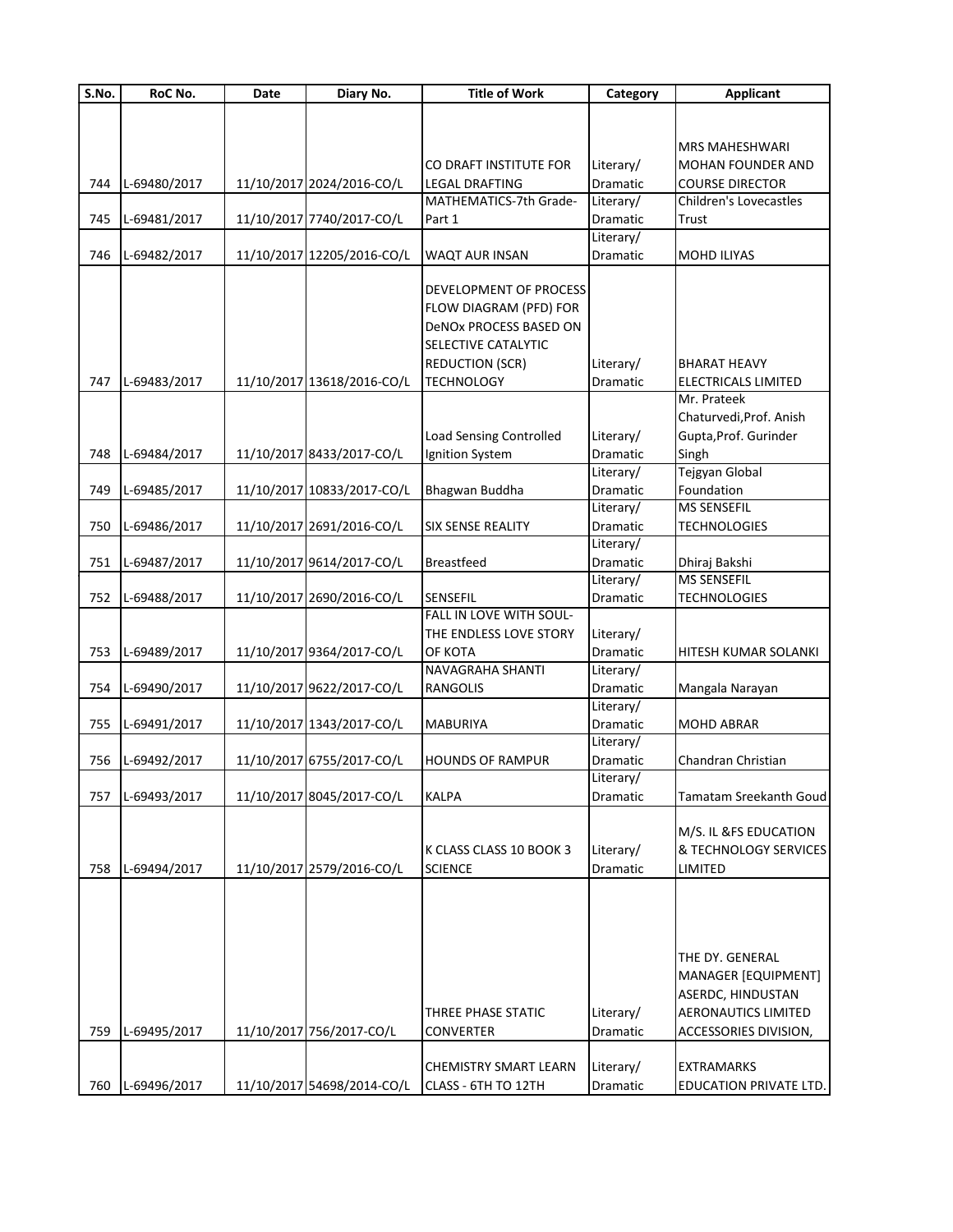| S.No. | RoC No.      | Date | Diary No.                  | <b>Title of Work</b>           | Category  | <b>Applicant</b>                   |
|-------|--------------|------|----------------------------|--------------------------------|-----------|------------------------------------|
|       |              |      |                            |                                |           |                                    |
|       |              |      |                            |                                |           | Miss Kirti Prabhakar               |
|       |              |      |                            |                                | Literary/ | Tikhe, Mr Pranav Vijay             |
| 761   | L-69497/2017 |      | 11/10/2017 16935/2012-CO/L | eaktamta and socho             | Dramatic  | Naerkhede                          |
|       |              |      |                            |                                |           |                                    |
|       |              |      |                            |                                |           |                                    |
|       |              |      |                            |                                | Literary/ | NIMBUS9 ANIMATION                  |
| 762   | L-69498/2017 |      | 11/10/2017 2053/2017-CO/L  | <b>Adventures of Ecoland</b>   | Dramatic  | STUDIO PRIVATE LIMITED             |
|       |              |      |                            | <b>Standard Operating</b>      |           |                                    |
|       |              |      |                            | Procedure (SOP) for CDFIT -    |           |                                    |
|       |              |      |                            | <b>Community Diagnosis and</b> |           |                                    |
|       |              |      |                            | Feasible Intervention          | Literary/ |                                    |
| 763   | L-69499/2017 |      | 11/10/2017 9369/2017-CO/L  | <b>Training</b>                | Dramatic  | SRI BALAJI VIDYAPEETH              |
|       |              |      |                            |                                | Literary/ |                                    |
| 764   | L-69500/2017 |      | 11/10/2017 9602/2017-CO/L  | SRAJAN KI DHADHAKTI AAG        | Dramatic  | <b>UDIT PRABHAT DIXIT</b>          |
|       |              |      |                            |                                |           |                                    |
|       |              |      |                            | PROPOSED GLOBAL                |           |                                    |
|       |              |      |                            | PENSION SCHEME FOR SELF        | Literary/ |                                    |
| 765   | L-69501/2017 |      | 11/10/2017 13701/2017-CO/L | <b>EMPLOYED PERSONS</b>        | Dramatic  | DIPAK KUMAR BISWAS                 |
|       |              |      |                            |                                |           |                                    |
|       |              |      |                            |                                | Literary/ | <b>JAIDEEP MANOHAR</b>             |
| 766   | L-69502/2017 |      | 11/10/2017 7681/2017-CO/L  | <b>AGAIN AND AGAIN</b>         | Dramatic  | WALIMBE                            |
|       |              |      |                            |                                | Literary/ |                                    |
| 767   | L-69503/2017 |      | 11/10/2017 6737/2017-CO/L  | WHAT A CUCKOO                  | Dramatic  | <b>ADITYA DONGRE</b>               |
|       |              |      |                            |                                |           |                                    |
|       |              |      |                            |                                |           | M/S. IL &FS EDUCATION              |
|       |              |      |                            | K CLASS CLASS 10 BOOK 4        | Literary/ | & TECHNOLOGY SERVICES              |
| 768   | L-69504/2017 |      | 11/10/2017 2583/2016-CO/L  | <b>SCIENCE</b>                 | Dramatic  | LIMITED                            |
|       |              |      |                            |                                | Literary/ |                                    |
| 769   | L-69505/2017 |      | 11/10/2017 6749/2016-CO/L  | Constitution(S) of India       | Dramatic  | M. Natesan                         |
|       |              |      |                            |                                |           |                                    |
|       |              |      |                            | UNIQUE 20 QUESTIONS &          |           |                                    |
|       |              |      |                            | ANSWERS ARBITRATION,           |           |                                    |
|       |              |      |                            | <b>CONCILIATION AND</b>        |           |                                    |
|       |              |      |                            | <b>ALTERNATE DISPUTE</b>       | Literary/ | Maya Sharma, trading as            |
| 770   | L-69506/2017 |      | 11/10/2017 149/2016-CO/L   | <b>RESOLUTION SYSTEM</b>       | Dramatic  | M/s. Nitin Prakashan               |
|       |              |      |                            | <b>BRAIN POWER GYM -</b>       | Literary/ |                                    |
| 771   | L-69507/2017 |      | 11/10/2017 9511/2017-CO/L  | <b>SMART MIND</b>              | Dramatic  | T Chinthamani<br><b>EXTRAMARKS</b> |
|       |              |      |                            | <b>Economics Smart Learn</b>   | Literary/ | <b>EDUCATION PRIVATE</b>           |
| 772   | L-69508/2017 |      | 11/10/2017 1102/2015-CO/L  | Class - 9th to 12th            | Dramatic  | LIMITED                            |
|       |              |      |                            |                                |           | <b>EXTRAMARKS</b>                  |
|       |              |      |                            | Physics Smart Learn Class      | Literary/ | <b>EDUCATION PRIVATE</b>           |
| 773   | L-69509/2017 |      | 11/10/2017 1103/2015-CO/L  | 6th to 12th                    | Dramatic  | LIMITED                            |
|       |              |      |                            |                                |           |                                    |
|       |              |      |                            |                                |           | M/S IL & FS EDUCATION              |
|       |              |      |                            | K CLASS CLASS 7 BOOK 4         | Literary/ | & TECHNOLOGY SERVICE               |
| 774   | L-69510/2017 |      | 11/10/2017 2660/2016-CO/L  | <b>HISTORY</b>                 | Dramatic  | LIMITED                            |
|       |              |      |                            | <b>NENO THIYARI OF FLAYAT</b>  |           |                                    |
|       |              |      |                            | 112 SAAL BAD EK                |           |                                    |
|       |              |      |                            | <b>BHARATIYA STUDENT</b>       |           |                                    |
|       |              |      |                            | PAYLOT NE KHOJA                |           |                                    |
|       |              |      |                            | AROPLANE UDANE KA              | Literary/ | HARESH HARSHADRAY                  |
| 775   | L-69511/2017 |      | 11/10/2017 10694/2017-CO/L | <b>KARAN</b>                   | Dramatic  | <b>MEHTA</b>                       |
|       |              |      |                            |                                | Literary/ |                                    |
| 776   | L-69512/2017 |      | 11/10/2017 10260/2016-CO/L | Craft Your Own Life Story      | Dramatic  | Mathews George                     |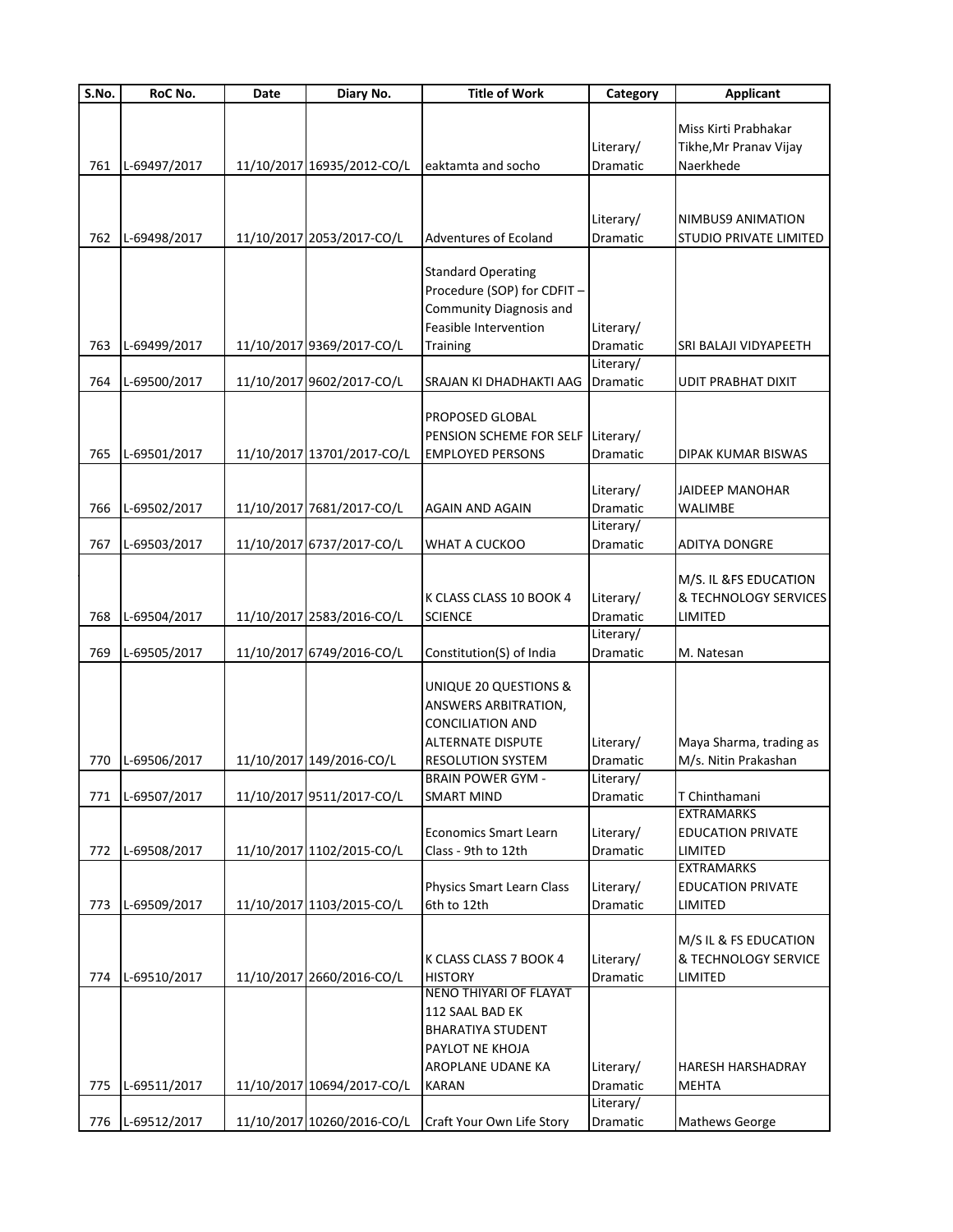| S.No. | RoC No.      | Date | Diary No.                  | <b>Title of Work</b>                                                                        | Category                           | <b>Applicant</b>                                                                                         |
|-------|--------------|------|----------------------------|---------------------------------------------------------------------------------------------|------------------------------------|----------------------------------------------------------------------------------------------------------|
|       |              |      |                            |                                                                                             | Literary/                          |                                                                                                          |
| 777   | L-69513/2017 |      | 11/10/2017 10560/2017-CO/L | THE THIRD WORLD                                                                             | Dramatic                           | <b>KARTIK RAJPUT</b>                                                                                     |
|       |              |      |                            |                                                                                             | Literary/                          |                                                                                                          |
| 778   | L-69514/2017 |      | 11/10/2017 14965/2016-CO/L | <b>TIMELESS WRITERS CLUB</b>                                                                | Dramatic                           | NAVINDER OBEROI                                                                                          |
| 779   | L-69515/2017 |      | 11/10/2017 9953/2017-CO/L  | <b>HANDBOOK ON BENNETT</b><br>SYSTEM & ROLES AND<br>RESPONSIBILITIES OF<br><b>DIRECTORS</b> | Literary/<br>Dramatic              | Bennett Coleman and<br>Company Limited                                                                   |
| 780   | L-69516/2017 |      | 11/10/2017 1070/2016-CO/L  | www.railyatri.in<br>A MODEL FOR                                                             | Literary/<br>Dramatic              | <b>Stelling Technologies</b><br>Private Limited (Company<br>Registered Under<br>Companies Act, 1956)     |
|       |              |      |                            | CALCULATING THE                                                                             |                                    |                                                                                                          |
|       |              |      |                            | <b>BURNING LOSS IN CDQ</b>                                                                  | Literary/                          |                                                                                                          |
| 781   | L-69517/2017 |      | 11/10/2017 9766/2016-CO/L  | <b>PROCESS</b>                                                                              | Dramatic                           | <b>JSW STEEL LIMITED</b>                                                                                 |
| 782   | L-69518/2017 |      | 11/10/2017 9844/2017-CO/L  | 4 - Quadrant Curvelet<br>Transform                                                          | Literary/<br>Dramatic              | Dr. Pallavi Parlewar, Shri<br>Ramdeobaba College of<br>Engineering and<br>Management, Nagpur             |
|       |              |      |                            | Theorem of Limitless                                                                        | Literary/                          | Dr. Anish Gupta, Prof.                                                                                   |
| 783   | L-69519/2017 |      | 11/10/2017 10509/2017-CO/L | Thinking                                                                                    | Dramatic                           | <b>Gurinder Singh</b>                                                                                    |
| 784   | L-69520/2017 |      | 11/10/2017 9837/2017-CO/L  | Phasor Diagram for AC<br><b>Bridges (Handouts)</b><br><b>ICONOWRITE WORD ART</b>            | Literary/<br>Dramatic<br>Literary/ | Ajinkya Nilawar, Ashlesh<br>Jaiswal, Shri Ramdeobaba<br>College of Engineering<br>and Management, Nagpur |
| 785   | L-69521/2017 |      | 11/10/2017 55099/2014-CO/L | <b>EDUCATION</b>                                                                            | Dramatic                           | <b>J ROBINSON</b>                                                                                        |
| 786   | L-69522/2017 |      | 11/10/2017 6106/2016-CO/L  | MY LIFE IN LOVE                                                                             | Literary/<br>Dramatic              | Adittia Powar                                                                                            |
| 787   | L-69523/2017 |      | 11/10/2017 9926/2017-CO/L  | www.frankfinn.com<br>Frankfinn Institute of Air<br><b>Hostess Training</b>                  | Literary/<br>Dramatic              | KULWINDER SINGH<br>KOHLI, NON-EXECUTIVE<br><b>DIRECTOR</b>                                               |
|       |              |      |                            |                                                                                             | Literary/                          | <b>HABIB IMTIAZ</b>                                                                                      |
| 788   | L-69524/2017 |      | 11/10/2017 9938/2017-CO/L  | A LATTER TO TERRORIST                                                                       | Dramatic                           | KINKHABWALA                                                                                              |
|       |              |      |                            |                                                                                             | Literary/                          |                                                                                                          |
| 789   | L-69525/2017 |      | 11/10/2017 3772/2016-CO/L  | <b>MEHFIL</b>                                                                               | Dramatic                           | SHIVAM SHARMA                                                                                            |
| 790   | L-69526/2017 |      | 11/10/2017 3774/2016-CO/L  | SPEAKER                                                                                     | Literary/<br>Dramatic              | SHIVAM SHARMA                                                                                            |
| 791   | L-69527/2017 |      | 11/10/2017 3333/2016-CO/L  | PRODUCTION OF<br>REGENERATIVE POWER<br>DURING PLYING OF VEHICLE                             | Literary/<br>Dramatic              | <b>SMT SUMAN SHARMA</b>                                                                                  |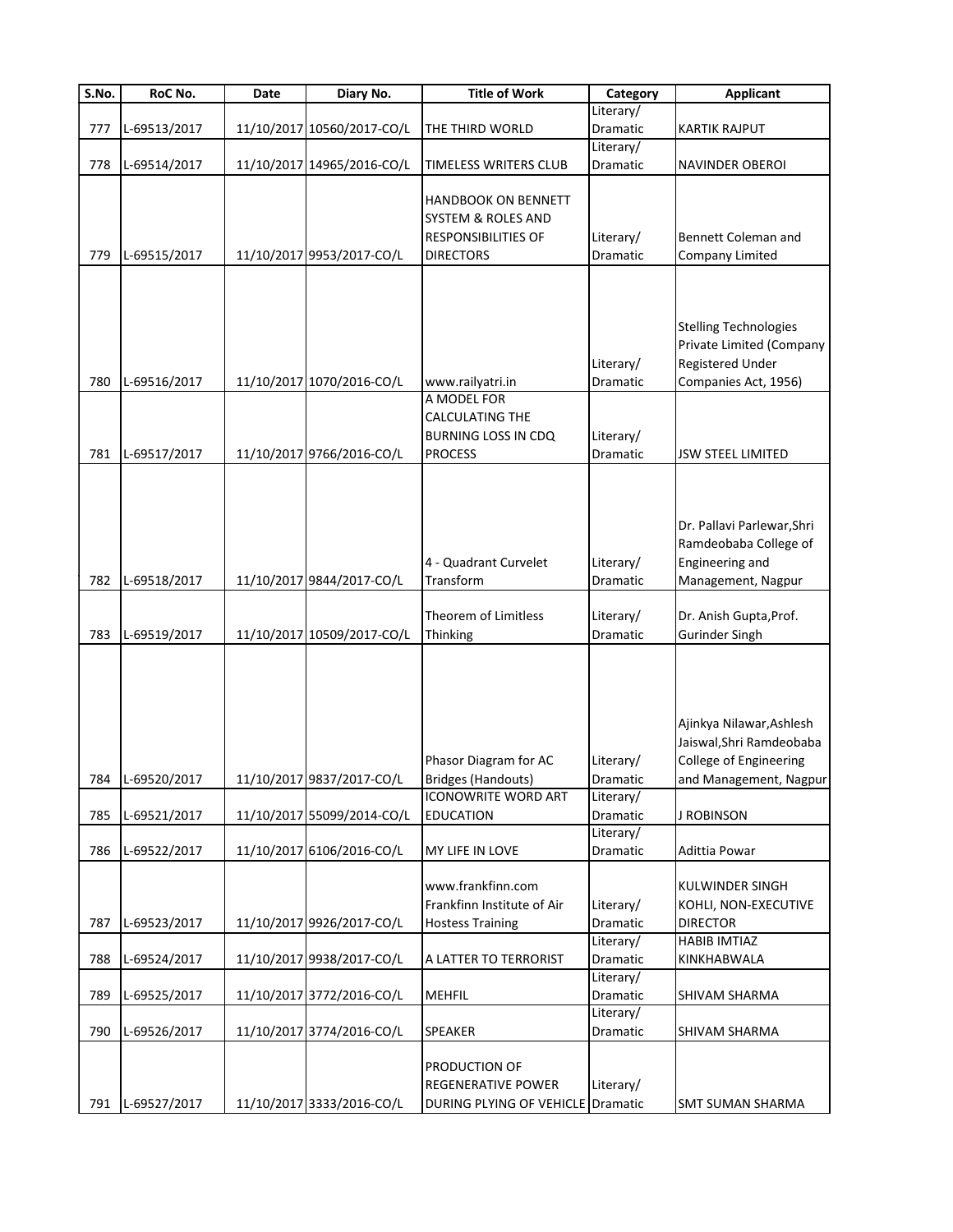| $\overline{\mathsf{S}}$ . No. | RoC No.       | Date | Diary No.                           | <b>Title of Work</b>                         | Category  | <b>Applicant</b>             |
|-------------------------------|---------------|------|-------------------------------------|----------------------------------------------|-----------|------------------------------|
|                               |               |      |                                     |                                              | Literary/ | <b>PRAKASH JHA</b>           |
| 792                           | L-69528/2017  |      | 11/10/2017 1573/2016-CO/L           | <b>JAI GANGAJAL</b>                          | Dramatic  | <b>PRODUCTIONS</b>           |
|                               |               |      |                                     |                                              |           |                              |
|                               |               |      |                                     | Module on Early Clinical                     |           |                              |
|                               |               |      |                                     | Exposure in Physiology for                   |           | Dr. Arunita Tushar           |
|                               |               |      |                                     | Cardiovascular and                           | Literary/ | Jagzape, Dr. Tushar Bharat   |
| 793                           | L-69529/2017  |      | 11/10/2017 8640/2017-CO/L           |                                              | Dramatic  |                              |
|                               |               |      |                                     | Respiratory system.                          |           | Jagzape                      |
|                               |               |      |                                     |                                              | Literary/ |                              |
| 794                           | L-69530/2017  |      | 11/10/2017 53308/2014-CO/L          | <b>DIWANA DIL</b>                            | Dramatic  | RAJA SADALAPURKAR            |
|                               |               |      |                                     |                                              | Literary/ |                              |
| 795                           | L-69531/2017  |      | 11/10/2017 8562/2017-CO/L           | O My Fighters Fight along to Dramatic        |           | Kumar Shamil                 |
|                               |               |      |                                     |                                              |           |                              |
|                               |               |      |                                     |                                              | Literary/ | <b>KARADI PATH EDUCATION</b> |
| 796                           | L-69532/2017  |      | 11/10/2017 14527/2016-CO/L          | POWER ENGLISH LEVEL 1                        | Dramatic  | <b>COMPANY PVT LD</b>        |
|                               |               |      |                                     |                                              |           | <b>TWO MINDS</b>             |
|                               |               |      |                                     | MECHANICAL ENGINEERING Literary/             |           | TECHNOLOGY PRIVATE           |
|                               |               |      |                                     |                                              |           |                              |
| 797                           | L-69533/2017  |      | 11/10/2017 6974/2017-CO/L           | <b>BASICS</b>                                | Dramatic  | LIMITED                      |
|                               |               |      |                                     |                                              |           |                              |
|                               |               |      |                                     |                                              | Literary/ | <b>ODISHA TELEVISION</b>     |
| 798                           | L-69534/2017  |      | 11/10/2017 8491/2017-CO/L           | KUNI KALAKAR                                 | Dramatic  | LIMITED.                     |
|                               |               |      |                                     |                                              | Literary/ |                              |
| 799                           | L-69535/2017  |      | 11/10/2017 8198/2017-CO/L           | <b>MANGAL SUTRA</b>                          | Dramatic  | PRABHU MANDHAIYA             |
|                               |               |      |                                     |                                              | Literary/ |                              |
| 800                           | L-69536/2017  |      | 11/10/2017 4920/2015-CO/L           |                                              | Dramatic  |                              |
|                               |               |      |                                     | Runners level - I (Book A)                   |           | Sanjay Damodar Kalamkar      |
|                               |               |      |                                     | <b>QUALITY OF LIFE IN</b>                    |           |                              |
|                               |               |      |                                     | PARKINSON'S DISEASE                          | Literary/ |                              |
| 801                           | L-69537/2017  |      | 11/10/2017 50585/2014-CO/L          | <b>INSTRUMENT</b>                            | Dramatic  | Dr. RAJEEV AGGARWAL          |
|                               |               |      |                                     |                                              |           |                              |
|                               |               |      |                                     |                                              | Literary/ | <b>MEXUS EDUCATION</b>       |
| 802                           | L-69538/2017  |      | 11/10/2017 6599/2012-CO/L           | <b>SHADOW</b>                                | Dramatic  | PRIVATE LIMITED              |
|                               |               |      |                                     |                                              | Literary/ |                              |
| 803                           | L-69539/2017  |      | 11/10/2017 56087/2014-CO/L          | We are the Future of India                   | Dramatic  | Amar Prakash                 |
|                               |               |      |                                     |                                              |           |                              |
|                               |               |      |                                     |                                              |           |                              |
|                               |               |      |                                     | <b>GRB Objective Physics for</b>             | Literary/ |                              |
| 804                           | L-69540/2017  |      | 11/10/2017 10892/2015-CO/L          | Medical Entrance Vol. - II                   | Dramatic  | Manoj Bathla                 |
|                               |               |      |                                     | WAKE UP OH! INDIAN                           | Literary/ |                              |
| 805                           | L-69541/2017  |      | 11/10/2017 9370/2015-CO/L           | WAKE UP PLEASE                               | Dramatic  | <b>SUPRIO GHOSH</b>          |
|                               |               |      |                                     |                                              |           |                              |
| 806                           | M-472/2017    |      |                                     | 11/10/2017 10826/2017-CO/M TU BEAUTIFUL HEIN | Music     | Siddhant Bhosle              |
|                               |               |      |                                     |                                              |           |                              |
| 807                           |               |      |                                     | 11/10/2017 10827/2017-CO/M TU BEAUTIFUL HEIN | Music     | Siddhant Bhosle              |
|                               | M-473/2017    |      |                                     |                                              |           |                              |
|                               |               |      |                                     |                                              | Sound     |                              |
| 808                           | SR-12772/2017 |      | 11/10/2017 9367/2017-CO/SR          | <b>Silent Hacker</b>                         | Recording | Mayur Somani                 |
|                               |               |      |                                     |                                              | Sound     |                              |
| 809                           | SR-12773/2017 |      | 11/10/2017 10780/2017-CO/SR Rasathi |                                              | Recording | Sathyanarayanan K V          |
|                               |               |      |                                     |                                              | Sound     |                              |
| 810                           | SR-12774/2017 |      | 11/10/2017 12701/2016-CO/M Laage na |                                              | Recording | Sujay Kar                    |
|                               |               |      |                                     |                                              | Sound     |                              |
| 811                           | SR-12775/2017 |      | 11/10/2017 12697/2016-CO/M          | O Raanjhna                                   | Recording | Sujay Kar                    |
|                               |               |      |                                     |                                              | Sound     |                              |
|                               |               |      |                                     |                                              |           |                              |
| 812                           | SR-12776/2017 |      | 11/10/2017 9378/2017-CO/SR          | <b>ITKI KA SUNDAR DISTES TU</b>              | Recording | <b>Umang Patel</b>           |
|                               |               |      |                                     | MOTHERS DAY SONG ENNAI                       |           |                              |
|                               |               |      |                                     | KARUVILE SUMANDAVAL                          | Sound     |                              |
| 813                           | SR-12777/2017 |      | 11/10/2017 6338/2016-CO/SR          | <b>AMMA</b>                                  | Recording | N. JAYAPALAN                 |
|                               |               |      |                                     |                                              |           | <b>SONY MUSIC</b>            |
|                               |               |      |                                     |                                              | Sound     | ENTERTAINMENT INDIA          |
| 814                           | SR-12778/2017 |      | 11/10/2017 2574/2017-CO/SR          | <b>TERI YEH JAWANI</b>                       | Recording | PVT LTD                      |
|                               |               |      |                                     |                                              |           |                              |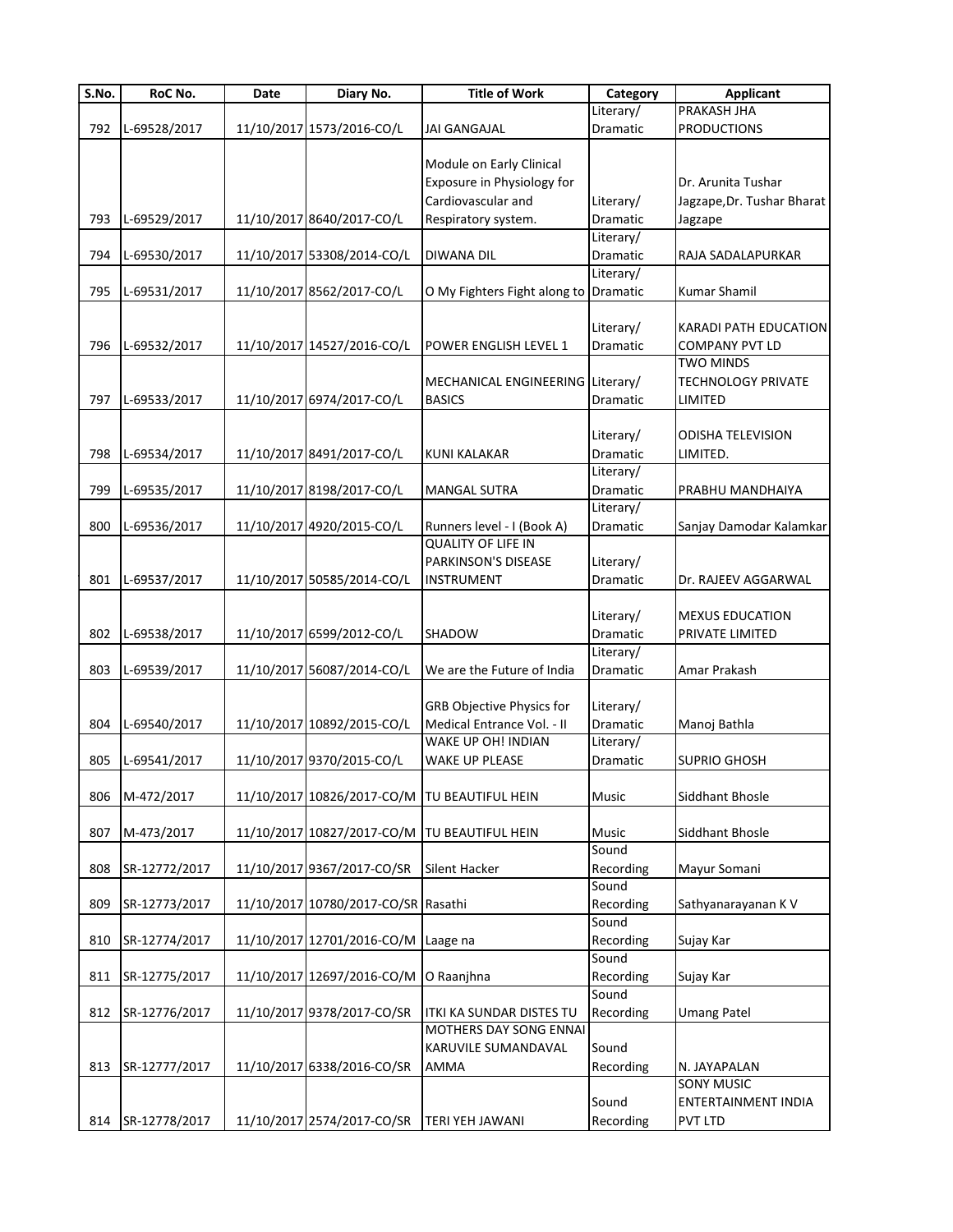| S.No. | RoC No.       | Date       | Diary No.                           | <b>Title of Work</b>                          | Category  | <b>Applicant</b>                    |
|-------|---------------|------------|-------------------------------------|-----------------------------------------------|-----------|-------------------------------------|
|       |               |            |                                     |                                               |           | <b>SONY MUSIC</b>                   |
|       |               |            |                                     | HUM BHI SAMAJH RAHE                           | Sound     | ENTERTAINMENT INDIA                 |
| 815   | SR-12779/2017 |            | 11/10/2017 2568/2017-CO/SR          | <b>HAIN</b>                                   | Recording | <b>PVT LTD</b>                      |
|       |               |            |                                     |                                               |           | <b>SONY MUSIC</b>                   |
|       |               |            |                                     |                                               | Sound     | ENTERTAINMENT INDIA                 |
| 816   | SR-12780/2017 |            | 11/10/2017 2573/2017-CO/SR          | THE COLOUR OF GHAATH                          | Recording | <b>PVT LTD</b>                      |
|       |               |            |                                     |                                               |           | <b>SONY MUSIC</b>                   |
|       |               |            |                                     | JO DAR GAYA WHO MAR                           | Sound     | ENTERTAINMENT INDIA                 |
| 817   | SR-12781/2017 |            | 11/10/2017 2572/2017-CO/SR          | <b>GAYA</b>                                   | Recording | <b>PVT LTD</b>                      |
|       |               |            |                                     |                                               |           | <b>SONY MUSIC</b>                   |
|       |               |            |                                     |                                               | Sound     | <b>ENTERTAINMENT INDIA</b>          |
|       | SR-12782/2017 |            | 11/10/2017 2570/2017-CO/SR          |                                               | Recording |                                     |
| 818   |               |            |                                     | KISI NE SACH HI KAHA HAI                      |           | <b>PVT LTD</b><br><b>SONY MUSIC</b> |
|       |               |            |                                     |                                               |           |                                     |
|       |               |            |                                     |                                               | Sound     | ENTERTAINMENT INDIA                 |
| 819   | SR-12783/2017 |            | 11/10/2017 2571/2017-CO/SR          | <b>BABA MERI YEH JAWANI</b>                   | Recording | <b>PVT LTD</b>                      |
|       |               |            |                                     |                                               |           | <b>SONY MUSIC</b>                   |
|       |               |            |                                     |                                               | Sound     | ENTERTAINMENT INDIA                 |
| 820   | SR-12784/2017 |            | 11/10/2017 2569/2017-CO/SR          | JHUMKA CHANDI DA                              | Recording | <b>PVT LTD</b>                      |
|       |               |            |                                     |                                               |           | <b>SONY MUSIC</b>                   |
|       |               |            |                                     |                                               | Sound     | <b>ENTERTAINMENT INDIA</b>          |
| 821   | SR-12785/2017 |            | 11/10/2017 3483/2017-CO/SR          | <b>BAAGA UNNARA</b>                           | Recording | <b>PVT LTD</b>                      |
|       |               |            |                                     |                                               |           | <b>SONY MUSIC</b>                   |
|       |               |            |                                     |                                               | Sound     | ENTERTAINMENT INDIA                 |
| 822   | SR-12786/2017 |            | 11/10/2017 3459/2017-CO/SR          | <b>SAMBO JAGADAM</b>                          | Recording | <b>PVT LTD</b>                      |
|       |               |            |                                     |                                               |           | <b>SONY MUSIC</b>                   |
|       |               |            |                                     | TERI AASHIQUI MERI                            | Sound     | ENTERTAINMENT INDIA                 |
| 823   | SR-12787/2017 |            | 11/10/2017 2567/2017-CO/SR          | <b>ZINDAGI</b>                                | Recording | <b>PVT LTD</b>                      |
|       |               |            |                                     |                                               |           | <b>SONY MUSIC</b>                   |
|       |               |            |                                     |                                               | Sound     | <b>ENTERTAINMENT INDIA</b>          |
| 824   | SR-12788/2017 |            | 11/10/2017 5508/2017-CO/SR          | <b>COCKTAIL</b>                               | Recording | PVT.LTD                             |
|       |               |            |                                     |                                               |           | <b>BACK OFFICE IT</b>               |
|       |               |            | 12547/2016-                         |                                               |           | <b>SOLUTIONS PRIVATE</b>            |
|       |               |            | CO/SW                               |                                               | Computer  |                                     |
| 825   | SW-9551/2017  | 11/10/2017 |                                     | Navreports.net                                | Software  | LIMITED                             |
|       |               |            |                                     |                                               |           |                                     |
|       |               |            | 11099/2017-                         | Probabilistic Ranking Of                      | Computer  | Eagerbug Technologies               |
| 826   | SW-9552/2017  | 11/10/2017 | CO/SW                               | Instruments                                   | Software  | Pvt Ltd                             |
|       |               |            |                                     | VeTRAC Version 2.0 dated                      | Computer  | <b>ITERATE INDIA PRIVATE</b>        |
| 827   | SW-9553/2017  |            | 11/10/2017 14145/2016-CO/L          | 02/06/2011                                    | Software  | LIMITED                             |
|       |               |            |                                     |                                               |           |                                     |
|       |               |            |                                     |                                               |           | <b>CENTRE FOR</b>                   |
|       |               |            |                                     | IAT-INTELLIGENT ACCESS                        | Computer  | <b>DEVELOPMENT OF</b>               |
| 828   | SW-9554/2017  |            | 11/10/2017 5531/2017-CO/SW TERMINAL |                                               | Software  | ADVANCED COMPUTING                  |
|       |               |            |                                     | Lead Management, Loan                         |           |                                     |
|       |               |            |                                     | Management and Web                            | Computer  |                                     |
| 829   | SW-9555/2017  |            | 11/10/2017 3921/2017-CO/SW portal   |                                               | Software  | <b>Sumit Garg</b>                   |
|       |               |            |                                     |                                               | Computer  |                                     |
| 830   | SW-9556/2017  |            | 11/10/2017 6648/2017-CO/SW          | Live tracker                                  | Software  | Meeta Agarwal                       |
|       |               |            |                                     |                                               |           |                                     |
|       |               |            |                                     | <b>COMPUTER PROGRAM FOR</b>                   |           |                                     |
|       |               |            |                                     | CALCULATION OF ELECTRO-                       |           |                                     |
|       |               |            |                                     | <b>HYDRAULIC ACTUATORS,</b>                   |           |                                     |
|       |               |            |                                     |                                               |           |                                     |
|       |               |            |                                     | FOR STEAM TURBINE STOP                        | Computer  | <b>BHARAT HEAVY</b>                 |
| 831   | SW-9557/2017  |            |                                     | 11/10/2017 5198/2017-CO/SW AND CONTROL VALVES | Software  | ELECTRICALS LIMITED                 |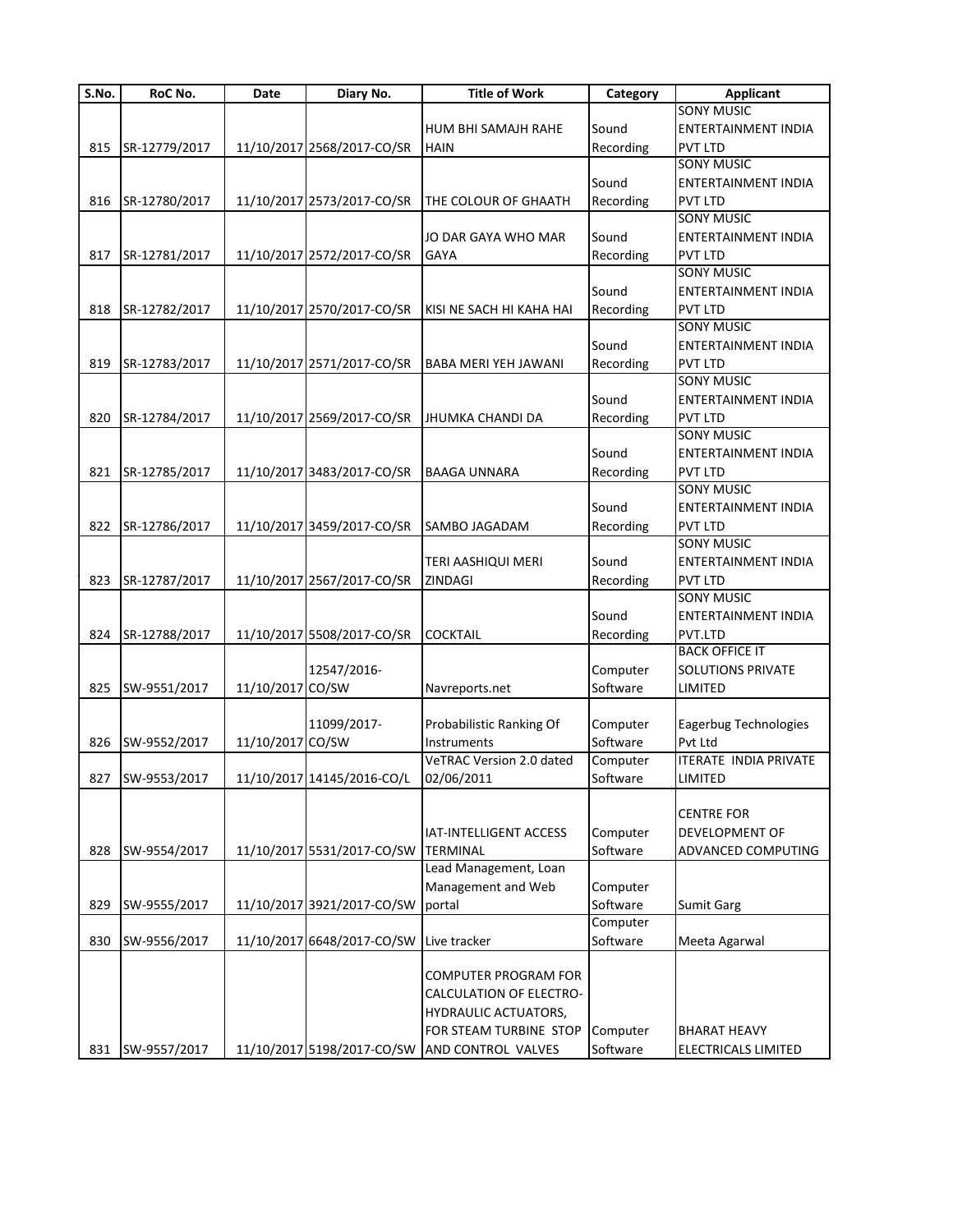| S.No. | RoC No.       | Date             | Diary No.                  | <b>Title of Work</b>           | Category | <b>Applicant</b>                |
|-------|---------------|------------------|----------------------------|--------------------------------|----------|---------------------------------|
|       |               |                  |                            |                                |          |                                 |
|       |               |                  |                            | Subroutine for Sub-pixel       |          |                                 |
|       |               |                  |                            | Level Color Transformation     |          |                                 |
|       |               |                  |                            | of an Image using              | Computer | Dr Kamal Jain, Suresh           |
| 832   | SW-9558/2017  |                  | 11/10/2017 356/2015-CO/SW  | Colorimetry                    | Software | Merugu                          |
|       |               |                  |                            | COMPUTER PROGRAM FOR           |          |                                 |
|       |               |                  |                            | SIZING OF STEAM JET AIR        | Computer | <b>BHARAT HEAVY</b>             |
| 833   | SW-9559/2017  |                  | 11/10/2017 5325/2017-CO/SW | <b>EJECTOR</b>                 | Software | ELECTRICALS LIMITED             |
|       |               |                  |                            |                                |          |                                 |
|       |               |                  |                            |                                |          |                                 |
|       |               |                  |                            | A COMBINED NOISE               |          |                                 |
|       |               |                  |                            | <b>FILTRATION APPROACH FOR</b> |          |                                 |
|       |               |                  |                            | EMG SIGNALS USING              |          |                                 |
|       |               |                  |                            | CLASSICAL NOTCH, LPF AND       |          |                                 |
|       |               |                  |                            | <b>HPF FILTERS WITH</b>        |          |                                 |
|       |               |                  |                            | INDEPENDENT                    | Computer |                                 |
| 834   | SW-9560/2017  |                  | 11/10/2017 3970/2016-CO/SW | <b>COMPONENT ANALYSIS ICA</b>  | Software | PRADEEP KUMAR JAISAL            |
|       |               |                  | 10305/2017-                |                                | Computer |                                 |
| 835   | SW-9561/2017  | 11/10/2017 CO/SW |                            | <b>RUBY CRM</b>                | Software | SHAIK ABDUL RIYAZ               |
|       |               |                  | 10265/2017-                |                                | Computer |                                 |
| 836   | SW-9562/2017  | 11/10/2017       | CO/SW                      | www.sahyadrihospital.com       | Software | Dr. Jayashree Apte              |
|       |               |                  |                            |                                |          |                                 |
|       |               |                  |                            | Optimization of Front Wiper    |          |                                 |
|       |               |                  |                            | And Washer Motor Control       |          |                                 |
|       |               |                  |                            | System in State Machine        | Computer |                                 |
| 837   | SW-9563/2017  |                  | 11/10/2017 1215/2016-CO/SW | Architecture                   | Software | <b>Tata Motors Limited</b>      |
|       |               |                  |                            | <b>GUI DEVELOPMENT FOR</b>     |          |                                 |
|       |               |                  |                            | THE TEMPERATURE RISE           |          |                                 |
|       |               |                  |                            | CALCULATIONS FOR THE           | Computer | <b>BHARAT HEAVY</b>             |
| 838   | SW-9564/2017  |                  | 11/10/2017 9764/2017-CO/SW | <b>TRACTION MOTOR</b>          | Software | ELECTRICALS LIMITED             |
|       |               |                  |                            | Power Exchange Trading         | Computer |                                 |
| 839   | SW-9565/2017  |                  | 11/10/2017 9250/2015-CO/SW | System (PETS)                  | Software | Kumar Ravi                      |
|       |               |                  |                            |                                |          |                                 |
|       |               |                  |                            |                                |          | <b>CREATIVE HI TECH</b>         |
|       |               |                  |                            |                                |          | <b>BUILDERS &amp; ENGINEERS</b> |
| 840   | A-121170/2017 |                  | 12/10/2017 10592/2017-CO/A | <b>CREATIVE</b>                | Artistic | PVT. LTD.                       |
|       |               |                  |                            | <b>OMAXE CRANES LIFTING</b>    |          |                                 |
| 841   | A-121171/2017 |                  | 12/10/2017 10593/2017-CO/A | <b>WITH TECHNOLOGY</b>         | Artistic | OMAXE CRANES PVT. LTD.          |
| 842   | A-121172/2017 |                  | 12/10/2017 1351/2012-CO/A  | ROYAL AMLA HAIR OIL            | Artistic | TOPLINE EXIM INC                |
|       |               |                  |                            | RUAAB PUNJABI JUTTI            |          |                                 |
| 843   | A-121173/2017 |                  | 12/10/2017 10594/2017-CO/A | LOGO                           | Artistic | RUAAB PUNJABI JUTTI             |
|       |               |                  |                            |                                |          |                                 |
| 844   | A-121174/2017 |                  | 12/10/2017 10597/2017-CO/A | ARETE                          | Artistic | <b>ARETE INDUSTRIES</b>         |
|       |               |                  |                            |                                |          | M/s. Lamba Food                 |
|       |               |                  |                            | BABAJI PREMIUM BAKE            |          | Products A Partnership          |
| 845   | A-121175/2017 |                  | 12/10/2017 10849/2017-CO/A | <b>RUSK (LABEL)</b>            | Artistic | Firm                            |
|       |               |                  |                            |                                |          | M/s. Lamba Food                 |
|       |               |                  |                            |                                |          | Products A Partnership          |
| 846   | A-121176/2017 |                  | 12/10/2017 10855/2017-CO/A | BABAJI DITE (LABEL)            | Artistic | Firm                            |
|       |               |                  |                            | PANGHAT KACHI GHANI            |          |                                 |
|       |               |                  |                            | <b>MUSTARD OIL GRADE 1</b>     |          | MAWANA FOODS PVT.               |
| 847   | A-121177/2017 |                  | 12/10/2017 9439/2017-CO/A  | LABEL                          | Artistic | LTD.                            |
|       |               |                  |                            |                                |          | <b>NAVROZBHAI</b>               |
|       |               |                  |                            |                                |          | KAMRUDINBHAI                    |
| 848   | A-121178/2017 |                  | 12/10/2017 4064/2017-CO/A  | N K BABA MAVA                  | Artistic | PANJVANI                        |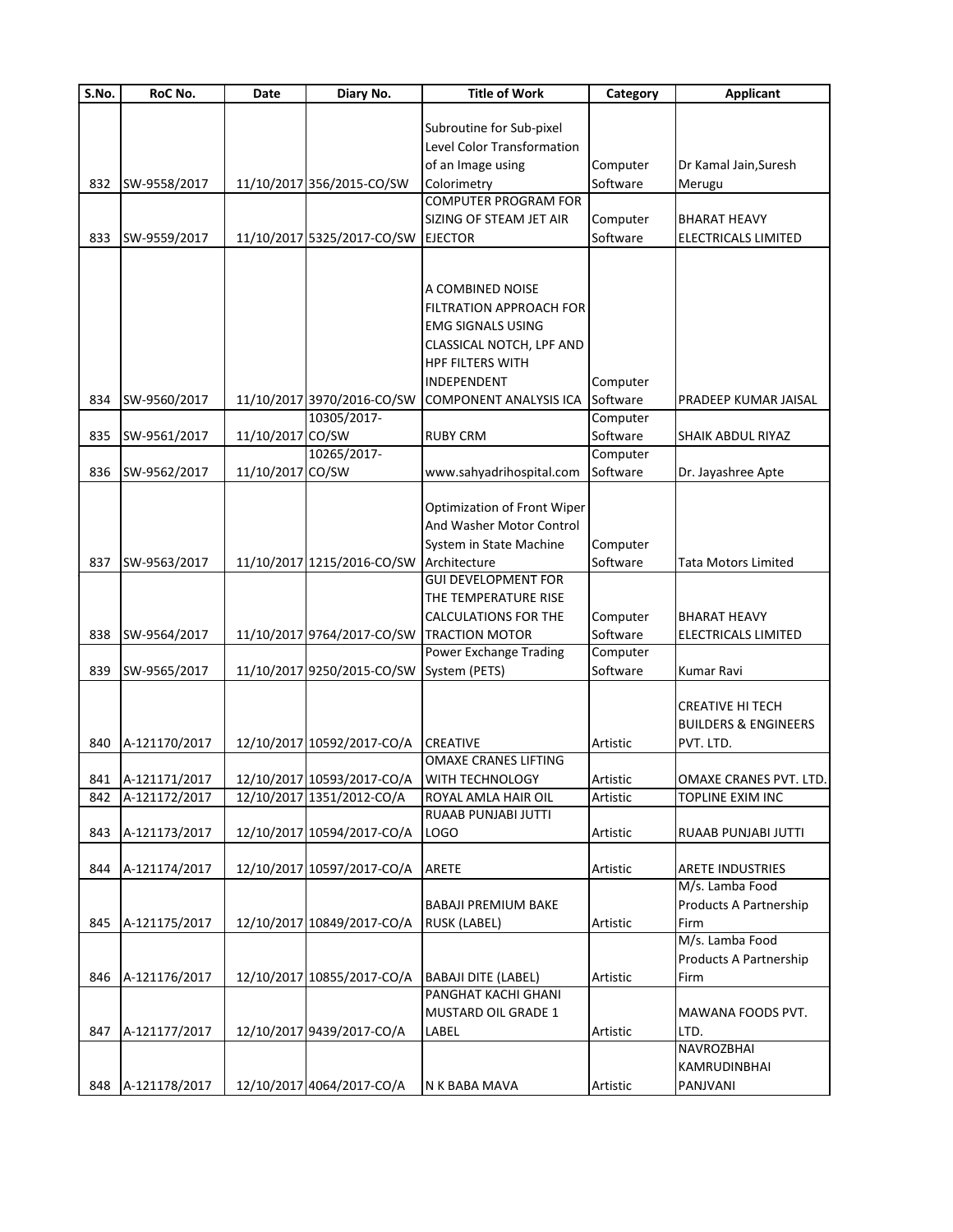| S.No. | RoC No.       | Date | Diary No.                  | <b>Title of Work</b>                                       | Category | <b>Applicant</b>               |
|-------|---------------|------|----------------------------|------------------------------------------------------------|----------|--------------------------------|
|       |               |      |                            |                                                            |          |                                |
|       |               |      |                            |                                                            |          | <b>ELECTROPNEUMATICS</b>       |
| 849   | A-121179/2017 |      |                            | 12/10/2017 12201/2016-CO/A ELECTRO PNEUMATICS              | Artistic | AND HYDRAULICS                 |
|       |               |      |                            |                                                            |          | SAMAIRA AGRIFOODS              |
| 850   | A-121180/2017 |      | 12/10/2017 4063/2017-CO/A  | <b>MASCOT OF BOY</b>                                       | Artistic | PRIVATE LIMITED                |
|       |               |      |                            |                                                            |          | HANSA TRADING CO.              |
| 851   | A-121181/2017 |      | 12/10/2017 10602/2017-CO/A | IZ Z                                                       | Artistic | <b>INDIA</b>                   |
|       |               |      |                            |                                                            |          | KAILASHCHAND                   |
|       |               |      |                            |                                                            |          | NATHULALJI KUMAVAT,            |
| 852   | A-121182/2017 |      | 12/10/2017 10549/2017-CO/A | LAXMIMATAJI                                                | Artistic | <b>PROPRIETOR</b>              |
|       |               |      |                            |                                                            |          |                                |
| 853   | A-121183/2017 |      | 12/10/2017 10772/2017-CO/A | SAMRAJ                                                     | Artistic | Manmohan Enterprises           |
| 854   | A-121184/2017 |      | 12/10/2017 8454/2017-CO/A  | FIXED FOR LIFE LOGO                                        | Artistic | SKIPPER LIMITED                |
|       |               |      |                            |                                                            |          |                                |
|       |               |      |                            |                                                            |          | M/S. IL&FS EDUCATION           |
|       |               |      |                            |                                                            |          | <b>AND TECHNOLOGY</b>          |
| 855   | A-121185/2017 |      | 12/10/2017 1721/2016-CO/A  | <b>GENEO DEVICE</b>                                        | Artistic | SERVICES LIMITED,              |
|       |               |      |                            |                                                            |          |                                |
|       |               |      |                            |                                                            |          | <b>AVANTHI MARKETING &amp;</b> |
|       |               |      |                            |                                                            |          | <b>SUPPLY CHAIN PRIVATE</b>    |
| 856   | A-121186/2017 |      | 12/10/2017 9582/2017-CO/A  | <b>NEW ZETOL</b>                                           | Artistic | LIMITED                        |
|       |               |      |                            |                                                            |          | M/S. SHREEJI DAIRY             |
| 857   | A-121187/2017 |      | 12/10/2017 4065/2017-CO/A  | MITHAI AND MORE LABEL                                      | Artistic | CORPORATION                    |
|       |               |      |                            |                                                            |          |                                |
|       |               |      |                            |                                                            |          | PRAYAGH NUTRI                  |
| 858   | A-121188/2017 |      | 12/10/2017 9583/2017-CO/A  | <b>CINTU MANGO CHATPAT</b>                                 | Artistic | PRODUCTS PVT.LTD.              |
| 859   | A-121189/2017 |      | 12/10/2017 4066/2017-CO/A  | <b>CHASHMISH LABEL</b>                                     | Artistic | OGG ENTERPRISE LLP             |
|       |               |      |                            |                                                            |          |                                |
| 860   | A-121190/2017 |      | 12/10/2017 4067/2017-CO/A  | TRISHUL WITH TE LOGO                                       | Artistic | TRISHUL ENGINEERING            |
|       |               |      |                            |                                                            |          |                                |
|       |               |      |                            |                                                            |          | <b>FIELDMAN ENGINEERS</b>      |
| 861   | A-121191/2017 |      | 12/10/2017 4069/2017-CO/A  | <b>DOCTOR LABEL</b>                                        | Artistic | PVT. LTD.                      |
|       |               |      | 12/10/2017 4070/2017-CO/A  |                                                            |          | KARNAVATI SEEDS PVT.           |
| 862   | A-121192/2017 |      |                            | <b>KARNAVATI SEEDS LABEL</b><br><b>EMBOZA TVVIN CHARGE</b> | Artistic | LTD.<br>EMBOZA GRANITO PVT.    |
| 863   | A-121193/2017 |      | 12/10/2017 4071/2017-CO/A  | LABEL                                                      | Artistic | LTD.                           |
|       |               |      |                            |                                                            |          |                                |
|       |               |      |                            |                                                            |          | AVANTHI MARKETING &            |
|       |               |      |                            |                                                            |          | SUPPLY CHAIN PRIVATE           |
| 864   | A-121194/2017 |      | 12/10/2017 9584/2017-CO/A  | <b>NEW ZETOL ULTRA</b>                                     | Artistic | LIMITED                        |
|       |               |      |                            |                                                            |          |                                |
| 865   | A-121195/2017 |      | 12/10/2017 9585/2017-CO/A  | e security audit                                           | Artistic | E Security Audit Pvt.Ltd.      |
| 866   | A-121196/2017 |      | 12/10/2017 54587/2014-CO/A | NURTURING YOUNG SEEDS                                      | Artistic | PRITI GOEL                     |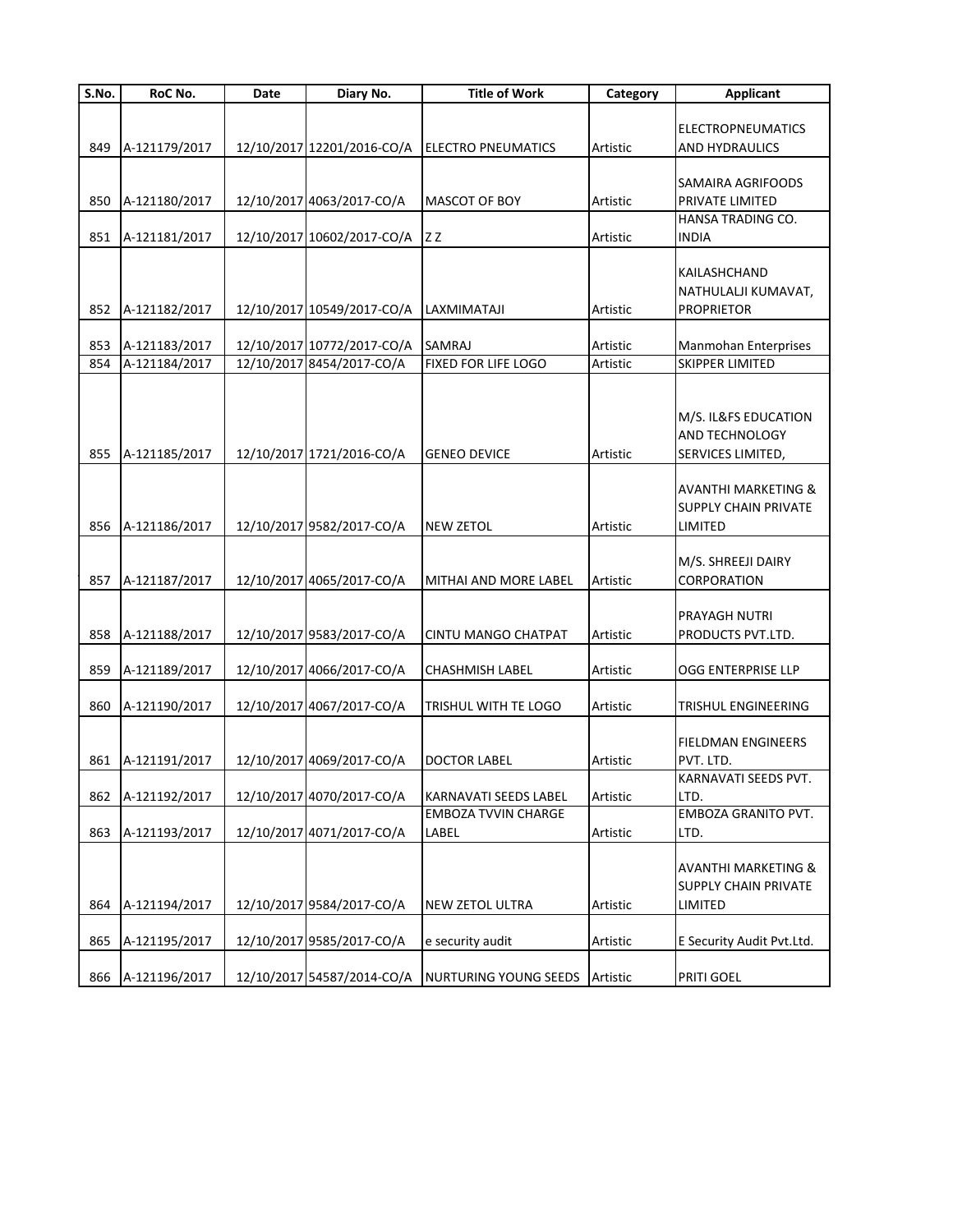| S.No.      | RoC No.                              | Date | Diary No.                                                    | <b>Title of Work</b>                                                                                                                                                                                                  | Category             | <b>Applicant</b>                                                                                                |
|------------|--------------------------------------|------|--------------------------------------------------------------|-----------------------------------------------------------------------------------------------------------------------------------------------------------------------------------------------------------------------|----------------------|-----------------------------------------------------------------------------------------------------------------|
| 867        | A-121197/2017                        |      | 12/10/2017 8235/2016-CO/A                                    | CONSAM WITH LOGO WITH<br>THE PUNCH LINE OF<br>VISHWAS AUR BHAROSE KA<br>PRATIK IN HINDI AND<br>CONSAM THE SYMBOL OF<br>FAITH AND TRUST IN<br>ENGLISH WRITTEN<br>ARISTICALLY IN ENGLISH<br>AND HINDI LABEL             | Artistic             | M/S CONSAM<br><b>INDUSTRIES PVT LTD</b>                                                                         |
| 868        | A-121198/2017                        |      | 12/10/2017 8236/2016-CO/A                                    | CONSAM WITH LOGO WITH<br>THE PUNCH LINE OF UCHIT<br>DAAM PAR SAHI UTPAD KA<br>BRAND IN HINDI AND THE<br>RIGHT BRAND AT<br>REASONABLE PRICE IN<br><b>ENGLISH WRITTEN</b><br>ARTISTICALLY IN ENGLISH<br>AND HINDI LABEL | Artistic             | M/S CONSAM<br><b>INDUSTRIES PVT LTD</b>                                                                         |
| 869        | A-121199/2017                        |      | 12/10/2017 9030/2016-CO/A                                    | Vilasa                                                                                                                                                                                                                | Artistic             | VILASA BUILDCON LLP                                                                                             |
|            |                                      |      |                                                              |                                                                                                                                                                                                                       |                      | HANS RAJ AGROS PVT.                                                                                             |
| 870        | A-121200/2017                        |      | 12/10/2017 5589/2015-CO/A                                    | WHITE HALE LABEL                                                                                                                                                                                                      | Artistic             | LTD.                                                                                                            |
| 871        | A-121201/2017                        |      | 12/10/2017 5668/2015-CO/A                                    | ROZ MAKHAN SI MULAYAM<br>TWACHA                                                                                                                                                                                       | Artistic             | <b>RSPL Limited</b>                                                                                             |
| 872<br>873 | A-121202/2017<br>A-121203/2017       |      | 12/10/2017 8809/2015-CO/A<br>12/10/2017 46891/2014-CO/A      | <b>SPOLIKE LABEL</b><br><b>M2 GROW TOGETHER</b><br>(LABEL)                                                                                                                                                            | Artistic<br>Artistic | Praveen Tayal, Brij<br>bhushan Tayal, Preeti<br>Tayal Trading As Brij & Co<br>Money Maker Research<br>Pvt. Ltd. |
|            |                                      |      |                                                              |                                                                                                                                                                                                                       |                      |                                                                                                                 |
| 874        | A-121204/2017<br>875   A-121205/2017 |      | 12/10/2017 30145/2013-CO/A<br>12/10/2017 53567/2014-CO/A JUC | <b>BETAB GOLD BEEDIES</b>                                                                                                                                                                                             | Artistic<br>Artistic | M/S. TOP BIRI FACTORY<br><b>J.UMASHANKAR</b><br>&CO(P)LTD.<br>Kama Ayurveda Private                             |
| 876        | A-121206/2017                        |      | 12/10/2017 6562/2015-CO/A                                    | Kama Phoneix                                                                                                                                                                                                          | Artistic             | Limited                                                                                                         |
| 877        | A-121207/2017                        |      | 12/10/2017 1717/2016-CO/A                                    | THE ANTRIKSH LOGO                                                                                                                                                                                                     | Artistic             | ANTRIKSH IFRATECH<br>PRIVATE LIMITED,<br>Kama Ayurveda Private                                                  |
| 878<br>879 | A-121208/2017<br>A-121209/2017       |      | 12/10/2017 6564/2015-CO/A<br>12/10/2017 10173/2017-CO/A      | Kama Galleria<br>SAMATA SAMAJWADI<br><b>CONGRESS PARTY</b><br>CONGRESS-S                                                                                                                                              | Artistic<br>Artistic | Limited<br><b>ARVIND GANDHI</b>                                                                                 |
| 880        | CF-3888/2017                         |      | 12/10/2017 4776/2016-CO/CF                                   | 9th Class Maths Videos-<br>Part 5                                                                                                                                                                                     | h Film               | Cinematograp UnfoldU Online Solutions<br>Pvt. Ltd.                                                              |
| 881        | CF-3889/2017                         |      | 12/10/2017 4767/2016-CO/CF                                   | 9th Class Maths Videos Part- Cinematograp UnfoldU Online Solutions<br>4                                                                                                                                               | h Film               | Pvt. Ltd.                                                                                                       |
| 882        | CF-3890/2017                         |      | 12/10/2017 4775/2016-CO/CF                                   | 9th Class Maths Videos-Part Cinematograp UnfoldU Online Solutions<br>2                                                                                                                                                | h Film               | Pvt. Ltd.                                                                                                       |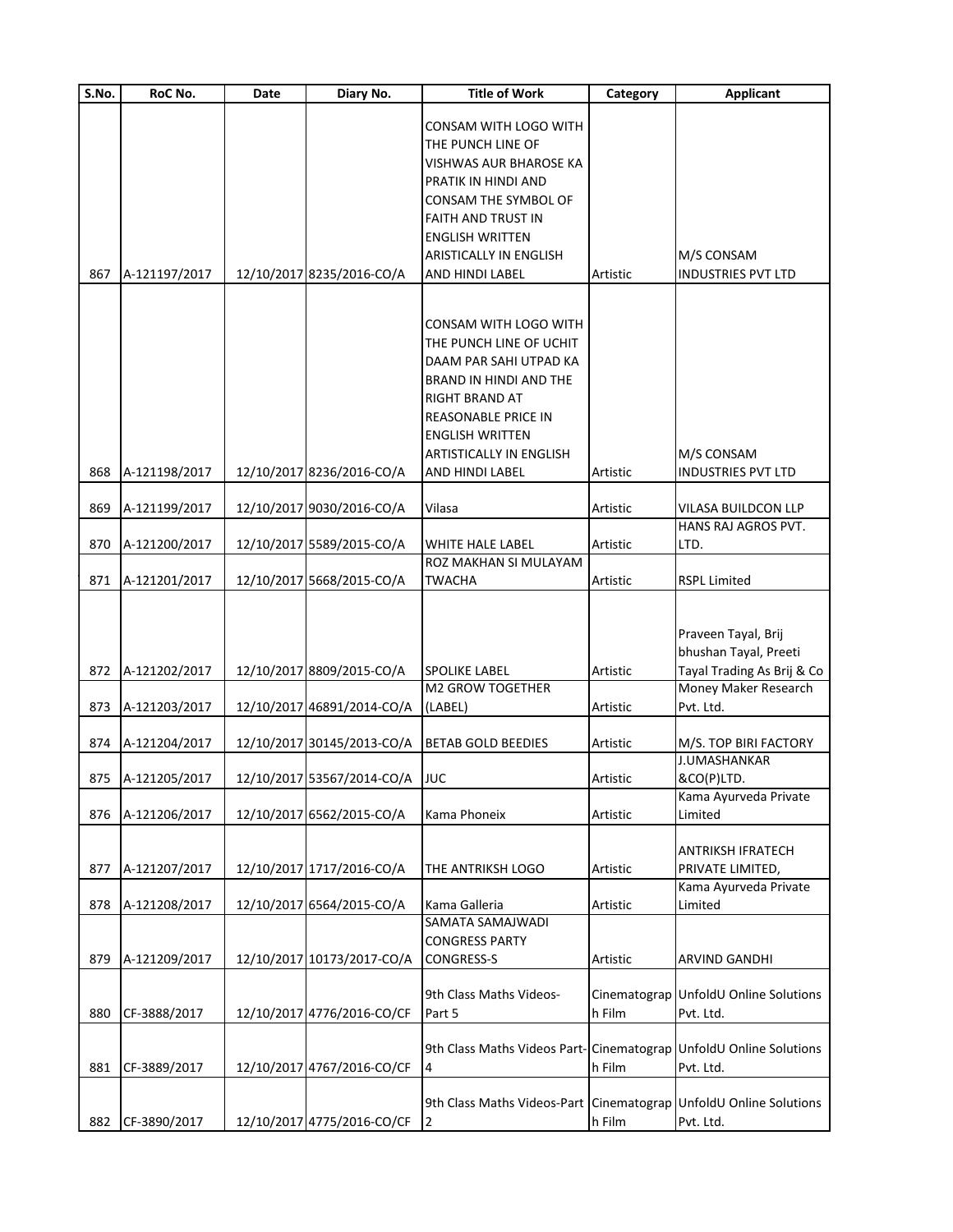| S.No. | RoC No.      | Date | Diary No.                  | <b>Title of Work</b>                                | Category  | <b>Applicant</b>                      |
|-------|--------------|------|----------------------------|-----------------------------------------------------|-----------|---------------------------------------|
|       |              |      |                            |                                                     |           |                                       |
|       |              |      |                            | 9th Class Maths Videos-                             |           | Cinematograp UnfoldU Online Solutions |
| 883   | CF-3891/2017 |      | 12/10/2017 4747/2016-CO/CF | Part 3                                              | h Film    | Pvt. Ltd.                             |
|       |              |      |                            |                                                     | Literary/ | RADHA SOAMI SATSANG                   |
| 884   | L-69542/2017 |      | 12/10/2017 3612/2015-CO/L  | SANT NAM DEO                                        | Dramatic  | <b>BEAS</b>                           |
|       |              |      |                            |                                                     | Literary/ |                                       |
| 885   | L-69543/2017 |      | 12/10/2017 43359/2014-CO/L | <b>MOVERS-BOOK A</b>                                | Dramatic  | N. BASHEER AHAMED                     |
|       |              |      |                            | LEARNSCAPE- I CAN READ                              | Literary/ |                                       |
| 886   | L-69544/2017 |      | 12/10/2017 10466/2017-CO/L | <b>AND WRITE</b>                                    | Dramatic  | PURNI KRISHNAKUMAR                    |
|       |              |      |                            |                                                     |           |                                       |
|       |              |      |                            | The One and Only Advaita                            | Literary/ | Central Chinmaya Mission              |
| 887   | L-69545/2017 |      | 12/10/2017 10654/2017-CO/L | Makaranda                                           | Dramatic  | Trust - CCMT                          |
|       |              |      |                            |                                                     |           |                                       |
|       |              |      |                            | SULEKH MALA MERI MAA                                |           |                                       |
|       |              |      |                            | <b>BOLI PUNJABI NAITIK</b>                          | Literary/ |                                       |
| 888   | L-69546/2017 |      | 12/10/2017 10757/2017-CO/L | <b>BHAWNA DE NAAL</b>                               | Dramatic  |                                       |
|       |              |      |                            |                                                     | Literary/ | SHIV KUMAR SHARMA                     |
| 889   |              |      | 12/10/2017 4752/2017-CO/L  |                                                     |           | Rashme Ramakrishnan                   |
|       | L-69547/2017 |      |                            | Stirrings of the Soul<br><b>IMPROVED METHOD FOR</b> | Dramatic  |                                       |
|       |              |      |                            | <b>EXTRACTING VALVE SEAT</b>                        |           |                                       |
|       |              |      |                            |                                                     |           |                                       |
|       |              |      |                            | <b>FROM BODY FOR</b>                                |           |                                       |
|       |              |      |                            | PRODUCTIONISATION OF                                |           |                                       |
|       |              |      |                            | <b>ELECTRO HYDRAULIC VALVE</b>                      |           |                                       |
|       |              |      |                            | OF AEROSPACE                                        | Literary/ | DY. GENERAL MANAGER                   |
| 890   | L-69548/2017 |      | 12/10/2017 10483/2017-CO/L | <b>APPLICATION</b>                                  | Dramatic  | [PLANNING]                            |
|       |              |      |                            | The Money Laundering and                            |           |                                       |
|       |              |      |                            | Financing of Terrorism Eco-                         | Literary/ |                                       |
| 891   | L-69549/2017 |      | 12/10/2017 7371/2016-CO/L  | system                                              | Dramatic  | Kannan Subramanian                    |
|       |              |      |                            | Poems by Abhinav Gyan                               | Literary/ |                                       |
| 892   | L-69550/2017 |      | 12/10/2017 10636/2017-CO/L | Bafna                                               | Dramatic  | Abhinav Gyan Bafna                    |
|       |              |      |                            |                                                     | Literary/ | RADJA SOAMI SATASNG                   |
| 893   | L-69551/2017 |      | 12/10/2017 1747/2017-CO/L  | <b>SATSANG SANGREH-I</b>                            | Dramatic  | <b>BEAS</b>                           |
|       |              |      |                            | MEDITATIEF LEVEN (LIVING                            | Literary/ | RADHA SOAMI SATSANG                   |
| 894   | L-69552/2017 |      | 12/10/2017 1785/2017-CO/L  | <b>MEDITATION)</b>                                  | Dramatic  | <b>BEAS</b>                           |
|       |              |      |                            |                                                     | Literary/ |                                       |
| 895   | L-69553/2017 |      | 12/10/2017 5438/2017-CO/L  | Achieve your dreams                                 | Dramatic  | Atul Agrawal                          |
|       |              |      |                            |                                                     |           |                                       |
|       |              |      |                            |                                                     | Literary/ | Mr. Gajanan Dadarao                   |
| 896   | L-69554/2017 |      | 12/10/2017 10588/2017-CO/L | Farm Record book                                    | Dramatic  | Pachaghare                            |
|       |              |      |                            |                                                     | Literary/ |                                       |
| 897   | L-69555/2017 |      | 12/10/2017 9366/2017-CO/L  | Silent Hacker                                       | Dramatic  | Mayur Somani                          |
|       |              |      |                            |                                                     |           |                                       |
|       |              |      |                            |                                                     | Literary/ | Central Chinmaya Mission              |
|       |              |      | 12/10/2017 10657/2017-CO/L |                                                     | Dramatic  |                                       |
| 898   | L-69556/2017 |      |                            | CATUHSLOKI-BHAGAVATA                                |           | Trust - CCMT                          |
|       |              |      |                            |                                                     |           |                                       |
|       |              |      |                            |                                                     | Literary/ | Anil Bhardwaj, Pooja                  |
| 899   | L-69557/2017 |      | 12/10/2017 1371/2016-CO/L  | DATA-FREE                                           | Dramatic  | Sharma                                |
|       |              |      |                            |                                                     |           |                                       |
|       |              |      |                            |                                                     |           | M/S. INTEGRAL                         |
|       |              |      |                            |                                                     | Literary/ | PUBLISHERS, THROUGH                   |
| 900   | L-69558/2017 |      | 12/10/2017 47326/2014-CO/L | DEVABHASHA VOLUME-7                                 | Dramatic  | <b>ITS PROPRIETOR</b>                 |
|       |              |      |                            | reduce unemployment and                             | Literary/ |                                       |
| 901   | L-69559/2017 |      | 12/10/2017 8559/2017-CO/L  | inflation                                           | Dramatic  | Santosh Ojha                          |
|       |              |      |                            |                                                     | Literary/ |                                       |
| 902   | L-69560/2017 |      | 12/10/2017 8337/2017-CO/L  | Fear to do crime                                    | Dramatic  | Santosh Ojha                          |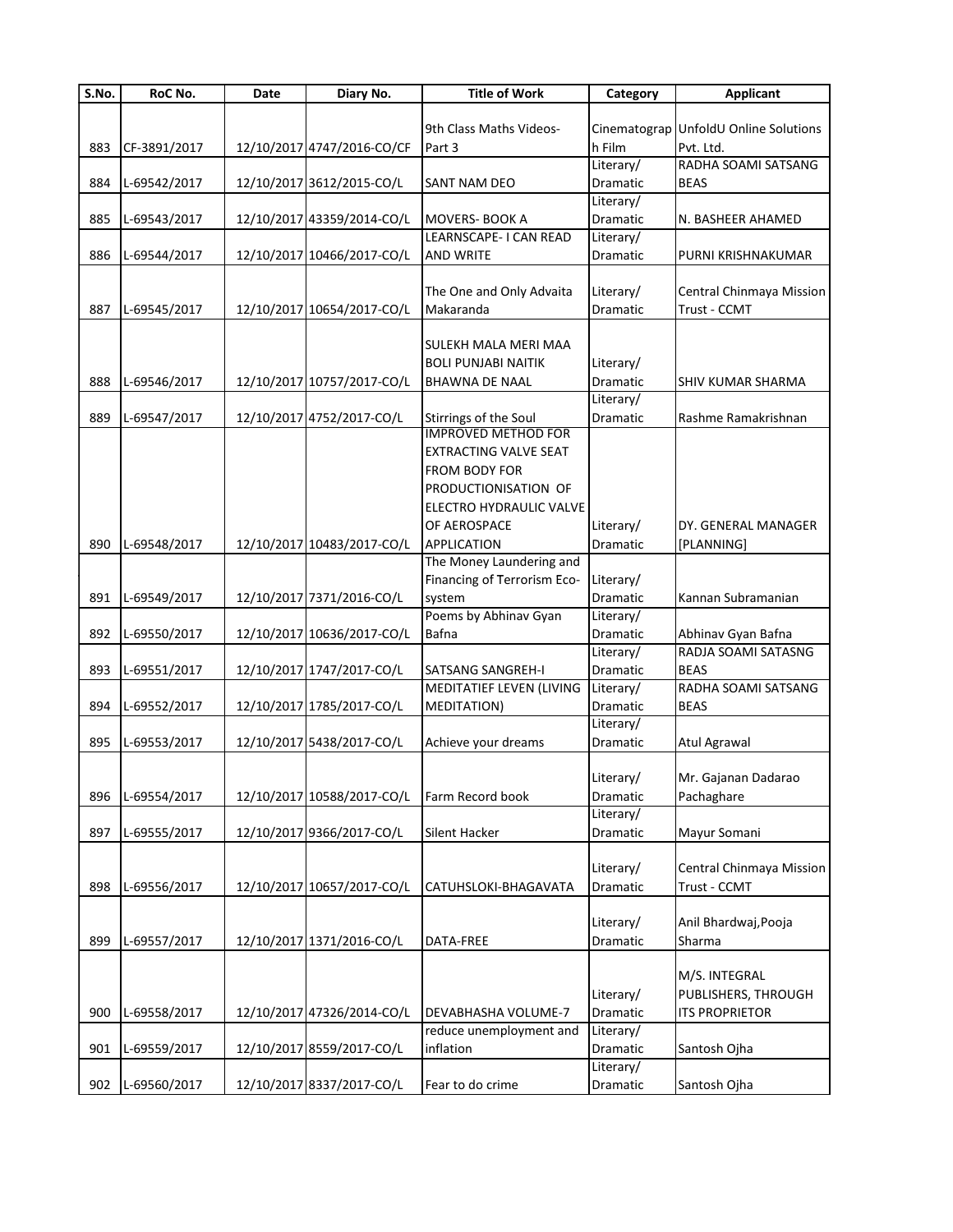| S.No. | RoC No.      | Date | Diary No.                  | <b>Title of Work</b>                                              | Category                           | <b>Applicant</b>                                                                         |
|-------|--------------|------|----------------------------|-------------------------------------------------------------------|------------------------------------|------------------------------------------------------------------------------------------|
|       |              |      |                            |                                                                   | Literary/                          | M/S. INTEGRAL<br>PUBLISHERS, THROUGH                                                     |
| 903   | L-69561/2017 |      | 12/10/2017 47327/2014-CO/L | <b>DEVABHASHA VOLUME-8</b>                                        | Dramatic                           | <b>ITS PROPRIETOR</b>                                                                    |
| 904   | L-69562/2017 |      | 12/10/2017 4826/2017-CO/L  | The Stellar Glow                                                  | Literary/<br>Dramatic              | Prajit T R                                                                               |
|       |              |      |                            | <b>GOVERNANCE RISK &amp;</b>                                      | Literary/                          |                                                                                          |
| 905   | L-69563/2017 |      | 12/10/2017 2274/2016-CO/L  | COMPLIANCE                                                        | Dramatic                           | anil jhumkhawala                                                                         |
| 906   | L-69564/2017 |      | 12/10/2017 47325/2014-CO/L | DEVABHASHA VOLUME-6                                               | Literary/<br>Dramatic<br>Literary/ | M/S. INTEGRAL<br>PUBLISHERS, THROUGH<br><b>ITS PROPRIETOR</b>                            |
| 907   | L-69565/2017 |      | 12/10/2017 8682/2017-CO/L  | Vardaan                                                           | Dramatic                           | Chetan Singh Deora                                                                       |
| 908   | L-69566/2017 |      | 12/10/2017 9643/2017-CO/L  | <b>DIPR Self Assessment Tool</b><br>for Military Leadership Style | Literary/<br>Dramatic<br>Literary/ | The Chairman, Defence<br>Research & Dev Orgn.<br>Ministry of Def, Govt of<br>India,      |
| 909   | L-69567/2017 |      | 12/10/2017 5059/2017-CO/L  | Believe, So I Live                                                | <b>Dramatic</b>                    | Sunil Kotla                                                                              |
| 910   | L-69568/2017 |      | 12/10/2017 9839/2017-CO/L  | Spatial Domain Image<br><b>Enhancement (Handouts)</b>             | Literary/<br>Dramatic<br>Literary/ | Ashlesh Jaiswal, Shri<br>Ramdeobaba College of<br>Engineering and<br>Management, Nagpur  |
| 911   | L-69569/2017 |      | 12/10/2017 8438/2017-CO/L  | Math with Stories - Grade 5                                       | Dramatic                           | <b>Kumar Suneet</b>                                                                      |
| 912   | L-69570/2017 |      | 12/10/2017 6083/2017-CO/L  | Swar Vriksh                                                       | Literary/<br>Dramatic<br>Literary/ | <b>Blue Orange Publications,</b><br>A Unit of Gyan Pushp<br>Child Care Pvt. Ltd.         |
| 913   | L-69571/2017 |      | 12/10/2017 8437/2017-CO/L  | Math with Stories - Class 4                                       | <b>Dramatic</b>                    | <b>Kumar Suneet</b>                                                                      |
| 914   | L-69572/2017 |      | 12/10/2017 6065/2017-CO/L  | <b>Topsy Turvy</b>                                                | Literary/<br>Dramatic              | <b>Blue Orange Publications,</b><br>A unit of Gyan Pushp<br>Child Care Pvt.Ltd.          |
| 915   | L-69573/2017 |      | 12/10/2017 9833/2017-CO/L  | <b>Electromagnetic Fields</b><br>Course Notes (Handouts)          | Literary/<br>Dramatic              | Pradip R Selokar, Shri<br>Ramdeobaba College of<br>Engineering and<br>Management, Nagpur |
| 916   | L-69574/2017 |      | 12/10/2017 6078/2017-CO/L  | Phono Friend - Beginner                                           | Literary/<br>Dramatic              | <b>Blue Orange Publications,</b><br>A Unit of Gyan Pushp<br>Child Care Pvt. Ltd.         |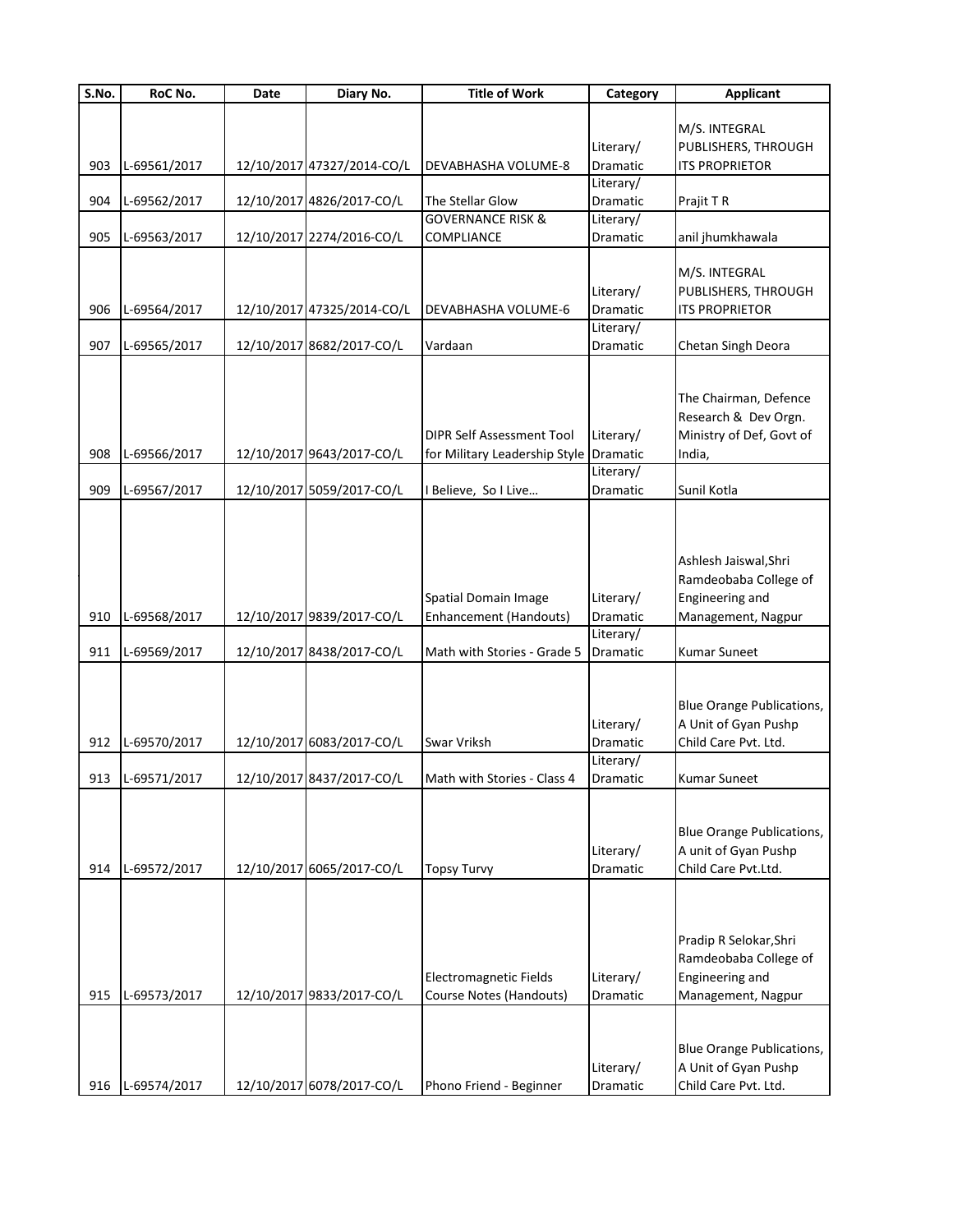| $\overline{\mathsf{S}}$ . No. | RoC No.      | Date | Diary No.                  | <b>Title of Work</b>                         | Category             | <b>Applicant</b>           |
|-------------------------------|--------------|------|----------------------------|----------------------------------------------|----------------------|----------------------------|
|                               |              |      |                            |                                              |                      |                            |
|                               |              |      |                            | <b>CONVERTING POULTRY</b>                    | Literary/            | A.Karthick                 |
| 917                           | L-69575/2017 |      | 12/10/2017 6374/2016-CO/L  | LITTRE AS A POULTRY FEED                     | Dramatic             | Raja, Dr.P. Sivakumar A    |
|                               |              |      |                            | <b>INTEGRATED E-DOCUMENT</b>                 |                      |                            |
|                               |              |      |                            | RESOURCE MANAGEMENT                          |                      |                            |
|                               |              |      |                            | SYSTEM WORLDWIDE                             |                      |                            |
|                               |              |      |                            |                                              |                      |                            |
|                               |              |      |                            | <b>ACCESS IN PART-I</b>                      |                      |                            |
|                               |              |      |                            | PRAMUKH SWAMI SCHEME                         |                      |                            |
|                               |              |      |                            | OF GLOBAL LIBRARY E<br><b>CLASSIFICATION</b> |                      |                            |
|                               |              |      |                            |                                              |                      |                            |
|                               |              |      |                            | WORLDWIDE ACCESS AND                         |                      |                            |
|                               |              |      |                            | PART II PRAMUKH SWAMI                        |                      |                            |
|                               |              |      |                            | <b>GLOBAL PERSONAL AND</b>                   | Literary/            | RAO PRAKASHBHAI            |
| 918                           | L-69576/2017 |      | 12/10/2017 3491/2017-CO/L  | <b>FAMIL</b>                                 | Dramatic             | PRALHADBHAI                |
|                               |              |      |                            |                                              |                      |                            |
|                               |              |      |                            |                                              | Literary/            | Zee Entertainment          |
|                               |              |      |                            |                                              |                      |                            |
| 919                           | L-69577/2017 |      | 12/10/2017 13931/2016-CO/L | YAARON KI BAARAT                             | Dramatic             | <b>Enterprises Limited</b> |
|                               |              |      |                            |                                              |                      |                            |
|                               |              |      |                            |                                              | Literary/            | Zee Entertainment          |
| 920                           | L-69578/2017 |      | 12/10/2017 13933/2016-CO/L | DAUD (PT USHA)                               | Dramatic             | <b>Enterprises Limited</b> |
|                               |              |      |                            |                                              |                      |                            |
|                               |              |      |                            | Computation of rent versus                   |                      |                            |
|                               |              |      |                            | buy benefits and expenses                    |                      |                            |
|                               |              |      |                            | based on user inputs on a                    | Computer             | FINDIRECT SERVICES PVT.    |
| 921                           | L-69579/2017 |      | 12/10/2017 88/2015-CO/L    | digital platform                             | Software             | LTD.                       |
|                               |              |      |                            |                                              |                      |                            |
|                               |              |      |                            |                                              |                      |                            |
|                               |              |      |                            |                                              | Literary/            | Zee Entertainment          |
| 922                           | L-69580/2017 |      | 12/10/2017 13934/2016-CO/L | <b>QUEENS HAIN HUM</b>                       | Dramatic             | <b>Enterprises Limited</b> |
|                               |              |      |                            |                                              |                      |                            |
|                               |              |      |                            |                                              |                      |                            |
|                               |              |      |                            | JODI - EVARU ASALINA                         | Literary/            | Zee Entertainment          |
| 923                           | L-69581/2017 |      | 12/10/2017 13937/2016-CO/L | <b>KHILADI</b>                               | Dramatic             | <b>Enterprises Limited</b> |
|                               |              |      |                            |                                              |                      |                            |
|                               |              |      |                            | Computation of education                     |                      |                            |
|                               |              |      |                            | savings requirements based                   |                      |                            |
|                               |              |      |                            | on user inputs on a digital                  | Computer<br>Software | FINDIRECT SERVICES PVT.    |
| 924                           | L-69582/2017 |      | 12/10/2017 90/2015-CO/L    | platform                                     |                      | LTD.                       |
|                               |              |      |                            | Computation of benefits of                   |                      |                            |
|                               |              |      |                            | loan refinance based on                      |                      |                            |
|                               |              |      |                            | user inputs on a digital                     | Computer             | FINDIRECT SERVICES PVT.    |
| 925                           | L-69583/2017 |      | 12/10/2017 92/2015-CO/L    | platform                                     | Software             | LTD.                       |
|                               |              |      |                            |                                              |                      |                            |
|                               |              |      |                            | Computation of health                        |                      |                            |
|                               |              |      |                            | insurance requirements                       |                      |                            |
|                               |              |      |                            | based on user inputs on a                    | Computer             | FINDIRECT SERVICES PVT.    |
| 926                           | L-69584/2017 |      | 12/10/2017 95/2015-CO/L    | digital platform                             | Software             | <b>LTD</b>                 |
|                               |              |      |                            |                                              |                      |                            |
|                               |              |      |                            |                                              |                      |                            |
|                               |              |      |                            | Computation of retirement                    |                      |                            |
|                               |              |      |                            | expenses and savings                         |                      |                            |
|                               |              |      |                            | requirements based on user                   | Computer             | FINDIRECT SERVICES PVT.    |
| 927                           | L-69585/2017 |      | 12/10/2017 97/2015-CO/L    | inputs on a digital platform                 | Software             | LTD.                       |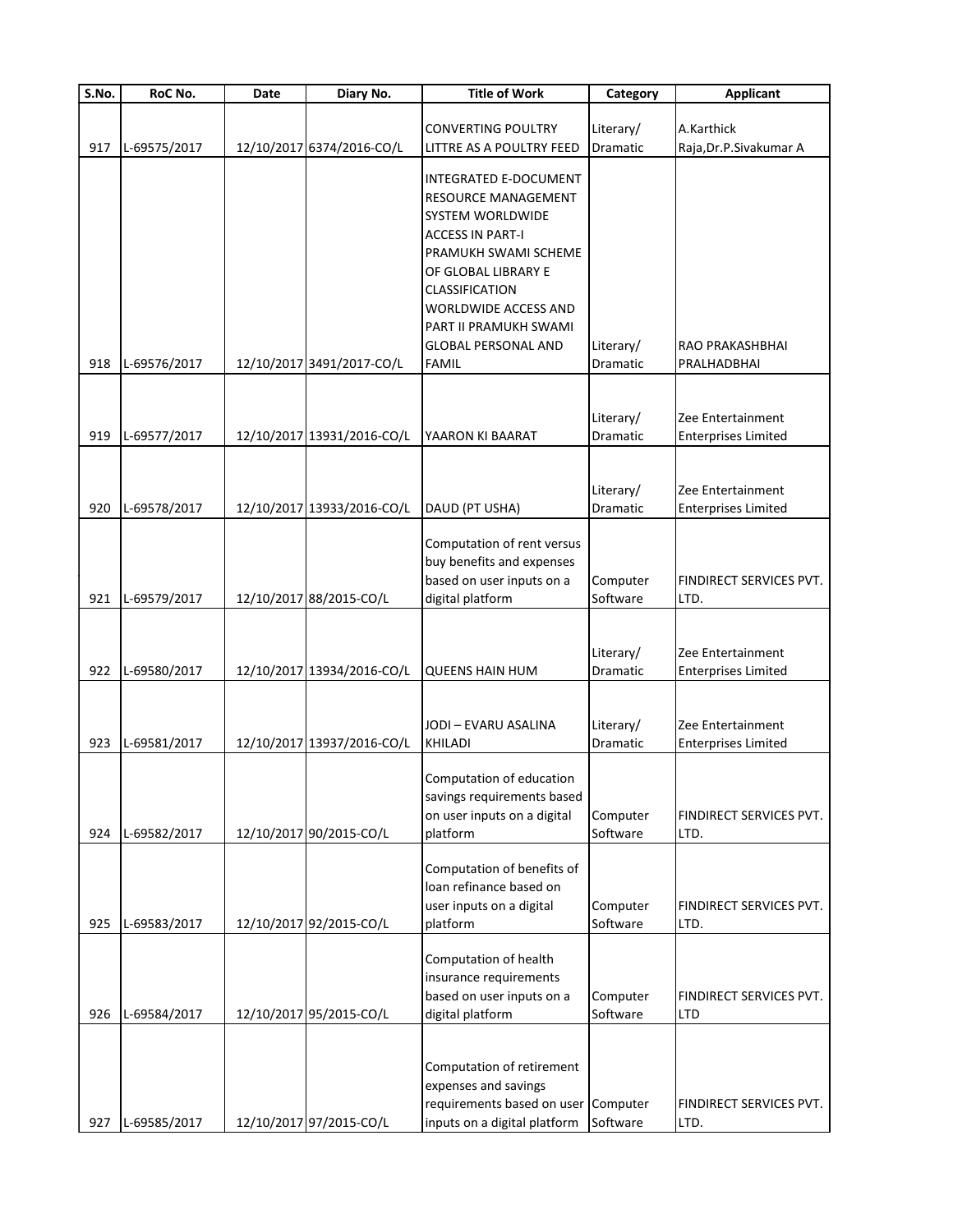| S.No. | RoC No.      | Date | Diary No.                  | <b>Title of Work</b>                        | Category              | <b>Applicant</b>             |
|-------|--------------|------|----------------------------|---------------------------------------------|-----------------------|------------------------------|
|       |              |      |                            |                                             |                       |                              |
|       |              |      |                            |                                             |                       |                              |
|       |              |      |                            |                                             | Literary/             | Zee Entertainment            |
| 928   | L-69586/2017 |      | 12/10/2017 13935/2016-CO/L | <b>BUN MASKA</b>                            | Dramatic              | <b>Enterprises Limited</b>   |
|       |              |      |                            |                                             |                       |                              |
|       |              |      |                            |                                             |                       |                              |
|       |              |      |                            | KAHANI HAMARI DIL DOSTI                     | Literary/             | Zee Entertainment            |
| 929   | L-69587/2017 |      | 12/10/2017 13938/2016-CO/L | DEEWANEPAN KI                               | Dramatic              | <b>Enterprises Limited</b>   |
|       |              |      |                            |                                             | Literary/             | <b>Smoking Mirror Media</b>  |
| 930   | L-69588/2017 |      | 12/10/2017 10850/2017-CO/L | Alphabetastic                               | Dramatic              | Pvt. Ltd.                    |
|       |              |      |                            |                                             | Literary/             |                              |
| 931   | L-69589/2017 |      | 12/10/2017 2113/2017-CO/L  | <b>NOISE POLLUTION</b>                      | Dramatic              | CH.GOPINATH                  |
|       |              |      |                            |                                             |                       |                              |
|       |              |      |                            |                                             | Literary/             | Al Murtaza Digital           |
| 932   | L-69590/2017 |      | 12/10/2017 10853/2017-CO/L | www.feesjama.com                            | Dramatic              | Solutions OPC Pvt. Ltd.      |
|       |              |      |                            | CONCEPT AND                                 |                       |                              |
|       |              |      |                            | <b>IMPLEMENTATION OF</b>                    |                       |                              |
|       |              |      |                            | <b>HYDRAULIC POWER SUPPLY</b>               |                       |                              |
|       |              |      |                            | UNIT LOGIC FOR HPBP                         |                       |                              |
|       |              |      |                            | <b>CONTROLS OF THERMAL</b>                  | Literary/             | <b>BHARAT HEAVY</b>          |
| 933   | L-69591/2017 |      | 12/10/2017 3980/2017-CO/L  | POWER PLANT                                 | Dramatic              | ELECTRICALS LIMITED          |
|       |              |      |                            |                                             |                       |                              |
|       |              |      |                            | 3-D MODEL ACCEPTANCE                        |                       |                              |
|       |              |      |                            | <b>CRITERIA FOR KBE</b>                     | Literary/             | <b>BHARAT HEAVY</b>          |
| 934   | L-69592/2017 |      | 12/10/2017 4051/2017-CO/L  | <b>COMPLIANCE IN BHEL</b>                   | Dramatic              | ELECTRICALS LIMITED          |
|       |              |      |                            |                                             |                       |                              |
|       |              |      |                            | <b>BLOCK SCHEMATIC OF</b>                   |                       |                              |
|       |              |      |                            | REDUNDANT MULTI                             |                       |                              |
|       |              |      |                            | <b>CHANNEL BINARY OUTPUT</b>                | Literary/             | BHARAT HEAVY                 |
| 935   | L-69593/2017 |      | 12/10/2017 4036/2017-CO/L  | <b>EXPANSION CARD</b>                       | Dramatic              | ELECTRICALS LIMITED          |
|       |              |      |                            |                                             |                       |                              |
|       |              |      |                            | MODIFIED ARRANGEMENT                        |                       |                              |
|       |              |      |                            | OF CONTROL OIL SKID                         | Literary/             | BHARAT HEAVY                 |
| 936   | L-69594/2017 |      | 12/10/2017 4031/2017-CO/L  | <b>PUMPS</b>                                | Dramatic              | ELECTRICALS LIMITED          |
|       |              |      |                            | NEW DESIGN &                                |                       |                              |
|       |              |      |                            | <b>IMPLEMENTATION OF FIELD</b>              |                       |                              |
|       |              |      |                            | <b>INTERFACE PANEL FOR SG</b>               |                       |                              |
|       |              |      |                            | TUBE SIDE                                   |                       |                              |
|       |              |      |                            | DEPRESSURIZATION &                          |                       |                              |
|       |              |      |                            | NITROGEN BLANKETING                         |                       |                              |
|       |              |      |                            | SYSTEM IN DCS FOR                           |                       |                              |
|       |              |      |                            | PROTOTYPE FAST BREEDER                      | Literary/             | BHARAT HEAVY                 |
| 937   | L-69595/2017 |      | 12/10/2017 3962/2017-CO/L  | <b>REACTOR</b><br><b>VENUS TRANSITION A</b> | Dramatic              | ELECTRICALS LIMITED          |
|       |              |      |                            | COMPLETE SOLUTION WITH                      |                       |                              |
|       |              |      |                            | AN OTHERWISE                                |                       | <b>ALOK PRASAD</b>           |
| 938   | L-69596/2017 |      | 12/10/2017 8102/2017-CO/L  | <b>EXPLANATION</b>                          | Literary/<br>Dramatic | SRIVASTAVA                   |
|       |              |      |                            |                                             |                       |                              |
|       |              |      |                            |                                             |                       |                              |
|       |              |      |                            |                                             |                       | <b>BEANSTALK LEARNING, a</b> |
|       |              |      |                            |                                             | Literary/             | Division of Podar            |
| 939   | L-69597/2017 |      | 12/10/2017 2074/2015-CO/L  | <b>AKSHARA Grade 2</b>                      | Dramatic              | Software Private Limited     |
|       |              |      |                            |                                             |                       |                              |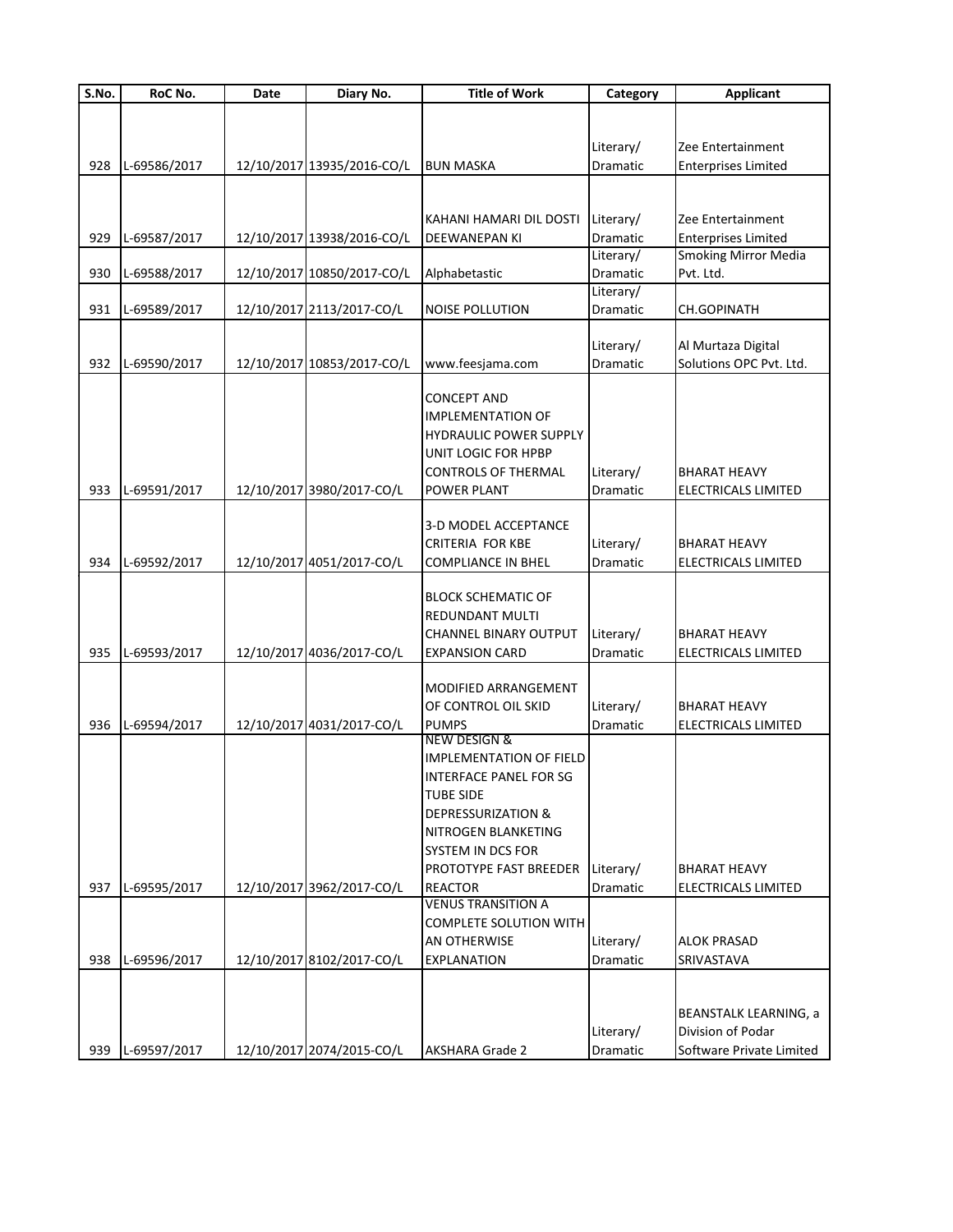| S.No. | RoC No.       | Date | Diary No.                  | <b>Title of Work</b>                   | Category              | <b>Applicant</b>             |
|-------|---------------|------|----------------------------|----------------------------------------|-----------------------|------------------------------|
|       |               |      |                            |                                        |                       |                              |
|       |               |      |                            |                                        |                       |                              |
|       |               |      |                            |                                        |                       | BEANSTALK LEARNING, a        |
|       |               |      |                            |                                        | Literary/             | Division of Podar            |
| 940   | L-69598/2017  |      | 12/10/2017 2076/2015-CO/L  | <b>AKSHAR DIPIKA Grade 4</b>           | <b>Dramatic</b>       | Software Private Limited     |
|       |               |      |                            |                                        |                       |                              |
|       |               |      |                            |                                        |                       |                              |
|       |               |      |                            |                                        |                       | BEANSTALK LEARNING, a        |
|       |               |      |                            |                                        | Literary/             | Division of Podar            |
| 941   | L-69599/2017  |      | 12/10/2017 2059/2015-CO/L  | <b>VYAKRAN SANSAR Grade 5</b>          | Dramatic              | Software Private Limited     |
|       |               |      |                            |                                        | Literary/             |                              |
| 942   | L-69600/2017  |      | 12/10/2017 8526/2015-CO/L  | <b>URACLE II</b>                       | Dramatic              | AKHIL KUMAR SAHOO            |
|       |               |      |                            |                                        |                       |                              |
|       |               |      |                            |                                        |                       |                              |
|       |               |      |                            |                                        |                       | <b>BEANSTALK LEARNING, a</b> |
|       |               |      |                            |                                        | Literary/             | Division of Podar            |
| 943   | L-69601/2017  |      | 12/10/2017 2057/2015-CO/L  | LEHER Grade 6                          | Dramatic              | Software Private Limited     |
|       |               |      |                            |                                        |                       |                              |
|       |               |      |                            | Car Carrier Inspection                 | Literary/             | Toyota Logistics Kishor      |
| 944   | L-69602/2017  |      | 12/10/2017 12787/2016-CO/L | Manual                                 | Dramatic              | India Pvt Ltd.               |
|       |               |      |                            | <b>HOMOEO SELECTION</b>                | Literary/             |                              |
| 945   | L-69603/2017  |      | 12/10/2017 6555/2017-CO/L  | <b>MASTER</b><br><b>KRISHNALEELA'S</b> | Dramatic              | <b>BAIJ NATH UPADHYAY</b>    |
|       |               |      |                            |                                        | Literary/             | Samir Kumar Khushal          |
| 946   | L-69604/2017  |      | 12/10/2017 4726/2017-CO/L  | MAHALAXMI                              | Dramatic              | Bhansali                     |
|       |               |      |                            | RUPASH DURGA PUJAN                     | Literary/<br>Dramatic | Smt CHANDANA                 |
| 947   | L-69605/2017  |      | 12/10/2017 6511/2012-CO/L  | <b>VIDHI</b>                           | Literary/             | AGRAWAL                      |
| 948   |               |      | 12/10/2017 9941/2017-CO/L  | <b>SAFAR</b>                           | Dramatic              |                              |
|       | L-69606/2017  |      |                            | RUPASH - SUGAM                         | Literary/             | Tajinder Singh               |
| 949   | L-69607/2017  |      | 12/10/2017 6439/2012-CO/L  | PRATISHATHA VIDHI                      | Dramatic              | SmT CHANDA AGRAWAL           |
|       |               |      |                            |                                        | Literary/             |                              |
| 950   | L-69608/2017  |      | 12/10/2017 9945/2017-CO/L  | neeley neeley nain                     | Dramatic              | tajinder                     |
|       |               |      |                            |                                        | Literary/             |                              |
| 951   | L-69609/2017  |      | 12/10/2017 13031/2015-CO/A | <b>GYAN SARASWATI</b>                  | Dramatic              | KRISHNA KUMAR CHAHAL         |
|       |               |      |                            |                                        | Literary/             |                              |
| 952   | L-69610/2017  |      | 12/10/2017 31006/2013-CO/L | RIYAZI WORKBOOK                        | Dramatic              | SHRI. MANOJ KUMAR            |
|       |               |      |                            | <b>INTELLECTUAL PROPERTY</b>           |                       |                              |
|       |               |      |                            | PROTECTION AND                         |                       |                              |
|       |               |      |                            | <b>ENFORCEMENT COUNCIL</b>             | Literary/             |                              |
| 953   | L-69611/2017  |      | 12/10/2017 8973/2017-CO/L  | <b>INDIA</b>                           | Dramatic              | ARVIND GANDHI                |
|       |               |      |                            |                                        | Literary/             |                              |
| 954   | L-69612/2017  |      | 12/10/2017 31007/2013-CO/L | RIYAZI WORKBOOK                        | Dramatic              | SHRI. MANOJ KUMAR            |
|       |               |      |                            |                                        | Literary/             |                              |
| 955   | L-69613/2017  |      | 12/10/2017 31009/2013-CO/L | RIYAZI WORKBOOK                        | Dramatic              | SHRI. MANOJ KUMAR            |
|       |               |      |                            |                                        | Literary/             |                              |
| 956   | L-69614/2017  |      | 12/10/2017 31010/2013-CO/L | RIYAZI WORKBOOK                        | Dramatic              | SHRI. MANOJ KUMAR            |
|       |               |      |                            |                                        |                       |                              |
|       |               |      |                            |                                        |                       |                              |
|       |               |      |                            |                                        |                       | <b>BEANSTALK LEARNING, a</b> |
|       |               |      |                            |                                        | Literary/             | Division of Podar            |
| 957   | L-69615/2017  |      | 12/10/2017 2080/2015-CO/L  | LEHER Grade 4                          | Dramatic              | Software Private Limited     |
|       |               |      |                            |                                        |                       | <b>SONY MUSIC</b>            |
|       |               |      |                            |                                        | Sound                 | ENTERTAINMENT INDIA          |
| 958   | SR-12789/2017 |      | 12/10/2017 2713/2017-CO/SR | PENNE O PENNE                          | Recording             | <b>PVT LTD</b>               |
|       |               |      |                            |                                        |                       | <b>SONY MUSIC</b>            |
|       |               |      |                            |                                        | Sound                 | ENTERTAINMENT INDIA          |
| 959   | SR-12790/2017 |      | 12/10/2017 2714/2017-CO/SR | A RESTLESS SOUL THEME                  | Recording             | <b>PVT LTD</b>               |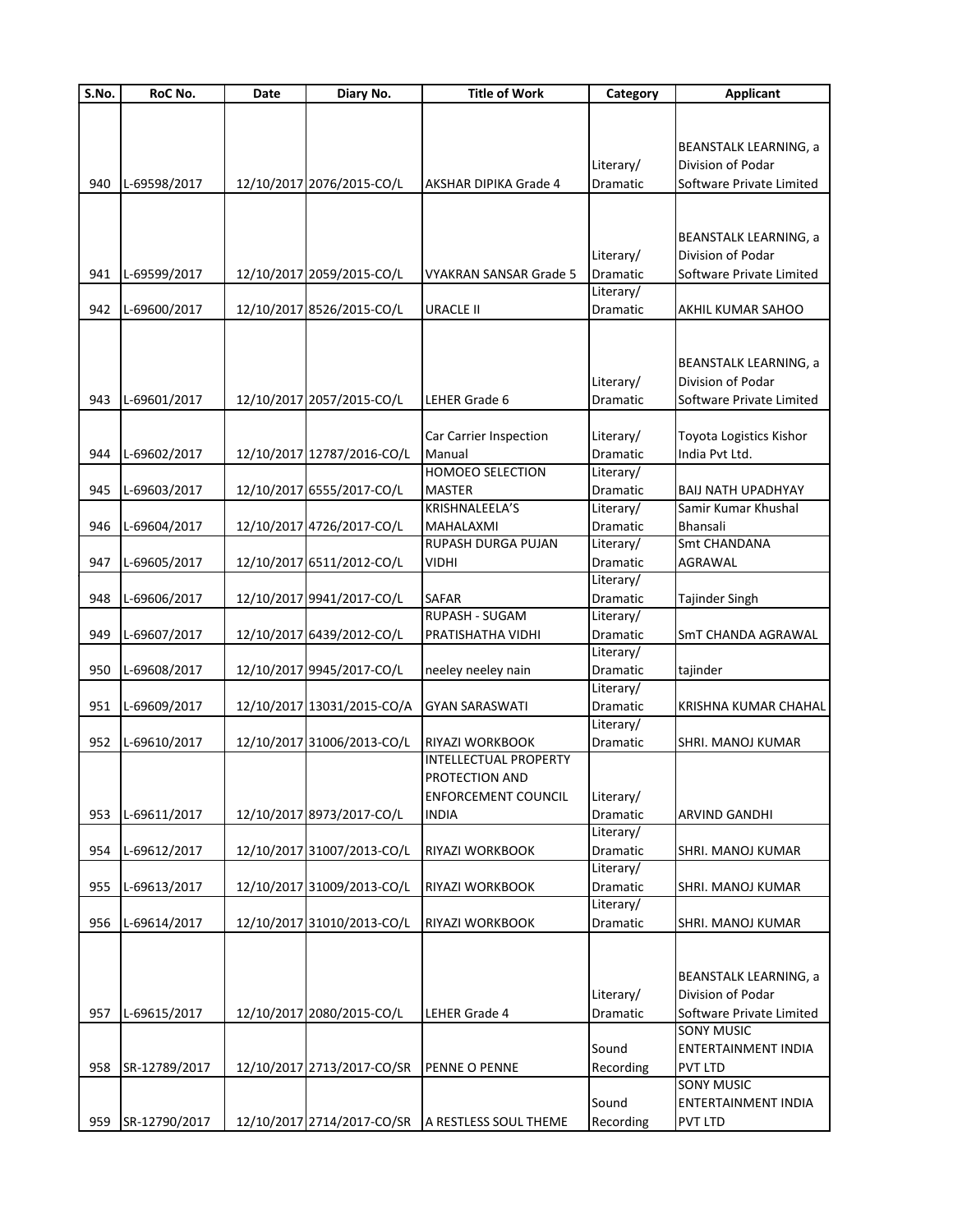| S.No. | RoC No.       | Date | Diary No.                  | <b>Title of Work</b>               | Category  | <b>Applicant</b>          |
|-------|---------------|------|----------------------------|------------------------------------|-----------|---------------------------|
|       |               |      |                            |                                    |           |                           |
|       |               |      |                            | HARE KRISHNA HARE RAM              | Sound     | <b>SUPER CASSETTES</b>    |
| 960   | SR-12791/2017 |      | 12/10/2017 4867/2017-CO/SR | <b>COMMANDO 2</b>                  | Recording | <b>INDUSTRIES PVT LTD</b> |
|       |               |      |                            |                                    |           |                           |
|       |               |      |                            | <b>TERE DIL MEIN</b>               | Sound     | <b>SUPER CASSETTES</b>    |
| 961   | SR-12792/2017 |      | 12/10/2017 4868/2017-CO/SR | <b>COMMANDO 2</b>                  | Recording | <b>INDUSTRIES PVT LTD</b> |
|       |               |      |                            |                                    |           |                           |
|       |               |      |                            | SEEDHA SAADHA                      | Sound     | <b>SUPER CASSETTES</b>    |
| 962   | SR-12793/2017 |      | 12/10/2017 4869/2017-CO/SR | COMMANDO 2                         | Recording | <b>INDUSTRIES PVT LTd</b> |
|       |               |      |                            |                                    |           |                           |
|       |               |      |                            |                                    | Sound     | <b>SUPER CASSETTES</b>    |
| 963   | SR-12794/2017 |      | 12/10/2017 4871/2017-CO/SR | COMMANDO 2                         | Recording | <b>INDUSTRIES PVT LTD</b> |
|       |               |      |                            |                                    |           |                           |
|       |               |      |                            | TERE DIL MEIN CLUB MIX             | Sound     | <b>SUPER CASSETTES</b>    |
| 964   | SR-12795/2017 |      | 12/10/2017 4872/2017-CO/SR | COMMANDO 2                         | Recording | <b>INDUSTRIES PVT LTD</b> |
|       |               |      |                            |                                    |           |                           |
|       |               |      |                            | SEEDHA SAADHA REPRISE              | Sound     | <b>SUPER CASSETTES</b>    |
|       |               |      |                            |                                    |           |                           |
| 965   | SR-12796/2017 |      | 12/10/2017 4873/2017-CO/SR | COMMANDO 2                         | Recording | <b>INDUSTRIES PVT LTD</b> |
|       |               |      |                            |                                    |           |                           |
|       |               |      |                            | Stuthi Avastha (The state of       | Sound     |                           |
| 966   | SR-12797/2017 |      | 12/10/2017 6032/2015-CO/SR | spontaneous eulogy)                | Recording | Shri. Sudarshan Kannan    |
|       |               |      |                            | Madaamruta Avastha (The            |           |                           |
|       |               |      |                            | state of nectarine                 | Sound     |                           |
| 967   | SR-12798/2017 |      | 12/10/2017 6033/2015-CO/SR | intoxication)                      | Recording | Shri. Sudarshan Kannan    |
|       |               |      |                            |                                    |           |                           |
|       |               |      |                            | Para Bhakti Avastha (The           | Sound     |                           |
| 968   | SR-12799/2017 |      | 12/10/2017 6034/2015-CO/SR | state of supreme devotion)         | Recording | Shri. Sudarshan Kannan    |
|       |               |      |                            |                                    |           |                           |
|       |               |      |                            | AANKH PE CHASHMA                   | Sound     | <b>SUPER CASSETTES</b>    |
| 969   | SR-12800/2017 |      | 12/10/2017 2520/2017-CO/SR | <b>BABUJI EK TICKET BAMBAI</b>     | Recording | <b>INDUSTRIES PVT LTD</b> |
|       |               |      |                            |                                    |           |                           |
|       |               |      |                            | <b>BEPANAAH TUM KO CHAHE</b>       | Sound     | <b>SUPER CASSETTES</b>    |
| 970   | SR-12801/2017 |      | 12/10/2017 2521/2017-CO/SR | <b>BABUJI EK TICKET BAMBAI</b>     | Recording | <b>INDUSTRIES PVT LTD</b> |
|       |               |      |                            |                                    |           |                           |
|       |               |      |                            | <b>TOSE NAINA LADHEY</b>           | Sound     | <b>SUPER CASSETTES</b>    |
| 971   | SR-12802/2017 |      | 12/10/2017 2522/2017-CO/SR | <b>BABUJI EK TICKET BAMBAI</b>     | Recording | <b>INDUSTRIES PVT LTD</b> |
|       |               |      |                            |                                    |           |                           |
|       |               |      |                            | DHOKHA HAI DHOKHA                  | Sound     | <b>SUPER CASSETTES</b>    |
| 972   | SR-12803/2017 |      | 12/10/2017 2523/2017-CO/SR | <b>BABUJI EK TICKET BAMBAI</b>     | Recording | <b>INDUSTRIES PVT LTD</b> |
|       |               |      |                            |                                    |           |                           |
|       |               |      |                            | BEPANAAH TUM KO BABUJI             | Sound     | <b>SUPER CASSETTES</b>    |
| 973   | SR-12804/2017 |      | 12/10/2017 2525/2017-CO/SR | EK TICKET BAMBAI                   | Recording | <b>INDUSTRIES PVT LTD</b> |
|       |               |      |                            |                                    |           |                           |
|       |               |      |                            | TOSE NAINA LADHEY REMIX Sound      |           | <b>SUPER CASSETTES</b>    |
| 974   | SR-12805/2017 |      | 12/10/2017 2526/2017-CO/SR | <b>BABUJI EK TICKET BAMBAI</b>     | Recording | INDUSTRIES PVT LTD        |
|       |               |      |                            |                                    |           |                           |
|       |               |      |                            | Sharanaagati Avastha (The          | Sound     |                           |
| 975   | SR-12806/2017 |      | 12/10/2017 6036/2015-CO/SR | state of total surrender)          |           | Shri. Sudarshan Kannan    |
|       |               |      |                            |                                    | Recording |                           |
|       |               |      |                            |                                    |           |                           |
|       |               |      |                            | Introductory Speech by Shri. Sound |           |                           |
| 976   | SR-12807/2017 |      | 12/10/2017 6037/2015-CO/SR | Sudarshan Kannan                   | Recording | Shri. Sudarshan Kannan    |
|       |               |      |                            |                                    |           |                           |
|       |               |      |                            | Tanmaya Avastha (The state Sound   |           |                           |
| 977   | SR-12808/2017 |      | 12/10/2017 6035/2015-CO/SR | of intense absorption)             | Recording | Shri. Sudarshan Kannan    |
|       |               |      |                            |                                    |           |                           |
|       |               |      |                            |                                    | Sound     | <b>SUPER CASSETTES</b>    |
| 978   | SR-12809/2017 |      | 12/10/2017 147/2017-CO/SR  | TOH DISHOOM -DISHOOM               | Recording | INDUSTRIES PVT LTD        |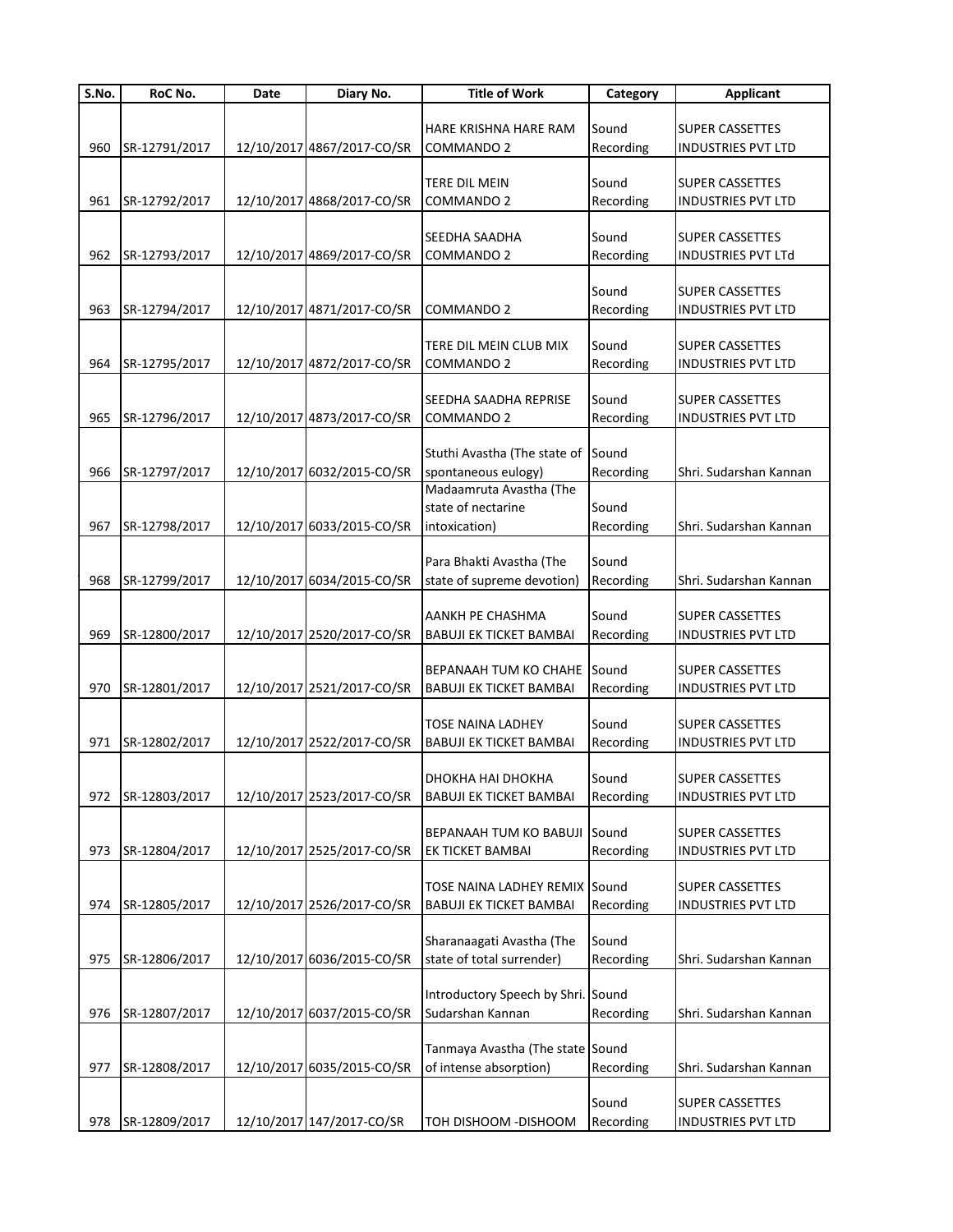| S.No. | RoC No.       | Date | Diary No.                                  | <b>Title of Work</b>           | Category  | <b>Applicant</b>              |
|-------|---------------|------|--------------------------------------------|--------------------------------|-----------|-------------------------------|
|       |               |      |                                            | SAMBHAVAMI UGE UGE             | Sound     |                               |
| 979   | SR-12810/2017 |      | 12/10/2017 13992/2016-CO/SR (Bhagavadgita) |                                | Recording | Dr. Dantu Murali Krishna      |
|       |               |      |                                            |                                |           |                               |
|       |               |      |                                            |                                | Sound     | <b>SUPER CASSETTES</b>        |
| 980   | SR-12811/2017 |      | 12/10/2017 148/2017-CO/SR                  | JAANEMAN AAH DISHOOM           | Recording | <b>INDUSTRIES PVT LTD</b>     |
|       |               |      |                                            | SAU TARAH KE REVISITED -       | Sound     | <b>SUPER CASSETTES</b>        |
| 981   | SR-12812/2017 |      | 12/10/2017 149/2017-CO/SR                  | <b>DISHOM</b>                  | Recording | <b>INDUSTRIES PVT LTD</b>     |
|       |               |      |                                            |                                |           |                               |
|       |               |      |                                            | JAANEMAN AAH FILM              | Sound     | <b>SUPER CASSETTES</b>        |
| 982   | SR-12813/2017 |      | 12/10/2017 150/2017-CO/SR                  | <b>VERSION DISHOOM</b>         | Recording | <b>INDUSTRIES PVT LTD</b>     |
|       |               |      |                                            |                                |           |                               |
|       |               |      |                                            |                                | Sound     | <b>SUPER CASSETTES</b>        |
| 983   | SR-12814/2017 |      | 12/10/2017 151/2017-CO/SR                  | ISHQA DISHOOM                  | Recording | <b>INDUSTRIES PVT LTD</b>     |
|       |               |      |                                            |                                |           |                               |
|       |               |      |                                            | subha hone na de remix         | Sound     | <b>SUPER CASSETTES</b>        |
| 984   | SR-12815/2017 |      | 12/10/2017 153/2017-CO/SR                  | dishoom                        | Recording | <b>INDUSTRIES PVT LTD</b>     |
|       |               |      |                                            |                                |           |                               |
|       |               |      |                                            |                                | Sound     | <b>SUPER CASSETTES</b>        |
| 985   | SR-12816/2017 |      | 12/10/2017 146/2017-CO/SR                  | SAU TARAH KE DISHOOM           | Recording | <b>INDUSTRIES PVT LTD</b>     |
|       |               |      |                                            | SAMBHAVAMI UGE UGE             | Sound     |                               |
| 986   | SR-12817/2017 |      | 12/10/2017 13995/2016-CO/SR (Bhagavadgita) |                                | Recording | Dr. Dantu Murali Krishna      |
|       |               |      |                                            | <b>EVERY NIGHT AND DAY AAP</b> | Sound     | <b>SUPER CASSETTES</b>        |
| 987   | SR-12818/2017 |      | 12/10/2017 2043/2017-CO/SR                 | SE MAUSIIQUII                  | Recording | INDUSTRIES PRIVATE LTD        |
|       |               |      |                                            |                                |           |                               |
|       |               |      |                                            |                                |           |                               |
|       |               |      |                                            |                                | Sound     | <b>SUPER CASSESTTES</b>       |
| 988   | SR-12819/2017 |      | 12/10/2017 2035/2017-CO/SR                 | AAP SE MAUSIIQUII              | Recording | INDUSTRIES PRIVATE LTD.       |
|       |               |      |                                            |                                |           |                               |
|       |               |      |                                            | MENU KEHN DE AAP SE            | Sound     | <b>SUPER CASSETTES</b>        |
| 989   | SR-12820/2017 |      | 12/10/2017 2036/2017-CO/SR                 | <b>MAUSIIQUII</b>              | Recording | INDUSTRIES PRIVATE LTD.       |
|       |               |      |                                            |                                |           |                               |
|       |               |      |                                            | SO MUCH IN LOVE AAP SE         | Sound     | <b>SUPER CASSETTES</b>        |
| 990   | SR-12821/2017 |      | 12/10/2017 2038/2017-CO/SR                 | <b>MAUSIIQUII</b>              | Recording | INDUSTRIES PRIVATE LTD        |
|       |               |      |                                            |                                |           |                               |
|       |               |      |                                            | <b>TONIGHT AAP SE</b>          | Sound     | <b>SUPER CASSETTES</b>        |
| 991   | SR-12822/2017 |      | 12/10/2017 2037/2017-CO/SR                 | <b>MAUSIIQUII</b>              | Recording | INDUSTRIES PRIVATE LTD.       |
|       |               |      |                                            |                                |           |                               |
|       |               |      |                                            | <b>COUPLE PHOTO AAP SE</b>     | Sound     | <b>SUPER CASSETTES</b>        |
| 992   | SR-12823/2017 |      | 12/10/2017 2040/2017-CO/SR                 | <b>MAUSIIQUII</b>              | Recording | <b>INDUSTRIES PRIVATE LTD</b> |
|       |               |      |                                            |                                |           |                               |
|       |               |      |                                            |                                | Sound     | <b>SUPER CASSETTES</b>        |
| 993   | SR-12824/2017 |      | 12/10/2017 2041/2017-CO/A                  | TRIPPY AAP SE MAUSIIQUII       | Recording | INDUSTRIES PRIVATE LTD        |
|       |               |      |                                            |                                |           |                               |
|       |               |      |                                            |                                | Sound     | <b>SUPER CASSETTES</b>        |
| 994   | SR-12825/2017 |      | 12/10/2017 2045/2017-CO/SR                 | SONI AAP SE MAUSIIQUII         | Recording | INDUSTRIES PRIVATE LTD        |
|       |               |      |                                            | THUGLIFE AAP SE                | Sound     | <b>SUPER CASSETTES</b>        |
| 995   | SR-12826/2017 |      | 12/10/2017 2046/2017-CO/SR                 | <b>MAUSIIQUII</b>              | Recording | INDUSTRIES PRIVATE LTD        |
|       |               |      |                                            |                                |           |                               |
|       |               |      |                                            | TERI ARZIYAAN AAP SE           | Sound     | <b>SUPER CASSETTES</b>        |
| 996   | SR-12827/2017 |      | 12/10/2017 2047/2017-CO/SR                 | <b>MAUSIIQUII</b>              | Recording | INDUSTRIES PRIVATE LTD        |
|       |               |      |                                            |                                |           |                               |
|       |               |      |                                            |                                | Sound     | <b>SUPER CASSETTES</b>        |
| 997   | SR-12828/2017 |      | 12/10/2017 1464/2017-CO/SR                 | <b>BOLO HAR HAR SHIVAAY</b>    | Recording | <b>INDUSTRIES PVT LTD</b>     |
|       |               |      |                                            |                                |           |                               |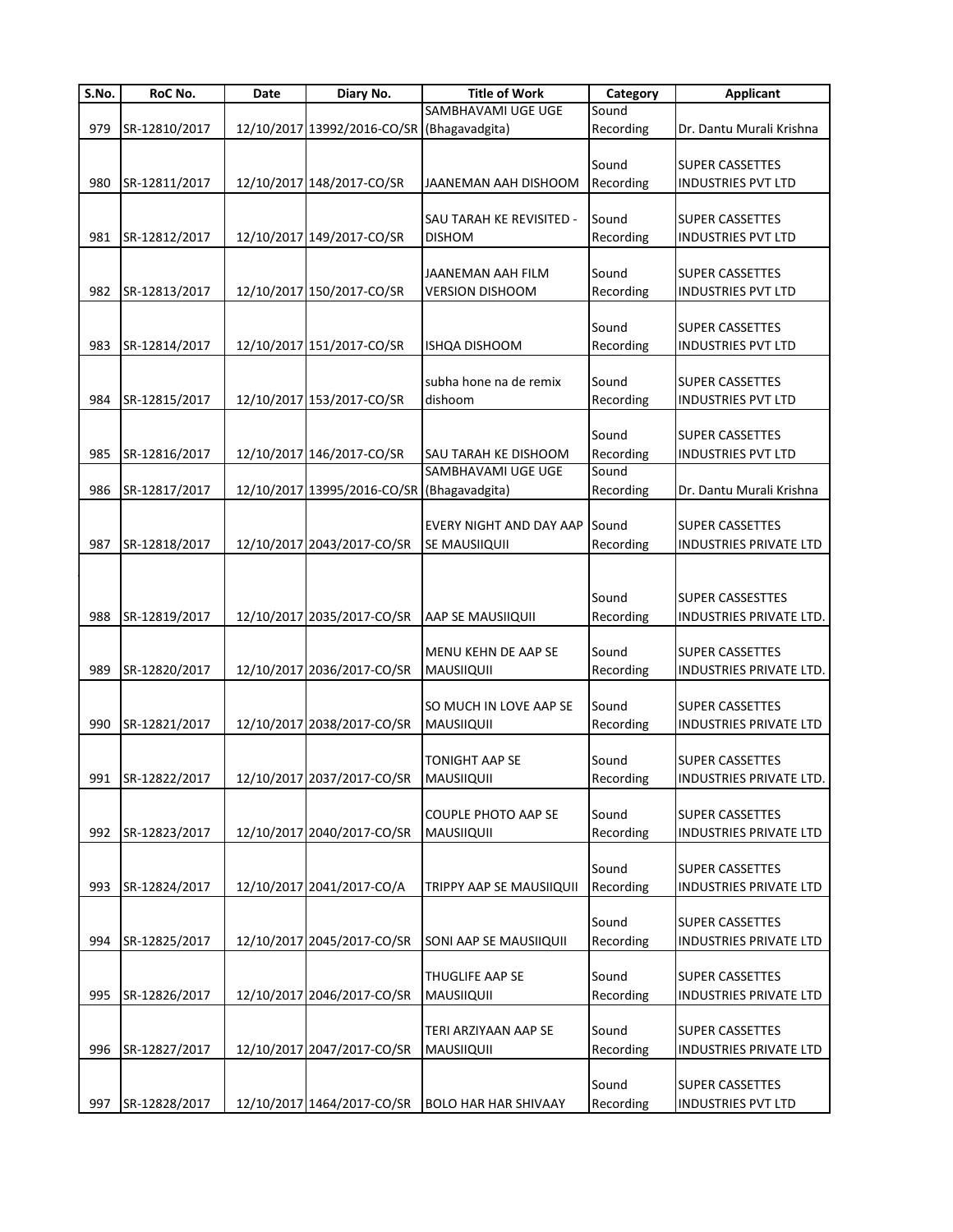| S.No. | RoC No.            | Date | Diary No.                  | <b>Title of Work</b>       | Category  | <b>Applicant</b>          |
|-------|--------------------|------|----------------------------|----------------------------|-----------|---------------------------|
|       |                    |      |                            |                            |           |                           |
|       |                    |      |                            |                            | Sound     | <b>SUPER CASSETTES</b>    |
| 998   | SR-12829/2017      |      | 12/10/2017 1469/2017-CO/SR | TERE NAAL ISHQA SHIVAAY    | Recording | <b>INDUSTRIES PVT LTD</b> |
|       |                    |      |                            |                            |           |                           |
|       |                    |      |                            |                            | Sound     | <b>SUPER CASSETTES</b>    |
| 999   | SR-12830/2017      |      | 12/10/2017 1468/2017-CO/SR | <b>RAATEIN SHIVAAY</b>     | Recording | <b>INDUSTRIES PVT LTD</b> |
|       |                    |      |                            |                            |           |                           |
|       |                    |      |                            |                            | Sound     | <b>SUPER CASSETTES</b>    |
|       | 1000 SR-12831/2017 |      | 12/10/2017 1466/2017-CO/SR | DARKHAAST SHIVAAY          | Recording | <b>INDUSTRIES PVT LTD</b> |
|       |                    |      |                            |                            |           |                           |
|       |                    |      |                            | RANGA RE TUTAK TUTAK       | Sound     | <b>SUPER CASSETTES</b>    |
|       |                    |      |                            |                            |           |                           |
|       | 1001 SR-12832/2017 |      | 12/10/2017 85/2017-CO/SR   | TUTIYA                     | Recording | <b>INDUSTRIES PVT LTD</b> |
|       |                    |      |                            |                            |           |                           |
|       |                    |      |                            | SUKU SUKU TUTAK TUTAK      | Sound     | <b>SUPER CASSETTES</b>    |
|       | 1002 SR-12833/2017 |      | 12/10/2017 84/2017-CO/SR   | TUTIYA                     | Recording | <b>INDUSTRIES PVT LTD</b> |
|       |                    |      |                            |                            |           |                           |
|       |                    |      |                            | CHALTE CHALTE TUTAK        | Sound     | <b>SUPER CASSETTES</b>    |
|       | 1003 SR-12834/2017 |      | 12/10/2017 82/2017-CO/SR   | <b>TUTAK TUTIYA</b>        | Recording | <b>INDUSTRIES PVT LTD</b> |
|       |                    |      |                            |                            |           |                           |
|       |                    |      |                            | LOVE THE WAY YOU TUTAK     | Sound     | <b>SUPER CASSETTES</b>    |
|       | 1004 SR-12835/2017 |      | 12/10/2017 81/2017-CO/SR   | <b>TUTAK TUTIYA</b>        | Recording | <b>INDUSTRIES PVT LTD</b> |
|       |                    |      |                            |                            |           |                           |
|       |                    |      |                            |                            | Sound     | <b>SUPER CASSETTES</b>    |
|       | 1005 SR-12836/2017 |      | 12/10/2017 80/2017-CO/SR   | TUTAK TUTAK TUTIYA         | Recording | <b>INDUSTRIES PVT LTD</b> |
|       |                    |      |                            |                            |           |                           |
|       |                    |      |                            | CHAL MAAR TUTAK TUTAK      | Sound     | <b>SUPER CASSETTES</b>    |
|       | 1006 SR-12837/2017 |      | 12/10/2017 79/2017-CO/SR   | TUTIYA                     | Recording | <b>INDUSTRIES PVT LTD</b> |
|       |                    |      |                            |                            |           |                           |
|       |                    |      |                            |                            | Sound     | AKSHAY SAXENA AND         |
|       | 1007 SR-12838/2017 |      | 12/10/2017 8523/2012-CO/SR | <b>PYAR KAR</b>            | Recording | PRITAM SUNAR              |
|       |                    |      |                            |                            |           |                           |
|       |                    |      |                            |                            | Sound     | <b>SUPER CASSETTES</b>    |
|       | 1008 SR-12839/2017 |      |                            | <b>DARD SARBJIT</b>        |           |                           |
|       |                    |      | 12/10/2017 155/2017-CO/SR  |                            | Recording | <b>INDUSTRIES PVT LTD</b> |
|       |                    |      |                            |                            |           |                           |
|       |                    |      |                            |                            | Sound     | <b>SUPER CASSETTES</b>    |
|       | 1009 SR-12840/2017 |      | 12/10/2017 154/2017-CO/SR  | SALAMAT SARBJIT            | Recording | <b>INDUSTRIES PVT LTD</b> |
|       |                    |      |                            |                            |           |                           |
|       |                    |      |                            |                            | Sound     | <b>SUPER CASSETTES</b>    |
|       | 1010 SR-12841/2017 |      | 12/10/2017 1470/2017-CO/SR | RAATEIN SHIVAAY            | Recording | <b>INDUSTRIES PVT LTD</b> |
|       |                    |      |                            |                            |           |                           |
|       |                    |      |                            |                            | Sound     | <b>SUPER CASSETTES</b>    |
|       | 1011 SR-12842/2017 |      | 12/10/2017 158/2017-CO/SR  | RABBA SARBJIT              | Recording | INDUSTRIES PVT LTD        |
|       |                    |      |                            |                            |           |                           |
|       |                    |      |                            |                            | Sound     | <b>SUPER CASSETTES</b>    |
|       | 1012 SR-12843/2017 |      | 12/10/2017 160/2017-CO/SR  | BARSAN LAAGI SARBJIT       | Recording | <b>INDUSTRIES PVT LTD</b> |
|       |                    |      |                            |                            |           |                           |
|       |                    |      |                            |                            | Sound     | <b>SUPER CASSETTES</b>    |
|       | 1013 SR-12844/2017 |      | 12/10/2017 161/2017-CO/SR  | ALLAH HU ALLAH SARBJIT     | Recording | <b>INDUSTRIES PVT LTD</b> |
|       |                    |      |                            |                            |           |                           |
|       |                    |      |                            |                            | Sound     | <b>SUPER CASSETTES</b>    |
|       | 1014 SR-12845/2017 |      | 12/10/2017 162/2017-CO/SR  | <b>MERA JUNOON SARBJIT</b> | Recording | <b>INDUSTRIES PVT LTD</b> |
|       |                    |      |                            |                            |           |                           |
|       |                    |      |                            |                            | Sound     |                           |
|       |                    |      |                            |                            |           | <b>SUPER CASSETTES</b>    |
|       | 1015 SR-12846/2017 |      | 12/10/2017 163/2017-CO/SR  | NINDIYA SARBJIT            | Recording | <b>INDUSTRIES PVT LTD</b> |
|       |                    |      |                            |                            |           |                           |
|       |                    |      |                            |                            | Sound     | <b>SUPER CASSETTES</b>    |
|       | 1016 SR-12847/2017 |      | 12/10/2017 164/2017-CO/SR  | NINDIYA SARBJIT            | Recording | INDUSTRIES PVT LTD        |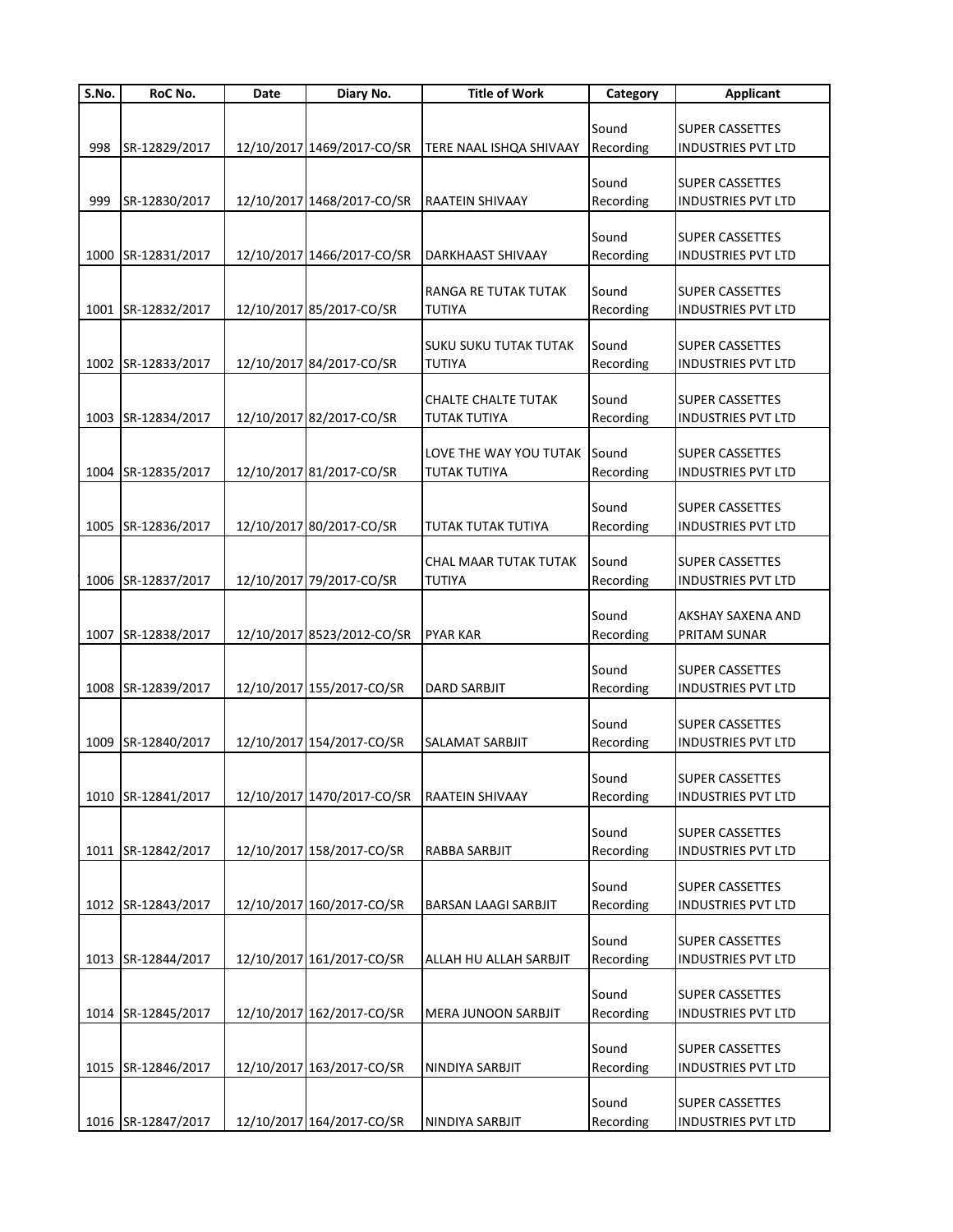| S.No. | RoC No.            | Date             | Diary No.                              | <b>Title of Work</b>                          | Category  | <b>Applicant</b>           |
|-------|--------------------|------------------|----------------------------------------|-----------------------------------------------|-----------|----------------------------|
|       |                    |                  |                                        |                                               |           |                            |
|       |                    |                  |                                        |                                               | Sound     | <b>SUPER CASSETTES</b>     |
| 1017  | SR-12848/2017      |                  | 12/10/2017 165/2017-CO/SR              | SARBJIT THEME SARBJIT                         | Recording | INDUSTRIES PVT LTD         |
|       |                    |                  |                                        |                                               |           |                            |
|       |                    |                  |                                        |                                               | Sound     | <b>SUPER CASSETTES</b>     |
|       | 1018 SR-12849/2017 |                  | 12/10/2017 159/2017-CO/SR              | <b>MEHERBAAN SARBJIT</b>                      | Recording | <b>INDUSTRIES PVT LTD</b>  |
|       |                    |                  |                                        |                                               |           |                            |
|       |                    |                  |                                        |                                               | Sound     | <b>SUPER CASSETTES</b>     |
|       | 1019 SR-12850/2017 |                  | 12/10/2017 2538/2017-CO/SR             | <b>MUCHHI RE VEERAPPAN</b>                    | Recording | <b>INDUSTRIES PVT LTD</b>  |
|       |                    |                  |                                        | <b>VEER VEER VEERAPPAN</b>                    | Sound     | <b>SUPER CASSETTES</b>     |
|       | SR-12851/2017      |                  | 12/10/2017 2539/2017-CO/SR             | VEERAPPAN                                     | Recording | <b>INDUSTRIES PVT LTD</b>  |
| 1020  |                    |                  |                                        |                                               |           |                            |
|       |                    |                  |                                        |                                               | Sound     | <b>SUPER CASSETTES</b>     |
| 1021  | SR-12852/2017      |                  | 12/10/2017 2540/2017-CO/SR             | <b>KHALLAS VEERAPPAN</b>                      | Recording | <b>INDUSTRIES PVT LTD</b>  |
|       |                    |                  |                                        |                                               |           |                            |
|       |                    |                  |                                        | <b>VEER VEER VEERAPPAN</b>                    | Sound     | <b>SUPER CASSETTES</b>     |
|       | 1022 SR-12853/2017 |                  | 12/10/2017 2541/2017-CO/SR             | <b>VEERAPPAN RAP VERSION</b>                  | Recording | INDUSTRIES PVT LTD         |
|       |                    |                  |                                        |                                               |           |                            |
|       |                    |                  |                                        | <b>RAIL GADDI TUTAK TUTAK</b>                 | Sound     | <b>SUPER CASSETTES</b>     |
|       | 1023 SR-12854/2017 |                  | 12/10/2017 78/2017-CO/SR               | <b>TUTIYA</b>                                 | Recording | <b>INDUSTRIES PVT LTD</b>  |
|       |                    |                  |                                        |                                               | Computer  |                            |
| 1024  | SW-9566/2017       |                  | 12/10/2017 8677/2017-CO/SW             | <b>RAKT-DAAN</b>                              | Software  | Lightray Infolabs Pvt Ltd  |
|       |                    |                  |                                        |                                               |           |                            |
|       |                    |                  |                                        | <b>ONLINE PERKS AND</b>                       | Computer  | <b>BHARAT HEAVY</b>        |
|       | 1025 SW-9567/2017  |                  |                                        | 12/10/2017 9783/2017-CO/SW ALLOWANCE SOFTWARE | Software  | ELECTRICALS LIMITED        |
|       |                    |                  |                                        |                                               |           |                            |
|       |                    |                  |                                        | <b>AUTOMATION OF FUEL OIL</b>                 |           |                            |
|       |                    |                  |                                        | SYSTEM CALCULATIONS                           |           |                            |
|       |                    |                  |                                        | <b>FOR BOILER FIRING</b>                      | Computer  | <b>BHARAT HEAVY</b>        |
|       | 1026 SW-9568/2017  |                  | 12/10/2017 5667/2016-CO/SW APPLICATION |                                               | Software  | ELECTRICALS LIMITED        |
|       |                    |                  |                                        |                                               |           |                            |
|       |                    |                  |                                        | <b>DESIGN AUTOMATION OF</b>                   |           |                            |
|       |                    |                  |                                        | <b>AXIAL REACTION TWO</b>                     |           |                            |
|       |                    |                  |                                        | <b>STAGE FAN HOUSING</b>                      |           |                            |
|       |                    |                  |                                        | <b>ASSEMBLY FOR COLD AIR</b>                  | Computer  | <b>BHARAT HEAVY</b>        |
| 1027  | SW-9569/2017       |                  | 12/10/2017 5194/2016-CO/SW             | <b>APPLICATION</b>                            | Software  | <b>ELECTRICALS LIMITED</b> |
|       |                    |                  |                                        |                                               |           |                            |
|       |                    |                  |                                        | Single Board Computer                         |           |                            |
|       |                    |                  |                                        | based on 8051 for                             |           | Jitendra Zalke, Pravin A   |
|       |                    |                  |                                        | <b>Embedded System</b>                        | Computer  | Dwaramwar, Sandeepkum      |
|       | 1028 SW-9570/2017  |                  | 12/10/2017 9716/2017-CO/SW             | development                                   | Software  | ar Pandey                  |
|       |                    |                  |                                        |                                               |           |                            |
|       |                    |                  |                                        |                                               |           |                            |
|       |                    |                  |                                        |                                               |           |                            |
|       |                    |                  |                                        |                                               |           | Shri Ramdeobaba College    |
|       |                    |                  |                                        | <b>Vehicle Accident Detection</b>             |           | of Engineering and         |
|       |                    |                  |                                        | and Reporting Using GSM & Computer            |           | Management,                |
| 1029  | SW-9571/2017       |                  | 12/10/2017 9836/2017-CO/SW             | <b>GPS</b>                                    | Software  | Nagpur, Vidya Dahake       |
|       |                    |                  |                                        |                                               | Computer  |                            |
| 1030  | SW-9572/2017       |                  | 12/10/2017 8923/2017-CO/SW             | MMU Help Desk                                 | Software  | Dalip                      |
|       |                    |                  |                                        |                                               |           |                            |
|       |                    |                  |                                        |                                               |           | Abhinav Pathak, Abhishek   |
|       |                    |                  |                                        |                                               |           | Kumar, Atala Rajiv         |
|       |                    |                  | 10082/2017-                            |                                               | Computer  | Rao, Chirag, Megha         |
|       | 1031 SW-9573/2017  | 12/10/2017 CO/SW |                                        | Locksec password manager                      | Software  | Goel, Neha Verma           |
|       |                    |                  |                                        |                                               |           |                            |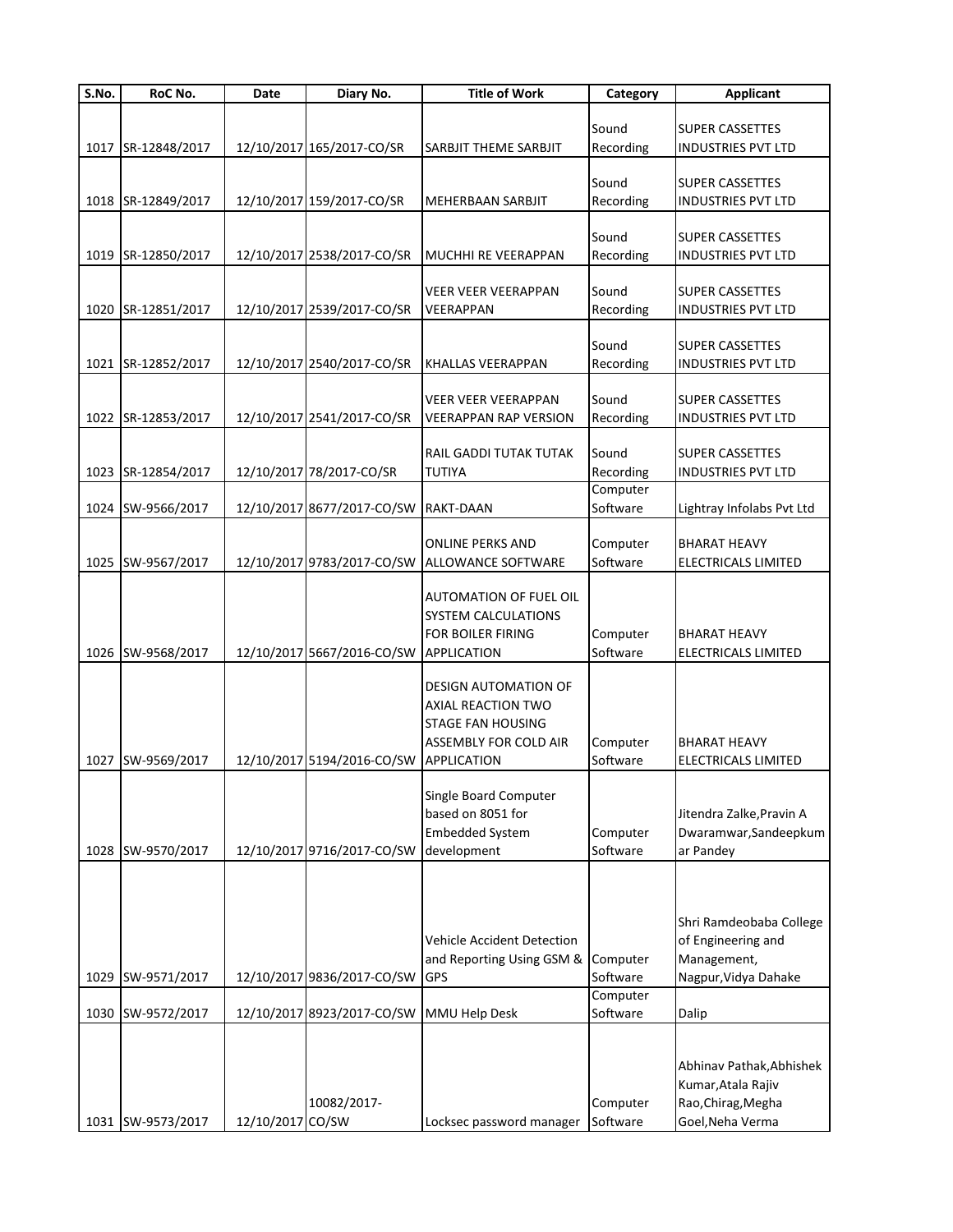| $\overline{\mathsf{S}}$ . No. | RoC No.            | Date       | Diary No.                                | <b>Title of Work</b>                                                                                                            | Category                     | <b>Applicant</b>                                  |
|-------------------------------|--------------------|------------|------------------------------------------|---------------------------------------------------------------------------------------------------------------------------------|------------------------------|---------------------------------------------------|
|                               |                    |            |                                          |                                                                                                                                 | Computer                     |                                                   |
|                               | 1032 SW-9574/2017  |            | 12/10/2017 9745/2017-CO/SW               | Ali Nastaliq                                                                                                                    | Software                     | Syed Manzar                                       |
|                               |                    |            |                                          | <b>OPC BASED DRIVER</b><br><b>SOFTWARE FOR</b><br>DOVETAILING PLC SYSTEM<br>AT SP 2 BSL WITH ERP                                | Computer                     | M/S. STEEL AUTHORITY                              |
|                               | 1033 SW-9575/2017  |            | 12/10/2017 4905/2017-CO/SW SYSTEM AT BSL |                                                                                                                                 | Software                     | OF INDIA LIMITED                                  |
|                               |                    |            |                                          |                                                                                                                                 | Computer                     |                                                   |
|                               | 1034 SW-9576/2017  |            | 12/10/2017 9715/2017-CO/SW Anurag iAlbum |                                                                                                                                 | Software                     | Kapil Chobisa                                     |
|                               | 1035 SW-9577/2017  |            | 12/10/2017 9946/2017-CO/SW               | <b>WORKFLOW BASED ONLINE</b><br><b>STORES RECEIPT VOUCHER</b><br>(SRV) CLEARANCE AND<br><b>MONITORING</b>                       | Computer<br>Software         | <b>BHARAT HEAVY</b><br><b>ELECTRICALS LIMITED</b> |
|                               | 1036 SW-9578/2017  |            | 12/10/2017 9790/2017-CO/SW               | TAG-NAME COMPARISON<br><b>APPLICATION FOR maxDNA</b>                                                                            | Computer<br>Software         | <b>BHARAT HEAVY</b><br>ELECTRICALS LIMITED        |
|                               | 1037 SW-9579/2017  |            | 12/10/2017 9800/2017-CO/SW SYSTEM        | PROCESS MONITORING<br>DEADLOCK FREE SCHEDULE<br>FOR AGENT BASED<br>RAILWAY TRANSPORTATION Computer                              | Software                     | PARUL AROGYA SEVA<br><b>MANDAL</b>                |
|                               |                    |            |                                          |                                                                                                                                 |                              | M/S. SWISS AUTO PVT.                              |
|                               | 1038 A-121210/2017 | 16/10/2017 | 969/2016-CO/A                            | E SWISS LABEL                                                                                                                   | Artistic                     | LTD.                                              |
|                               |                    |            |                                          | DDI (DEVA DEVI                                                                                                                  |                              |                                                   |
|                               | 1039 A-121211/2017 | 26/10/2017 | 12547/2017-CO/A                          | INDUSTRIES)                                                                                                                     | Artistic                     | SANGITA KUMARI PANDA                              |
|                               |                    |            |                                          |                                                                                                                                 |                              | R.SUDHA                                           |
|                               | 1040 A-121212/2017 | 26/10/2017 | 11546/2017-CO/A                          | 111 ALL ONE                                                                                                                     | Artistic<br>Literary/        | RADHA SOAMI SATSANG                               |
|                               | 1041 L-69616/2017  | 26/10/2017 | 12775/2017-CO/L                          | <b>SANT MAT VICHAR</b>                                                                                                          | Dramatic                     | <b>BEAS</b>                                       |
|                               |                    |            |                                          |                                                                                                                                 | Literary/                    |                                                   |
|                               | 1042 L-69617/2017  | 26/10/2017 | 12483/2017-CO/L                          | <b>KALAAM</b>                                                                                                                   | Dramatic                     | <b>Muhammad Mufees</b>                            |
|                               | 1043 L-69618/2017  |            | 26/10/2017 11914/2017-CO/L               | <b>ENGLISH FOR GENERAL</b><br><b>COMPETITION VOLUME 3</b>                                                                       | Literary/<br><b>Dramatic</b> | NITU SINGH ALIAS NEETU<br>SINGH, PEN NAME         |
|                               | 1044 L-69619/2017  | 26/10/2017 | 11592/2017-CO/L                          | Industry vocabulary of<br>Capabilities, Complexities<br>and Job scenarios: For<br>Manufacturing Industry<br>MARYA DAY NOURI FOR | Literary/<br>Dramatic        | Sameer Kishor Agashe                              |
|                               |                    |            |                                          | WOMEN FAIRNESS CREAM                                                                                                            |                              | Marya Day Agro Foods                              |
|                               | 1045 A-121213/2017 | 27/10/2017 | 4766/2017-CO/A                           | LABEL                                                                                                                           | Artistic                     | Pvt. Ltd.                                         |
|                               |                    |            |                                          | MARYA DAY BLENDED TEA<br>LABEL                                                                                                  |                              | Marya Day Agro Foods                              |
|                               | 1046 A-121214/2017 | 27/10/2017 | 4916/2017-CO/A                           | MARYA DAY ATTA HAKKA                                                                                                            | Artistic                     | Pvt. Ltd.<br>Marya Day Agro Foods                 |
|                               | 1047 A-121215/2017 | 27/10/2017 | 4918/2017-CO/A                           | <b>NOODLES LABEL</b>                                                                                                            | Artistic                     | Pvt. Ltd.                                         |
|                               |                    |            |                                          | MARYA DAY RAYYAN SALT                                                                                                           |                              | Marya Day Agro Foods                              |
|                               | 1048 A-121216/2017 | 27/10/2017 | 4919/2017-CO/A                           | LABEL                                                                                                                           | Artistic                     | Pvt. Ltd.                                         |
|                               |                    |            |                                          |                                                                                                                                 |                              | Marya Day Agro Foods                              |
|                               | 1049 A-121217/2017 | 27/10/2017 | 4920/2017-CO/A                           | MARYA DAY VOID LABEL                                                                                                            | Artistic                     | Pvt. Ltd.                                         |
|                               |                    |            |                                          | MARYA DAY TOOR BATHING                                                                                                          |                              | Marya Day Agro Foods                              |
|                               | 1050 A-121218/2017 | 27/10/2017 | 4921/2017-CO/A                           | <b>BAR LABEL</b>                                                                                                                | Artistic                     | Pvt. Ltd.                                         |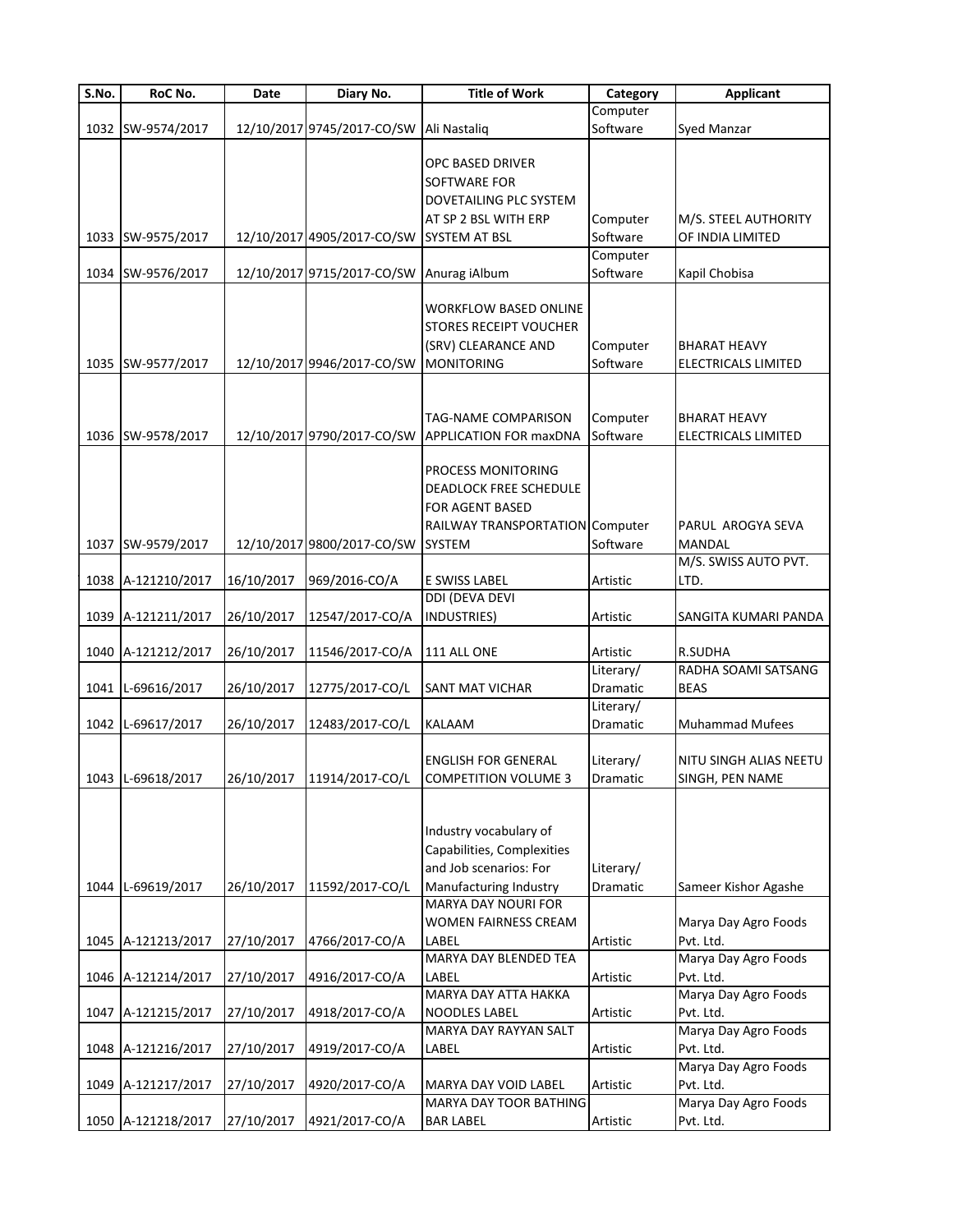| S.No. | RoC No.            | Date       | Diary No.       | <b>Title of Work</b>                 | Category              | <b>Applicant</b>                          |
|-------|--------------------|------------|-----------------|--------------------------------------|-----------------------|-------------------------------------------|
|       |                    |            |                 |                                      |                       |                                           |
|       | 1051 A-121219/2017 | 27/10/2017 | 12521/2017-CO/A | W LOGO                               | Artistic              | MR. NITESH WADHWANI                       |
|       |                    |            |                 | DEVICE OF BABY BOY WITH              |                       | MR. DEEPAK DARIYANI                       |
|       | 1052 A-121220/2017 | 27/10/2017 | 12518/2017-CO/A | <b>CYCLE</b>                         | Artistic              | [PROPRIETOR]                              |
|       |                    |            |                 |                                      |                       |                                           |
|       |                    |            |                 | POWER LINE BY MINAR                  |                       | MR. INDERSINGH                            |
|       | 1053 A-121221/2017 | 27/10/2017 | 12523/2017-CO/A | <b>SUITING MINAR'S 812</b>           | Artistic              | NENAVATI [PROPRIETOR]                     |
|       |                    |            |                 |                                      |                       |                                           |
|       |                    |            |                 |                                      |                       | MR. SATYANARAYAN                          |
|       | 1054 A-121222/2017 | 27/10/2017 | 12520/2017-CO/A | <b>BASE</b><br>MULBERRY CS LOGO WITH | Artistic              | SHRIVASTAVA                               |
|       |                    |            |                 | DEVICE OF COCONUT &                  |                       | MRS. JYOTI BACHANI                        |
|       | 1055 A-121223/2017 | 27/10/2017 | 12516/2017-CO/A | <b>ALOE VERA</b>                     | Artistic              | [PROPRIETOR]                              |
|       |                    |            |                 |                                      |                       |                                           |
|       |                    |            |                 | <b>MULBERRY CS LOGO WITH</b>         |                       | MRS. JYOTI BACHANI                        |
|       | 1056 A-121224/2017 | 27/10/2017 | 12517/2017-CO/A | <b>DEVICE OF MANGO</b>               | Artistic              | [PROPRIETOR]                              |
|       |                    |            |                 |                                      |                       |                                           |
|       |                    |            |                 |                                      |                       | MR. ANIL GANOMAL                          |
|       | 1057 A-121225/2017 | 27/10/2017 | 12515/2017-CO/A | K7 TEA DELUXE CHAI                   | Artistic              | RAHEJA [PROPRIETOR]                       |
|       |                    |            |                 | <b>KD CAMPUS TEST SERIES</b>         |                       |                                           |
|       |                    |            |                 | SSC TIER-1 (BILINGUAL) SSC           | Literary/             | NITU SINGH ALIAS NEETU                    |
|       | 1058 L-69620/2017  | 27/10/2017 | 11919/2017-CO/L | MOCK TESTS 41 TO 60                  | Dramatic              | SINGH, PEN NAME                           |
|       |                    |            |                 |                                      |                       |                                           |
|       |                    |            |                 |                                      |                       |                                           |
|       |                    |            |                 |                                      |                       | NITU SINGH ALIAS NEETU                    |
|       |                    |            |                 |                                      | Literary/             | SINGH, PEN NAME D/o                       |
|       | 1059 L-69621/2017  | 27/10/2017 | 11911/2017-CO/L | <b>ADVANCE MATHS- HINDI</b>          | Dramatic              | LATE SH. KD SINGH                         |
|       |                    |            |                 |                                      |                       |                                           |
|       | 1060 L-69622/2017  | 27/10/2017 | 11912/2017-CO/L | <b>EQUATION TEST</b>                 | Literary/<br>Dramatic | NITU SINGH ALIAS NEETU<br>SINGH, PEN NAME |
|       |                    |            |                 |                                      |                       |                                           |
|       |                    |            |                 | Industry vocabulary of               |                       |                                           |
|       |                    |            |                 | Capabilities, Complexities           |                       |                                           |
|       |                    |            |                 | and Job scenarios: For IT            | Literary/             |                                           |
|       | 1061 L-69623/2017  | 27/10/2017 | 11588/2017-CO/L | Industry                             | Dramatic              | Sameer Kishor Agashe                      |
|       |                    |            |                 |                                      | Literary/             |                                           |
|       | 1062 L-69624/2017  | 27/10/2017 | 11585/2017-CO/L | A Prudent Way to Hire                | Dramatic              | Sameer Kishor Agashe                      |
|       |                    |            |                 |                                      |                       |                                           |
|       |                    |            |                 | NON-INTERACTIVE                      |                       |                                           |
|       |                    |            |                 | MECHANICS- 1.Non-                    |                       |                                           |
|       |                    |            |                 | Interactice Mechanics,               |                       |                                           |
|       |                    |            |                 | 2.Cosmological concepts,             |                       |                                           |
|       |                    |            |                 | 3. Nishant Effect, 4. Theory         |                       |                                           |
|       |                    |            |                 | of Infinity , 5. phenomena           |                       |                                           |
|       |                    |            |                 | lead by Non-interactible             | Literary/             |                                           |
|       | 1063 L-69625/2017  | 27/10/2017 | 11648/2017-CO/L | particles in matter                  | Dramatic              | Nishant kumar sharma                      |
|       |                    |            |                 |                                      |                       |                                           |
|       |                    |            |                 | VANARAMUTTY NAA.                     | Literary/             | N.                                        |
|       | 1064 L-69626/2017  | 27/10/2017 | 11683/2017-CO/L | <b>BALUVIN PADAIPUKAL</b>            | Dramatic              | BALAMURUGANANTHAN                         |
|       |                    |            |                 | TIER-1 SSC CGL-2016 42               |                       |                                           |
|       |                    |            |                 | <b>TEST PAPERS OF ENGLISH</b>        | Literary/             | NITU SINGH ALIAS NEETU                    |
|       | 1065 L-69627/2017  | 27/10/2017 | 11915/2017-CO/L | LANGUAGE                             | Dramatic              | SINGH, PEN NAME                           |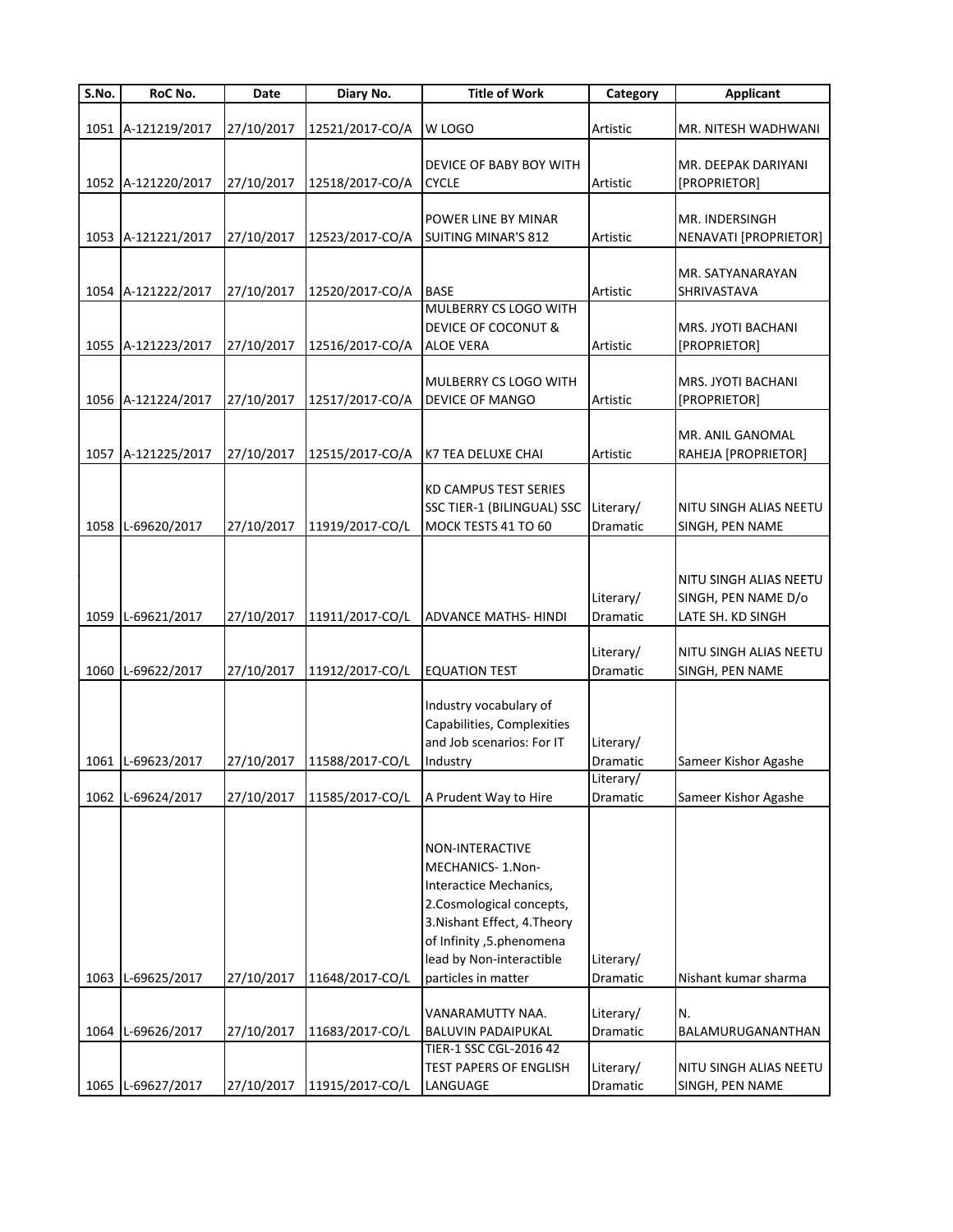| S.No. | RoC No.           | Date       | Diary No.       | <b>Title of Work</b>               | Category              | <b>Applicant</b>                   |
|-------|-------------------|------------|-----------------|------------------------------------|-----------------------|------------------------------------|
|       |                   |            |                 | 72 SETS TEST PAPERS OF             |                       |                                    |
|       |                   |            |                 | GENERAL STUDIES SSC-CHSL-Literary/ |                       | NITU SINGH ALIAS NEETU             |
| 1066  | L-69628/2017      | 27/10/2017 | 11917/2017-CO/L | 2016                               | Dramatic              | SINGH, PEN NAME                    |
|       |                   |            |                 |                                    |                       |                                    |
|       |                   |            |                 | <b>KD CAMPUS TESY SERIES</b>       |                       |                                    |
|       |                   |            |                 | SSC TIER-1 (BILINGUAL) SSC         | Literary/             | NITU SINGH ALIAS NEETU             |
| 1067  | L-69629/2017      | 27/10/2017 | 11913/2017-CO/L | MOCK TESTS 61 TO 80                | Dramatic              | SINGH, PEN NAME                    |
|       |                   |            |                 |                                    |                       |                                    |
|       |                   |            |                 |                                    |                       |                                    |
|       |                   |            |                 |                                    |                       | Dr. Vinod H. Asudani, Shri         |
|       |                   |            |                 |                                    |                       | Ramdeobaba College of              |
|       |                   |            |                 | Chingu Chingu anthology of         | Literary/             | Engineering and                    |
| 1068  | L-69630/2017      | 27/10/2017 | 11879/2017-CO/L | ghazals in sindhi                  | Dramatic              | Management, Nagpur                 |
|       |                   |            |                 |                                    |                       |                                    |
|       |                   |            |                 |                                    |                       |                                    |
|       |                   |            |                 |                                    |                       |                                    |
|       |                   |            |                 |                                    |                       | Dr. Vinod H. Asudani, Shri         |
|       |                   |            |                 |                                    |                       | Ramdeobaba College of              |
|       |                   |            |                 | Bahi Jun Padu Anthology of         | Literary/             | Engineering and                    |
|       | 1069 L-69631/2017 | 27/10/2017 | 11880/2017-CO/L | ghazals in sindhi                  | Dramatic              | Management, Nagpur                 |
|       |                   |            |                 | 72 SETS TEST PAPERS OF             |                       |                                    |
|       |                   |            |                 | MATHEMATICS SSC-CHSL-              | Literary/             | NITU SINGH ALIAS NEETU             |
|       | 1070 L-69632/2017 | 27/10/2017 | 11918/2017-CO/L | 2016                               | Dramatic              | SINGH, PEN NAME                    |
|       |                   |            |                 |                                    | Literary/             |                                    |
| 1071  | L-69633/2017      | 27/10/2017 | 11529/2017-CO/L | VITTILASHAN                        | Dramatic              | Uthaman K.R                        |
|       |                   |            |                 | 72 SETS TEST PAPERS OF             |                       |                                    |
|       |                   |            |                 | <b>ENGLISH LANGUAGE SSC-</b>       | Literary/             | NITU SINGH ALIAS NEETU             |
| 1072  | L-69634/2017      | 27/10/2017 | 11916/2017-CO/L | CHSL-2016                          | Dramatic              | SINGH, PEN NAME                    |
|       |                   |            |                 |                                    | Literary/             | RADHA SOAMI SATSANG                |
| 1073  | L-69635/2017      | 27/10/2017 | 11862/2017-CO/L | SWAR ANEK, GEET EK                 | Dramatic              | <b>BEAS</b>                        |
|       |                   |            |                 |                                    | Literary/             | RADHA SOAMI SATSANG<br><b>BEAS</b> |
| 1074  | L-69636/2017      | 27/10/2017 | 11858/2017-CO/L | ANMOL KHAZANA                      | Dramatic<br>Literary/ | RADHA SOAMI SATSANG                |
| 1075  | L-69637/2017      | 27/10/2017 | 11859/2017-CO/L | <b>GURU RAVIDAS</b>                | Dramatic              | <b>BEAS</b>                        |
|       |                   |            |                 |                                    |                       |                                    |
|       |                   |            |                 | Automatization of temple           |                       | Dr. Archana Ajit                   |
|       |                   |            |                 | door opening during rush           | Literary/             | Chaugule, Mrs. Radhika             |
|       | 1076 L-69638/2017 | 27/10/2017 | 11852/2017-CO/L | hours                              | Dramatic              | Nitin Panditrao                    |
|       |                   |            |                 |                                    |                       |                                    |
|       |                   |            |                 |                                    |                       |                                    |
|       |                   |            |                 |                                    |                       |                                    |
|       |                   |            |                 |                                    |                       | Dr. Vinod H. Asudani, Shri         |
|       |                   |            |                 |                                    |                       | Ramdeobaba College of              |
|       |                   |            |                 | Bhuni Bhuni (Mur-Mur0              | Literary/             | Engineering and                    |
| 1077  | L-69639/2017      | 27/10/2017 | 11883/2017-CO/L | anthology of sindhi poems          | Dramatic              | Management, Nagpur                 |
|       |                   |            |                 |                                    | Literary/             |                                    |
| 1078  | L-69640/2017      | 27/10/2017 | 11575/2017-CO/L | <b>Trouble Buddies</b>             | Dramatic              | Jainendra Joshi                    |
|       |                   |            |                 |                                    |                       |                                    |
|       |                   |            |                 |                                    |                       |                                    |
|       |                   |            |                 |                                    |                       |                                    |
|       |                   |            |                 |                                    |                       | Dr. Vinod H. Asudani, Shri         |
|       |                   |            |                 |                                    |                       | Ramdeobaba College of              |
|       |                   |            |                 |                                    | Literary/             | Engineering and                    |
|       | 1079 L-69641/2017 | 27/10/2017 | 11992/2017-CO/L | Techno-Criticism                   | Dramatic              | Management, Nagpur                 |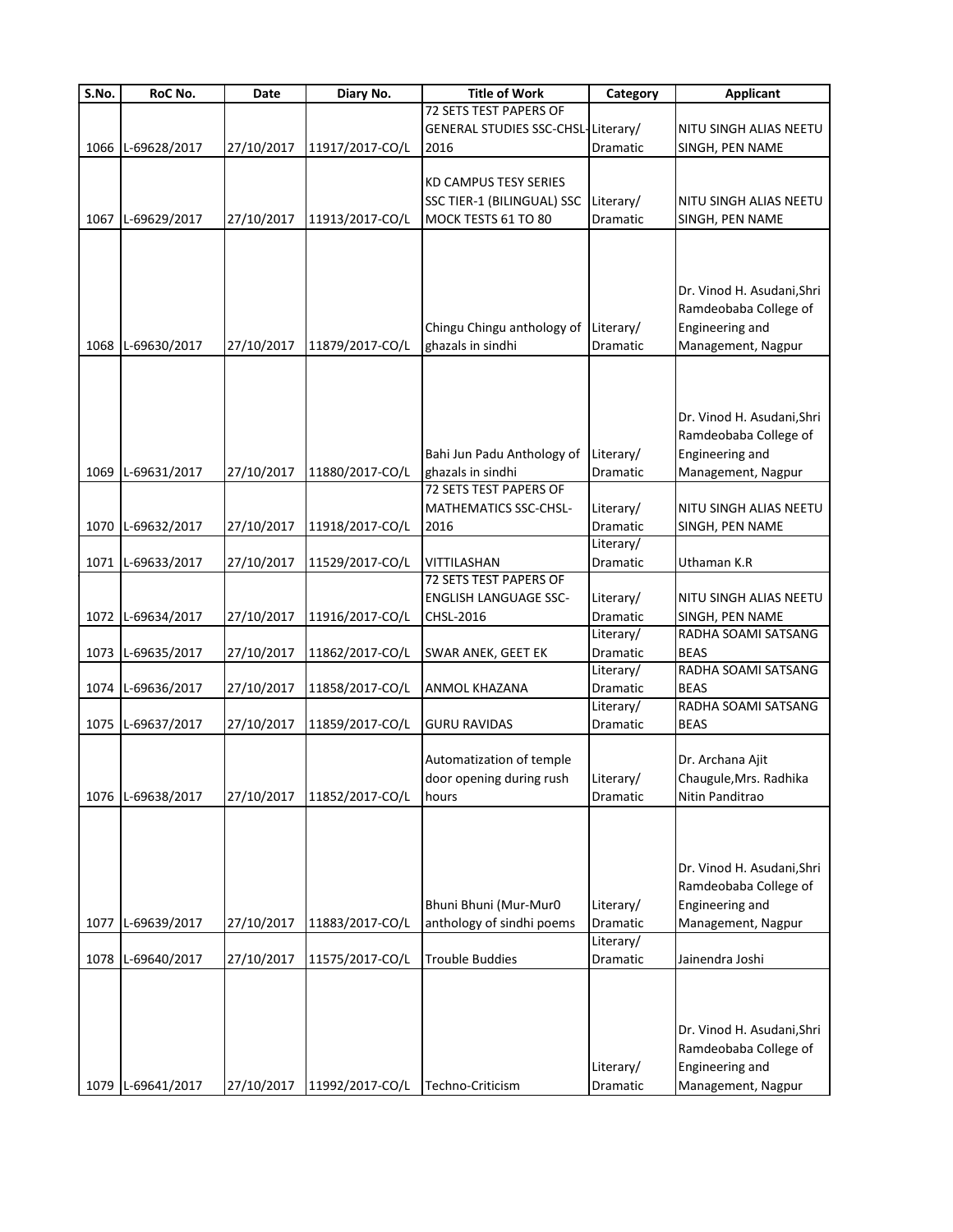| $\overline{S}$ .No. | RoC No.            | Date       | Diary No.       | <b>Title of Work</b>                                                                                                                               | Category              | <b>Applicant</b>                                                          |
|---------------------|--------------------|------------|-----------------|----------------------------------------------------------------------------------------------------------------------------------------------------|-----------------------|---------------------------------------------------------------------------|
|                     |                    |            |                 |                                                                                                                                                    |                       |                                                                           |
|                     |                    |            |                 | Amazing, Uncanny and                                                                                                                               | Literary/             |                                                                           |
| 1080                | L-69642/2017       | 27/10/2017 | 12048/2017-CO/L | <b>Spectacular Short Stories</b>                                                                                                                   | Dramatic              | Debarun Sen                                                               |
|                     |                    |            |                 |                                                                                                                                                    |                       | Dr. Monica R. Seth, Shri<br>Ramdeobaba College of                         |
|                     |                    |            |                 |                                                                                                                                                    | Literary/             | Engineering and                                                           |
|                     | 1081 L-69643/2017  | 27/10/2017 | 11993/2017-CO/L | Hamletisation                                                                                                                                      | Dramatic              | Management, Nagpur                                                        |
|                     |                    |            |                 |                                                                                                                                                    |                       |                                                                           |
|                     |                    |            |                 |                                                                                                                                                    |                       | ERULITE EDUCATIONAL                                                       |
|                     | 1082 A-121226/2017 | 30/10/2017 | 757/2017-CO/A   | <b>ERUDITE</b>                                                                                                                                     | Artistic              | <b>CENTRE</b>                                                             |
| 1083                | A-121227/2017      | 30/10/2017 | 4085/2017-CO/A  | <b>MAYIL SRS</b>                                                                                                                                   | Artistic              | <b>NULL</b>                                                               |
|                     | 1084 A-121228/2017 | 30/10/2017 | 5657/2017-CO/A  | SHAPE OF ROSE                                                                                                                                      | Artistic              | MR. MAHENDRA<br>GULWANI PARTNER, MR.<br>PRADEEP GULWANI<br><b>PARTNER</b> |
|                     | 1085 A-121229/2017 | 30/10/2017 | 12282/2017-CO/A | AARTI INTERNATIONAL<br>LIMITED                                                                                                                     | Artistic              | AARTI INTERNATIONAL<br>LIMITED                                            |
|                     |                    |            |                 |                                                                                                                                                    |                       |                                                                           |
|                     | 1086 A-121230/2017 | 30/10/2017 | 12283/2017-CO/A | AARTI STEES LIMITED                                                                                                                                | Artistic              | AARTI STEELS LIMITED                                                      |
|                     | 1087 A-121231/2017 | 30/10/2017 | 12286/2017-CO/A | <b>ENOVUS</b>                                                                                                                                      | Artistic              | <b>ENOVUS HEALTHCARE</b><br>PVT. LTD.                                     |
|                     | 1088 A-121232/2017 | 30/10/2017 | 12285/2017-CO/A | <b>SUPER4 LOGO</b>                                                                                                                                 | Artistic              | D.K. CHEMICALS                                                            |
|                     |                    |            |                 |                                                                                                                                                    | Cinematograp          |                                                                           |
|                     | 1089 CF-3892/2017  | 30/10/2017 | 1614/2017-CO/CF | Tere Ishq Ki Aadat<br>Ram Ka Jeevan Ya Jeevan                                                                                                      | h Film<br>Literary/   | Mohd. Farman                                                              |
|                     | 1090 L-69644/2017  | 30/10/2017 | 6424/2017-CO/L  | Me Ram                                                                                                                                             | Dramatic              | Anagha Joglekar                                                           |
|                     |                    |            |                 |                                                                                                                                                    | Literary/             |                                                                           |
|                     | 1091 L-69645/2017  | 30/10/2017 | 602/2017-CO/L   | NG Holistic Model                                                                                                                                  | Dramatic              | Nitya Gurukula                                                            |
|                     |                    |            |                 |                                                                                                                                                    | Literary/             |                                                                           |
|                     | 1092 L-69646/2017  | 30/10/2017 | 7178/2017-CO/L  | ROLI                                                                                                                                               | Dramatic              | <b>ANKIT PAL</b>                                                          |
|                     |                    |            |                 |                                                                                                                                                    | Literary/             |                                                                           |
|                     | 1093 L-69647/2017  | 30/10/2017 | 3709/2017-CO/L  | Story of the Filmmaker                                                                                                                             | Dramatic              | Mohammed Abubaker                                                         |
|                     |                    |            |                 |                                                                                                                                                    |                       |                                                                           |
|                     |                    |            |                 | <b>G LEVEL IN INFORMATION</b>                                                                                                                      | Literary/             | PRAKHAR KUMAR                                                             |
|                     | 1094 L-69648/2017  | 30/10/2017 | 3902/2017-CO/L  | <b>TECHNOLOGY</b>                                                                                                                                  | Dramatic<br>Literary/ | SRIVASTAVA                                                                |
| 1095                | L-69649/2017       | 30/10/2017 | 11863/2017-CO/L | Pyaar                                                                                                                                              | Dramatic              | Mr. Nazim Ali                                                             |
|                     |                    |            |                 |                                                                                                                                                    |                       |                                                                           |
|                     | 1096 L-69650/2017  | 30/10/2017 | 12423/2017-CO/L | REALITY COOKING SHOW<br>AND SMART FOOD CITIES                                                                                                      | Literary/<br>Dramatic | <b>TEJAS VAIDYA</b>                                                       |
|                     | 1097 L-69651/2017  | 30/10/2017 | 11389/2017-CO/L | Logframer matrix model for<br>evaluation of medical<br>internship training program<br>at Jawaharlal Nehru Medical<br>College, DMIMS(DU),<br>Wardha | Literary/<br>Dramatic | Dr Sonali Choudhari                                                       |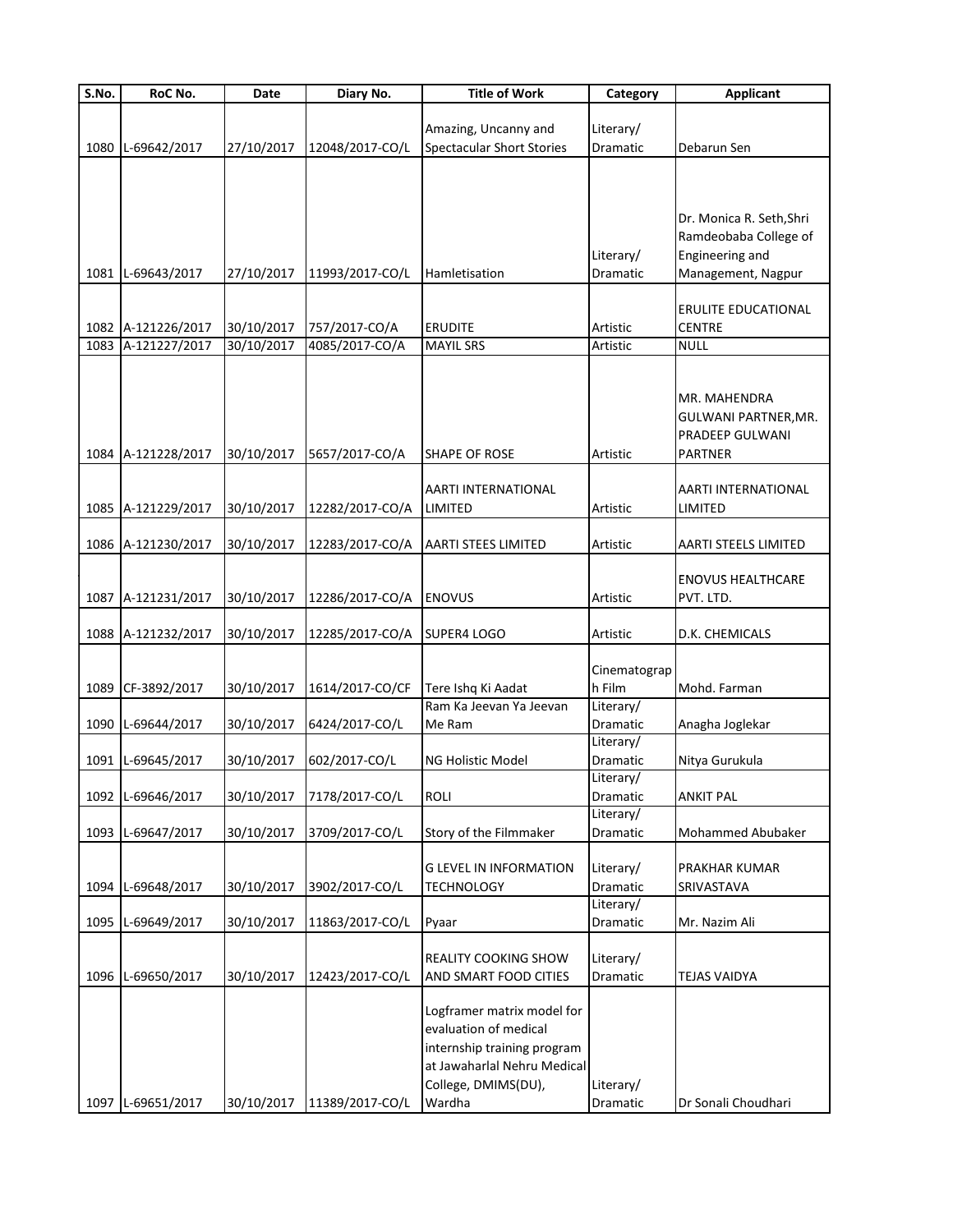| S.No. | RoC No.            | Date       | Diary No.       | <b>Title of Work</b>                             | Category | <b>Applicant</b>               |
|-------|--------------------|------------|-----------------|--------------------------------------------------|----------|--------------------------------|
|       |                    |            |                 |                                                  |          |                                |
|       |                    |            |                 |                                                  | Computer | Regulwar Dattatray             |
|       | 1098 SW-9580/2017  | 30/10/2017 | 7697/2017-CO/SW | <b>Bhumi Tantra</b>                              | Software | Gangaram                       |
|       |                    |            |                 |                                                  | Computer |                                |
|       | 1099 SW-9581/2017  | 30/10/2017 | 9349/2017-CO/SW | TestEze                                          | Software | <b>Technas Solution</b>        |
|       |                    |            |                 |                                                  |          |                                |
|       |                    |            | 10522/2017-     |                                                  | Computer | Dharmaraj Raghunath            |
|       | 1100 SW-9582/2017  | 30/10/2017 | CO/SW           | i can                                            | Software | Vedpathak                      |
|       |                    |            |                 | <b>COMPUTER PROGRAM FOR</b>                      |          |                                |
|       |                    |            |                 | PTC 10 TYPE-1                                    |          |                                |
|       |                    |            |                 | PERFORMANCE TEST                                 | Computer | <b>BHARAT HEAVY</b>            |
|       | 1101 SW-9583/2017  | 30/10/2017 | 4816/2017-CO/SW | <b>CALCULATION</b>                               | Software | ELECTRICALS LIMITED            |
|       |                    |            |                 | <b>COMPUTER PROGRAM FOR</b>                      |          |                                |
|       |                    |            |                 | CALCULATION OF HPSU                              |          |                                |
|       |                    |            |                 | SYSTEM FOR STEAM                                 |          |                                |
|       |                    |            |                 | <b>TURBINE VALVE</b>                             | Computer | BHARAT HEAVY                   |
|       |                    |            |                 |                                                  | Software |                                |
|       | 1102 SW-9584/2017  | 30/10/2017 | 4812/2017-CO/SW | <b>ACTUATORS</b><br><b>AUTOMATION OF CHILLER</b> |          | ELECTRICALS LIMITED            |
|       |                    |            |                 |                                                  |          |                                |
|       |                    |            |                 | COIL DESIGN VERIFICATION                         |          |                                |
|       |                    |            |                 | <b>FOR GAS TURBINE</b>                           | Computer | BHARAT HEAVY                   |
|       | 1103 SW-9585/2017  | 30/10/2017 | 4810/2017-CO/SW | <b>APPLICATION</b>                               | Software | ELECTRICALS LIMITED            |
|       |                    |            |                 |                                                  |          |                                |
|       |                    |            |                 |                                                  |          |                                |
|       |                    |            |                 | SOFTWARE PACKAGE FOR                             |          |                                |
|       |                    |            |                 | INTEGRATING SAP WITH                             |          |                                |
|       |                    |            |                 | WEB-BASED PRODUCT                                |          |                                |
|       |                    |            |                 | MATERIAL DIRECTORY AND                           | Computer | BHARAT HEAVY                   |
|       | 1104 SW-9586/2017  | 30/10/2017 | 4796/2017-CO/SW | RELATED SEARCH ENGINE                            | Software | ELECTRICALS LIMITED            |
|       |                    |            |                 |                                                  |          |                                |
|       |                    |            |                 | SOFTWARE FOR EXAMINING                           |          |                                |
|       |                    |            |                 | THE FLEXIBILITY AND                              |          |                                |
|       |                    |            |                 | HANGER/SUPPORTS OF SITE                          |          |                                |
|       |                    |            |                 | ROUTED SMALL BORE                                | Computer | BHARAT HEAVY                   |
|       | 1105 SW-9587/2017  | 30/10/2017 | 4768/2017-CO/SW | <b>PIPING</b>                                    | Software | <b>ELECTRICALS LIMITED</b>     |
|       |                    |            |                 |                                                  |          |                                |
|       |                    |            |                 |                                                  |          |                                |
|       |                    |            |                 | SELECTION OF STAINLESS                           |          |                                |
|       |                    |            |                 | STEEL BASE METAL AND                             |          |                                |
|       |                    |            |                 | FILLER METAL AS PER                              |          |                                |
|       |                    |            |                 | STRUCTURAL WELDING                               | Computer | BHARAT HEAVY                   |
|       |                    |            |                 |                                                  | Software |                                |
|       | 1106 SW-9588/2017  | 30/10/2017 | 4858/2017-CO/SW | <b>CODE FOR STAINLESS STEEL</b>                  |          | ELECTRICALS LIMITED<br>PELSTRA |
|       |                    |            |                 |                                                  |          |                                |
|       |                    |            |                 |                                                  |          | MANUFACTURING                  |
| 1107  | A-121233/2017      | 31/10/2017 | 12041/2017-CO/A | <b>X-OUT GLUE TRAP</b>                           | Artistic | COMPANY                        |
|       |                    |            |                 |                                                  |          |                                |
|       |                    |            |                 | KOKARACKO CHINEESE &                             |          | S. SAMINATHAN AND K.S.         |
|       | 1108 A-121234/2017 | 31/10/2017 | 12050/2017-CO/A | TANDOORI RESTAURANT                              | Artistic | <b>DURAISAMY</b>               |
|       |                    |            |                 | <b>ICEON ROCKS VODKA</b>                         |          |                                |
|       | 1109 A-121235/2017 | 31/10/2017 | 12034/2017-CO/A | ORANGE                                           | Artistic | <b>VINBROS &amp; COMPANY</b>   |
|       |                    |            |                 |                                                  |          |                                |
|       | 1110 A-121236/2017 | 31/10/2017 | 12051/2017-CO/A | <b>SHINE</b>                                     | Artistic | S.SIVAMANI                     |
|       |                    |            |                 | Dabur Mahabhringraj Hair                         |          |                                |
|       | 1111 A-121237/2017 | 31/10/2017 | 54091/2014-CO/A | Oil Label                                        | Artistic | DABUR INDIA LIMITED            |
|       |                    |            |                 |                                                  |          |                                |
|       |                    |            |                 | THEQUE FOOD, ADDA AND                            |          |                                |
|       |                    |            |                 | MORE WITH A ARTISTIC                             |          |                                |
|       | 1112 A-121238/2017 | 31/10/2017 | 11014/2016-CO/A | <b>GEOMETRICAL IMAGE</b>                         | Artistic | M/S. VIDEO PLAZA.              |
|       |                    |            |                 |                                                  |          |                                |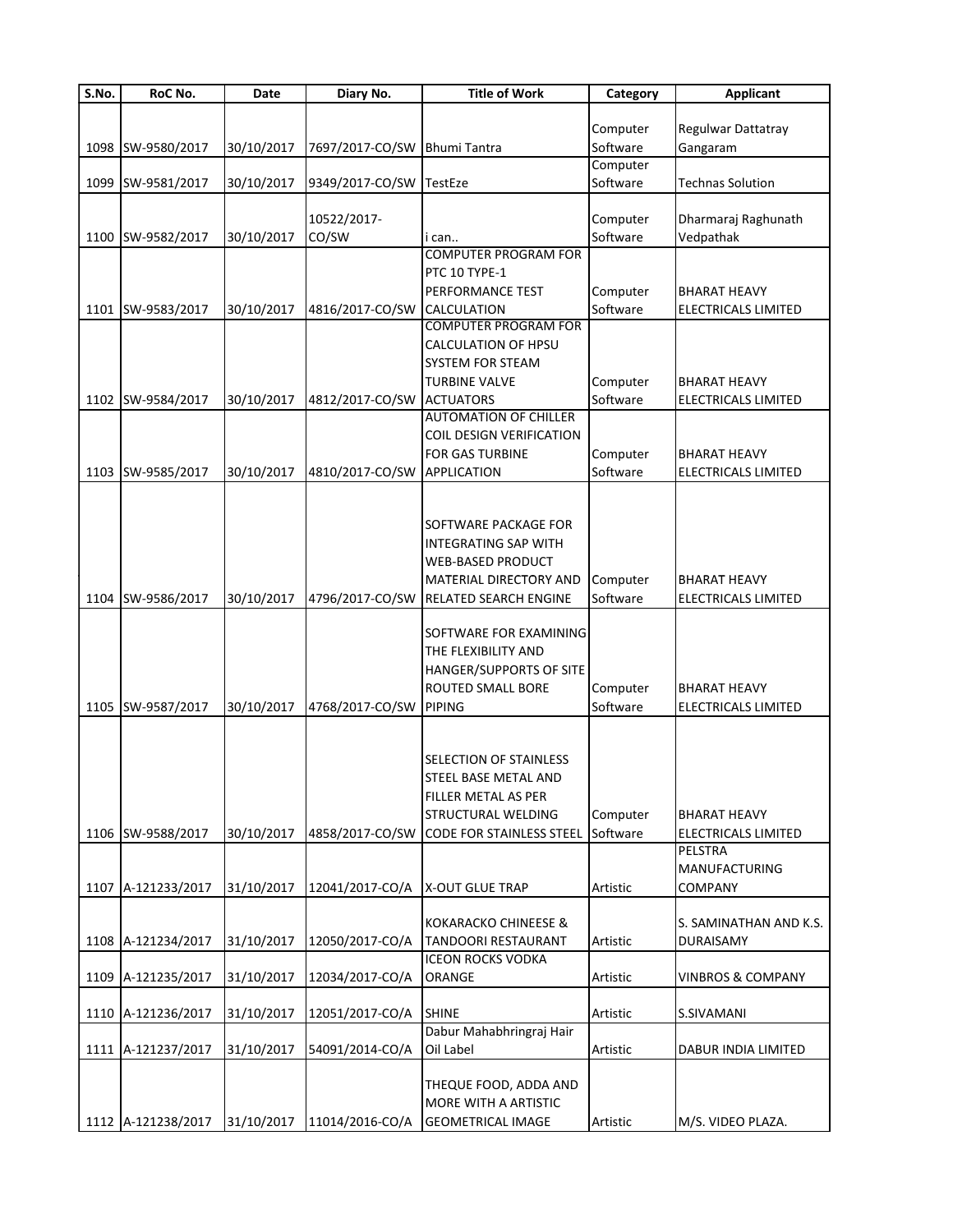| S.No. | RoC No.            | Date       | Diary No.       | <b>Title of Work</b>         | Category | <b>Applicant</b>             |
|-------|--------------------|------------|-----------------|------------------------------|----------|------------------------------|
|       |                    |            |                 |                              |          |                              |
|       | 1113 A-121239/2017 | 31/10/2017 | 11741/2017-CO/A | <b>Startup Comedy Show</b>   | Artistic | Bala Murugan Nadar           |
|       | 1114 A-121240/2017 | 31/10/2017 | 11740/2017-CO/A | <b>BMC</b>                   | Artistic | Bala Murugan Nadar           |
|       |                    |            |                 |                              |          |                              |
|       | 1115 A-121241/2017 | 31/10/2017 | 11328/2017-CO/A | <b>FARMBEST</b>              | Artistic | RAJ KUMAR SHARMA             |
|       |                    |            |                 |                              |          |                              |
|       |                    |            |                 |                              |          | SANJAY JAIN S/O LATE         |
|       | 1116 A-121242/2017 | 31/10/2017 | 11322/2017-CO/A | <b>RADHA PRAKASH</b>         | Artistic | SHRI ACHAL CHAND             |
|       |                    |            |                 |                              |          | M/S. SABLE WAGHIRE &         |
|       | 1117 A-121243/2017 | 31/10/2017 | 11703/2017-CO/A | MOHINI BIDI OLD LABEL        | Artistic | CO.                          |
|       |                    |            |                 |                              |          | M/S. SABLE WAGHIRE &         |
|       | 1118 A-121244/2017 | 31/10/2017 | 11700/2017-CO/A | <b>SAMBHAJI BIDI LABEL</b>   | Artistic | CO.                          |
|       |                    |            |                 | SAMBHAJI BIDI OLD            |          | M/S. SABLE WAGHIRE &         |
|       | 1119 A-121245/2017 | 31/10/2017 | 11699/2017-CO/A | <b>WRAPPER</b>               | Artistic | CO.                          |
|       |                    |            |                 | SAMBHAJI BIDI NEW            |          | M/S. SABLE WAGHIRE &         |
|       | 1120 A-121246/2017 | 31/10/2017 | 11698/2017-CO/A | <b>WRAPPER</b>               | Artistic | CO.                          |
|       |                    |            |                 |                              |          | M/S. SABLE WAGHIRE &         |
|       | 1121 A-121247/2017 | 31/10/2017 | 11697/2017-CO/A | SAMBHAJI BIDI TIKLLI         | Artistic | CO.<br>M/S. SABLE WAGHIRE &  |
|       | 1122 A-121248/2017 | 31/10/2017 | 11704/2017-CO/A | <b>MOHINI BIDI CARTON</b>    | Artistic | CO.                          |
|       |                    |            |                 |                              |          | M/S. SABLE WAGHIRE &         |
|       | 1123 A-121249/2017 | 31/10/2017 | 11702/2017-CO/A | MOHINI BIDI NEW LABEL        | Artistic | CO.                          |
|       |                    |            |                 |                              |          | M/S. SABLE WAGHIRE &         |
|       | 1124 A-121250/2017 | 31/10/2017 | 11701/2017-CO/A | <b>SAMBHAJI BIDI CARTON</b>  | Artistic | CO.                          |
|       |                    |            |                 |                              |          | M/S. SABLE WAGHIRE &         |
|       | 1125 A-121251/2017 | 31/10/2017 | 11705/2017-CO/A | <b>RAJKAMAL BIDI WRAPPER</b> | Artistic | CO.                          |
|       |                    |            |                 |                              |          |                              |
|       | 1126 A-121252/2017 | 31/10/2017 | 11738/2017-CO/A | <b>ARECA TEA</b>             | Artistic | <b>Mystic Aromatics</b>      |
|       |                    |            |                 |                              |          |                              |
|       | 1127 A-121253/2017 | 31/10/2017 | 12128/2017-CO/A | <b>IBI</b>                   | Artistic | <b>NULL</b>                  |
|       |                    |            |                 |                              |          | SHRUTHI LAKSHMI              |
|       | 1128 A-121254/2017 | 31/10/2017 | 11606/2017-CO/A | <b>TRILEAVES</b>             | Artistic | SARAVANAN                    |
|       |                    |            |                 |                              |          |                              |
|       |                    |            |                 | <b>SRI NANDI WITH THE</b>    |          | MS. SRI NANDI BUILDERS       |
|       | 1129 A-121255/2017 | 31/10/2017 | 12200/2017-CO/A | <b>DEVICE OF A BULL</b>      | Artistic | INDIA PRIVATE LIMITED        |
|       |                    |            |                 |                              |          |                              |
|       |                    |            |                 | <b>KUNDAN RECLINER- AN</b>   |          | <b>KUNDAN CHAIRS PRIVATE</b> |
|       | 1130 A-121256/2017 | 31/10/2017 | 1437/2016-CO/A  | INNOVATION OF COMFORT        | Artistic | LIMITED<br>MITHLESH BAJAJ    |
|       |                    |            |                 |                              |          | PROPRIETOR OF CHINAR         |
|       | 1131 A-121257/2017 | 31/10/2017 | 12440/2017-CO/A | <b>CHINAR TEA</b>            | Artistic | TEA                          |
|       |                    |            |                 |                              |          | <b>MEMORYTRIX</b>            |
|       |                    |            |                 |                              |          | <b>INNOVATIONS PRIVATE</b>   |
|       | 1132 A-121258/2017 | 31/10/2017 | 12123/2017-CO/A | MEMORYTRIX LOGO              | Artistic | LIMITED                      |
|       |                    |            |                 |                              |          |                              |
|       |                    |            |                 |                              |          |                              |
|       |                    |            |                 |                              |          |                              |
|       |                    |            |                 |                              |          | S.A. RADHAKRISHNAN,          |
|       |                    |            |                 |                              |          | N.SELVARAJ, R.DEEPA          |
|       |                    |            |                 |                              |          | PRIYA, S.AISHWARIA,          |
|       |                    |            |                 |                              |          | PARTNERS OF M/S              |
|       | 1133 A-121259/2017 | 31/10/2017 | 11357/2017-CO/A | <b>SUPREME MOBILES</b>       | Artistic | <b>SUPREME PARADISE</b>      |
|       |                    |            |                 |                              |          |                              |
|       |                    |            |                 |                              |          | M/S. VERITIS SOLUTIONS       |
|       | 1134 A-121260/2017 | 31/10/2017 | 12718/2017-CO/A | <b>VERITIS</b>               | Artistic | INDIA PVT.LTD.               |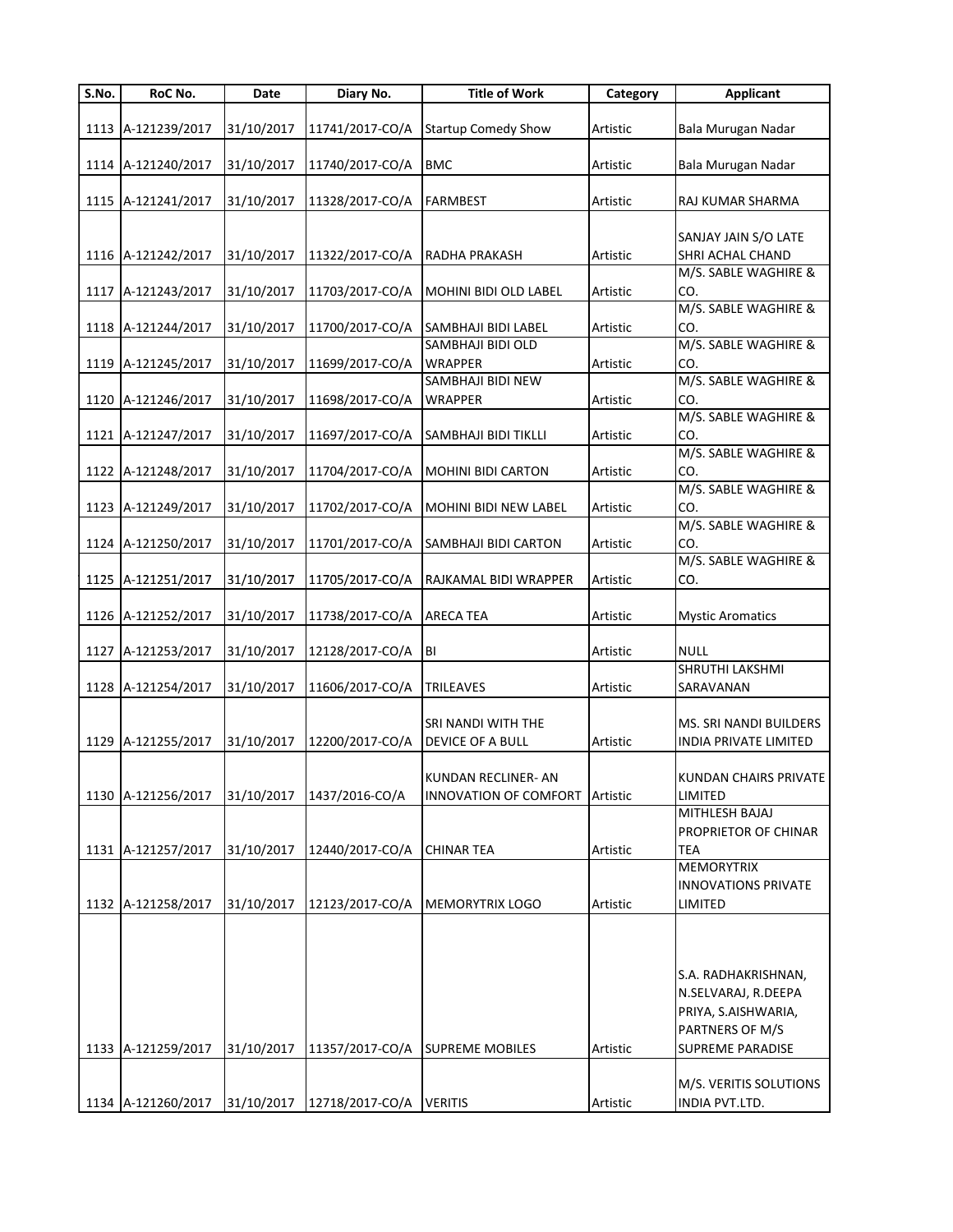| $\overline{\mathsf{S}}$ . No. | RoC No.            | Date       | Diary No.       | <b>Title of Work</b>                                                | Category                           | <b>Applicant</b>                                                                             |
|-------------------------------|--------------------|------------|-----------------|---------------------------------------------------------------------|------------------------------------|----------------------------------------------------------------------------------------------|
|                               |                    |            |                 |                                                                     |                                    |                                                                                              |
|                               | 1135 A-121261/2017 | 31/10/2017 | 11565/2017-CO/A | SVIB SINCE 1993                                                     | Artistic                           | G. VENKATACHALAM                                                                             |
|                               | 1136 A-121262/2017 | 31/10/2017 | 13705/2017-CO/A | <b>RADHOONI</b>                                                     | Artistic                           | Mr. Ratan Saha,                                                                              |
|                               |                    |            |                 |                                                                     |                                    |                                                                                              |
|                               | 1137 A-121263/2017 | 31/10/2017 | 14164/2017-CO/A | PRATIVA JALPAN LABEL                                                | Artistic                           | Mr. Jahar Lal Saha                                                                           |
|                               |                    |            |                 |                                                                     |                                    | M/S. DABANG DUNIA<br><b>PUBLICATIONS PRIVATE</b>                                             |
|                               | 1138 A-121264/2017 | 31/10/2017 | 11499/2017-CO/A | <b>DABANG LIVE NEWS</b>                                             | Artistic                           | LIMITED                                                                                      |
|                               | 1139 A-121265/2017 | 31/10/2017 | 11498/2017-CO/A | <b>POWERFUL BURHANI</b>                                             | Artistic                           | MR. KALIMUDDIN HAJI<br>TAYYABALI [PROPRIETOR]                                                |
|                               |                    |            |                 |                                                                     |                                    |                                                                                              |
|                               | 1140 A-121266/2017 | 31/10/2017 | 11496/2017-CO/A | <b>BURHANI'S GOLD</b>                                               | Artistic                           | MR. KALIMUDDIN HAJI<br>TAYYABALI [PROPRIETOR]                                                |
|                               |                    |            |                 |                                                                     |                                    | M/S. OUT THINKING                                                                            |
|                               | 1141 A-121267/2017 | 31/10/2017 | 11547/2017-CO/A | <b>OUT THINKING</b>                                                 | Artistic                           | PRIVATE LIMITED                                                                              |
|                               |                    |            |                 | Free Time Fun Time, All                                             |                                    | NITIN VASTIMAL                                                                               |
|                               | 1142 A-121268/2017 | 31/10/2017 | 12177/2017-CO/A | Time!                                                               | Artistic                           | NAKUMPARMAR                                                                                  |
|                               | 1143 L-69652/2017  | 31/10/2017 | 11881/2017-CO/L | An Easy Approach to Social<br><b>Sciences</b>                       | Literary/<br>Dramatic              | Dr. Vinod H. Asudani, Shri<br>Ramdeobaba College of<br>Engineering and<br>Management, Nagpur |
|                               | 1144 L-69653/2017  | 31/10/2017 | 11877/2017-CO/L | Adhura Asman                                                        | Literary/<br>Dramatic              | Dr. Vinod H. Asudani, Shri<br>Ramdeobaba College of<br>Engineering and<br>Management, Nagpur |
|                               | 1145 L-69654/2017  | 31/10/2017 | 11884/2017-CO/L | Silent Path Selected Sindhi<br>Poems                                | Literary/<br>Dramatic<br>Literary/ | Dr. Vinod H. Asudani, Shri<br>Ramdeobaba College of<br>Engineering and<br>Management, Nagpur |
|                               | 1146 L-69655/2017  | 31/10/2017 | 12059/2017-CO/L | THE CONSTITUTION OF LIFE                                            | Dramatic                           | Manjula Naraynan                                                                             |
| 1147                          | L-69656/2017       | 31/10/2017 | 11853/2017-CO/L | <b>MEDITATION EINE</b><br>LEBENSWEISE (LIVING<br><b>MEDITATION)</b> | Literary/<br>Dramatic              | RADHA SOAMI SATSANG<br><b>BEAS</b>                                                           |
|                               | 1148 L-69657/2017  | 31/10/2017 | 11874/2017-CO/L | Thishnagi                                                           | Literary/<br>Dramatic              | Shajim Ahmedkhan<br>Pathan                                                                   |
|                               | 1149 L-69658/2017  | 31/10/2017 | 11332/2017-CO/L | Meri jaan main tujhpe                                               | Literary/<br>Dramatic              | Dr. Prabha Sharma                                                                            |
|                               | 1150 L-69659/2017  | 31/10/2017 | 11343/2017-CO/L | Chha gae hn dil pe vo                                               | Literary/<br>Dramatic<br>Literary/ | Dr. Prabha Sharma                                                                            |
|                               | 1151 L-69660/2017  | 31/10/2017 | 11344/2017-CO/L | Hari main to bhigi tori                                             | Dramatic                           | Dr. Prabha Sharma                                                                            |
|                               |                    |            |                 |                                                                     |                                    |                                                                                              |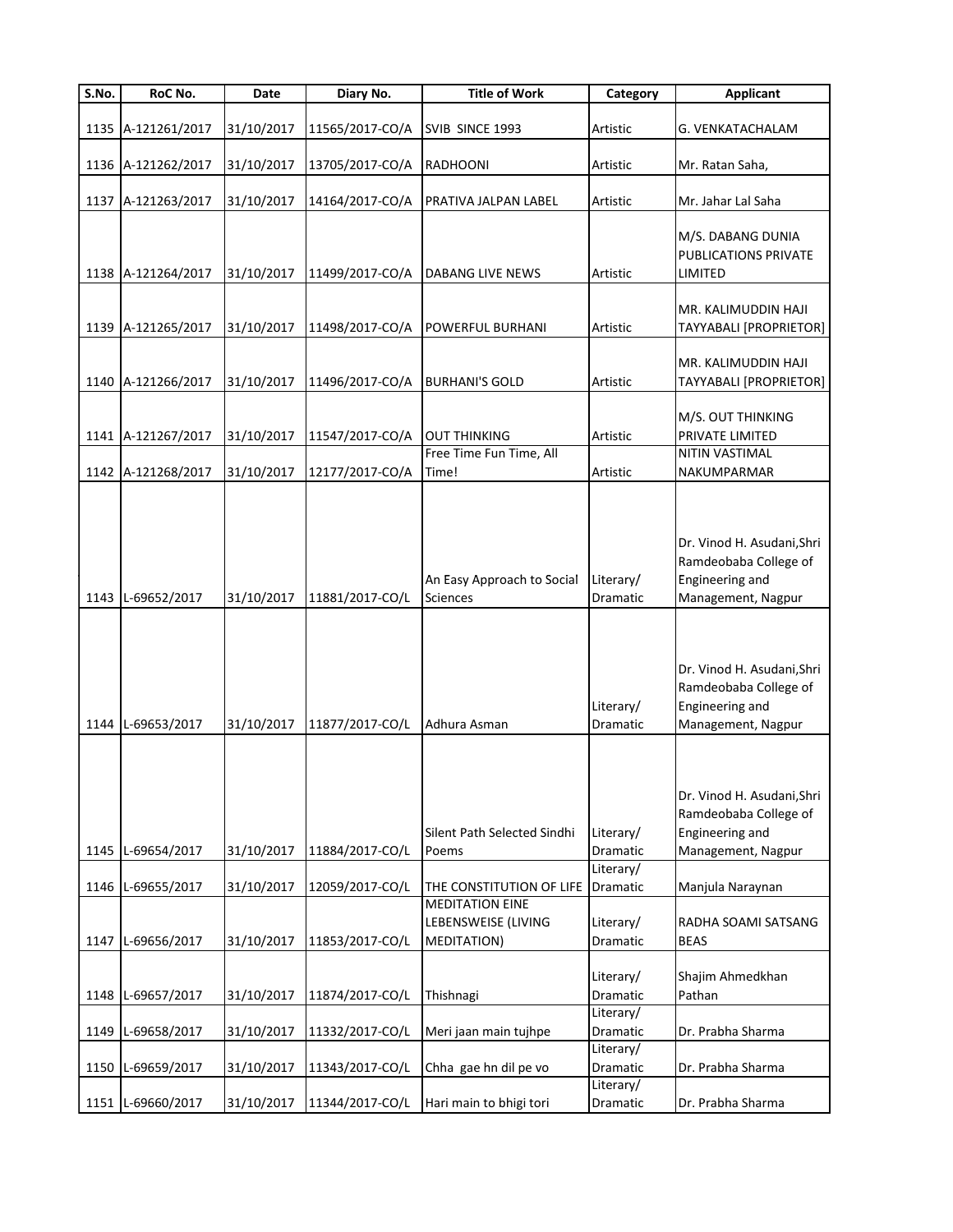| S.No. | RoC No.           | Date       | Diary No.       | <b>Title of Work</b>        | Category  | <b>Applicant</b>       |
|-------|-------------------|------------|-----------------|-----------------------------|-----------|------------------------|
|       |                   |            |                 |                             | Literary/ |                        |
|       | 1152 L-69661/2017 | 31/10/2017 | 11346/2017-CO/L | Aali ri main to             | Dramatic  | Dr. Prabha Sharma      |
|       |                   |            |                 |                             | Literary/ |                        |
|       | 1153 L-69662/2017 | 31/10/2017 | 11348/2017-CO/L | Priye charushile            | Dramatic  | Dr. Prabha Sharma      |
|       |                   |            |                 |                             | Literary/ |                        |
|       | 1154 L-69663/2017 | 31/10/2017 | 11347/2017-CO/L | Makarand ka madhu ghol      | Dramatic  | Dr. Prabha Sharma      |
|       |                   |            |                 | Madhav vihre auo nache      | Literary/ |                        |
|       | 1155 L-69664/2017 | 31/10/2017 | 11350/2017-CO/L | (lalit lawang)              | Dramatic  | Dr. Prabha Sharma      |
|       |                   |            |                 |                             | Literary/ |                        |
|       | 1156 L-69665/2017 | 31/10/2017 | 11351/2017-CO/L | Tum bin keshav              | Dramatic  | Dr. Prabha Sharma      |
|       |                   |            |                 | Chalen sath sath (          | Literary/ |                        |
|       | 1157 L-69666/2017 | 31/10/2017 | 11352/2017-CO/L | samgachhadvam)              | Dramatic  | Dr. Prabha Sharma      |
|       |                   |            |                 | Ghul ghul pritirasam (om    | Literary/ |                        |
|       |                   |            |                 | sah navvatu)                |           |                        |
|       | 1158 L-69667/2017 | 31/10/2017 | 11353/2017-CO/L |                             | Dramatic  | Dr. Prabha Sharma      |
|       |                   |            |                 |                             | Literary/ |                        |
|       | 1159 L-69668/2017 | 31/10/2017 | 11626/2017-CO/L | Jo Burka Hata (Kavvali)     | Dramatic  | Dr. Prabha Sharma      |
|       |                   |            |                 |                             | Literary/ |                        |
|       | 1160 L-69669/2017 | 31/10/2017 | 11627/2017-CO/L | <b>Babul Ke Ghar</b>        | Dramatic  | Dr. Prabha Sharma      |
|       |                   |            |                 |                             | Literary/ |                        |
|       | 1161 L-69670/2017 | 31/10/2017 | 11349/2017-CO/L | Ja manchora                 | Dramatic  | Dr. Prabha Sharma      |
|       |                   |            |                 |                             | Literary/ |                        |
|       | 1162 L-69671/2017 | 31/10/2017 | 11288/2017-CO/L | Nazar na lage kbhi          | Dramatic  | Dr. Prabha Sharma      |
|       |                   |            |                 |                             | Literary/ |                        |
|       | 1163 L-69672/2017 | 31/10/2017 | 11291/2017-CO/L | Bawari piya ki              | Dramatic  | Dr. Prabha Sharma      |
|       |                   |            |                 | Meethi meethi si chahon     | Literary/ |                        |
|       | 1164 L-69673/2017 | 31/10/2017 | 11293/2017-CO/L | mein                        | Dramatic  | Dr. Prabha Sharma      |
|       |                   |            |                 | Lamha lamha pyar mein       | Literary/ |                        |
|       | 1165 L-69674/2017 | 31/10/2017 | 11292/2017-CO/L | bhiga                       | Dramatic  | Dr. Prabha Sharma      |
|       |                   |            |                 |                             | Literary/ |                        |
|       | 1166 L-69675/2017 | 31/10/2017 | 11289/2017-CO/L | Jaaun kahan main            | Dramatic  | Dr. Prabha Sharma      |
|       |                   |            |                 | TRUTH OR DARE - FACE        | Literary/ |                        |
|       | 1167 L-69676/2017 | 31/10/2017 | 12190/2017-CO/L | YOUR DARK SIDE              | Dramatic  | RAJ SALUJA             |
|       |                   |            |                 | " WEBSITE CONTAINTS -       | Computer  | E-PROCUREMENT          |
|       |                   |            |                 | ABCPROCURE"                 | Software  |                        |
|       | 1168 L-69677/2017 | 31/10/2017 | 526/2016-CO/L   | An Electronic Circuit for   |           | TECHNOLOGIES LTD       |
|       |                   |            |                 | Implementation of           |           |                        |
|       |                   |            |                 |                             |           |                        |
|       |                   |            |                 | Coherent Synchronized       |           |                        |
|       |                   |            |                 | <b>Incremental Delay</b>    |           |                        |
|       |                   |            |                 | Generator for Analog to     | Literary/ | Rakhi Vyankatesh       |
|       | 1169 L-69678/2017 | 31/10/2017 | 11827/2017-CO/L | Digital Conversion          | Dramatic  | Vyaghra                |
|       |                   |            |                 |                             |           |                        |
|       |                   |            |                 |                             |           |                        |
|       |                   |            |                 |                             |           | ANNEPU LAKSHUMU        |
|       |                   |            |                 |                             |           | NAIDU, Dr.P.S.V.RAMANA |
|       |                   |            |                 | Fabrication of fluted mini  | Literary/ | RAO, G VAMSI DURGA     |
|       | 1170 L-69679/2017 | 31/10/2017 | 12294/2017-CO/L | portable bike               | Dramatic  | <b>MOHAN</b>           |
|       |                   |            |                 | <b>BUDH DHARAM - UTPATI</b> | Literary/ | RADHA SOAMI SATSANG    |
|       | 1171 L-69680/2017 | 31/10/2017 | 12774/2017-CO/L | <b>ATE VIKAS</b>            | Dramatic  | <b>BEAS</b>            |
|       |                   |            |                 |                             | Literary/ |                        |
|       | 1172 L-69681/2017 | 31/10/2017 | 12714/2017-CO/L | THE IND ENG GRAMMAR         | Dramatic  | <b>GAURAV SHARMA</b>   |
|       |                   |            |                 | YOU CAN'T DRAW MY           | Literary/ |                        |
|       | 1173 L-69682/2017 | 31/10/2017 | 11373/2017-CO/L | <b>DESTINY</b>              |           | <b>MANU NIGAM</b>      |
|       |                   |            |                 |                             | Dramatic  |                        |
|       |                   |            |                 |                             |           |                        |
|       |                   |            |                 |                             | Literary/ | Sandeep Prabhakara     |
|       | 1174 L-69683/2017 | 31/10/2017 | 12326/2017-CO/L | Ale                         | Dramatic  | Kumar                  |
|       |                   |            |                 | Preschool Photography       | Literary/ |                        |
|       | 1175 L-69684/2017 | 31/10/2017 | 11439/2017-CO/L | Methodology                 | Dramatic  | Vidhya Thiagaraja      |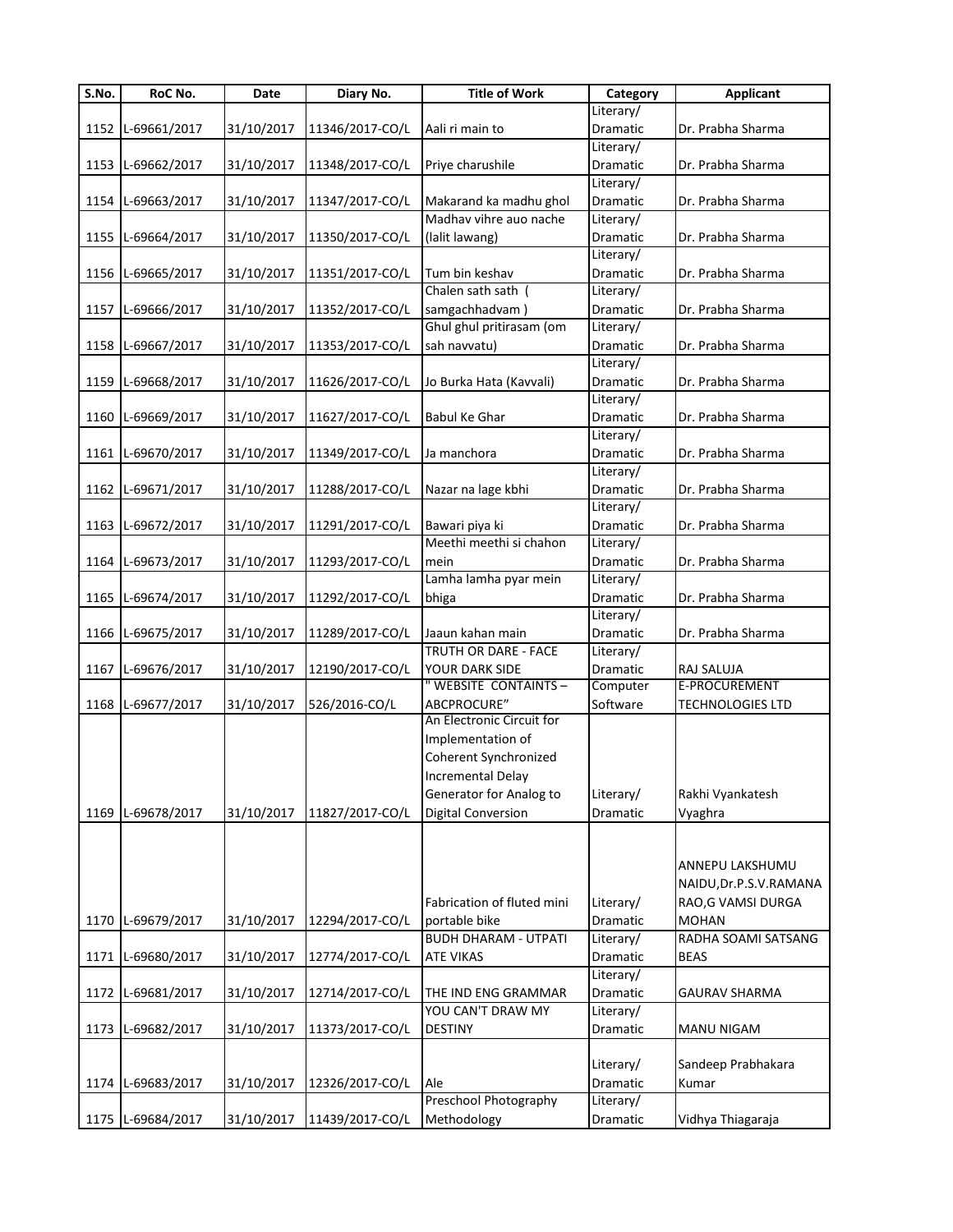| $\overline{\mathsf{S}}$ . No. | RoC No.           | Date       | Diary No.       | <b>Title of Work</b>            | Category  | <b>Applicant</b>             |
|-------------------------------|-------------------|------------|-----------------|---------------------------------|-----------|------------------------------|
|                               |                   |            |                 |                                 | Literary/ | RADHA SOAMI SATSANG          |
|                               | 1176 L-69685/2017 | 31/10/2017 | 12782/2017-CO/L | <b>GURU RAVIDAS</b>             | Dramatic  | <b>BEAS</b>                  |
|                               |                   |            |                 |                                 | Literary/ | RADHA SOAMI SATSANG          |
|                               | 1177 L-69686/2017 | 31/10/2017 | 12771/2017-CO/L | <b>ANMOL KHAZANA</b>            | Dramatic  | <b>BEAS</b>                  |
|                               |                   |            |                 | POŠTENO ŽIVLJENJE               | Literary/ | RADHA SOAMI SATSANG          |
|                               | 1178 L-69687/2017 | 31/10/2017 | 12779/2017-CO/L | (HONEST LIVING)                 | Dramatic  | <b>BEAS</b>                  |
|                               |                   |            |                 |                                 | Literary/ | RADHA SOAMI SATSANG          |
|                               | 1179 L-69688/2017 | 31/10/2017 | 12780/2017-CO/L | PARMARTH PARICHAY               | Dramatic  | <b>BEAS</b>                  |
|                               |                   |            |                 |                                 | Literary/ |                              |
|                               | 1180 L-69689/2017 | 31/10/2017 | 3636/2016-CO/L  | VILLAGE NO. 1 DAIRY             | Dramatic  | <b>NAVINDER OBEROI</b>       |
|                               |                   |            |                 |                                 | Literary/ |                              |
|                               | 1181 L-69690/2017 | 31/10/2017 | 3630/2016-CO/L  | <b>INDIAN BEAUTY</b>            | Dramatic  | <b>NAVINDER OBEROI</b>       |
|                               |                   |            |                 |                                 |           |                              |
|                               |                   |            |                 | Learning Resource material      | Literary/ |                              |
|                               | 1182 L-69691/2017 | 31/10/2017 | 12344/2017-CO/L | on Short wave diathermy         | Dramatic  | Dr. Ashish W. Bele           |
|                               |                   |            |                 | Transparent Human Body          |           |                              |
|                               |                   |            |                 | <b>Biological Physiological</b> |           |                              |
|                               |                   |            |                 | System (invisible to            | Literary/ | Abhijeet Madhukar            |
|                               | 1183 L-69692/2017 | 31/10/2017 | 12196/2017-CO/L | eyesight)                       | Dramatic  | Deshpande                    |
|                               |                   |            |                 |                                 |           |                              |
|                               |                   |            |                 |                                 |           |                              |
|                               |                   |            |                 | PERSONNEL ACCESS                |           |                              |
|                               |                   |            |                 | NETWORK TRANSACTION             |           |                              |
|                               |                   |            |                 | <b>INFORMATION EXCHANGE</b>     | Literary/ | Abhijeet Madhukar            |
|                               | 1184 L-69693/2017 | 31/10/2017 | 12528/2017-CO/L | <b>SYSTEM - PANTIES</b>         | Dramatic  | Deshpande                    |
|                               |                   |            |                 | <b>MANUAL DE</b>                |           |                              |
|                               |                   |            |                 | ESPIRITUALIDADE (A              | Literary/ | RADHA SOAMI SATSANG          |
|                               | 1185 L-69694/2017 | 31/10/2017 | 12314/2017-CO/L | SPIRITUAL PRIMER)               | Dramatic  | <b>BEASQ</b>                 |
|                               |                   |            |                 |                                 |           | <b>Grey Matter</b>           |
|                               |                   |            |                 |                                 | Literary/ | <b>Entertainment Private</b> |
|                               | 1186 L-69695/2017 | 31/10/2017 | 11541/2017-CO/L | THE REMIX BIBLE                 | Dramatic  | Limited                      |
|                               |                   |            |                 |                                 | Literary/ |                              |
|                               |                   |            |                 |                                 |           |                              |
|                               | 1187 L-69696/2017 | 31/10/2017 | 11816/2017-CO/L | K-The Last Warrior<br>ADVANCED  | Dramatic  | <b>Tarun Jolly</b>           |
|                               |                   |            |                 |                                 |           |                              |
|                               |                   |            |                 | OPERATIONS/PRODUCTION           | Literary/ |                              |
|                               | 1188 L-69697/2017 | 31/10/2017 | 11790/2017-CO/L | MANAGEMENT                      | Dramatic  | Tapan Kumar Roy              |
|                               |                   |            |                 |                                 |           |                              |
|                               |                   |            |                 | LIFE STYLE FACIAL PLEDGE        | Literary/ | Visage Beauty and Health     |
|                               | 1189 L-69698/2017 | 31/10/2017 | 12110/2017-CO/L | <b>CALENDAR</b>                 | Dramatic  | Care Pvt Ltd                 |
|                               |                   |            |                 | ADVENTURES OF PRINCESS          | Literary/ |                              |
|                               | 1190 L-69699/2017 | 31/10/2017 | 11477/2017-CO/L | SIVAGAMI                        | Dramatic  | <b>BADARINATH S</b>          |
|                               |                   |            |                 | PERFIDY AND PELF PULP           | Literary/ |                              |
|                               | 1191 L-69700/2017 | 31/10/2017 | 11483/2017-CO/L | <b>POLITY</b>                   | Dramatic  | <b>K PRADEEP</b>             |
|                               |                   |            |                 |                                 |           |                              |
|                               |                   |            |                 | SIMPLE PROCEDURE TO             | Literary/ |                              |
|                               | 1192 L-69701/2017 | 31/10/2017 | 11480/2017-CO/L | <b>ERADICATE MOSQUITOES</b>     | Dramatic  | ER R A BHARAMAN              |
|                               |                   |            |                 | KOSILKKALAI OLIKKUM ELIA        | Literary/ |                              |
|                               | 1193 L-69702/2017 | 31/10/2017 | 11333/2017-CO/L | SEYAL MUNAI                     | Dramatic  | R A BHARAMAN                 |
|                               |                   |            |                 |                                 | Literary/ |                              |
|                               | 1194 L-69703/2017 | 31/10/2017 | 12685/2017-CO/L | <b>MERI GEETA</b>               | Dramatic  | <b>SUMAN TIWARI</b>          |
|                               |                   |            |                 |                                 |           | KHEDEKAR EXPERT              |
|                               |                   |            |                 |                                 | Literary/ | <b>SYSTEMS PRIVATE</b>       |
|                               | 1195 L-69704/2017 | 31/10/2017 | 12060/2017-CO/L | e heilung                       | Dramatic  | LIMITED                      |
|                               |                   |            |                 | MESSAGGIO DIVINO                | Literary/ | RADHA SOAMI SATSANG          |
|                               | 1196 L-69705/2017 | 31/10/2017 | 11855/2017-CO/L | (MESSAGE DIVINE)                | Dramatic  | <b>BEAS</b>                  |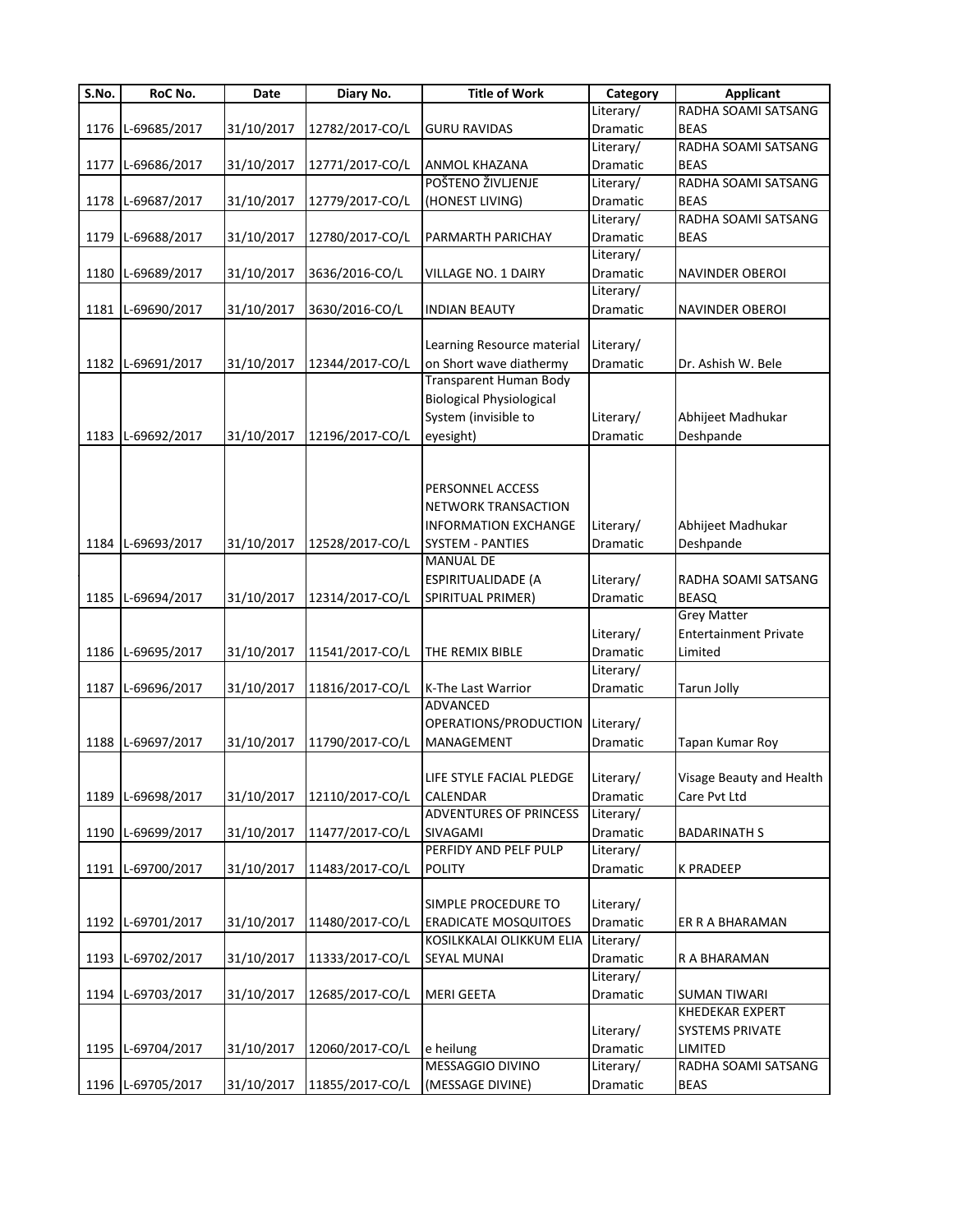| JAGDIDH CHANDRA<br>Literary/<br>1197 L-69706/2017<br>31/10/2017<br>12433/2017-CO/L<br><b>METRO KE BHOOT</b><br>Dramatic<br>SHARMA<br>MY BIOLOGY SIMPLE &<br>Literary/<br><b>MAYURESH PRADEEP</b><br>1198 L-69707/2017<br>31/10/2017<br>11875/2017-CO/L<br><b>EASY NOTES</b><br><b>DALE</b><br>Dramatic<br><b>DESIGN OF INTELLIGENT</b><br>MAXIMUM POWER POINT<br>TRACKING CONTROLLER<br>FOR SOLAR PHOTOVOLTAIC<br><b>BASED BRUSHLESS DC</b><br>Literary/<br>1199 L-69708/2017<br>31/10/2017<br>12422/2017-CO/L<br>MOTOR<br>Dramatic<br><b>ANAND R</b><br><b>Impact of Distributed</b><br>Literary/<br>Chakor Chhaya<br>generation on relay<br>1200 L-69709/2017<br>31/10/2017<br>11564/2017-CO/L<br>coordination<br>Vinayak, Mr. Aranke V.R.<br>Dramatic<br>ETYMOLOGICAL BASIS<br>DECIPHERING OF INDUS<br>VALLEY INSCRIPTIONS AND<br>REFLECTION ON THE<br>Literary/<br>1201 L-69710/2017<br>31/10/2017<br>12712/2017-CO/L<br>Dramatic<br><b>WORLD WIDE HISTORY</b><br>RAM SINGH VERMA<br>Literary/<br><b>ARYAN KUMAR</b><br>TERE KANDHE PE SIR<br>1202 L-69711/2017<br>31/10/2017<br>12124/2017-CO/L<br><b>RAKHKE</b><br>Dramatic<br><b>UPADHYAY</b><br>AUTOMATIC SEQUENCE<br><b>IMPLEMENTATION IN DCS</b><br>FOR DEWATERING BIN<br>Literary/<br><b>CONTROLS OF AN ASH</b><br>BHARAT HEAVY<br>31/10/2017<br>Dramatic<br>1203 L-69712/2017<br>12300/2017-CO/L<br><b>HANDLING PACKAGE</b><br>ELECTRICALS LIMITED<br>Dr Ved Prakash<br>Value added interventions<br>Mishra, Dr. Minal<br>in the doctoral degree<br>Literary/<br>Chaudhary, Mrs.<br>1204 L-69713/2017<br>31/10/2017<br>12342/2017-CO/L<br>Nirupama Bhisey<br>protocol<br>Dramatic<br>Literary/<br>1205 L-69714/2017<br>31/10/2017<br>11978/2017-CO/L<br>MILE JAB SE NAINA<br>Dramatic<br><b>KUMAR SHRUTIDHAR</b><br>SUPRIYA NARENDRA<br>PARDAFASH<br>Literary/<br>31/10/2017 2912/2016-CO/L<br>1206 L-69715/2017<br><b>SURVE</b><br><b>ANDHASHRADDHAON KA</b><br><b>Dramatic</b><br>Literary/<br>1207 L-69716/2017<br>31/10/2017<br>Dramatic<br>11763/2017-CO/L<br>SPELL-O-PHONICS LEVEL-2<br>Spell-O-Phonics Inc.<br>Dr. Tarachandra A.<br>Madankar, Shri<br>Design of Coiling<br>Ramdeobaba College of<br>Mechanism for Integration<br>Literary/<br>Engineering and<br>1208 L-69717/2017<br>31/10/2017<br>12026/2017-CO/L<br>of Rolling Mill<br>Dramatic<br>Management, Nagpur<br>Literary/<br>1209 L-69718/2017<br>31/10/2017<br>12688/2017-CO/M Sohni<br>Dramatic<br>Hardeep Singh<br>Literary/<br>1210 L-69719/2017<br>31/10/2017<br>11771/2017-CO/L<br>SADDA PUNJAB<br>Dramatic<br>MUNISH JINDAL<br>Nyayayutha Sampadane<br>Literary/<br>RADHA SOAMI SATSANG<br>1211 L-69720/2017<br>31/10/2017<br>11861/2017-CO/L<br>Dramatic<br><b>BEAS</b><br>(HAQ HALAL KI KAMAI)<br>Literary/<br>RADHA SOAMI SATSANG<br>31/10/2017<br>1212 L-69721/2017<br>11860/2017-CO/L<br>SANT CHARAN DAS<br>Dramatic<br><b>BEAS</b> | S.No. | RoC No. | Date | Diary No. | <b>Title of Work</b> | Category | <b>Applicant</b> |
|---------------------------------------------------------------------------------------------------------------------------------------------------------------------------------------------------------------------------------------------------------------------------------------------------------------------------------------------------------------------------------------------------------------------------------------------------------------------------------------------------------------------------------------------------------------------------------------------------------------------------------------------------------------------------------------------------------------------------------------------------------------------------------------------------------------------------------------------------------------------------------------------------------------------------------------------------------------------------------------------------------------------------------------------------------------------------------------------------------------------------------------------------------------------------------------------------------------------------------------------------------------------------------------------------------------------------------------------------------------------------------------------------------------------------------------------------------------------------------------------------------------------------------------------------------------------------------------------------------------------------------------------------------------------------------------------------------------------------------------------------------------------------------------------------------------------------------------------------------------------------------------------------------------------------------------------------------------------------------------------------------------------------------------------------------------------------------------------------------------------------------------------------------------------------------------------------------------------------------------------------------------------------------------------------------------------------------------------------------------------------------------------------------------------------------------------------------------------------------------------------------------------------------------------------------------------------------------------------------------------------------------------------------------------------------------------------------------------------------------------------------------------------------------------------------------------------------------------------------------------------------|-------|---------|------|-----------|----------------------|----------|------------------|
|                                                                                                                                                                                                                                                                                                                                                                                                                                                                                                                                                                                                                                                                                                                                                                                                                                                                                                                                                                                                                                                                                                                                                                                                                                                                                                                                                                                                                                                                                                                                                                                                                                                                                                                                                                                                                                                                                                                                                                                                                                                                                                                                                                                                                                                                                                                                                                                                                                                                                                                                                                                                                                                                                                                                                                                                                                                                                 |       |         |      |           |                      |          |                  |
|                                                                                                                                                                                                                                                                                                                                                                                                                                                                                                                                                                                                                                                                                                                                                                                                                                                                                                                                                                                                                                                                                                                                                                                                                                                                                                                                                                                                                                                                                                                                                                                                                                                                                                                                                                                                                                                                                                                                                                                                                                                                                                                                                                                                                                                                                                                                                                                                                                                                                                                                                                                                                                                                                                                                                                                                                                                                                 |       |         |      |           |                      |          |                  |
|                                                                                                                                                                                                                                                                                                                                                                                                                                                                                                                                                                                                                                                                                                                                                                                                                                                                                                                                                                                                                                                                                                                                                                                                                                                                                                                                                                                                                                                                                                                                                                                                                                                                                                                                                                                                                                                                                                                                                                                                                                                                                                                                                                                                                                                                                                                                                                                                                                                                                                                                                                                                                                                                                                                                                                                                                                                                                 |       |         |      |           |                      |          |                  |
|                                                                                                                                                                                                                                                                                                                                                                                                                                                                                                                                                                                                                                                                                                                                                                                                                                                                                                                                                                                                                                                                                                                                                                                                                                                                                                                                                                                                                                                                                                                                                                                                                                                                                                                                                                                                                                                                                                                                                                                                                                                                                                                                                                                                                                                                                                                                                                                                                                                                                                                                                                                                                                                                                                                                                                                                                                                                                 |       |         |      |           |                      |          |                  |
|                                                                                                                                                                                                                                                                                                                                                                                                                                                                                                                                                                                                                                                                                                                                                                                                                                                                                                                                                                                                                                                                                                                                                                                                                                                                                                                                                                                                                                                                                                                                                                                                                                                                                                                                                                                                                                                                                                                                                                                                                                                                                                                                                                                                                                                                                                                                                                                                                                                                                                                                                                                                                                                                                                                                                                                                                                                                                 |       |         |      |           |                      |          |                  |
|                                                                                                                                                                                                                                                                                                                                                                                                                                                                                                                                                                                                                                                                                                                                                                                                                                                                                                                                                                                                                                                                                                                                                                                                                                                                                                                                                                                                                                                                                                                                                                                                                                                                                                                                                                                                                                                                                                                                                                                                                                                                                                                                                                                                                                                                                                                                                                                                                                                                                                                                                                                                                                                                                                                                                                                                                                                                                 |       |         |      |           |                      |          |                  |
|                                                                                                                                                                                                                                                                                                                                                                                                                                                                                                                                                                                                                                                                                                                                                                                                                                                                                                                                                                                                                                                                                                                                                                                                                                                                                                                                                                                                                                                                                                                                                                                                                                                                                                                                                                                                                                                                                                                                                                                                                                                                                                                                                                                                                                                                                                                                                                                                                                                                                                                                                                                                                                                                                                                                                                                                                                                                                 |       |         |      |           |                      |          |                  |
|                                                                                                                                                                                                                                                                                                                                                                                                                                                                                                                                                                                                                                                                                                                                                                                                                                                                                                                                                                                                                                                                                                                                                                                                                                                                                                                                                                                                                                                                                                                                                                                                                                                                                                                                                                                                                                                                                                                                                                                                                                                                                                                                                                                                                                                                                                                                                                                                                                                                                                                                                                                                                                                                                                                                                                                                                                                                                 |       |         |      |           |                      |          |                  |
|                                                                                                                                                                                                                                                                                                                                                                                                                                                                                                                                                                                                                                                                                                                                                                                                                                                                                                                                                                                                                                                                                                                                                                                                                                                                                                                                                                                                                                                                                                                                                                                                                                                                                                                                                                                                                                                                                                                                                                                                                                                                                                                                                                                                                                                                                                                                                                                                                                                                                                                                                                                                                                                                                                                                                                                                                                                                                 |       |         |      |           |                      |          |                  |
|                                                                                                                                                                                                                                                                                                                                                                                                                                                                                                                                                                                                                                                                                                                                                                                                                                                                                                                                                                                                                                                                                                                                                                                                                                                                                                                                                                                                                                                                                                                                                                                                                                                                                                                                                                                                                                                                                                                                                                                                                                                                                                                                                                                                                                                                                                                                                                                                                                                                                                                                                                                                                                                                                                                                                                                                                                                                                 |       |         |      |           |                      |          |                  |
|                                                                                                                                                                                                                                                                                                                                                                                                                                                                                                                                                                                                                                                                                                                                                                                                                                                                                                                                                                                                                                                                                                                                                                                                                                                                                                                                                                                                                                                                                                                                                                                                                                                                                                                                                                                                                                                                                                                                                                                                                                                                                                                                                                                                                                                                                                                                                                                                                                                                                                                                                                                                                                                                                                                                                                                                                                                                                 |       |         |      |           |                      |          |                  |
|                                                                                                                                                                                                                                                                                                                                                                                                                                                                                                                                                                                                                                                                                                                                                                                                                                                                                                                                                                                                                                                                                                                                                                                                                                                                                                                                                                                                                                                                                                                                                                                                                                                                                                                                                                                                                                                                                                                                                                                                                                                                                                                                                                                                                                                                                                                                                                                                                                                                                                                                                                                                                                                                                                                                                                                                                                                                                 |       |         |      |           |                      |          |                  |
|                                                                                                                                                                                                                                                                                                                                                                                                                                                                                                                                                                                                                                                                                                                                                                                                                                                                                                                                                                                                                                                                                                                                                                                                                                                                                                                                                                                                                                                                                                                                                                                                                                                                                                                                                                                                                                                                                                                                                                                                                                                                                                                                                                                                                                                                                                                                                                                                                                                                                                                                                                                                                                                                                                                                                                                                                                                                                 |       |         |      |           |                      |          |                  |
|                                                                                                                                                                                                                                                                                                                                                                                                                                                                                                                                                                                                                                                                                                                                                                                                                                                                                                                                                                                                                                                                                                                                                                                                                                                                                                                                                                                                                                                                                                                                                                                                                                                                                                                                                                                                                                                                                                                                                                                                                                                                                                                                                                                                                                                                                                                                                                                                                                                                                                                                                                                                                                                                                                                                                                                                                                                                                 |       |         |      |           |                      |          |                  |
|                                                                                                                                                                                                                                                                                                                                                                                                                                                                                                                                                                                                                                                                                                                                                                                                                                                                                                                                                                                                                                                                                                                                                                                                                                                                                                                                                                                                                                                                                                                                                                                                                                                                                                                                                                                                                                                                                                                                                                                                                                                                                                                                                                                                                                                                                                                                                                                                                                                                                                                                                                                                                                                                                                                                                                                                                                                                                 |       |         |      |           |                      |          |                  |
|                                                                                                                                                                                                                                                                                                                                                                                                                                                                                                                                                                                                                                                                                                                                                                                                                                                                                                                                                                                                                                                                                                                                                                                                                                                                                                                                                                                                                                                                                                                                                                                                                                                                                                                                                                                                                                                                                                                                                                                                                                                                                                                                                                                                                                                                                                                                                                                                                                                                                                                                                                                                                                                                                                                                                                                                                                                                                 |       |         |      |           |                      |          |                  |
|                                                                                                                                                                                                                                                                                                                                                                                                                                                                                                                                                                                                                                                                                                                                                                                                                                                                                                                                                                                                                                                                                                                                                                                                                                                                                                                                                                                                                                                                                                                                                                                                                                                                                                                                                                                                                                                                                                                                                                                                                                                                                                                                                                                                                                                                                                                                                                                                                                                                                                                                                                                                                                                                                                                                                                                                                                                                                 |       |         |      |           |                      |          |                  |
|                                                                                                                                                                                                                                                                                                                                                                                                                                                                                                                                                                                                                                                                                                                                                                                                                                                                                                                                                                                                                                                                                                                                                                                                                                                                                                                                                                                                                                                                                                                                                                                                                                                                                                                                                                                                                                                                                                                                                                                                                                                                                                                                                                                                                                                                                                                                                                                                                                                                                                                                                                                                                                                                                                                                                                                                                                                                                 |       |         |      |           |                      |          |                  |
|                                                                                                                                                                                                                                                                                                                                                                                                                                                                                                                                                                                                                                                                                                                                                                                                                                                                                                                                                                                                                                                                                                                                                                                                                                                                                                                                                                                                                                                                                                                                                                                                                                                                                                                                                                                                                                                                                                                                                                                                                                                                                                                                                                                                                                                                                                                                                                                                                                                                                                                                                                                                                                                                                                                                                                                                                                                                                 |       |         |      |           |                      |          |                  |
|                                                                                                                                                                                                                                                                                                                                                                                                                                                                                                                                                                                                                                                                                                                                                                                                                                                                                                                                                                                                                                                                                                                                                                                                                                                                                                                                                                                                                                                                                                                                                                                                                                                                                                                                                                                                                                                                                                                                                                                                                                                                                                                                                                                                                                                                                                                                                                                                                                                                                                                                                                                                                                                                                                                                                                                                                                                                                 |       |         |      |           |                      |          |                  |
|                                                                                                                                                                                                                                                                                                                                                                                                                                                                                                                                                                                                                                                                                                                                                                                                                                                                                                                                                                                                                                                                                                                                                                                                                                                                                                                                                                                                                                                                                                                                                                                                                                                                                                                                                                                                                                                                                                                                                                                                                                                                                                                                                                                                                                                                                                                                                                                                                                                                                                                                                                                                                                                                                                                                                                                                                                                                                 |       |         |      |           |                      |          |                  |
|                                                                                                                                                                                                                                                                                                                                                                                                                                                                                                                                                                                                                                                                                                                                                                                                                                                                                                                                                                                                                                                                                                                                                                                                                                                                                                                                                                                                                                                                                                                                                                                                                                                                                                                                                                                                                                                                                                                                                                                                                                                                                                                                                                                                                                                                                                                                                                                                                                                                                                                                                                                                                                                                                                                                                                                                                                                                                 |       |         |      |           |                      |          |                  |
|                                                                                                                                                                                                                                                                                                                                                                                                                                                                                                                                                                                                                                                                                                                                                                                                                                                                                                                                                                                                                                                                                                                                                                                                                                                                                                                                                                                                                                                                                                                                                                                                                                                                                                                                                                                                                                                                                                                                                                                                                                                                                                                                                                                                                                                                                                                                                                                                                                                                                                                                                                                                                                                                                                                                                                                                                                                                                 |       |         |      |           |                      |          |                  |
|                                                                                                                                                                                                                                                                                                                                                                                                                                                                                                                                                                                                                                                                                                                                                                                                                                                                                                                                                                                                                                                                                                                                                                                                                                                                                                                                                                                                                                                                                                                                                                                                                                                                                                                                                                                                                                                                                                                                                                                                                                                                                                                                                                                                                                                                                                                                                                                                                                                                                                                                                                                                                                                                                                                                                                                                                                                                                 |       |         |      |           |                      |          |                  |
|                                                                                                                                                                                                                                                                                                                                                                                                                                                                                                                                                                                                                                                                                                                                                                                                                                                                                                                                                                                                                                                                                                                                                                                                                                                                                                                                                                                                                                                                                                                                                                                                                                                                                                                                                                                                                                                                                                                                                                                                                                                                                                                                                                                                                                                                                                                                                                                                                                                                                                                                                                                                                                                                                                                                                                                                                                                                                 |       |         |      |           |                      |          |                  |
|                                                                                                                                                                                                                                                                                                                                                                                                                                                                                                                                                                                                                                                                                                                                                                                                                                                                                                                                                                                                                                                                                                                                                                                                                                                                                                                                                                                                                                                                                                                                                                                                                                                                                                                                                                                                                                                                                                                                                                                                                                                                                                                                                                                                                                                                                                                                                                                                                                                                                                                                                                                                                                                                                                                                                                                                                                                                                 |       |         |      |           |                      |          |                  |
|                                                                                                                                                                                                                                                                                                                                                                                                                                                                                                                                                                                                                                                                                                                                                                                                                                                                                                                                                                                                                                                                                                                                                                                                                                                                                                                                                                                                                                                                                                                                                                                                                                                                                                                                                                                                                                                                                                                                                                                                                                                                                                                                                                                                                                                                                                                                                                                                                                                                                                                                                                                                                                                                                                                                                                                                                                                                                 |       |         |      |           |                      |          |                  |
|                                                                                                                                                                                                                                                                                                                                                                                                                                                                                                                                                                                                                                                                                                                                                                                                                                                                                                                                                                                                                                                                                                                                                                                                                                                                                                                                                                                                                                                                                                                                                                                                                                                                                                                                                                                                                                                                                                                                                                                                                                                                                                                                                                                                                                                                                                                                                                                                                                                                                                                                                                                                                                                                                                                                                                                                                                                                                 |       |         |      |           |                      |          |                  |
|                                                                                                                                                                                                                                                                                                                                                                                                                                                                                                                                                                                                                                                                                                                                                                                                                                                                                                                                                                                                                                                                                                                                                                                                                                                                                                                                                                                                                                                                                                                                                                                                                                                                                                                                                                                                                                                                                                                                                                                                                                                                                                                                                                                                                                                                                                                                                                                                                                                                                                                                                                                                                                                                                                                                                                                                                                                                                 |       |         |      |           |                      |          |                  |
|                                                                                                                                                                                                                                                                                                                                                                                                                                                                                                                                                                                                                                                                                                                                                                                                                                                                                                                                                                                                                                                                                                                                                                                                                                                                                                                                                                                                                                                                                                                                                                                                                                                                                                                                                                                                                                                                                                                                                                                                                                                                                                                                                                                                                                                                                                                                                                                                                                                                                                                                                                                                                                                                                                                                                                                                                                                                                 |       |         |      |           |                      |          |                  |
|                                                                                                                                                                                                                                                                                                                                                                                                                                                                                                                                                                                                                                                                                                                                                                                                                                                                                                                                                                                                                                                                                                                                                                                                                                                                                                                                                                                                                                                                                                                                                                                                                                                                                                                                                                                                                                                                                                                                                                                                                                                                                                                                                                                                                                                                                                                                                                                                                                                                                                                                                                                                                                                                                                                                                                                                                                                                                 |       |         |      |           |                      |          |                  |
|                                                                                                                                                                                                                                                                                                                                                                                                                                                                                                                                                                                                                                                                                                                                                                                                                                                                                                                                                                                                                                                                                                                                                                                                                                                                                                                                                                                                                                                                                                                                                                                                                                                                                                                                                                                                                                                                                                                                                                                                                                                                                                                                                                                                                                                                                                                                                                                                                                                                                                                                                                                                                                                                                                                                                                                                                                                                                 |       |         |      |           |                      |          |                  |
|                                                                                                                                                                                                                                                                                                                                                                                                                                                                                                                                                                                                                                                                                                                                                                                                                                                                                                                                                                                                                                                                                                                                                                                                                                                                                                                                                                                                                                                                                                                                                                                                                                                                                                                                                                                                                                                                                                                                                                                                                                                                                                                                                                                                                                                                                                                                                                                                                                                                                                                                                                                                                                                                                                                                                                                                                                                                                 |       |         |      |           |                      |          |                  |
|                                                                                                                                                                                                                                                                                                                                                                                                                                                                                                                                                                                                                                                                                                                                                                                                                                                                                                                                                                                                                                                                                                                                                                                                                                                                                                                                                                                                                                                                                                                                                                                                                                                                                                                                                                                                                                                                                                                                                                                                                                                                                                                                                                                                                                                                                                                                                                                                                                                                                                                                                                                                                                                                                                                                                                                                                                                                                 |       |         |      |           |                      |          |                  |
|                                                                                                                                                                                                                                                                                                                                                                                                                                                                                                                                                                                                                                                                                                                                                                                                                                                                                                                                                                                                                                                                                                                                                                                                                                                                                                                                                                                                                                                                                                                                                                                                                                                                                                                                                                                                                                                                                                                                                                                                                                                                                                                                                                                                                                                                                                                                                                                                                                                                                                                                                                                                                                                                                                                                                                                                                                                                                 |       |         |      |           |                      |          |                  |
|                                                                                                                                                                                                                                                                                                                                                                                                                                                                                                                                                                                                                                                                                                                                                                                                                                                                                                                                                                                                                                                                                                                                                                                                                                                                                                                                                                                                                                                                                                                                                                                                                                                                                                                                                                                                                                                                                                                                                                                                                                                                                                                                                                                                                                                                                                                                                                                                                                                                                                                                                                                                                                                                                                                                                                                                                                                                                 |       |         |      |           |                      |          |                  |
|                                                                                                                                                                                                                                                                                                                                                                                                                                                                                                                                                                                                                                                                                                                                                                                                                                                                                                                                                                                                                                                                                                                                                                                                                                                                                                                                                                                                                                                                                                                                                                                                                                                                                                                                                                                                                                                                                                                                                                                                                                                                                                                                                                                                                                                                                                                                                                                                                                                                                                                                                                                                                                                                                                                                                                                                                                                                                 |       |         |      |           |                      |          |                  |
|                                                                                                                                                                                                                                                                                                                                                                                                                                                                                                                                                                                                                                                                                                                                                                                                                                                                                                                                                                                                                                                                                                                                                                                                                                                                                                                                                                                                                                                                                                                                                                                                                                                                                                                                                                                                                                                                                                                                                                                                                                                                                                                                                                                                                                                                                                                                                                                                                                                                                                                                                                                                                                                                                                                                                                                                                                                                                 |       |         |      |           |                      |          |                  |
|                                                                                                                                                                                                                                                                                                                                                                                                                                                                                                                                                                                                                                                                                                                                                                                                                                                                                                                                                                                                                                                                                                                                                                                                                                                                                                                                                                                                                                                                                                                                                                                                                                                                                                                                                                                                                                                                                                                                                                                                                                                                                                                                                                                                                                                                                                                                                                                                                                                                                                                                                                                                                                                                                                                                                                                                                                                                                 |       |         |      |           |                      |          |                  |
|                                                                                                                                                                                                                                                                                                                                                                                                                                                                                                                                                                                                                                                                                                                                                                                                                                                                                                                                                                                                                                                                                                                                                                                                                                                                                                                                                                                                                                                                                                                                                                                                                                                                                                                                                                                                                                                                                                                                                                                                                                                                                                                                                                                                                                                                                                                                                                                                                                                                                                                                                                                                                                                                                                                                                                                                                                                                                 |       |         |      |           |                      |          |                  |
|                                                                                                                                                                                                                                                                                                                                                                                                                                                                                                                                                                                                                                                                                                                                                                                                                                                                                                                                                                                                                                                                                                                                                                                                                                                                                                                                                                                                                                                                                                                                                                                                                                                                                                                                                                                                                                                                                                                                                                                                                                                                                                                                                                                                                                                                                                                                                                                                                                                                                                                                                                                                                                                                                                                                                                                                                                                                                 |       |         |      |           |                      |          |                  |
|                                                                                                                                                                                                                                                                                                                                                                                                                                                                                                                                                                                                                                                                                                                                                                                                                                                                                                                                                                                                                                                                                                                                                                                                                                                                                                                                                                                                                                                                                                                                                                                                                                                                                                                                                                                                                                                                                                                                                                                                                                                                                                                                                                                                                                                                                                                                                                                                                                                                                                                                                                                                                                                                                                                                                                                                                                                                                 |       |         |      |           |                      |          |                  |
|                                                                                                                                                                                                                                                                                                                                                                                                                                                                                                                                                                                                                                                                                                                                                                                                                                                                                                                                                                                                                                                                                                                                                                                                                                                                                                                                                                                                                                                                                                                                                                                                                                                                                                                                                                                                                                                                                                                                                                                                                                                                                                                                                                                                                                                                                                                                                                                                                                                                                                                                                                                                                                                                                                                                                                                                                                                                                 |       |         |      |           |                      |          |                  |
|                                                                                                                                                                                                                                                                                                                                                                                                                                                                                                                                                                                                                                                                                                                                                                                                                                                                                                                                                                                                                                                                                                                                                                                                                                                                                                                                                                                                                                                                                                                                                                                                                                                                                                                                                                                                                                                                                                                                                                                                                                                                                                                                                                                                                                                                                                                                                                                                                                                                                                                                                                                                                                                                                                                                                                                                                                                                                 |       |         |      |           |                      |          |                  |
|                                                                                                                                                                                                                                                                                                                                                                                                                                                                                                                                                                                                                                                                                                                                                                                                                                                                                                                                                                                                                                                                                                                                                                                                                                                                                                                                                                                                                                                                                                                                                                                                                                                                                                                                                                                                                                                                                                                                                                                                                                                                                                                                                                                                                                                                                                                                                                                                                                                                                                                                                                                                                                                                                                                                                                                                                                                                                 |       |         |      |           |                      |          |                  |
|                                                                                                                                                                                                                                                                                                                                                                                                                                                                                                                                                                                                                                                                                                                                                                                                                                                                                                                                                                                                                                                                                                                                                                                                                                                                                                                                                                                                                                                                                                                                                                                                                                                                                                                                                                                                                                                                                                                                                                                                                                                                                                                                                                                                                                                                                                                                                                                                                                                                                                                                                                                                                                                                                                                                                                                                                                                                                 |       |         |      |           |                      |          |                  |
|                                                                                                                                                                                                                                                                                                                                                                                                                                                                                                                                                                                                                                                                                                                                                                                                                                                                                                                                                                                                                                                                                                                                                                                                                                                                                                                                                                                                                                                                                                                                                                                                                                                                                                                                                                                                                                                                                                                                                                                                                                                                                                                                                                                                                                                                                                                                                                                                                                                                                                                                                                                                                                                                                                                                                                                                                                                                                 |       |         |      |           |                      |          |                  |
|                                                                                                                                                                                                                                                                                                                                                                                                                                                                                                                                                                                                                                                                                                                                                                                                                                                                                                                                                                                                                                                                                                                                                                                                                                                                                                                                                                                                                                                                                                                                                                                                                                                                                                                                                                                                                                                                                                                                                                                                                                                                                                                                                                                                                                                                                                                                                                                                                                                                                                                                                                                                                                                                                                                                                                                                                                                                                 |       |         |      |           |                      |          |                  |
|                                                                                                                                                                                                                                                                                                                                                                                                                                                                                                                                                                                                                                                                                                                                                                                                                                                                                                                                                                                                                                                                                                                                                                                                                                                                                                                                                                                                                                                                                                                                                                                                                                                                                                                                                                                                                                                                                                                                                                                                                                                                                                                                                                                                                                                                                                                                                                                                                                                                                                                                                                                                                                                                                                                                                                                                                                                                                 |       |         |      |           |                      |          |                  |
|                                                                                                                                                                                                                                                                                                                                                                                                                                                                                                                                                                                                                                                                                                                                                                                                                                                                                                                                                                                                                                                                                                                                                                                                                                                                                                                                                                                                                                                                                                                                                                                                                                                                                                                                                                                                                                                                                                                                                                                                                                                                                                                                                                                                                                                                                                                                                                                                                                                                                                                                                                                                                                                                                                                                                                                                                                                                                 |       |         |      |           |                      |          |                  |
|                                                                                                                                                                                                                                                                                                                                                                                                                                                                                                                                                                                                                                                                                                                                                                                                                                                                                                                                                                                                                                                                                                                                                                                                                                                                                                                                                                                                                                                                                                                                                                                                                                                                                                                                                                                                                                                                                                                                                                                                                                                                                                                                                                                                                                                                                                                                                                                                                                                                                                                                                                                                                                                                                                                                                                                                                                                                                 |       |         |      |           |                      |          |                  |
|                                                                                                                                                                                                                                                                                                                                                                                                                                                                                                                                                                                                                                                                                                                                                                                                                                                                                                                                                                                                                                                                                                                                                                                                                                                                                                                                                                                                                                                                                                                                                                                                                                                                                                                                                                                                                                                                                                                                                                                                                                                                                                                                                                                                                                                                                                                                                                                                                                                                                                                                                                                                                                                                                                                                                                                                                                                                                 |       |         |      |           |                      |          |                  |
|                                                                                                                                                                                                                                                                                                                                                                                                                                                                                                                                                                                                                                                                                                                                                                                                                                                                                                                                                                                                                                                                                                                                                                                                                                                                                                                                                                                                                                                                                                                                                                                                                                                                                                                                                                                                                                                                                                                                                                                                                                                                                                                                                                                                                                                                                                                                                                                                                                                                                                                                                                                                                                                                                                                                                                                                                                                                                 |       |         |      |           |                      |          |                  |
|                                                                                                                                                                                                                                                                                                                                                                                                                                                                                                                                                                                                                                                                                                                                                                                                                                                                                                                                                                                                                                                                                                                                                                                                                                                                                                                                                                                                                                                                                                                                                                                                                                                                                                                                                                                                                                                                                                                                                                                                                                                                                                                                                                                                                                                                                                                                                                                                                                                                                                                                                                                                                                                                                                                                                                                                                                                                                 |       |         |      |           |                      |          |                  |
|                                                                                                                                                                                                                                                                                                                                                                                                                                                                                                                                                                                                                                                                                                                                                                                                                                                                                                                                                                                                                                                                                                                                                                                                                                                                                                                                                                                                                                                                                                                                                                                                                                                                                                                                                                                                                                                                                                                                                                                                                                                                                                                                                                                                                                                                                                                                                                                                                                                                                                                                                                                                                                                                                                                                                                                                                                                                                 |       |         |      |           |                      |          |                  |
|                                                                                                                                                                                                                                                                                                                                                                                                                                                                                                                                                                                                                                                                                                                                                                                                                                                                                                                                                                                                                                                                                                                                                                                                                                                                                                                                                                                                                                                                                                                                                                                                                                                                                                                                                                                                                                                                                                                                                                                                                                                                                                                                                                                                                                                                                                                                                                                                                                                                                                                                                                                                                                                                                                                                                                                                                                                                                 |       |         |      |           |                      |          |                  |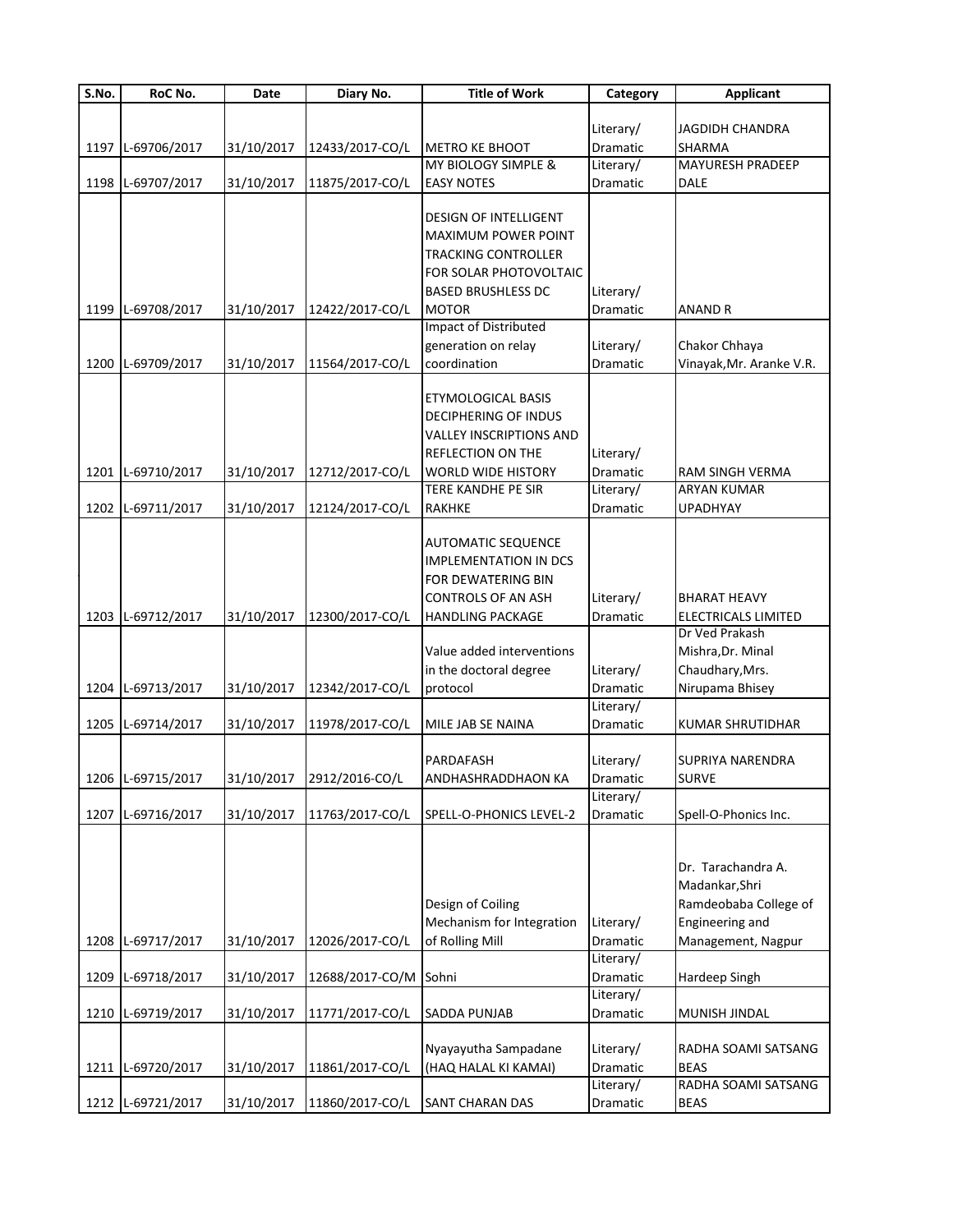| S.No. | RoC No.           | Date       | Diary No.       | <b>Title of Work</b>                 | Category  | <b>Applicant</b>           |
|-------|-------------------|------------|-----------------|--------------------------------------|-----------|----------------------------|
|       |                   |            |                 |                                      |           |                            |
|       |                   |            |                 |                                      | Literary/ | Aditya Watts Films Private |
|       | 1213 L-69722/2017 | 31/10/2017 | 12484/2017-CO/L | Asthir                               | Dramatic  | Limited                    |
|       |                   |            |                 |                                      | Literary/ | Mr.Ramesh Vasant           |
|       | 1214 L-69723/2017 | 31/10/2017 | 12370/2017-CO/L | Peshwai Munj Sohala                  | Dramatic  | Patankar                   |
|       |                   |            |                 | <b>BUDDHISM: PATH TO</b>             | Literary/ | RADHA SOAMI SATSANG        |
|       | 1215 L-69724/2017 | 31/10/2017 | 11854/2017-CO/L | <b>NIRVANA</b>                       | Dramatic  | <b>BEAS</b>                |
|       |                   |            |                 | mount carmel college                 | Literary/ |                            |
|       | 1216 L-69725/2017 | 31/10/2017 | 12694/2017-CO/L | nobert massey 2                      | Dramatic  | <b>NORBERT MASSEY</b>      |
|       |                   |            |                 |                                      | Literary/ |                            |
|       | 1217 L-69726/2017 | 31/10/2017 | 11509/2017-CO/L | The Ideal Politician                 | Dramatic  | Hari Kishor Trivedi        |
|       |                   |            |                 | <b>VIDA HONESTA (HONEST</b>          | Literary/ | RADHA SOAMI SATSANG        |
|       | 1218 L-69727/2017 | 31/10/2017 | 12313/2017-CO/L | LIVING)                              | Dramatic  | <b>BEAS</b>                |
|       |                   |            |                 |                                      | Literary/ |                            |
|       | 1219 L-69728/2017 | 31/10/2017 | 12379/2017-CO/L | Party Manani Hai                     | Dramatic  | Deepak                     |
|       |                   |            |                 |                                      | Literary/ | RADHA SOAMI SATSANG        |
|       | 1220 L-69729/2017 | 31/10/2017 | 12781/2017-CO/L | NARI KO ADHIKAR DO                   | Dramatic  | <b>BEAS</b>                |
|       |                   |            |                 |                                      | Literary/ |                            |
|       | 1221 L-69730/2017 | 31/10/2017 | 11561/2017-CO/L | THE NEVER RETIRE MAN                 | Dramatic  | Mahaveer Singh             |
|       |                   |            |                 |                                      |           |                            |
|       |                   |            |                 |                                      | Literary/ | Ms. Ritu Sinha and Ms.     |
|       | 1222 L-69731/2017 | 31/10/2017 | 11495/2017-CO/L | <b>Bat Travels</b>                   | Dramatic  | Divya Saxena               |
|       |                   |            |                 |                                      | Literary/ | RADHA SOAMI SATSANG        |
|       | 1223 L-69732/2017 | 31/10/2017 | 12776/2017-CO/L | <b>JAPJI SAHIB</b>                   | Dramatic  | <b>BEAS</b>                |
|       |                   |            |                 |                                      | Literary/ |                            |
|       | 1224 L-69733/2017 | 31/10/2017 | 11330/2017-CO/L | PG TO THE ALPS                       | Dramatic  | RAJINDER PAL SINGH         |
|       |                   |            |                 |                                      | Literary/ |                            |
|       | 1225 L-69734/2017 | 31/10/2017 | 12472/2017-CO/L | <b>BAYA KA BAYA</b>                  | Dramatic  | Sandeep David Rai          |
|       |                   |            |                 |                                      |           |                            |
|       |                   |            |                 | The secrets of risk                  | Literary/ | Mr.Manojkumar Rohanlal     |
|       | 1226 L-69735/2017 | 31/10/2017 | 12683/2017-CO/L | management in IT projects            | Dramatic  | Yadav                      |
|       |                   |            |                 |                                      |           |                            |
|       |                   |            |                 | Module for using Visual              |           |                            |
|       |                   |            |                 | Mapping Techniques As a              |           |                            |
|       |                   |            |                 | Learning Tool in Community Literary/ |           |                            |
|       | 1227 L-69736/2017 |            | 12044/2017-CO/L | <b>Based Medical Education</b>       | Dramatic  | DR Sonali Choudhari        |
|       |                   | 31/10/2017 |                 | <b>GHANTOLA ACTING</b>               | Literary/ | PICKLED IDEAS              |
|       | 1228 L-69737/2017 | 31/10/2017 | 11440/2017-CO/L | <b>CLASSES</b>                       | Dramatic  | ENTERTAINMENT              |
|       |                   |            |                 |                                      |           |                            |
|       |                   |            |                 |                                      |           |                            |
|       |                   |            |                 | REKKA KATTI PARAKUDHU                | Literary/ | Zee Entertainment          |
| 1229  | L-69738/2017      | 31/10/2017 | 12560/2017-CO/L | <b>MANASU</b>                        | Dramatic  | <b>Enterprises Limited</b> |
|       |                   |            |                 |                                      | Literary/ |                            |
|       | 1230 L-69739/2017 | 31/10/2017 | 12164/2017-CO/L | <b>PANATEE</b>                       | Dramatic  | kailas D. Chaudhari        |
|       |                   |            |                 | <b>IMPLEMENTATION OF DCS</b>         |           |                            |
|       |                   |            |                 | <b>CONTROLS FOR A</b>                |           |                            |
|       |                   |            |                 | PRESSURIZED ULTRA-                   | Literary/ | <b>BHARAT HEAVY</b>        |
|       | 1231 L-69740/2017 | 31/10/2017 | 12301/2017-CO/L | <b>FILTRATION SYSTEM</b>             | Dramatic  | ELECTRICALS LIMITED        |
|       |                   |            |                 | Finiks Pravas Eka                    | Literary/ |                            |
|       | 1232 L-69741/2017 | 31/10/2017 | 12174/2017-CO/L | Sangharshacha                        | Dramatic  | kailas D. Chaudhari        |
|       |                   |            |                 |                                      | Literary/ |                            |
|       | 1233 L-69742/2017 | 31/10/2017 | 12166/2017-CO/L | <b>TORAN</b>                         | Dramatic  | kailas D. Chaudhari        |
|       |                   |            |                 |                                      |           |                            |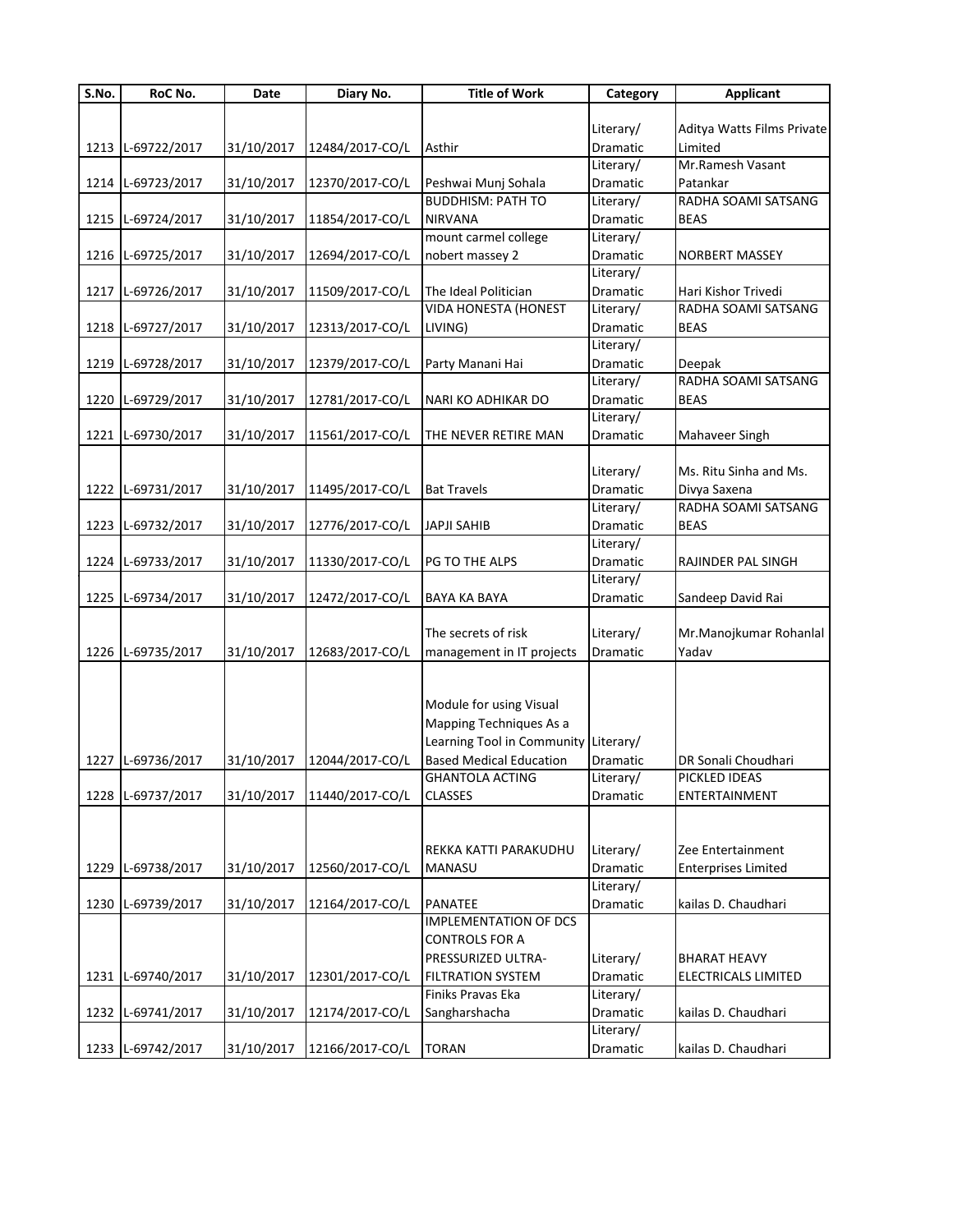| S.No. | RoC No.            | Date       | Diary No.                       | <b>Title of Work</b>                   | Category        | <b>Applicant</b>           |
|-------|--------------------|------------|---------------------------------|----------------------------------------|-----------------|----------------------------|
|       |                    |            |                                 |                                        |                 |                            |
|       |                    |            |                                 | <b>COMPACT DESIGN OF</b>               |                 |                            |
|       |                    |            |                                 | INTERPOSING RELAY PANEL                |                 |                            |
|       |                    |            |                                 | WITH INCREASED DENSITY                 | Literary/       | <b>BHARAT HEAVY</b>        |
|       | 1234 L-69743/2017  | 31/10/2017 | 12302/2017-CO/L                 | OF 180 RELAYS IN A PANEL               | <b>Dramatic</b> | ELECTRICALS LIMITED        |
|       |                    |            |                                 |                                        |                 |                            |
|       |                    |            |                                 |                                        |                 |                            |
|       |                    |            |                                 |                                        |                 |                            |
|       |                    |            |                                 |                                        |                 | Dr. Vinod H. Asudani, Shri |
|       |                    |            |                                 |                                        |                 | Ramdeobaba College of      |
|       |                    |            |                                 |                                        | Literary/       | Engineering and            |
|       | 1235 L-69744/2017  | 31/10/2017 | 11882/2017-CO/L                 | An Easy Approach to English Dramatic   |                 | Management, Nagpur         |
|       |                    |            |                                 |                                        | Literary/       | RADHA SOAMI SATSANG        |
|       | 1236 L-69745/2017  | 31/10/2017 | 11857/2017-CO/L                 | SANT DARIYA (BIHAR WALE) Dramatic      |                 | <b>BEAS</b>                |
|       |                    |            |                                 |                                        | Literary/       |                            |
|       |                    | 31/10/2017 | 11619/2017-CO/L                 | A JOURNEY WITH OUT                     | Dramatic        | PRIYAM ATTALANI            |
|       | 1237 L-69746/2017  |            |                                 |                                        |                 |                            |
|       |                    |            |                                 |                                        |                 |                            |
|       |                    |            |                                 | THE POSSIBILITIES OF                   | Literary/       | Sameer Kamboj, Shalini     |
|       | 1238 L-69747/2017  | 31/10/2017 | 12512/2017-CO/L                 | POTENTIAL                              | <b>Dramatic</b> | Kamboj                     |
|       |                    |            |                                 |                                        | Literary/       |                            |
|       | 1239 L-69748/2017  | 31/10/2017 | 11684/2017-CO/L                 | <b>SmartCitizen Version 2</b>          | Dramatic        | Shekhar Chatterjee         |
|       |                    |            |                                 |                                        | Literary/       |                            |
|       | 1240 L-69749/2017  | 31/10/2017 | 11316/2017-CO/L                 | Aankhen hn unki                        | <b>Dramatic</b> | Dr. Prabha Sharma          |
|       |                    |            |                                 |                                        | Literary/       | RADHA SOAMI SATSANG        |
|       | 1241 L-69750/2017  | 31/10/2017 | 11856/2017-CO/L                 | HANSA HIRA MOTI CHUGNA                 | Dramatic        | <b>BEAS</b>                |
|       |                    |            |                                 |                                        | Sound           |                            |
|       | 1242 SR-12855/2017 | 31/10/2017 | 11649/2017-CO/SR Dhappa         |                                        | Recording       | Sujay Kar                  |
|       |                    |            |                                 |                                        |                 | Sony Music                 |
|       |                    |            |                                 |                                        | Sound           | Entertainment India Pvt    |
|       | 1243 SR-12856/2017 | 31/10/2017 | 11991/2017-CO/SR BRASS BAND     |                                        | Recording       | Ltd                        |
|       |                    |            |                                 |                                        |                 | <b>Sony Music</b>          |
|       |                    |            |                                 |                                        | Sound           | Entertainment India Pvt    |
|       | 1244 SR-12857/2017 | 31/10/2017 |                                 | 11983/2017-CO/SR DARLING DAMBAKKU      | Recording       | Ltd                        |
|       |                    |            |                                 |                                        |                 | <b>Sony Music</b>          |
|       |                    |            |                                 |                                        | Sound           | Entertainment India Pvt    |
|       |                    |            | 11988/2017-CO/SR KAAKKAA MUTTAI |                                        |                 | Ltd                        |
|       | 1245 SR-12858/2017 | 31/10/2017 |                                 |                                        | Recording       | <b>Sony Music</b>          |
|       |                    |            |                                 |                                        |                 |                            |
|       |                    |            |                                 |                                        | Sound           | Entertainment India Pvt    |
|       | 1246 SR-12859/2017 | 31/10/2017 |                                 | 11987/2017-CO/SR AMMADI UN AZHAGU      | Recording       | Ltd                        |
|       |                    |            |                                 |                                        |                 | <b>Sony Music</b>          |
|       |                    |            |                                 |                                        | Sound           | Entertainment India Pvt    |
|       | 1247 SR-12860/2017 | 31/10/2017 | 11971/2017-CO/SR POM POM POM    |                                        | Recording       | Ltd                        |
|       |                    |            |                                 |                                        |                 | <b>Sony Music</b>          |
|       |                    |            |                                 |                                        | Sound           | Entertainment India Pvt    |
|       | 1248 SR-12861/2017 | 31/10/2017 |                                 | 11970/2017-CO/SR YAARUME KEKKAVE ILLA  | Recording       | Ltd                        |
|       |                    |            |                                 |                                        |                 | <b>Sony Music</b>          |
|       |                    |            |                                 |                                        | Sound           | Entertainment India Pvt    |
|       | 1249 SR-12862/2017 | 31/10/2017 |                                 | 11969/2017-CO/SR NELAAVATTAM NETHIYILE | Recording       | Ltd                        |
|       |                    |            |                                 |                                        |                 | <b>Sony Music</b>          |
|       |                    |            |                                 |                                        | Sound           | Entertainment India Pvt    |
|       | 1250 SR-12863/2017 | 31/10/2017 |                                 | 11968/2017-CO/SR ORU ORA ORA PARVAI    | Recording       | Ltd                        |
|       |                    |            |                                 |                                        |                 | <b>Sony Music</b>          |
|       |                    |            |                                 |                                        | Sound           | Entertainment India Pvt    |
|       | 1251 SR-12864/2017 | 31/10/2017 | 11967/2017-CO/SR AMMADI AMMADI  |                                        | Recording       | Ltd                        |
|       |                    |            |                                 |                                        | Sound           | UNICITY HEALTH PRIVATE     |
|       | 1252 SR-12865/2017 | 31/10/2017 | 11372/2017-CO/SR UNITY ANTHEM   |                                        |                 | LIMITED                    |
|       |                    |            |                                 |                                        | Recording       |                            |